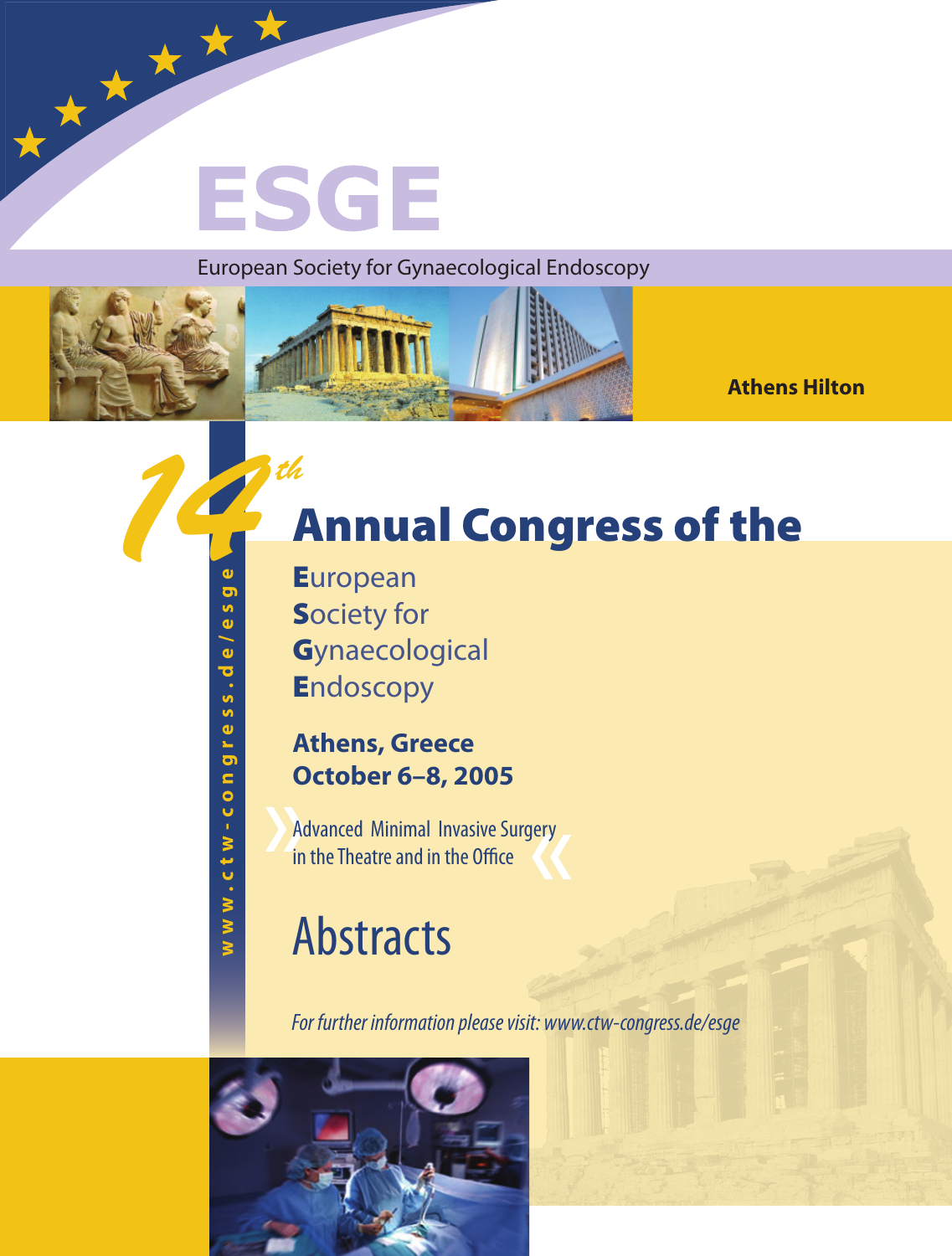# **Index**

# **O 001**

#### **Total laparoscopic hysterectomy in the obese patient**

\* W. Catarina Ang (1), Michel Canis (1), Benoit Rabischong (1), Revaz Botchorishvili (1), Kris Jardon (1), Jean-Luc Pouly (1), Gerard Mage (1)

(1) CHU Clermont-Ferrand, Polyclinique de l'Hôtel-Dieu, Clermont-Ferrand, France

# **O 002**

#### **Laparoscopic treatment of deep endometriosis without rectum involvement and long-term follow up**

\* Stefano Angioni (1), Michele Peiretti (1), Valerio Mais (1), Gian Benedetto Melis (1)

(1) University of Cagliari, Obstetrics & Gynecology, Cagliari, Italy

# **O 003**

#### **Laparoscopic vs abdominal myomectomy: role on fertility and pregnancy outcome**

\* Stefano Angioni (1), Giulia Bellisano (1), Rossana Contu (1), Valerio Mais (1), Gian Benedetto Melis (1) (1) University of Cagliari, Obstetrics & Gynecology, Cagliari, Italy

# **O 004**

#### **Extended daycase laparoscopic hysterectomy with the ultrasonic scalpel: an integrated care pathway**

\* Peter Barton-Smith (1), Tyrone Carpenter (1), Andrew Kent (1) (1) Royal Surrey County Hospital, Gynaecology, Guildford, United Kingdom

# **O 005**

#### **Advances in laparoscopic treatment of cervical cancer** \* Paul Bartos

Na Homolce Hospital, Gynaecology and Pelvic Surgery, Prague, Czech Republic

#### **O 006**

# **Hysteroscopic sterilisation: past, present and future**

\* Andrew Baxter

The Royal Hallamshire Hospital, Obstetrics and Gynaecology, Sheffield, United Kingdom

#### **O 007**

#### **Office hysteroscopy in the treatment of uterine polyps and myomas by using small diameters mechanical and bipolar instruments**

\* Stefano Bettocchi (1), Luigi Nappi (2), Oronzo Ceci (1), Giovanni Pontrelli (1), Spiros Tsadilas (2), Pantaleo Greco (2) (1) University of Bari, Obstetrics and Gynecology, Bari, Italy;

(2) University of Foggia, Obstetrics and Gynecology, Foggia, Italy

#### **O 008**

#### **One-day laparoscopic surgery: how far can we go?**

\* Margarida Brandão (1), Susana Fraga Marantes (1),

Manuela Leal (1), Eugénia Fernandes (1), Maria José Areias (1), Rosa Frada (1), Helena Graça (1), Manuel Rodrigues (1), Paula Ramôa (1)

(1) Maternidade Júlio Dinis, Gynecology and Obstetrics, Porto, Portugal

# **O 009**

#### **A randomised trial comparing thermal balloon and hysteroscopic endometrial resection for the treatment of menorrhagia**

\* Jean-Luc Brun (1), Pierre Bernard (2), Gilles Burlet (3), Jacqueline Raynal (4), Christian Quéreux (5), Bernard Galand (6) (1) Hopital Pellegrin, Gynecology, Bordeaux, France; (2) Hopital La Tronche, Gynecology, Grenoble, France; (3) Maternité régionale, Gynecology, Nancy, France; (4) Hotel Dieu, Gynecology, Clermont-Ferrand, France; (5) Hopital Maison Blanche, Gynecology, Reims, France; (6) Hopital Urbain, Gynecology, Avignon, France

#### **O 010**

# **Daycase laparoscopic subtotal hysterectomies in the UK** \* Stefanos Chandakas (1), Theodoros Theodoridis (1),

John Erian (1)

(1) Princess Royal University Hospital, Department of Minimal Access Surgery, London, United Kingdom

# **O 011**

#### **Is laparoscopic surgery already the standard in endometrial carcinoma?**

\* Michael D. Mueller Dept.of Obstetrics and Gynecology, University Hospital Bern, Bern, Switzerland

# **O 012**

#### **Fetoscopic surgery takes its place in modern fetal medicine** \* Jan Deprest (1), Roland Devlieger (1), Liesbeth Lewi (1),

Jacques Jani (1), Marc Van de Velde (2), An Teunkens (2),

Ingrid Witters (1), Dirk Timmerman (1)

(1) UZ Leuven, Obstetrics and Gynaecology, Leuven, Belgium;

(2) UZ Leuven, Anaesthesiology, Leuven, Belgium

# **O 013**

#### **Clinical comparison of vaginal hysterectomy, laparoscopically assisted vaginal hysterectomy and total laparoscopic hysterectomy in patients with non-malignant disease of the uterus, tubes and ovaries**

\* Jan Drahonovsky (1), Martin Pan (1), Eduard Kucera (1), Jaroslav Feyereisl (1), Sarka Baresova (1), Jiri Hanacek (1) (1) Institute For The Care Of Mother And Child, Gynecologic Dpt., Prague, Czech Republic

# **O 014**

# **Embryoscopic evaluation of early missed abortions**

\* Jaime Ferro (1), VIicente Serra (1), Maricarmen Martinez (1), Coral Lara (1), Jose Remohi (1), Antonio Pellicer (1) (1) Instituto Universitario Instituto Valenciano de Infertilidad, Valencia, Spain

# **O 015**

#### **Should all endoscopic surgery be performed with routine intra-operative ultrasound ?**

\* Mattheos Fraidakis (1), Gedis Grudzinskas (2), Antoine Watrelot (3)

(1) Crete Fertility Centre, Heraklion, Greece; (2) The Bridge Centre, London, United Kingdom; (3) Lyon, France

# **O 016**

# **Tissue effects of torsional ultrasonic shears and bipolar diathermy: a comparison of findings at histological analysis**

\* Jonathan Frappell (1), Gabriel Awadzi (1)

(1) Derriford Hospital, Plymouth, United Kingdom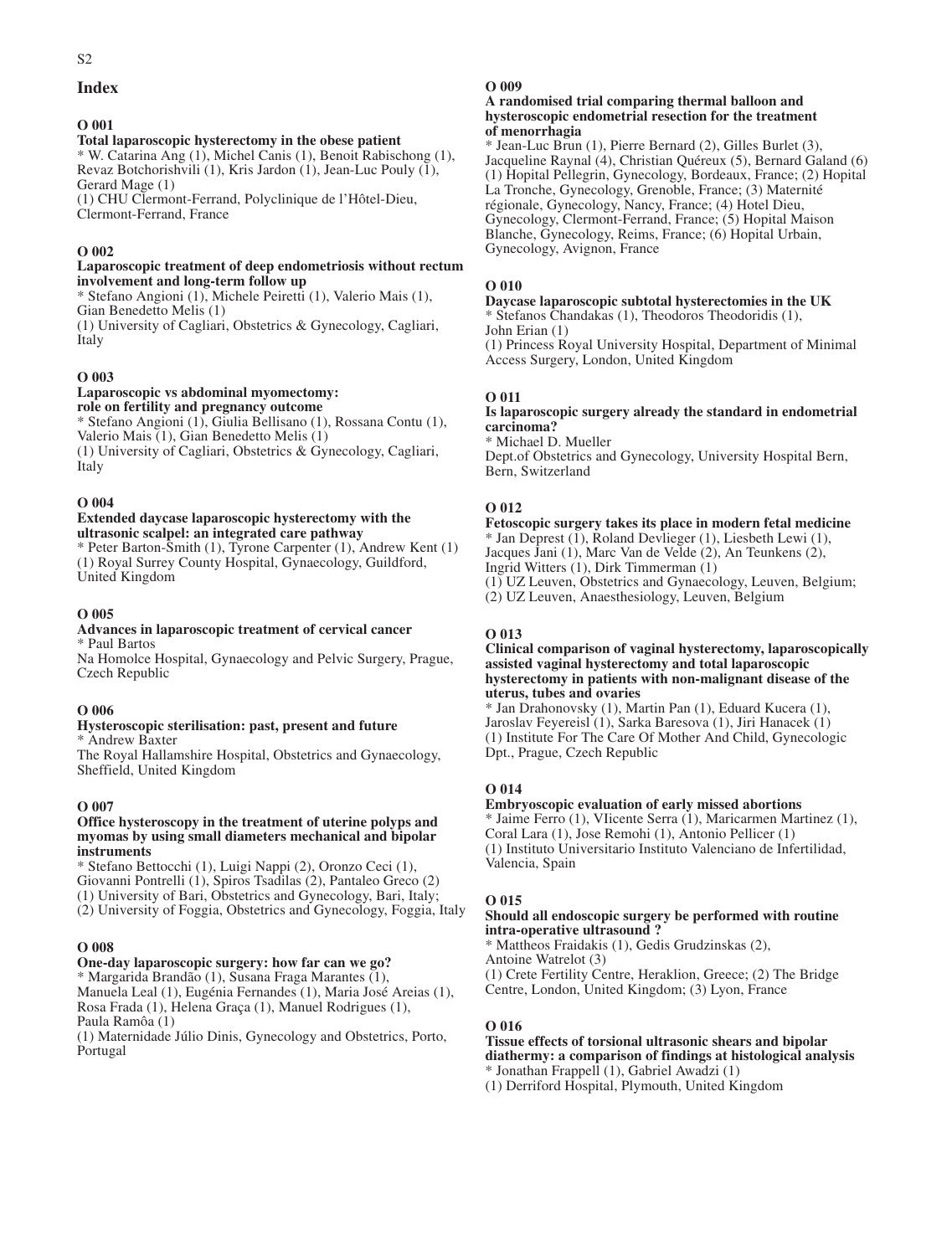#### **Hysteroscopic treatment of congenital uterine anomalies** \* Ulrich Fuellers (1), Juergen Hucke (1)

(1) Bethesda Hospital, Wuppertal, Germany

#### **O 018**

# **Comparative study of two techniques of laparoscopic**

**sacrocolpopexy for the treatment of vaginal vault prolapse** \* Juan Gilabert-Aguilar (1), Jose Julian Rodenas (1), Juan Gilabert-Estellés (1), Mónica Romeu (1), Jose Luis Micó-Chofré (1), Vicente Diago (1), Vicente Payá (1), Francisco Coloma (1), Sergio Costa (1) (1) Hospital Arnau de Vilanova, Gynecology, Valencia, Spain

#### **O 019**

#### **Pregnancy outcome after laparoscopic myomectomy**

\* Juan Gilabert-Estellés (1), Mónica Romeu (1), Vidente Payá (1), Vicente Diago (1), Jose Luis Micó-Chofré (1), Francisco Coloma (1), Jose Julian Rodenas (1), Sergio Costa (1), Juan Gilabert-Aguilar (1)

(1) Hospital Arnau de Vilanova, Ginecología endoscópica, Valencia, Spain

# **O 020**

#### **Prospective comparison of transvaginal ultrasonography, sonohysterography and hysteroscopy in the evaluation of uterine pathology**

Grigorios Grimbizis (1), \* Dimitrios Tsolakidis (1), Anagnostou Eftychia (1), Efstratios Assimakopoulos (1), Panagiotis Stamatopoulos (1), John Bontis (1) (1) Papageorgiou Hospital, 1st Dept Obstet&Gynecol, Thessaloniki, Greece

#### **O 021**

#### **Laparoscopic excision of uterine adenomyomas**

\* Grigoris Grimbizis (1), Leonidas Zepiridis (1), Theodoros Theodoridis (1), Fotis Pournaropoulos (1), Dimosthenis Miliaras (1), Basil Tarlatzis (1), John Bontis (1) (1) Aristotle University of Thessaloniki, 1st Department of Obstetrics and Gynaecology, Thessaloniki, Greece

#### **O 022**

#### **Adenomyosis and interstitial cystitis (IC): concomitant causes of chronic pelvic pain**

Stephen Grochmal (1), \* Stefanos Chandakas (2), Theodoros Theodoridis (2), John Erian (2)

(1) Howard University College of Medicine,

Division of Operative Gynecology, Endoscopy, and Laser Surgery, Washington DC, USA; (2) Princess Royal University Hospital, Depatment of Minimal Access Surgery, London, United Kingdom

# **O 023**

# **Interest of bipolar operative hysteroscopy**

\* Philipe Herman (1), Jacques Dequesne (2),

Frédéric van den Brûle (1), Ulysse Gaspard (1)

(1) University of Liège, Gynaecology, Liège, Belgium;

(2) Clinique Cecil, Lausanne, Switzerland

# **O 024**

#### **Complications and recurrence results after laparoscopic occlusion of uterine artery for symptomatic fibroids**

\* Zdenek Holub (1), Josef Eim (2), Antonin Jabor (1) (1) Hospital Kladno, Gynecology, Kladno, Czech Republic; (2) Hospital, Gynecology, Vyskov, Czech Republic

# **O 025**

#### **Indications and limits of laparoscopic myomectomy:** \* Zdenek Holub

Hospital Kladno, Obstetrics and Gynecology, Endoscopic Training Centrez, Kladno, Czech Republic

# **O 026**

# **Combined surgical treatment of full uterine prolapse: first results**

\* Anatoly Ischenko (1), Yuri Chuskov (1), Oksana Gorbenko (1), Anvar Shadyev (1) (1) Moscow Medical Sechenov Academy, Clinic of Obstetrics and Gynaecology, Moscow, Russia

# **O 027**

# **Comparison of monopolar and bipolar hysteroscopic surgery**

\* Olav Istre (1), Anette Berg (1) (1) Ullevaal, Ob&Gyn, Oslo, Norway

# **O 028**

#### **Conservative treatment of fibroids** \* Olav Istre (1)

(1) Ullevaal, Ob &Gyn, Oslo, Norway

# **O 029**

#### **Porcine dermal collagen graft in cystocele, rectocele and enterocele repair**

\* Dimitrios Karamanidis (1), Gerasimos Koutsougeras (1), Panagiotis Nicolaou (1), Georgios Chimonis (1) (1) University General Hospital, Obstetrics & Gynecology, Alexandroupolis, Greece

# **O 030**

#### **Total laparoscopic hysterectomy**

\* Minna Kauko HUS, Hyvinkää Hospital, Obst.&Gyn., Hyvinkää, Finland

#### **O 031**

#### **Bladeless trocars used for direct insertion in laparoscopic procedures** \* Hanif Khan

Armed Forces Hospital Lumut, O&G, Lumut, Malaysia

#### **O 032**

#### **Thermal balloon ablation**

Gerasimos Koutsougeras (1), \* Dimitrios Karamanidis (1), Panagiotis Nicolaou (1), Apostolos Byros () (1) University General Hospital, Obstetrics & Gynecology, Alexandroupolis, Greece

# **O 033**

# **Endoscopic treatment of deep infiltrating endometriosis (DIE) involving the bladder and rectosigmoid colon**

\* Anton Langebrekke (1), Olav Istre (1), Bjørn Busund (1), Hans-Olaf Johannessen (2), Erik Qvigstad (1) (1) Ulleval Univ. Hospital, Gynecology, Oslo, Norway;

(2) Ulleval Univ Hosp, Gastroint. Surgery, Oslo, Norway

# **O 034**

#### **A new classification and a new technique in hysteroscopic myomectomy**

\* Ricardo Bassil Lasmar

Universidade Estadual do Rio de Janeiro – UERJ, Universidade Estadual Paulista - UNESP, Brazil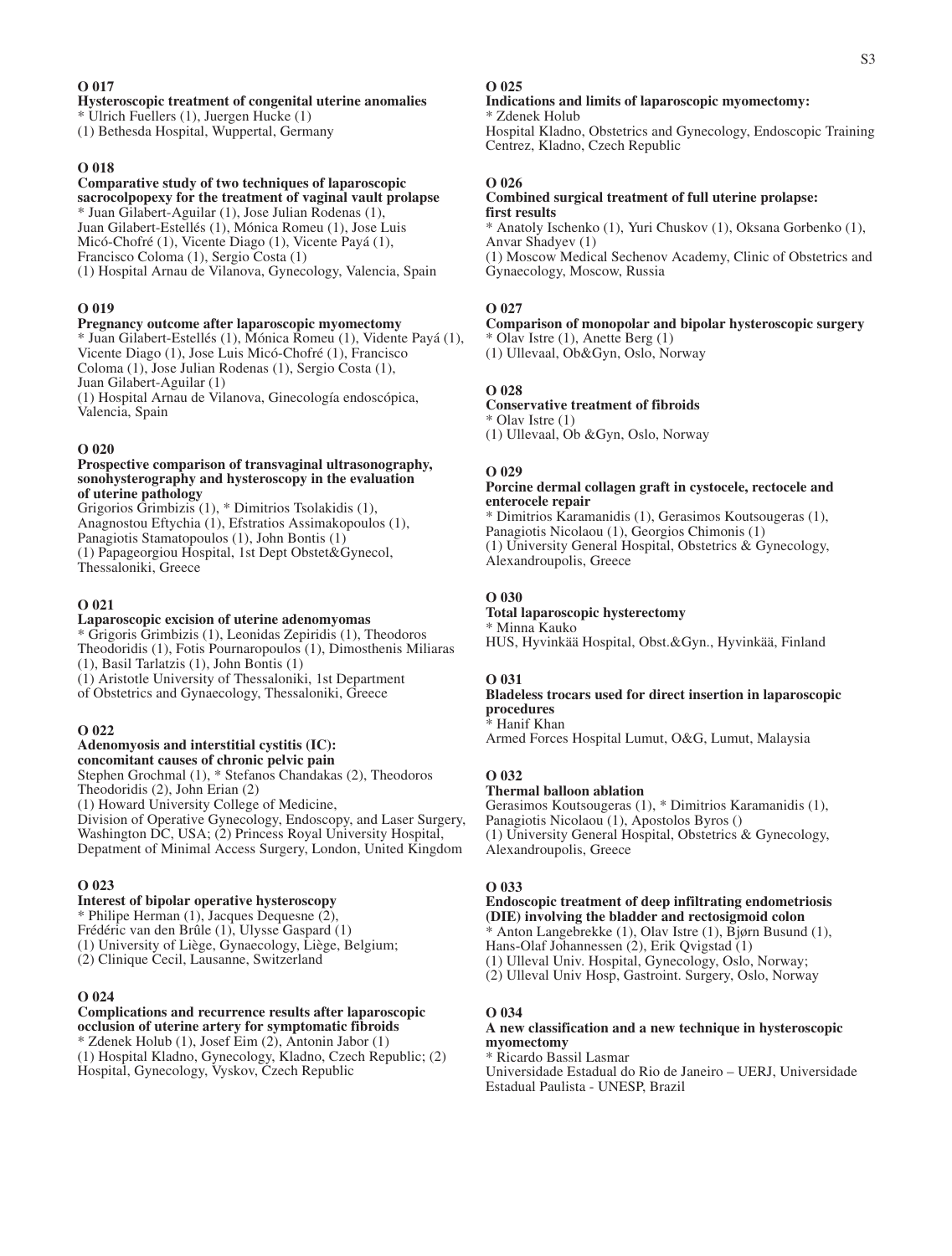#### **Hysteroscopic resection of symptomatic and asymptomatic endometrial polyps**

\* Marit Lieng (1), Erik Qvigstad (1), Hilde Jørgensen (1), Anton Langebrekke (1), Olav Istre (1)

(1) Ullevaal university hospital, Gynaecologic Department, Oslo, Norway

# **O 036**

# **How to avoid, identify and manage complications performing pelvic endoscopic surgery**

\* Francois Lubbe

Private Practice, Johannesburg, South Africa

# **O 037**

#### **Hysteroscopic method of intramural and submucosal myoma enucleation in its entirety by applying a controversial technique of electroresection with the loop electrode working forward**

\* Artur Ludwin (1), Inga Ludwin (1), Paweł Basta (1), Antoni Basta (1)

(1) Jagiellonian University, Chair and Department of Gynecology and Obstetrics, Krakow, Poland

# **O 038**

# **Reduction of postoperative adhesions following laparoscopic myomectomy using an hyaluronic acid**

\* Valerio Mais (1), Gian Luca Bracco (2), Pietro Litta (3), Tigellio Gargiulo (4), Gian Benedetto Melis (5)

(1) University of Cagliari, Obstetrics and Gynecology, Cagliari, Italy; (2) University of Florence, Gynecology, Florence, Italy; (3) University of Padua, Human Reproduction Sciences, Padua, Italy; (4) Ospedale Maria Vittoria, Obstetrics and Gynecology, Turin, Italy; (5) University of Cagliari, Obstetrics and Gynecology, Cagliari, Italy

# **O 039**

#### **Adhesion prevention with a polyethylene glycol in fibroid resection**

\* Liselotte Mettler (1), Thoralf Schollmeyer (1) (1) Campus Kiel, University Hospitals Schleswig-Holstein, Dept. of OB/GYN, Kiel, Germany

#### **O 040**

#### **Optimal treatment with advanced micro-invasive surgery on the ovary**

\* Liselotte Mettler (1) (1) University Hospitals Schleswig-Holstein, Campus Kiel, Dept. of OB/GYN, Kiel, Germany

#### **O 041**

#### **To evaluate the feasibilty and utility of conscious pain mapping in women with chronic pelvic pain**

\* Renu Misra (1), P V L Satyaswarupa (1), Suneeta Mittal (1), Maya Dehram (2)

(1) All India Institute of Medical Sciences, Obstetrics and Gynaecology, New Delhi, India; (2) All India Institute of Medical Sciences, Anaesthesiology, New Delhi, India

#### **O 042**

#### **Endoscopic myomectomy followed by vaginal delivery: is it dangerous?**

\* Béla Molnár

University of Szeged, Department of Obstetrics and Gynaecology, Szeged, Hungary

#### **O 043**

# **Remnant uterine septum in women of advanced reproductive age: obstetrical outcome**

\* Béla Molnár (1), Zsolt Kormányos (1) (1) University of Szeged, Department of Obstetrics and Gynaecology, Szeged, Hungary

# **O 044**

# **Antibiotic prophylaxis in office operative hysteroscopy**

\* Luigi Nappi (1), Stefano Bettocchi (2), Oronzo Ceci (2), Lauro Pinto (2), Luigi Selvaggi (1), Pantaleo Greco (1) (1) University of Foggia, Obstetrics and Gynecology, Foggia, Italy; (2) University of Bari, Obstetrics and Gynecology, Bari, Italy

# **O 045**

# **Laparoscopic surgery: a gold standard in adnexal torsion**

\* Kazem Nouri (1), Maurus Demmel (1), Rene Wenzel (2) (1) LKH Wolfsberg, Obstetrics and Gynecology, Wolfsberg, Austria; (2) General Hospital of Vienna, Department for Endocrinology and infertility and minimally invasive surgery, Vienna, Austria

# **O 046**

#### **Ectopic pregnancy diagnosis and laparoscopic treatment: medicolegal implications**

Reeba Oliver (1), \* Adeyemi Coker (1)

(1) Harold Wood Hospital, Obstetrics and Gynaecology, Romford, United Kingdom

# **O 047**

# **Experience of two Hellenic endoscopic centres in the use of icodextrin in gynaecological surgery: comparison with the ARIEL registry**

\* George Pados (1), George Pistofidis (2), Christopher Sutton (3), Don Menzies (4), Hariklia Arkouda (5), Dimitris Tsolakidis (1), Konstantinos Mirillas (2)

(1) Aristotle University, 1st Dept of OB-GYN and DIAVALKANIKO European Medical Centre, Thessaloniki, Greece; (2) LITO Maternity and Surgical Centre, Athens, Greece; (3) Royal Surrey County Hospital, Surrey, United Kingdom; (4) Colchester General Hospital, Essex, United Kingdom; (5) DIAVALKANIKO European Medical Centre, Thessaloniki, **Greece** 

#### **O 048**

#### **Laparoscopic hemi-hysterectomy in treatment of unicornuate uterus with rudimentary horn** \* George Pados

Aristotle University, 1st Dept of OB-GYN, Thessaloniki, Greece

# **O 049**

# **Embryoscopy in cases of increased fetal nuchal translucency**

Minas Paschopoulos (1), Eleftherios Meridis (2), Nikolaos Plachouras (1), \* Lazaros Lavasidis (1), Iordanis Navrozoglou (1), Matthew Pavlou (1), Fani Grozou (1), Stephanie Papatheodorou (1), Geoffrey Trew (2), Evangelos Paraskevaidis (1) (1) University Hospital-Medical School, Obstetrics and Gynecology, Ioannina, Greece; (2) Hammersmith Hospital, Obstetrics and Gynecology, London, United Kingdom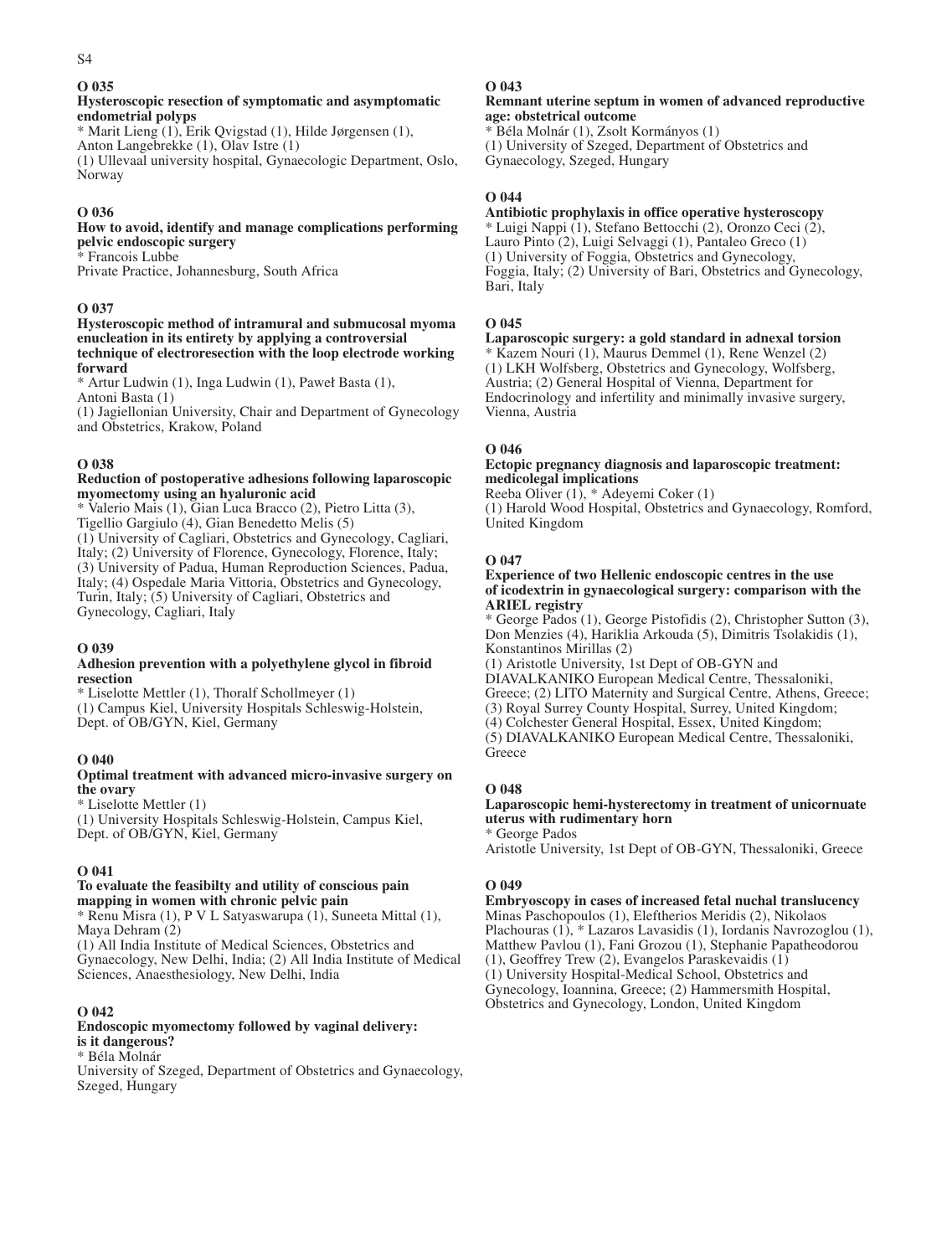**Office operative hysteroscopy with the use of the N-Do system** Minas Paschopoulos (1), \* Lazaros Lavasidis (1), Eleftherios Meridis (2), Iordanis Navrozoglou (1), Spiridon Tzioras (1), Stephanie Papatheodorou (1), Fani Grozou (1), John Staikos (1), Nikolaos Dalkalitsis (), Evangelos Paraskevaidis (1) (1) University Hospital-Medical School, Obstetrics and Gynecology, Ioannina, Greece; (2) Hammersmith Hospital, Obstetrics and Gynecology, London, United Kingdom

#### **O 051**

#### **Enucleation in toto, a new technique of hysteroscopic myomectomy**

\* Litta Pietro (1), Visentin Silvia (1), Gritti Alessandra (1), Bonora Michela (1), Ambrosini Guido (1), Cosmi Erich (1) (1) University of Padua, Department of Gynecological Science and Human Reproduction, Padua, Italy

#### **O 052**

#### **Ruptured interstitial heterotopic pregnancies: techniques and outcome**

\* George Pistofidis (1), Konstantinos Myrillas (1), Vasiliki Chatzirafail (1), Konstantinos Zioris (1) (1) Lito Surgical Centre, Laparoscopy, Athens, Greece

# **O 053**

#### **Effect of chronic pelvic pain on the endocrine system: an example of chronic stress**

\* George Potsis (1), Sophia Kalantaridou (1), Minas Paschopoulos (1), Vasiliki Siafaka (2), Thomas Hyfantis (2), Nikolaos Dalkalitsis (1), Alexandros Sotiriadis (1), Lazaros Lavasidis (1), Agathoklis Tsatsoulis (3), Venetsanos Mavreas (2), Evangelos Paraskevaidis (1)

(1) University Hospital-Medical School, Obstetrics and Gynecology, Ioannina, Greece; (2) University Hospital-Mediacal School, Psychiatry, Ioannina, Greece; (3) University Hospital-Mesical School, Endocrinology, Ioannina, Greece

#### **O 054**

#### **Laparoscopic management of missed ovarian malignancies: does it affect prognosis?**

\* Athanasios Protopapas (1), Alexandros Rodolakis (1), Spyros Milingos (1), George Kallipolitis (1), Nikolaos Skartados (1), Emmanuel Diakomanolis (1), Aris Antsaklis (1) (1) University of Athens, Obstetrics and Gynecology, Athens, Greece

#### **O 055**

#### **Laparoscopic retroperitoneal anatomy in gynaecological surgery**

\* Benoit Rabischong (1), Michel Canis (1),

Revaz Botchorishvili (1), Jean-Luc Pouly (1), Céline Houlle (1), Kris Jardon (1), Gérard Mage (2)

(1) Polyclinique Hôtel Dieu, Gynécologie, Clermont Ferrand, France; (2) Polyclinique Hôtel Dieu, Gynécologie, Clermont Ferrand, France

# **O 056**

#### **Laparoscopic management of endometrial cancer in obese patients**

\* Benoit Rabischong (1), Michel Canis (1), Guillaume Le Bouedec (2), W. Catarina Ang (1), Jean-Luc Pouly (1), Jean-Louis Achard (2), Jacques Dauplat (2), Gérard Mage (1) (1) Polyclinique Hôtel Dieu - CHU, Gynécologie, Clermont Ferrand, France; (2) Centre Régional de Lutte Contre

le Cancer, Clermont Ferrand, France

# **O 057**

#### **Long-term results of myomectomy in laparoscopy and laparotomy**

Alfred Reron<sup>(1)</sup>, Magdalena Trojnar-Podleśny (2), \* Hubert Huras (3), Kazimierz Was (4)

- (1) Jagiellonian University, Ob/Gyn, Kraków, Poland;
- (2) Jagiellonian University, Ob/Gyn, Kraków, Poland;
- (3) Jagiellonian University, Ob/Gyn, Kraków, Poland;
- (4) Jagiellonian University, Ob/Gyn, Kraków, Poland

# **O 058**

#### **Surgical treatment of deep infiltrating endometriosis in patients with pain and infertility**

\* Martina Ribic-Pucelj (1), Borut Kobal (1), Franc Jelenc (2), Jasna Sinkovec (1)

(1) University Medical Centre Ljubljana, Department of Obstetrics and Gynecology, Ljubljana, Slovenia; (2) University Medical Centre Ljubljana, Department of Abdominal Surgery, Ljubljana, Slovenia

# **O 059**

#### **Modified transobturator tape in the management of genuine urinary stress incontinence: the Alexandria technique** \* Hesham Salem

Alexandria Univ., Ob/Gyne, Alexandria, Egypt

# **O 060**

**Fetal surgery: aspects of open and minimally invasive surgery** \* Burkhard Schauf (1), Diethelm Wallwiener (1) (1) University, ObGYN, Tübingen, Germany

# **O 061**

# **A new technology of 3-dimensional laparoscopic imaging system (VS-1) - a prospective randomized controlled trial**

\* Avishalom Sharon (1), Yuval Kaufman (1), Orly Brandes-Klein (1), Ron Auslander (1), Arie Lissak (1) (1) Carmel Medical Center, affiliated to the Technion institute of technology, the medical school, Ob/Gyn, Haifa, Israel

#### **O 062**

# **Transcervical resection of endometrium in the treatment of menorrhagia: does age influence the outcome?**

\* Neeraja Singh (1), Christopher J Chandler (2) (1) Fairfield General Hospital, Specialist Registrar, Obstetrics & Gynaecology, Bury, Greater Manchester, United Kingdom; (2) Royal Albert Edward Infirmary, Consultant, Obstetrics & Gynaecology, Wigan, United Kingdom

#### **O 063**

#### **Laparoscopic autologous orthotopic and heterotopic ovarian transplantation in rabbits**

\* Andreas Sortsis (1), George Pados (1), Basil Tarlatzis (1), Katerina Saratsi (2), John Savas (2), Panagiotis Skepastianos (3), Valentini Tzioufa (4), George Kazakos (2), Versa Sdrani (5), John Bontis (1)

(1) Aristotle University, 1st Dept of OB-GYN, Thessaloniki, Greece; (2) Aristotle University, Hospital for small animals, School of Veterinaty Medicine, Thessaloniki, Greece; (3) Technological Institute, Dept of Microbiology, Thessaloniki, Greece; (4) Aristotle University, Dept of Pathology, Thessaloniki, Greece; (5) Hippokratio General Hospital, Dept of Anaesthesiology, Thessaloniki, Greece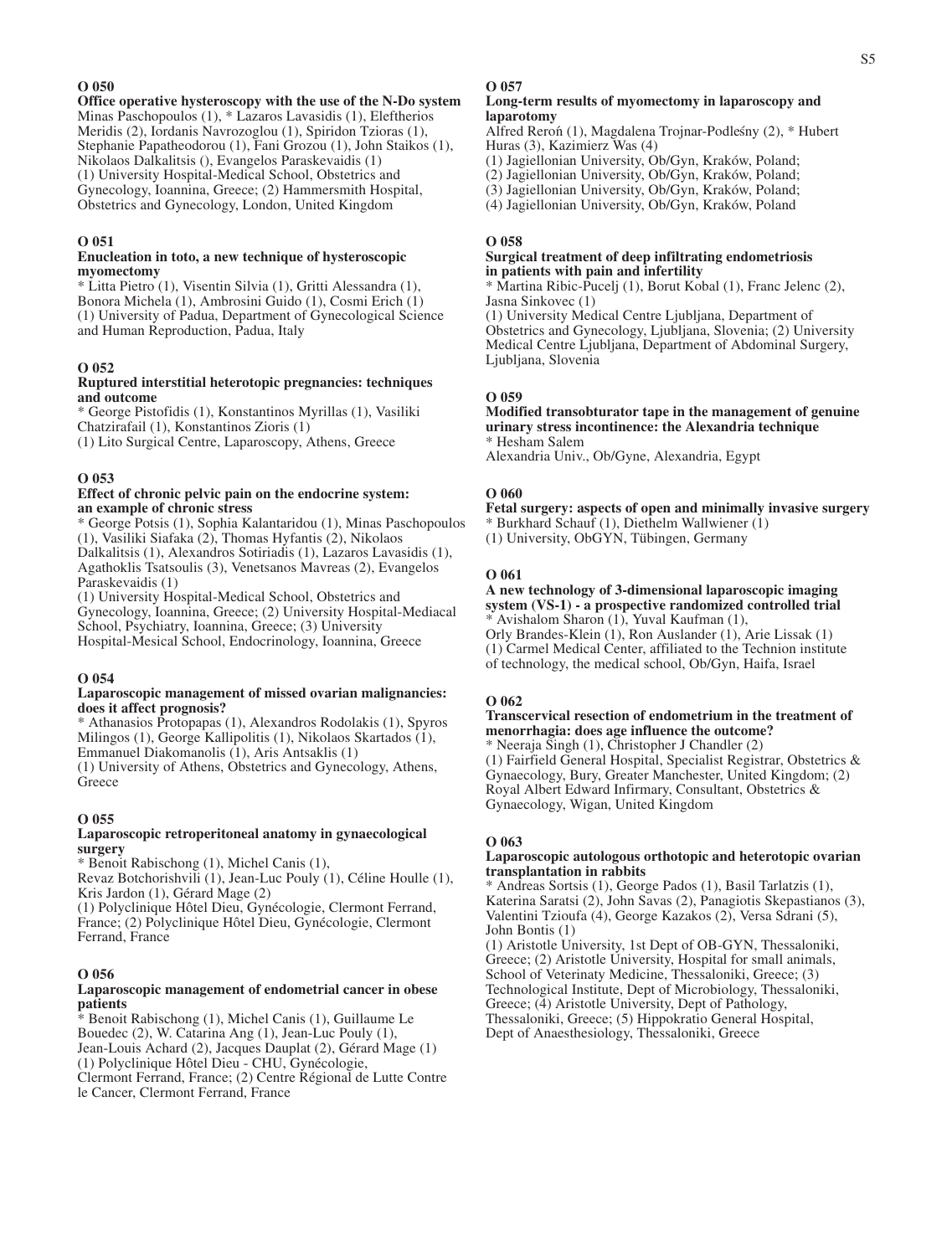# **The risk of ureteral obstruction in vaginal uterosacral suspension**

\* Sherif Tawfeek (1), Christy Burden (2), Reda Afifi (2) (1) Torbay Hospital, Obstetrics and Gynaecology, Torquay, United Kingdom; (2) Weston Hospital, Obstetrics and Gynaecology, Weston-super-Mare, United Kingdom

# **O 065**

#### **Laparoscopic diagnosis and management of adnexal masses**

\* Theodoros Theodoridis (1), Leonidas Zepiridis (1), Grigorios Grimbizis (1), Apostolos Athanasiadis (1), Aristotelis Loufopoulos (2), Basil Tarlatzis (1), John Bontis (1) (1) Aristotle University of Thessaloniki, 1st Department of Obstetrics and Gynaecology, Thessaloniki, Greece; (2) Aristotle University of Thessaloniki, 2nd Department of Obstetrics and Gynaecology, Thessaloniki, Greece

# **O 066**

# **Diagnostic management in case of postmenopausal bleeding: an assessment of patients' preferences**

\* Anne Timmermans (1), Brent Opmeer (2), Sebastiaan Veersema (1), Ben Willem Mol (3) (1) St. Antonius Hospital, Obstetrics and Gynaecology, Nieuwegein, The Netherlands; (2) AMC, Clinical Epidemiology and Biostatistics, Amsterdam, The Netherlands; (3) Maxima Medisch Centrum, Obstetrics and Gynaecology, Veldhoven, The Netherlands

# **O 067**

# **Are small uterine anomalies really unimportant**

\* Tomaz Tomazevic (1), Helena Ban (1), Martina Ribic-Pucelj (1), Tanja Premru-Srsen (1), Ivan Verdenik (1), Andrej Vogler (1), Eda Bokal-Vrtacnik (1), Saso Drobnic (1), Branko Zorn (1), Bojana Pinter (1)

(1) University Clinical Center Women Hospital, Reproductive Unit Department of Obstetrcs and Gynecology, Ljubljana, Slovenia

# **O 068**

# **Urgent laparoscopy in gynecological emergencies**

\* Constantinos Tsompos (1), N. Gatsoulis (1), S. Katsari (1),

H. Markakis (1), M. Zogka (1), A. Papadopoulou (1),

S. Karagounis (1), K. Martzaklis (1)

(1) Kerkyra County General Hospital, Endoscopic Department, Kerkyra, Greece

# **O 069**

# **Laparoscopic staging in ovarian cancer**

\* R. H. M. Verheijen (1), J. Dijkstra (1), J. v. d. Lande (1), H. A. M. Brölmann (1)

(1) VU University Medical Centre, Dept. of Obstetrics and Gynaecology, div. of Gynaecological Oncology, Amsterdam, The Netherlands

# **O 070**

#### **Endoscopic force feed back instruments; the future becomes reality?**

\* Michel Vleugels (1), Mark Lazeroms (1)

(1) Riverland Hospital, Gyn Obst, Tiel, Netherlands

# **O 071**

# **Fibroid embolisation – Long term follow up data >5 years. Pregnancy data and combined procedures**

\* Woodruff Walker Royal Surrey County Hospital, Department of Radiology,

Guildford, England

# **O 072**

#### **Uterine cervix pathology in laparoscopic supracervical hysterectomy**

\* Vladimir Zuev (1), Anatoly Ischenko (1), Tea Djibladze (1) (1) Moscow Medical Sechenov Academy, Clinic of Obstetrics and Gynaecology, Moscow, Russia

# **P 001**

#### **Evaluation of office hysteroscopy in diagnosis and treatment of complex endometrial hyperplasia with or without atypia**

\* George Alexandris (1), Serafeim Dritsas (1), Dimitris Touloumis (1), George Georgakopoulos (1), Charalambos Pamfilis (1), Panagiotis Skolarikos (1)

(1) Helena Venizelou Hospital Athens, 1st Department of Obstetrics and Gynecology.Hysteroscopy Department. Head: Skolarikos P, Athens, Greece

# **P 002**

# **Office operative hysteroscopy: a comperative study**

\* George Alexandris (1), Efstathios Tsoulakos (1), Vasilios Bagiokos (1), Christos Adwera (1), Panagiotis Skolarikos (1) (1) Helena Venizelou Hospital Athens, 1st Department of Obstetrics and Gynecology-Hysteroscopy Department. Head: Skolarikos P, Athens, Greece

# **P 003**

#### **Surgical Management of large ovarian cysts in premenopausal women**

\* Stefano Angioni (1), Rossana Contu (1), Marco Angiolucci (1), Valerio Mais (1), Gian Benedetto Melis (1) (1) University of Cagliari, Obstetrics & Gynecology, Cagliari, Italy

# **P 004**

#### **Laparotomic myomectomy compared to laparoscopic myomectomy: a retrospective study**

Elie Attieh (1), \* Joseph Nassif (1), Chrystelle Abboud (1), Joseph Abboud (1)

# (1) Hotel Dieu, Saint Joseph University, Beirut, Lebanon

# **P 005**

**A tension free procedure in vaginal vault prolapse** \* Nikola Badzakov (1), Nikola Pancevski (1), Slobodan Sardzovski (1), Blagoja Velkovski (1) (1) Special Hospital for Obstetrics/Gynecology, Minimally Invasive Surgery, Skopje, FYROM

# **P 006**

#### **Diagnostic hysteroscopy in endometrial carcinoma: is it a safe method?**

\* MARGARIDA Bernardino (1), FILOMENA Sousa (1), FAZILA Mahomed (1) (1) Dona Estefãnia Hospital, Obstetrics and Gynecology, Lisbon, Portugal

# **P 007**

#### **The risk of iatrogenic ureteric lesion in laparoscopic surgery**  \* Levan Bolokadze

Kharkov medical University, Kharkov, Ukraine

# **P 008**

# **Pain in office hysteroscopy**

\* Mark¸a Rita Espejo Catena (1), Mark¸a Josefa Martk¸nez Payi¸ (1), José Luis Cruz Simón (1), Amparo Rubio Valverde (2), Angel Ramos Sanvalero (2), Fernando Naranjo de la Puerta (1) (1) Hospital de La Ribera, Department of Obstetrics and Gynaecology, Alzira, Spain; (2) Hospital de La Ribera, Endoscope Unit, Alzira, Spain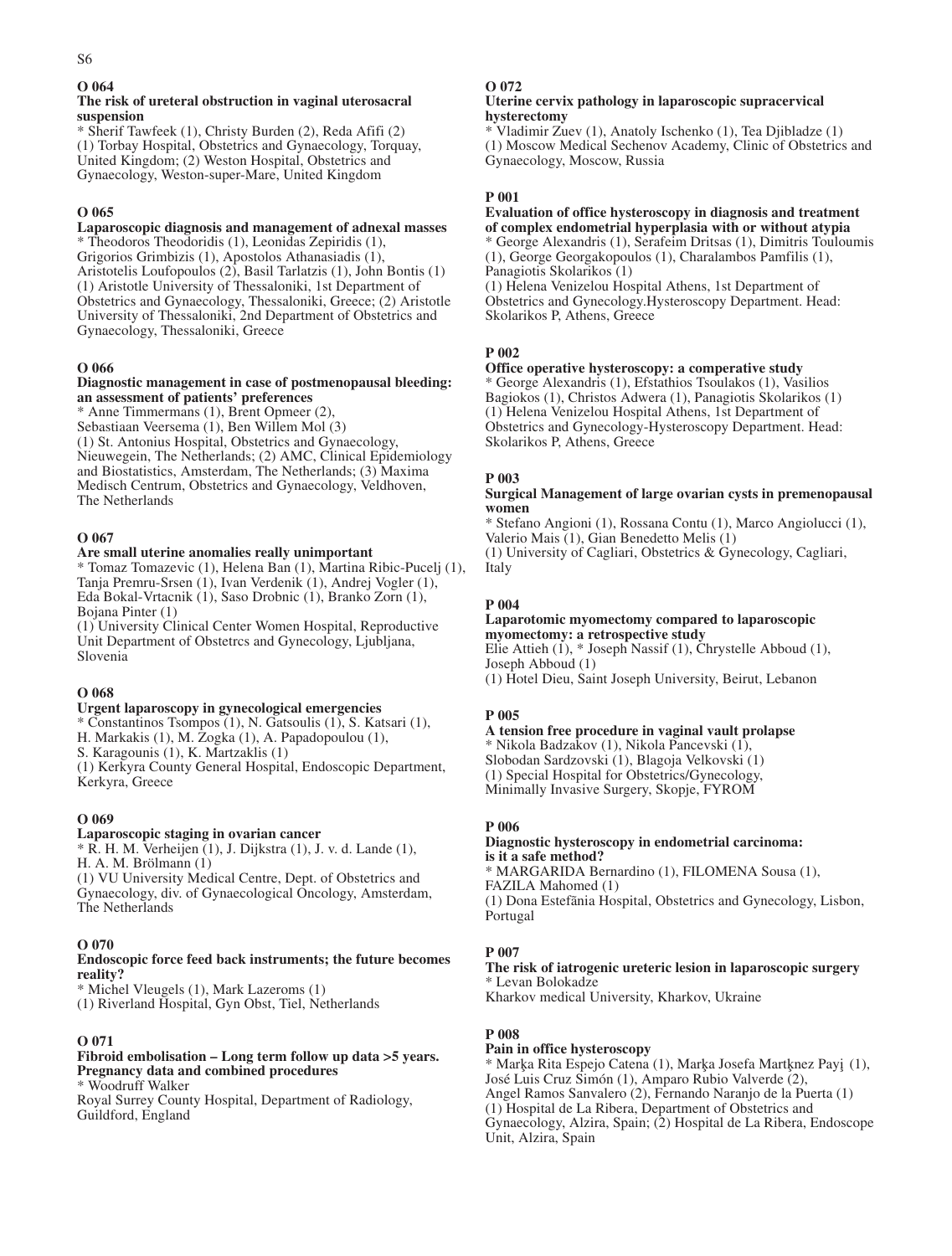#### **P 009**

# **Intrauterine synechiae causing miscarriages** \* Marka Rita Espejo Catena (1), Marka Josefa Martknez Payi (1),

José Luis Cruz Simón (1), Amparo Rubio Valverde (2), Angel Ramos Sanvalero (2), Fernando Naranjo de la Puerta (1) (1) Hospital de La Ribera, Department of Obstetrics and Gynaecology, Alzira, Spain; (2) Hospital de La Ribera, Endoscope Unit, Alzira, Spain

# **P 010**

#### **Vaginohysteroscopy with saline solution versus CO2 hysteroscopy**

\* Marka Rita Espejo Catena (1), Marka Josefa Martknez Payi (1), José Luk¸s Cruz Simón (1), Noelia Cuéllar Vargas (2), Francisca Gómez Garcka (2), Fernando Naranjo de la Puerta (1) (1) Hospital de La Ribera, Department of Obstetrics and Gynaecology, Alzira, Spain; (2) Hospital de La Ribera, Endoscope Unit, Alzira, Spain

# **P 011**

# **Thermo ablation of the endometrium for menorrhagia without preparation, using a thermal balloon**

\* Stefanos Chandakas (1), John Erian (1)

(1) Princess Royal University Hospital London, Department of Minimal Access Surgery, London, United Kingdom

# **P 012**

#### **The safety of thermal coagulation in the treatment of endometriosis**

\* Stefanos Chandakas (1), Nick Hill (1), John Erian (1) (1) Princess Royal University Hospital, Depatrment of Minimal Access Surgery, London, United Kingdom

#### **P 013**

# **Introduction of laparoscopy in the management of ectopic pregnancy**

\* Efstratios Fotinos (1), Evagelos Alexopoulos (1), Georgia Dastamani (1), Mixalis Mavroudis (1), Anastasios Ioakimidis (1) (1) Alexandra Hosrital, Gynecological, Athens, Greece

#### **P 014**

#### **Two years experience with a bipolar electrode in endometrial pathology**

\* Efstratios Fotinos (1), Evagelos Alexopoulos (1), Anna Georgatou (1), Vasilios Menegos (1), Anastasios Ioakimidis (1) (1) Alexandra Hospital, Gynecology, Athens, Greece

#### **P 015**

#### **Office hysteroscopy evaluation in patients treated with tamoxifen for breast cancer**

Damaskinos Georgiou (1), Kostantinos Liargovas (1), \* George Patrikios (1), Polunikis Bogris (1), Eirini Konstantiniou (1), Panagiotis Skolarikos (1)

(1) Helena Venizelou Hospital Athens, 1st Department of Obstetrics and Gynecology-Hysteroscopy Department. Head: Skolarikos P, Athens, Greece

# **P 016**

# **Abdominal pregnancy as managed by laparoscopy**

\* Alexander Georgoulopoulos (1), Horst Steiner (1),

Heinrich Wienerroither (1), Alfons Staudach (1)

(1) Paracelsus Medical University, Department for Gynecology and Obstetrics, Salzburg, Austria

# **P 017**

# **Severe post partum hemorrhage treated by hysteroscopy**  \* Shirin Ghazizadeh

Tehran University of Medical Sciences, Imam Khomeini Hospital, Ob/ Gyn Department, Tehran, Iran

# **P 018**

# **Laparoscopic myomectomy: a safe alternative to laparotomy**

\* Grigorios Grimbizis (1), Theodoros Theodoridis (1), Leonidas Zepiridis (1), Kostantinos Dinas (1), Basil Tarlatzis (1), John Bontis (1) (1) Aristotle University of Thessaloniki, 1st Department of

Obstetrics and Gynaecology, Thessaloniki, Greece

# **P 019**

#### **Is there any role for short-term conservative treatment with antibiotics before laparoscopic drainage of tubo-ovarian abscesses? A report of two cases**

Grigoris Grimbizis (1), \* Dimitrios Tsolakidis (), Konstantinos Chatzigeorgiou (1), Themistoklis Mikos (), Apostolos Athanasiadis (1), Basil Tarlatzis (1), John Bontis (1) (1) Aristotle University, 1st Dept. Obstet Gynecol, Thessaloniki, Greece

# **P 020**

# **Adhesions after hysteroscopic surgery and hysteroscopic adhesiolysis: a prospective randomized study**

\* Maurizio Guida (1), Giuseppe Acunzo (1), Attilio Di Spiezio Sardo (1), Silvia Bramante  $(1)$ , Domenico Cirillo (1), Massimiliano Pellicano (1), Stefania Sparice (1), Sergio Frangini (1), Dionisia Canzaniello (1), Carmine Nappi (1) (1) University of Naples "Federico II", Department of Obstetrics and Gynecology, Naples, Italy

# **P 021**

# **Total laparoscopic radical hysterectomy(type III) with paraaortic & pelvic lymphadenectomy. A recently reported case in a greek tertiary center**

\* Georgios E. Hilaris (1), Thomas Tsoubis (1), Angeliki Davetta (2) (1) Iaso and Iaso General Hospital, Department of Endoscopic

Gynecologic Surgery, Athens, Greece; (2) Iaso and Iaso General Hospital, Department of Anesthesiology, Athens, Greece

# **P 022**

# **Synchronous rectovaginal, full-thickness urinary bladder and pulmonary endometriosis: successful treatment using a laparo-endoscopic approach in a tertiary university medical center**

\* George E. Hilaris (1), Chris K. Payne (2), Joelle Osias (3), Walter Cannon (4), Camran R. Nezhat (5) (1) Stanford University Medical Center, Center for Special Minimally Invasive Pelvic Surgery, Palo Alto, CA, USA; (2) Stanford University Medical Center, Departent of Urology, Palo Alto, CA, USA; (3) Stanford University Medical Center, Department of Gynecology and Obstetrics, Palo Alto, CA, USA; (4) Stanford University Medical Center, Department of Thoracic Surgery, Palo Alto, CA, USA; (5) Stanford University Medical Center, Department of Gynecology & Obstetrics and Surgery, Palo Alto, CA, USA

# **P 023**

# **A new method of sling procedure in stress urinary incontinence and genital prolapse**

\* Anatoly Ischenko (1), Alexandr Slobodenyuk (1),

Yuri Chushkov (1), Anvar Shadyev (1)

(1) Moscow Medical Sechenov Academy, Clinic of Obstetrics and Gynaecology, Moscow, Russia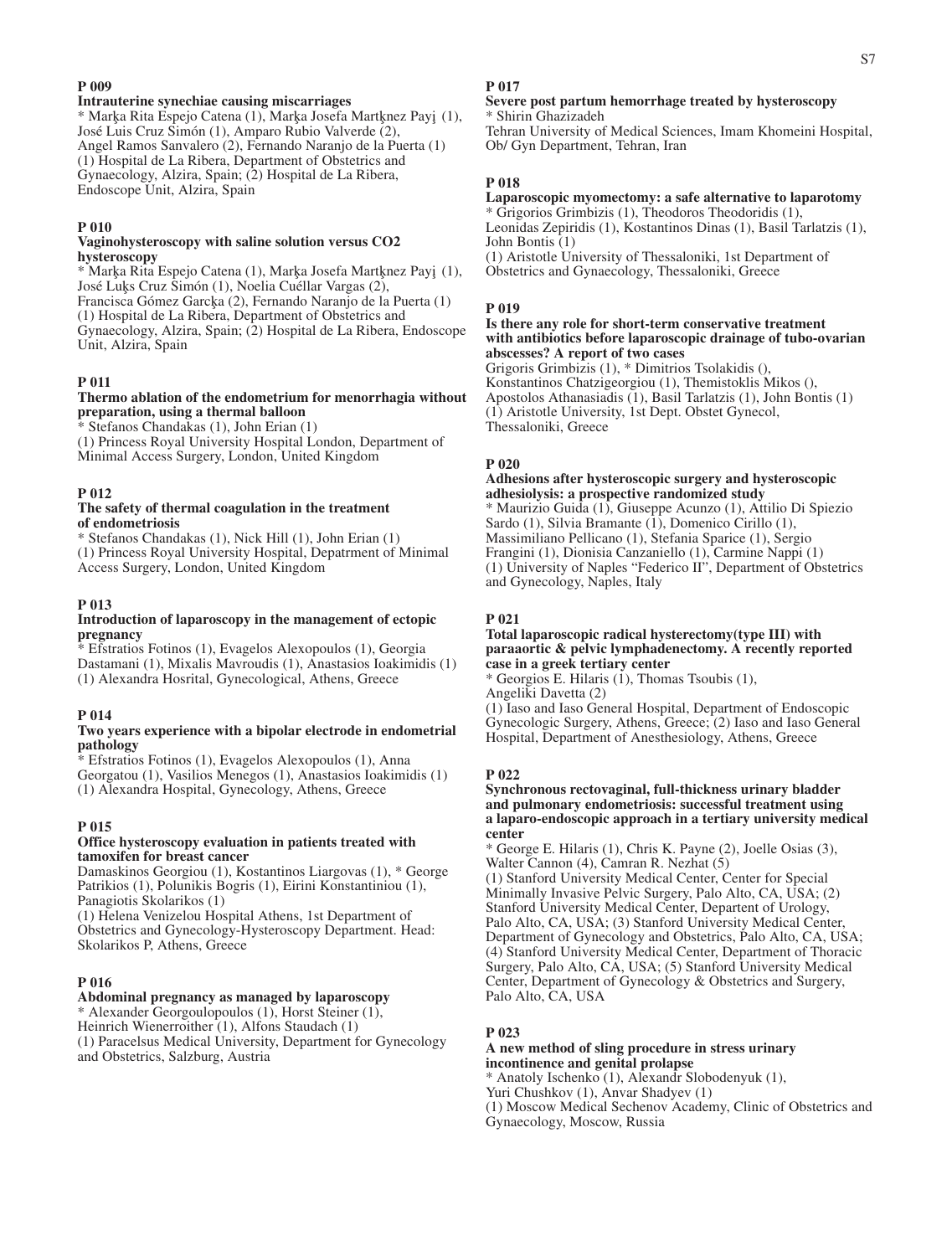# S8

# **P 024**

#### **Endoscopic methods for treatment of patients with disseminated genital endometriosis**

\* Anatoly Ischenko (1), Elena Kudrina (1), Irina Gadaeva (1), Irina Stanoevich (1)

(1) Moscow Medical Sechenov Academy, Clinic of Obstetrics and Gynaecology, Moscow, Russia

# **P 025**

#### **Place of laparoscopic hysterectomy in treatment for benign uterine diseases in perimenopausal women**

\* Anatoly Ischenko (1), Irina Stanoevich (1), Elena Kudrina (1), Irina Gadaeva (1)

(1) Moscow Medical Sechenov Academy, Clinic of Obstetrics and Gynaecology, Moscow, Russia

# **P 026**

# **Endoscopic treatment of adenomyosis in infertility patients**

\* Anatoly Ischenko (1), Alla Bakhvalova (1), Evgenia Fedorova (1), Julia Romadanova (1), Anna Morozova (1), Anvar Shadyev (1) (1) Moscow Medical Sechenov Academy, Clinic of Obstetrics and Gynaecology, Moscow, Russia

# **P 027**

# **Laparoscopic evaluation following failure to achieve pregnancy after intrauterine insemination**

\* Piotr Jedrzejczak (1), Monika Serdynska (1), Maciej Brazert (1), Marek Pelesz (1), Leszek Pawelczyk (1)

(1) Karol Marcinkowski University of Medical Sciences, Division of Infertility and Reproductive Endocrinology, Poznan, Poland

#### **P 028**

# **Laparoscopic prognoses for fecundity following unexplained infertility**

\* Haruka Kakisaka (1), Takashi Murakami (1), Sayaka Saitou (), Yuka Ozawa (1), Tomoko Yoshimoto (1), Yukihiro Terada (1), Nobuo Yaegashi (1), Kunihiro Okamura (1)

(1) Tohoku University School of Medcine, Department of Obstetrics and Gynecology, Sendai, Japan

# **P 029**

# **Laparoscopy in the evaluation of women with ascites: an invaluable minimally invasive diagnostic tool**

George Kallipolitis (1), \* Athanasios Protopapas (1), Spyros Milingos (1), Alexandros Rodolakis (1), Nikolaos Skartados (1), Emmanuel Diakomanolis (1), Aris Antsaklis (1) (1) University of Athens, Obstetrics and Gynecology, Athens,

Greece

#### **P 030**

#### **An analysis of the efficacy and cost effectiveness of the thermal ligating shears in gynaecological laparoscopic surgery** \* Hanif Khan

Armed Forces Hospital Lumut, O&G, Lumut, Malaysia

# **P 031**

#### **Infertility due to retained fetal bone: Role of microhysteroscopy in diagnosis and management**

\* Dimitrios Koleskas (1), Luca Sabatini (2), Colin Davis (2) (1) Newham University NHS Trust, Obstetrics and Gynaecology, London, United Kingdom; (2) St. Bartholomew's and The Royal London Hospital, Centre for Reproductive Medicine, Minimally Access Surgery Training Unit, London, United Kingdom

# **P 032**

# **Ovarian endometriosis associated with ovarian cancer and endometrial polyps**

\* Antonios Kondoravdis (1), Areti Augoulea (1), George Christodoulakos (1), Irene Lambrinoudaki (1), Ioannis Grammatikakis (1), V Tzortziotis (2), George Creatsas (1) (1) University of Athens, 2nd Department of Obstetrics and Gynecology, Aretaieio Hospital, Athens, Greece; (2) Lito Maternity Hospital, Athens, Greece

# **P 033**

#### **Laparoscopic management of the ectopic pregnancy with the ultrasonic scalpel**

\* Ioannis Korkontzelos (1), Panagiotis Tsirkas (1), Anastasia Zagaliki (1), Athanasios Bartziokas (1), Spyros Lykoudis (1), Christos Akrivis (1), Nikolaos Antoniou (1) (1) G. Hatzikosta Hospital, Obstetrics and Gynaecology Department, Gynaecological Endoscopy Unit, Ioannina, Greece

# **P 034**

#### **Ovarian hyperstimulation syndrome coexisting with ectopic pregnancy: surgical management by minimally invasive approach**

\* Ioannis Korkontzelos (1), Christos Akrivis (1), Panagiotis Tsirkas (1), Anastasia Zagaliki (1), Lambros Babatsias (1), Athanasios Bartziokas (1), Spyros Lykoudis (1), Nikolaos Antoniou (1)

(1) General District Hospital, Gynaecological Endoscopy Unit, Ioannina, Greece

# **P 035**

#### **Vesical endometriosis: report of three cases and review of the literature**

\* Pelopidas Koutroumanis (1), Alan Crystal (1), Peter Malone (2), Derek Fawcett (2)

(1) Royal Berkshire Hospital, Department of Gynaecology, Reading, United Kingdom; (2) Royal Berkshire Hospital, Department of Urology, Reading, United Kingdom

# **P 036**

#### **Long-term results after laparoscopic myomectomy in infertile patients: still topic for discussion**

\* Eduard Kucera (1), Jan Drahonovsky (1), Monika Dvorska (2) (1) Institute for the Care of Mother and Child,Postgraduate Medical School, Gyn. Obstet., Prague, Czech Republic; (2) 3. Medical Faculty, Prague, Czech Republic

# **P 037**

# **See and treat as an office hysteroscopic procedure**

David Kuzel (1), Dusan Toth (2), Lucie Hrazdirova (1), \* Ladislav Hanousek (3), Jan Persin (3), Zuzana Fucikova (1), Marek Mara (1)

(1) Charles University, O/G, Prague, Czech Republic; (2) Clinique St.Germain, O/G, Brive la Gaillarde, France; (3) Regional Hospital, O/G, Pardubice, Czech Republic

# **P 038**

# **Diagnostic hysteroscopy in perimenopausal women**

\* Antonios Lagadas (1), Konstantinos Giannakopoulos (1), Demetrios Tsarpalis (1), Nikolaos Balakitsas (1), Eleni Toufexi (1) (1) LAIKO Athens General Hospital, Department of Gynaecology, Athens, Greece

# **P 039**

# **The first case of supernumerary ovary containing endometriosis and atypical cells**

\* Jenny Lo (1), Andrew Pickersgill (1)

(1) Stepping Hill Hospital, Stockport, United Kingdom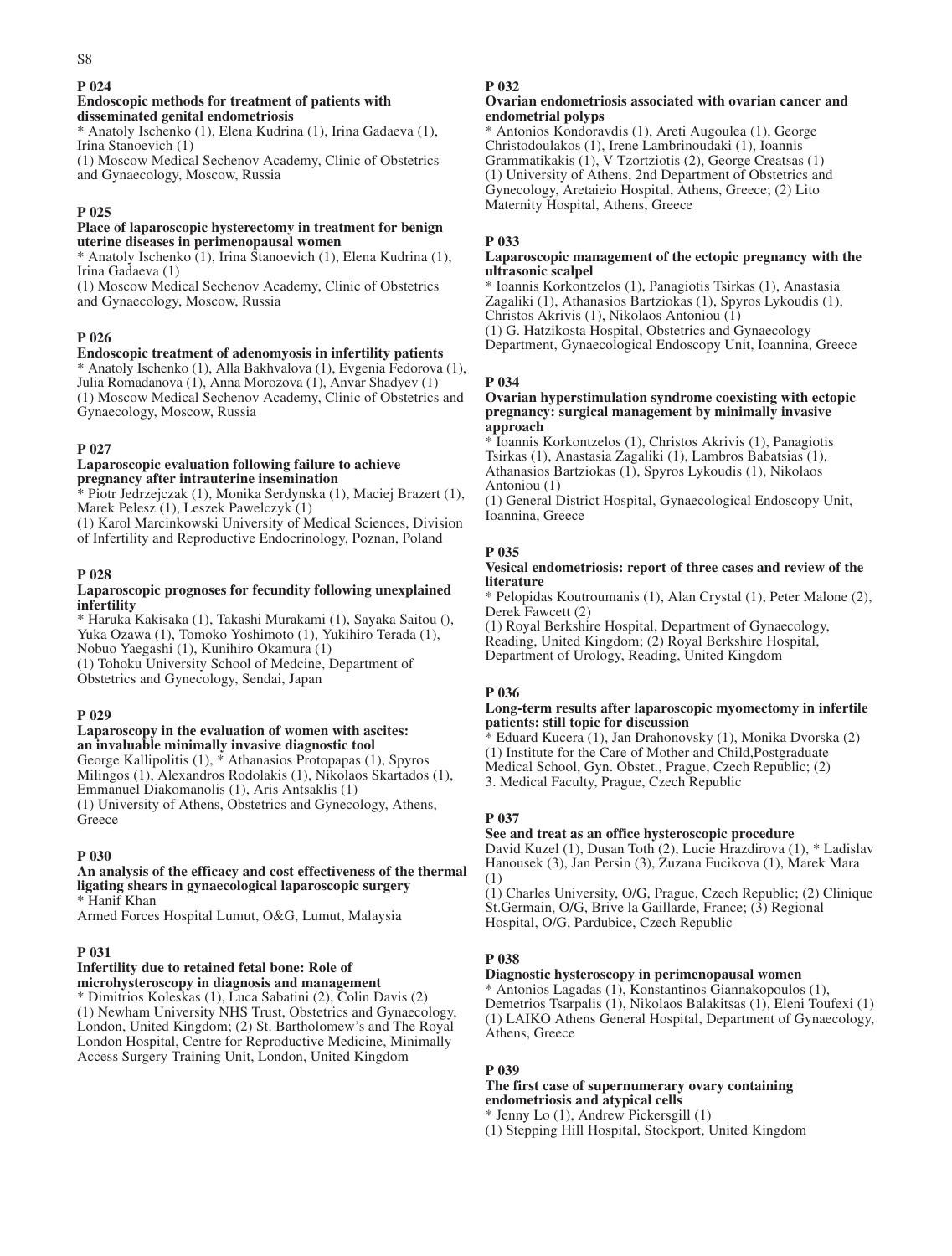#### **P 040**

#### **A review of laparoscopic hysterectomy in private practice** \* Francois Lubbe

Private Practice, Johannesburg, South Africa

#### **P 041**

#### **Transrectal ultrasound guidance for hysteroscopic operations of deeply nested submucosal and intramural myomas and in total Asherman's syndrom**

\* Artur Ludwin (1), Inga Ludwin (1), Paweł Basta (1), Antoni Basta (1)

(1) Jagiellonian University, Chair and Department of Gynecology and Obstetrics, Krakow, Poland

#### **P 042**

#### **The value of cervical infiltration with mepivastesin in diagnostic hysteroscopy: a prospective study**

Nikolaos Makris (1), \* Konstantinos Kalmantis (1), Elefteria Vomvolaki (1), Joannis xatzipappas (1), Kostas Stefanidis (1), Aris Antsaklis (1)

(1) Alexanra Hospital, Ob/Gyn, Athens, Greece

#### **P 043**

#### **Three-dimensional hysterosonography for the study of the endometrial cavity in infertile women: comparison with diagnostic hysteroscopy**

Nikolaos Makris (1), \* Konstantinos Kalmantis (1), Nikolaos Skartados (1), John Xatzipappas (1), Aris Antsaklis (1) (1) Alexandra Hospital, ob/gyn, Athens, Greece

#### **P 044**

#### **The use of a bipolar electrosurgical system to remove intrauterine polyps by hysteroscopy**

\* Nikolaos Makris (1), Eleftheria Vomvolaki (1), Konstantinos Kalmantis (1), John Xatzipapas (1), Konstantinos Stefanidis (1), Aristidis Antsaklis (1)

(1) Alexandra Hospital, Hysteroscopy, Athens, Greece

# **P 045**

# **Diagnostic accuracy of laparoscopy in endometriosis: evaluation of visual diagnosis and histological findings**

\* Samina Manzoor (1), Funlayo Odejinmi (2)

(1) Whipps Cross University Hospital, Obstetrics & Gynaecology, London, United Kingdom; (2) Whipps Cross University Hospital, Obstetrics & Gynaecology, London, United Kingdom

#### **P 046**

#### **Is day case laparoscopic surgery justifiable in the treatment of endometriosis? Potential benefits in effective health care service**

\* Samina Manzoor (1), Funlayo Odejinmi (1)

(1) Whipps Cross University Hospital, Obstetrics & Gynaecology, London, United Kingdom

#### **P 047**

#### **The contribution of laparoscopy in the diagnosis of congenital uterine abnormalities**

\* Georgios Maroulis (1), Georgios Galazios (1), Vasilfios Liberis (1), Panagiotis Tsikouras (1), Nikoletta Koutlaki (1)

(1) Democritus University of Thrace, Ob/gyn, Alexandroupolis, **Greece** 

# **P 048**

#### **The use of the hydrogynecograph in the evaluation of infertile women and the use of the fallopian tube catheterisation for tubal obstruction**

\* Georgios Maroulis (1), Georgios Galazios (1), Vasileios Liberis (1), Dimitrios Mastrogiannis (1), Panagiotis Tsikouras (1), Nikiletta Koutlaki (1)

(1) Democritus University of Thrace, Ob/Gyn, Alexandroupolis, **Greece** 

#### **P 049**

#### **Laparoscopic treatment in postmenopausal women with adnexal masses**

\* Elena Martinez (1), Paloma Lobo (1), Leyre Gil (1), Alejandro Pascual (2), Carmen Aviles (1), Gaspar Gonzalez de Merlo (1) (1) C.H.U. Albacete, Gynecology, Albacete, Spain; (2) C.H.U. Albacete, Pathology, Albacete, Spain

# **P 050**

# **Surgical approach for endometrial cancer in senium**

\* Elena Martinez (1), Alvaro Zapico (2), Pedro Fuentes (2), Almudena Grassa (2), Ana Lopez Yague (2), Fuencisla Arnanz (2) (1) C.H.U. Albacete, Gynecology, Albacete, Spain; (2) H.U. Principe de Asturias, Gynecology, Alacali de Henares. Madrid., Spain

#### **P 051**

#### **A combined medical – hysteroscopic conservative treatment of a viable cervical pregnancy: a case report**

\* Maria Matteo (1), Luigi Nappi (1), Floriana Capodaglio (1), Antonella Angiolillo (1), Luca Lombardi (1), Piergiorgio Rosemberg (1), Pantaleo Greco (1) (1) Operative Unit of Obstetric and Gynecology, Department of Surgical Sciences, Foggia, Italy

# **P 052**

#### **Visualization of ovulation process during transvaginal hydrolaparoscopy**

\* Ivan Mgaloblishvili (1), Manana Mgaloblishvili (1), Nana Gvazava (1), Ketevan Osidze (1) (1) Center for Reproductive Medicine and Infertility, Tbilisi, Georgia

#### **P 053**

# **Epidemiology of large cystic uterine adenomyomas**

Spyros Milingos (1), \* Athanasios Protopapas (1), George Kallipolitis (1), Alexandros Rodolakis (1), Nikolaos Skartados (1), Anthoula Liapi (1), Aris Antsaklis (1) (1) University of Athens, Obstetrics and Gynecology, Athens, Greece

#### **P 054**

#### **Successful hysteroresectoscopy of a fundal myoma**

\* Takashi Murakami (1), Haruka Kakisaka (1),

Tomoko Yoshimoto (1), Mitsutoshi Tamura (1), Yukihiro Terada (1), Nobuo Yaegashi (1), Kunihiro Okamura (1)

(1) Tohoku University Graduate School of Medicine,

Department of Obstetrics and Gynecology, Sendai, Japan

# **P 055**

# **Fertility outcome after laparoscopic myomectomy**

\* Joseph Nassif (1), Elie Attieh (1), Joseph Abboud (1), Chrystelle Abboud (1) (1) Hotel-Dieu de France Hospital, Ob/Gyn, Beirut, Lebanon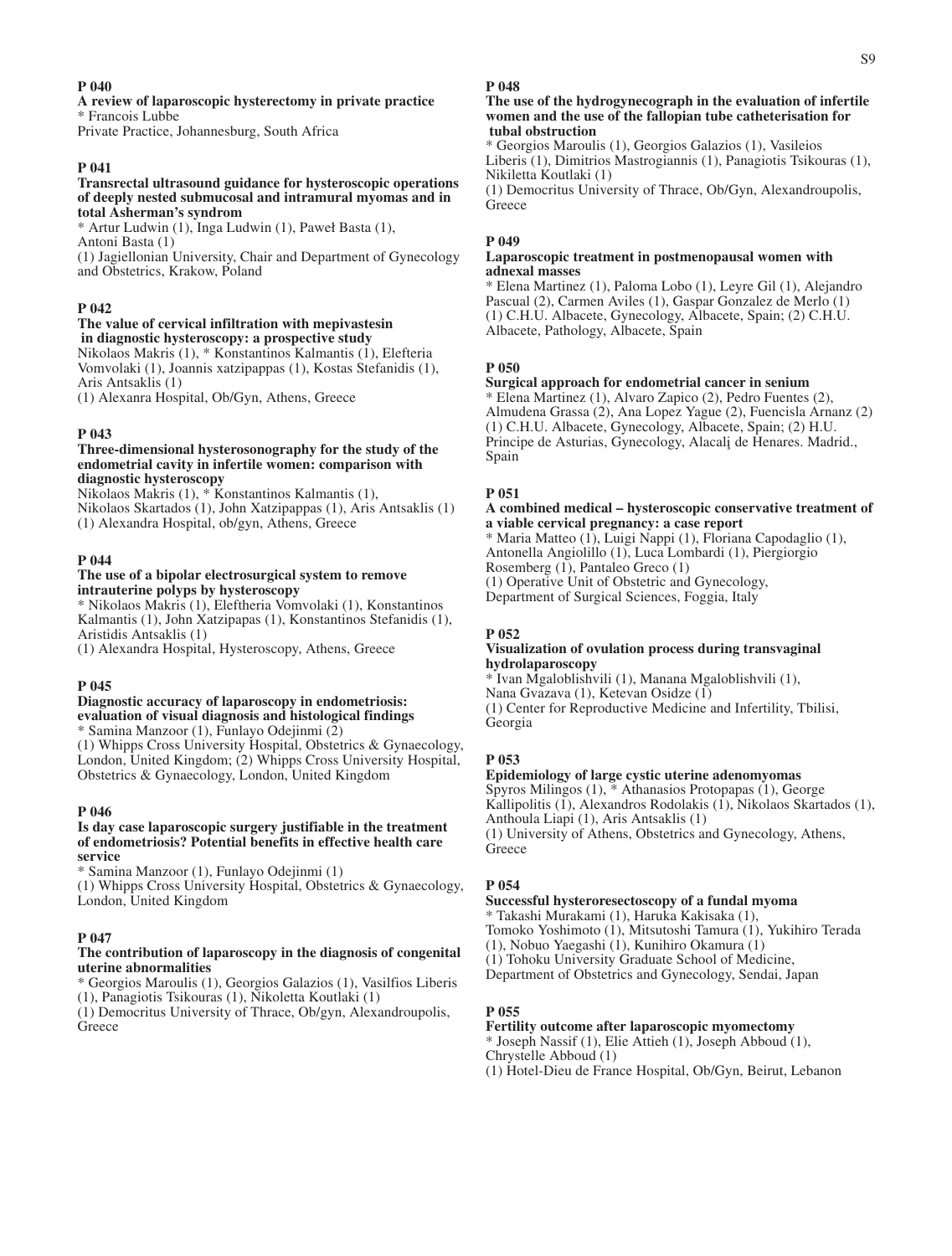# S10 **P 056**

# **Laparoscopic management of borderline ovarian tumours in women of reproductive age and preoperative diagnosis of benign adnexal masses**

\* George Pados (1), Dimitris Tsolakidis (1), Dimitris Athanatos (2), Despina Tsatsaroni (2), Dafni Misiaka (2), Athanasios Kalaitzis (2), Eleni Bili (3), Thomas Zaramboukas (4), John Bontis (3)

(1) Aristotle University, 1st Dept of OB-GYN and Centre for Endoscopic Surgery DIAVALKANIKO, Thessaloniki, Greece; (2) Aristotle University, Centre for Endoscopic Surgery, Thessaloniki, Greece; (3) Aristotle University, 1st Dept of OB-GYN, Thessaloniki, Greece; (4) Aristotle University, Dept of Pathology, Thessaloniki, Greece

# **P 057**

# **Hysteroscopy in the workup of female infertility**

George Pados (1), \* Dimitris Athanatos (2), John Timpanidis (2), Andreas Sortsis (1), Basil Tarlatzis (3), John Bontis (3) (1) Aristotle University, 1st Dept of OB-GYN and Centre for Endoscopic Surgery DIAVALKANIKO Hospital, Thessaloniki, Greece; (2) Centre for Endoscopic Surgery, Thessaloniki, Greece; (3) Aristotle University, 1st Dept of OB-GYN, Thessaloniki, **Greece** 

# **P 058**

# **Hysteroscopic laser ablation of the endometrium (HLAE) for menorrhagia in a university teaching hospital in the UK**

\* Costas Panayotidis (1), Jose Martin (1), John Wynn (1) (1) South Manchester University Hospitals NHS, Wythenshawe hospital department of obstetrics and gynecology, Manchester, United Kingdom

# **P 059**

# **Embryoscopy and its potential**

Minas Paschopoulos (1), \* Eleftherios Meridis (2), Vassilios Tanos (3), Lazarow Lavasidis (1), Mattheos Pavlou (), Fani Grozou (1), Stephanie Papatheodorou (3), Geoffrey Trew (2), Evangelos Paraskevaidis ()

(1) University Hospital-Medical School, Obstetrics and

Gynecology, IOANNINA, GREECE; (2) Hammersmith Hospital, Obstetrics and Gynecolgy, London, United Kingdom;

(3) Evangelistria Hospital, Obstetrics and Gynecology, Nicosia, Cyprus

# **P 060**

# **Current surgeries performed in our scope for the treatment of uterine and vault prolapse**

\* Maria Josefa Martk¸nez Payi¸ (1), Maria Rita Espejo Catena (1), Consuelo Aguilar Florit (1), José Emilio Serrano López (1), Agustkn Calvo Juan (1), Fernando G. Naranjo De la Puerta (1) (1) Hospital de la Ribera, Department of Obstetrics and Gynaecology, Alzira, Spain

# **P 061**

# **Actual perspectives of our experience in the female stress urinary incontinence treatment (SUI)**

\* Mark¸a Josefa Martk¸nez Payi¸ (1), Maria Rita Espejo Catena (1), Consuelo Aguilar Florit (1), Agustin Calvo Juan (1), José Emilio Serrano López (1), Fernando G. Naranjo De la Puerta (1) (1) Hospital de la Ribera, Department of Obstetrics and Gynaecology, Alzira, Spain

# **P 062**

# **Extrusion and vesicovaginal fistula after traditional anterior rectus sling**

\* Mark¸a Josefa Martk¸nez Payi¸ (1), Maria Rita Espejo Catena (1), Oreto Martknez Valero (1), Vicenta José Terres Biendicho (1), Fernando G. Naranjo De la Puerta (1) (1) Hospital de la Ribera, Department of Obstetrics and Gynaecology, Alzira, Spain

# **P 063**

#### **Comparative study of complications between laparoscopic assisted vaginal hysterectomy and total laparoscopic hysterectomy**

\* Vicente Payi¸ (1), Juan Gilabert-Estellés (1), Monica Romeu (1), Vicente Diago (1), Jose Julian Rodenas (1), Francisco Coloma (1), Sergio Costa (1), Jose Luis Micó-Chofre (1), Juan Gilabert-Aguilar (1)

(1) Hospital Arnau de Vilanova, Gynecology, Valencia, Spain

# **P 064**

#### **Reproductive outcome following auto-crosslinked hyaluronic acid gel application in infertile patients after laparoscopic myomectomy**

\* Massimiliano Pellicano (1), Silvia Bramante (1), Domenico Cirillo (1), Maurizio Guida (1), Carmine Nappi (1) (1) University of Naples, Dept. Obstetrics and Gynecology, Naples, Italy

# **P 065**

# **Prevention of adhesions with a cross-linked hyaluronan gel after laparoscopic myomectomy**

\* Litta Pietro (1), Bonora Michela (1), Spiller Elena (1), Fantinato Sara (1), Cosmi Erich (1), Nardelli Giovanni Battista (1) (1) University of Padua, Department of Gynecological Science and Human Reproduction, Padua, Italy

# **P 066**

# **Transcervical metroplasty**

Mirko Pjević (1), \* Aleksandra Trninić-Pjević (1) (1) Clinical Centre, Department of Obstetrics and Gyneacology, Novi Sad, Serbia and Montenegro

# **P 067**

# **Primary malignant mesothelioma of the peritoneum in a young woman with unexplained ascites**

Athansios Protopapas (1), Spyros Milingos (1), George Kallipolitis (1), Alexandros Rodolakis (1), Christos Papadimitriou (2), Emmanuel Diakomanolis (1), Aris Antsaklis (1) (1) University of Athens, Obstetrics and Gynecology, Athens, Greece; (2) University of Athens, Medical Oncology, Athens, Greece

# **P 068**

**Site specific pelvic floor repair** \* Hesham Salem

Alexandria Univ., Ob/Gyne, Alexandria, Egypt

# **P 069**

# **Laparoscopic management of ovarian mature cystic teratomas** \* Hesham Salem

Alexandria Univ., Ob/Gyne, Alexandria, Egypt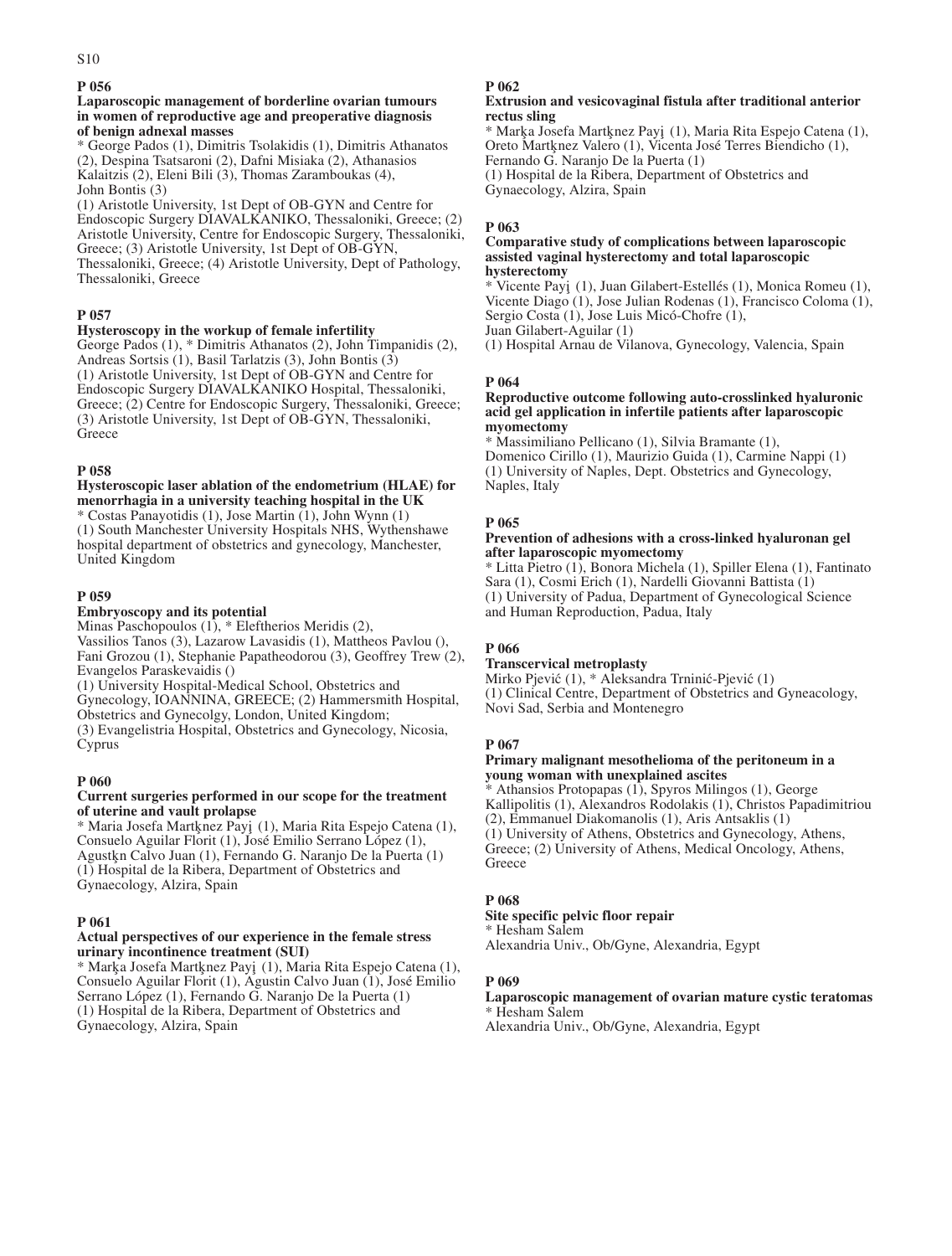#### **P 070**

#### **Endometrial cancer: minimal invasive surgery but maximal effective therapy**

\* Alessandro Santi (1), Thomas Gyr (2), Markus Eberhard (3), Susanne Lanz (1), Ekkehard Dreher (1), Michael Mueller (1) (1) Frauenklinik Universitätsspital, Berne, Switzerland; (2) Ospedale Regionale, Lugano, Switzerland; (3) Kantonsspital, Schaffhausen, Switzerland

# **P 071**

#### **Evaluation of abnormal uterine bleeding by transvaginal 3-D sonography**

\* Nikolaos Skartados (1), Konstantinos Kalmantis (1), Nikolaos Makris (1), Nikolaos Papantoniou (1), Spyros Mesogitis (1), Aris Antsaklis (1) (1) Alexandra Hospital, Ob/Gyn, Athens, Greece

# **P 072**

# **Diagnostic hysteroscopy in women with abnormal uterine bleeding receiving hormone replacement therapy**

\* Ioannis Stamatellos (1), Panagiotis Stamatopoulos (1), Ioannis Bontis (1)

(1) Ppageorgiou General Hospital, Obstetrics and Gynaecology, Thessaloniki, Greece

# **P 073**

#### **Type of anaesthesia and telescope diameter: two important factors affecting patient's compliance in outpatient hysteroscopy**

\* Ioannis Stamatellos (1), Panagiotis Stamatopoulos (1), Ioannis Bontis (1)

(1) Papageorgiou General Hospital, Obstetrics and Gynaecology, Thessaloniki, Greece

#### **P 074**

#### **Operative laparoscopy in the management of benign adnexal cysts: is it a safe approach?**

\* Ioannis Stamatellos (1), Eutychia Anagnostou (1),

Christos Karidas (2), Aristotelis Apostolidis (1),

Panagiotis Stamatopoulos (1), Ioannis Bontis (1)

(1) Papageorgiou General Hospital, Obstetrics and Gynaecology, Thessaloniki, Greece; (2) Interbalkan Medical Centre,

Gynaecology, Thessaloniki, Greece

#### **P 075**

#### **Hysteroscopic treatment of abnormal and dysfunctional uterine bleeding**

\* Ioannis Stamatellos (1), Panagiotis Stamatopoulos (2), Ioannis Bontis (3)

(1) Papageorgiou General Hospital, Obstetrics and Gynaecology, Thessaloniki, Greece; (2) Papageorgiou General Hospital, Obstetrics and Gynaecology, Thessaloniki, Greece; (3) Papageorgiou General Hospital, Obstetrics and Gynaecology, Thessaloniki, Greece

#### **P 076**

# **Preliminary clinical evaluation of patients with stress urinary incontinence treated with a vaginal sling-operation**

\* Jacek Szymanski (1), Bogumil Pawel Siekierski (1), Maciej Pliszkiewicz (1)

(1) St. Sophia Specialist Hospital in Warsaw, Gyneacology, Warsaw, Poland

# **P 077**

**Antimicrobial prophylaxis in laparoscopic gynecologic surgery: first Russian pharmacoepidemiological survey** Raisa Tchilova (1), \* Anatoly Ischenko (1), Vladimir Rafalskiy (2) (1) Moscow Medical Academy, Obstetric and Ginecology, Moscow, Russia; (2) Smolensk State Medical Academy, Institute of Antimicrobial Chemotherapy, Smolensk, Russia

# **P 078**

#### **Laparoscopic management of unicornuate uterus with non-communicating rudimentary horn**

\* Theodoros Theodoridis (1), Leonidas Zepiridis (1), Grigorios Grimbizis (1), Dimitrios Vavilis (1), Tryfon Tsalikis (1), John Bontis (1) (1) Aristotle University of Thessaloniki, 1st Department of

Obstetrics and Gynaecology, Thessaloniki, Greece

# **P 079**

# **Significance of hysteroscopy in the detection and removal of small endometrial polyps in infertile women with normal menstruation**

\* Panagiotis Tsikouras (1), Georgios Galazios (1), Vasileios Liberis (1), Asterios Fotos (1), Alexander Tobias Teichmann (2) (1) Democritus University of Thrace, Ob/Gyn, Alexandroupolis, Greece; (2) Aschaffenburg Hospital, Ob/Gyn, Aschaffenburg, Germany

# **P 080**

#### **Surgical treatment of ectopic pregnancy: moving from laparotomy to laparoscopy**

\* Panagiotis Tsirkas (1), Ioannis Korkontzelos (1), Christos Akrivis (1), Anastasia Zagaliki (1), Spyros Lykoudis (1), Athanasios Bartziokas (1), Nikolaos Antoniou (1) (1) G. Hatzikosta Hospital, Obstetrics and Gynaecology Department, Gynaecological Endoscopy Unit, Ioannina, Greece

# **P 081**

# **Laparoscopic treatment of idiopathic hemoperitoneum: a clinical case report and review of the literature**

\* Gary Ventolini (1), Ran Neiger (1)

(1) Wright State University, OBGYN Department, Dayton, USA

# **P 082**

#### **Successful in vitro fertilization after laparoscopy in a patient with retroperitoneal fibrosis**

\* Tomoko Yoshimoto (1), Soichi Nakamura (1), Yukihiro Terada (1), Haruka Kakisaka (1), Takashi Murakami (1), Nobuo Yaegashi (1), Kunihiro Okamura (1) (1) Tohoku University School of Medicine, Department of Obstetrics and Gynecology, Sendai, Japan

# **P 083**

# **The influence of the partial septated uterus on the reproductive outcome in a general population**

\* Branka Zegura (1), Milan Reljic (1), Igor But (1) (1) University Hospital of Maribor, Department of Gynecology and Obstetrics, Maribor, Slovenia

# **P 084**

#### **Office hysteroscopy and laser-ozone-no techniques in infertile women**

\* Vladimir Zuev (1), Tea Djibladze (1), Andrei Lipman (1), Anvar Shadyev (1)

(1) Moscow Medical Sechenov Academy, Clinic of Obstetrics and Gynaecology, Moscow, Russia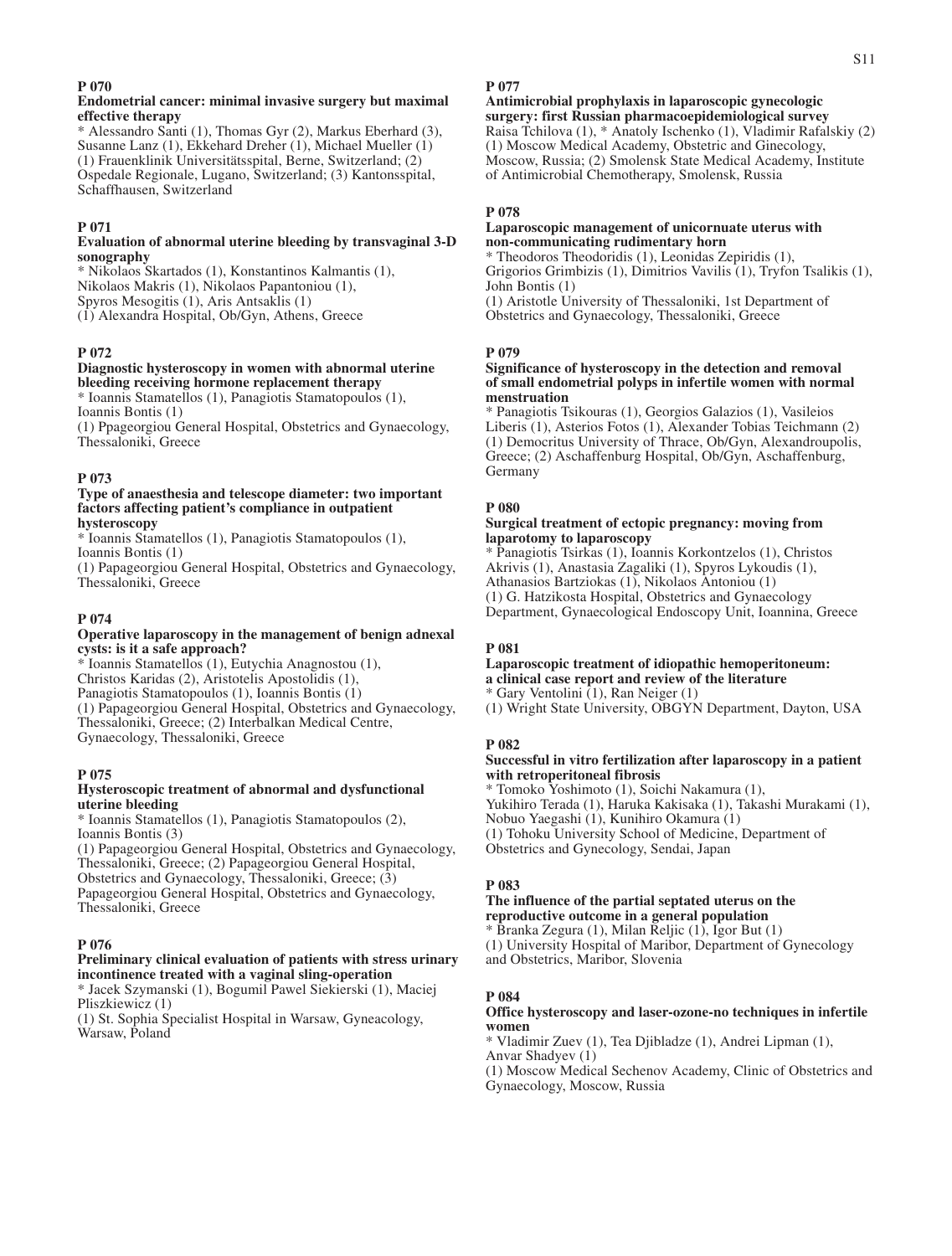# **P 085**

# **Left side predominance of ovarian endometriomas**

\* Polat Dursun (1), Mehmet Sakinci (1), Tarik Aksu (1), Hakan Yarali (1)

(1) Department of Obstetrics&Gynecology,Faculty of Medicine, Hacettepe University, Ankara, Turkey

# **P 086**

# **Transobturator tape procedure with concomitant pelvic organ prolapse surgery**

Krzysztof Szyllo (1), Urszula Bartodziej (1), Bogumil Wlodarczyk (1), Jaroslaw Gorski (1) (1) Institute of Polish Mother's Memorial Hospital,

Gynecological Surgery, Lodz, Poland

# **V 001**

# **Hysteroscopic polypectomy in private practice**

Theodosis Arkoulis (1), \* Panagiwtis Mallios (1) (1) G Giagou General Clinic, Obstetrics-Gyneacology, IVF Unit, Infertility Dept., Pireaus, Greece

# **V 002**

# **Laparoscopic operating by torsional ultra sound:**

**from concept to reality in gynaecological laparoscopic surgery** \* Jonathan Frappell

Derriford Hospital, Obs&Gynae, Plymouth, United Kingdom

# **V 003**

# **Operative therapy of deep infiltrating endometriosis**

\* Alexander W. Huber (1), Susanne Lanz (1), Ekkehard Dreher (2), Michel D. Mueller (1)

(1) University of Berne, Endometriosis centre, Berne,

Switzerland; (2) University of Berne, Department of obstetrics and gynecology, Berne, Switzerland

# **V 004**

# **Total laparoscopic hysterectomy using ultrasonic shears**

\* Andrew Kent (1), Peter Barton-Smith (1), Tyrone Carpenter (1) (1) Minimal Access Therapy Training Unit, Guildford, United Kingdom

# **V 005**

# **Laparoscopic subtotal hysterectomy using ultrasonic shears**

\* Andrew Kent (1), Peter Barton-Smith (1), Tyrone Carpenter (1) (1) Minimal Access Therapy Training Unit, Guildford, United Kingdom

# **V 006**

# **Leiomyomas in unusual locations treated laparoscopically**

\* Dimitrios Mavrelos (1), Manolis Chirakis (1), Antonios

Nikoloudakis (1), Kostantinos Mavrelos (1)

(1) Lito Maternity Hopital, Department of Laparoscopic Sugery, Athens, Greece

# **V 007**

# **Total laparoscopic adenomyomectomy of juvenile cystic adenomyoma using hydro-ultrasonographic monitoring**

\* Hiroshi Nabeshima (1), Takashi Murakami (2)

(1) Iwate Prefectural Iwai Hospital, Obstetrics and Gynecology, Ichinoseki, Japan; (2) Tohoku University Hospital, Obstetrics and Gynecology, Sendai, Japan

# **V 008**

# **Intravaginal sling-plasty in vault prolapse**

\* Panagiotis Nicolaou (1), Dimitrios Karamanidis (1), Gerasimos Koutsougeras (1) (1) University General Hospital, Obstetrics & Gynecology, Alexandroupolis, Greece

# **V 009**

#### **Operative hysteroscopy** \* Thomas Römer

Evang. Krankenhaus, Gynäkologie und Geburtshilfe, Weyertal 76, 50931 Köln, Germany

# **V 010**

# **Diagnostic office hysteroscopy**

\* Thomas Römer

Evang. Krankenhaus, Gynäkologie und Geburtshilfe, Weyertal 76, 50931 Köln, Germany

# **V 011**

# **3D-laparoscopy in borderline ovarian tumors**

\* Piotr Sobiczewski (1), Anna Danska-Bidzinska (), Mariusz Bidzinski () (1) Maria Sklodowska-Curie Memorial Cancer Center, Gynecologic Oncology, Warsaw, Poland

# **V 012**

# **Paravaginal repair using White's technique**

Sherif Tawfeek (1), Ravi Vemulapalli (2), \* Reda Afifi (2) (1) Torbay Hospital, Obstetrics and Gynaecology, Torquay, United Kingdom; (2) Weston Hospital, Obstetrics and Gynaecology, Weston-super-Mare, United Kingdom

# **V 013**

# **Culdolaparoscopy: a multifunctional vaginal port**

\* Daniel A. Tsin (1), Liliana T. Colombero (1),

Panagiotis Manolas (1)

(1) The Mount Sinai Hospital of Queens, Department of Minimally Invasive Surgery, Long Island City, New York, USA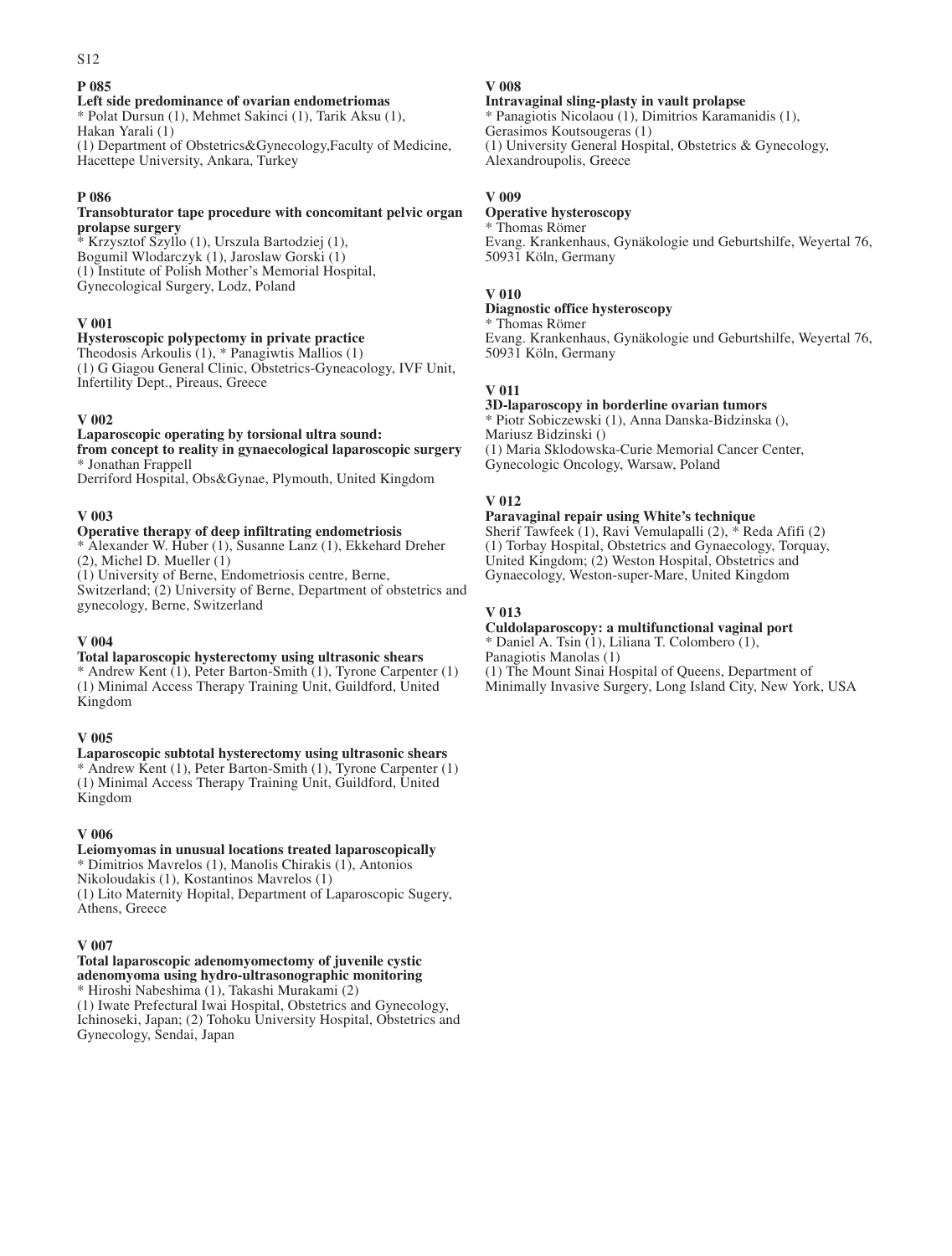#### **Total laparoscopic hysterectomy in the obese patient**

\*W. Catarina Ang (1), Michel Canis (1), Benoit Rabischong (1), Revaz Botchorishvili (1), Kris Jardon (1), Jean-Luc Pouly (1), Gerard Mage (1)

(1) CHU Clermont-Ferrand, Polyclinique de l' Hôtel-Dieu, Clermont-Ferrand, France

**Objective:** A retrospective study was carried out to determine the feasibility and results of using the technique of total laparoscopic hysterectomy in obese patients with a body mass index (BMI)>30. **Methods and Materials:** Patients with a BMI>30 were identified in the database who underwent TLH for benign conditions during the period 2000-2003. The patient characteristics were examined. Each woman underwent TLH in a standardized manner. The perioperative and postoperative complications were analysed. The follow-up results were evaluated.

**Results:** Fifty-eight of a possible 645 patients (9.0%) were identified with a BMI>30 (mean BMI 33.2, range 30.0-49.9). Eight patients had insufficient details to calculate their BMI, and were excluded from the study. The average age of the patients was  $48$  ( $\pm$ 1.03) years. Ninety-three percent of procedures were completed entirely through the laparoscopic route, 2% were subtotal hysterectomies, and 5% were completed vaginally. The average duration of the procedure was 114.4 minutes (±5.0 minutes) and ten operators were involved in these interventions. The mean uterine weight was 294 g (range 45-978 g). There were 2 (3.4%) intraoperative complications and 2 significant (3.4%) postoperative complications. The conversion rate was 7%. After one month, 82.7% of patients were satisfactory at consultation and 1 patient was lost to followup. Problems included persistent pelvic pain (5 patients) and *de novo* urinary incontinence (3 patients).

**Conclusion:** Our analysis of our procedure and technique in this group of patients showed that performing hysterectomy wholly through the laparoscopic route is feasible, safe, and results in low morbidity.

# **O 002**

**Laparoscopic treatment of deep endometriosis without rectum involvement and long-term follow up**

\*Stefano Angioni (1), Michele Peiretti (1), Valerio Mais (1), Gian Benedetto Melis (1)

(1) University of Cagliari, Obstetrics & Gynecology, Cagliari, Italy

OBJECTIVE: To evaluate the short and long term efficacy of complete laparoscopic excision of deep endometriosis without rectal involvement with opening and partial excision of the vagina DESIGN: Retrospective analysis of 31 cases with symptomatic extensive disease including involvement of the cul-de-sac and recto-vaginal space.

SETTING: Teaching hospital.

PATIENTS: Thirty-one women ( age 19-38 years) with deep pelvic endometriosis.

INTERVENTION: Complete laparoscopic dissection of recto-vaginal space and in block resection of the diseased tissue

MEASUREMENTS AND MAIN RESULTS: No intra-operative complications were observed, 6.5% of the patients presented postoperative fever, 65% were free of analgesic on day 2 postoperative; 38 % had total remission of chronic pain and 22 % were improved; 38% had total remission of dysmenorrhoea and 22% were improved; 45% had total remission of dyspareunia and 25% were improved. Follow up improvement of symptoms was statistically significant and was maintained for five years (p<0.001).

CONCLUSION: Complete surgical resection of deep infiltrative endometriosis with excision of the vagina of the posterior fornix improves life quality with persistence of results for long time in patients not responsive to medical treatment.

# **O 003**

#### **Laparoscopic vs abdominal myomectomy: role on fertility and pregnancy outcome**

\*Stefano Angioni (1), Giulia Bellisano (1), Rossana Contu (1), Valerio Mais (1), Gian Benedetto Melis (1)

(1) University of Cagliari, Obstetrics & Gynecology, Cagliari, Italy

BACKGROUND. The role of uterine fibroids in infertility was evaluated indirectly by assessment of fertility after myomectomy in women with unexplained infertility. The pregnancy rate ranged from 45% to 64.3% within 1 year of surgery.

OBJECTIVE. To evaluate the effect of laparoscopic or laparotomic myomectomy on reproductive and pregnancy outcome in women with infertility problems and with intramural myomas without any other known infertility impairment.

METHODS. 72 women with infertility and without male, ovulatory, tubal or infective factors presenting intramural myomas (>3 cm) discovered on pelvic sonography underwent myomecomy by laparoscopy (39) or open surgery (33). Patients were followed for 2 years after surgery with registration of spontaneous conceptions and pregnancy outcome.

RESULTS. In the laparoscopic group we observed 22 pregnancy (53%) vs 17 in the open surgery group (51%). Miscarriage occurred in 4 pregnancies (10%) in the laparoscopic group vs. 4 (12%) in the laparotomic. Though no significant differences were found in reproductive outcome when comparing these two groups there was a positive trend in the laparoscopic group.

CONCLUSION. There are clinical and experimental evidences that intramural myomas may affect fertility. The best surgical approach is still under debate. The site, number and size of the fibroids as well as the expertise of the surgeon along with patient preference may all influence the choice of laparoscopic or open management.

# **O 004**

#### **Extended daycase laparoscopic hysterectomy with the ultrasonic scalpel: an integrated care pathway**

\*Peter Barton-Smith (1), Tyrone Carpenter (1), Andrew Kent (1) (1) Royal Surrey County Hospital, Gynaecology, Guildford, United Kingdom

Objective: To show that laparoscopic hysterectomy with UltraCision is a safe, efficient procedure, with high patient satisfaction, performed with realistically obtainable surgical skills.

Design: A prospective observational study set at the Royal Surrey County Hospital. A pathway was developed by consultation between medical and nursing teams. A pathway booklet and patient information sheets were produced. 50 patients have passed through the care pathway. Preoperative diagnoses included menorrhagia, dysmenorrhoea and fibroids. Suitability for laparoscopic hysterectomy was assessed clinically. Preoperatively, patients received counselling from the gynaecologist and clinical nurse specialist. Admission to the short stay surgical unit was on the morning of surgery. Intraoperatively, the procedures were carried out using UltraCision Harmonic scalpel down to the vaginal cuff. The uterus was removed vaginally by simple cervical circumcision and vault suturing. Postoperatively, patients were discharged home the following morning. Follow up was by the gynae clinical nurse specialist. Intraoperative and postoperative data was collected relating to surgery and patient satisfaction.

Results: Mean operating time was 55 minutes. Mean EBL was 155ml. Three patients were readmitted: one patient for a subumbilical abscess and vault haematoma, one for epigastric pain diagnosed as possible acute hepatitis E infection, not related to surgery and one for pyrexia which settled with antibiotics. Three patients were assessed and treated in A&E. Five patients had UTIs, 5 had and 2 had superficial wound infections treated by their GP. Satisfaction scores were consistently high.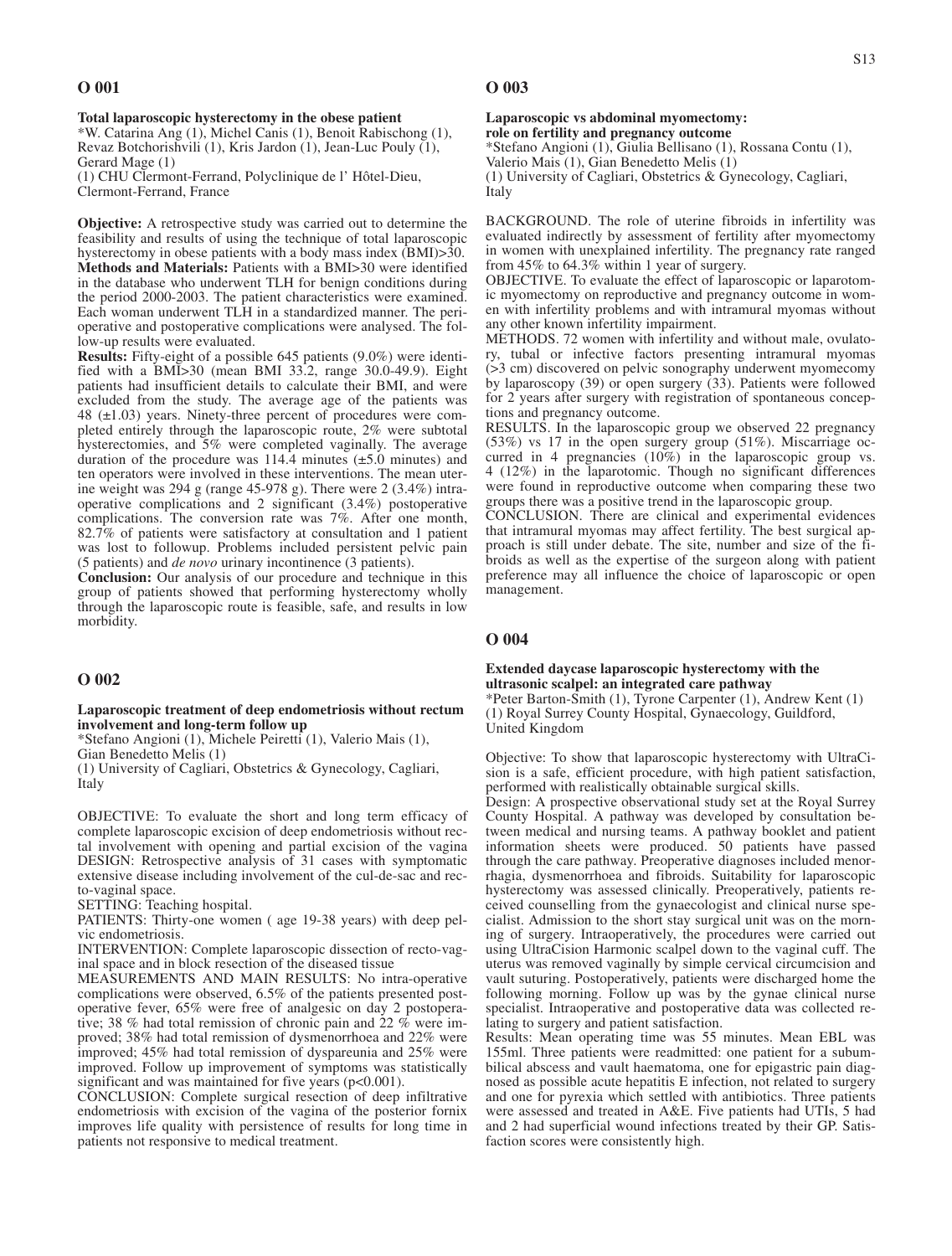Conclusions: Initial results suggest this is a safe and effective approach to hysterectomy.

# **O 005**

#### **Advances in laparoscopic treatment of cervical cancer** \*Paul Bartos

Na Homolce Hospital, Gynaecology and Pelvic Surgery, Prague, Czech Republic

In recent years we have been seeing some considerable advances and changes in the surgical approach to cervical cancer.These advances are influenced by growing evidence that preoperative combination of MRI and metabolic PET-CT scan could make a considerable influence concerning the preoperative staging.Also,there is a growing tendency to select a suitable patients for sentinel nodes dissection and laparovaginal approach, either for radical vaginal trachelectomy or Schauta's radical hysterectomy with laparoscopic pelvic and paraaortic lymphadenectomy.There are on the other hand some patients who benefit from extended parametrial resection at the pelvic side wall and from the resection of bulky lymphnodes.Here as well is the laparoscopic approach advantagious. Judged as a whole, the surgical treatment is individualising and incorporating also the concept of nerve sparing surgery, thus minimalising the sequalae for the bladder, rectal and sexual functions.The laparoscopic approach due to the unparalelled possibility of detail enhancement and also because of electrosurgical advances in recent years has a considerable role to play. This role will be in the future even more enhanced by the use of robotic surgery in the field of oncolaparoscopy. In the lecture the analysis and synthesis of these new developments are presented.

# **O 006**

#### **Hysteroscopic sterilisation: past, present and future** \*Andrew Baxter

The Royal Hallamshire Hospital, Obstetrics and Gynaecology, Sheffield, United Kingdom

Laparoscopic sterilisation is associated with not insignificant morbidity and even mortality. Sterilisation via the hysteroscopic route avoids many of the risks of the transabdominal procedure. For more than a century, researchers have attempted to find a safe and effective technique.

Three broad approaches have been investigated: electrosurgical, chemical and mechanical. Diathermy has been discarded due to safety issues; the other two avenues are still being pursued. Quinacrine, of the chemical agents, shows most promise. Introduced in the 1970s in Chile, it does not need expensive hysteroscopic equipment. It has a quoted efficacy of 98% at 2 years and a FDAapproved study commenced in 2000.

Many mechanical devices in the past have been shown to have poor retention rates and effectiveness. The only currently available, licensed product with proven effectiveness is the Essure device. This technique involves the insertion of an inert nickel-titanium coil containing fibrosis-inducing PTFE fibres. Insertion rates have risen to 98%, women report a 96% satisfaction level and complication rates are low. The FDA have just accepted data showing no pregnancies at up to 5 year's usage, with 99.74% of treated women being able to use it for contraception.

There are several devices at various stages of development: the Adiana™ device, Ovion and the Intratubal Ligation Device.

Hysteroscopic sterilisation is now a safe and effective option for women seeking permanent contraception. However, it remains an irreversible procedure and time will tell whether equally-effective, reversible techniques will become available.

# **O 007**

# **Office hysteroscopy in the treatment of uterine polyps and myomas by using small diameters mechanical and bipolar instruments**

\*Stefano Bettocchi (1), Luigi Nappi (2), Oronzo Ceci (1), Giovanni Pontrelli (1), Spiros Tsadilas (2), Pantaleo Greco (2) (1) University of Bari, Obstetrics and Gynecology, Bari, Italy; (2) University of Foggia, Obstetrics and Gynecology, Foggia, Italy

Introduction: we evaluated the benefits of minimally invasive techniques in Office hysteroscopy for the treatment of uterine polyps and myomas.

Methods: from 1995 to 2004 we performed a total of 11513 Office hysteroscopic procedures, of which 6438 were operative procedures (age range 17-81years). 5 Fr. mechanical (scissors and grasping forceps) and bipolar (Versapoint electrode system) instruments were used to treat cervical and endometrial polyps ranging between 0.2 and 3.7 cm, as well as submucosal and partially intramural myomas ranging between 0.5 and 2.2 cm. All precedures have been performed with vaginoscopic approach, without analgesia or anaesthesia, by using both the 5 mm and 4 mm continuous flow operative office hysteroscope. Distention of the uterine cavity was obtained using an electronic suction/irrigation pump.

Results: we have treated a total of 3416 endometrial polyps (2614 by mechanical instruments and 802 by Versapoint electrode), 2288 cervical polyps (2267 by mechanical instruments and 21 by Versapoint electrode), 171 myomas (exclusively by Versapoint electrode), 1625 anatomical impediments, and 804 intrauterine sinechiae (exclusively by mechanical instruments). At follow-up, we observed recurrence of pathology in 361 polyps  $(7.4\%)$ removed by mechanical instruments, and in 13 polyps (1.6%) removed by Versapoint electrode. Concerning patient compliance, the majority of the patients (86%) accepted the procedure without pain or particular discomfort.

Discussion: improved technology and combination of a new generation small diameter hysteroscope with a bipolar electrode consents to the endoscopic gynaecologist to perform many operative procedures in an Office setting, without significant patient discomfort, with very excellent results in terms of recurrence and persistence of the pathologies.

# **O 008**

**One-day laparoscopic surgery: how far can we go?**

\*Margarida Brandão (1), Susana Fraga Marantes (1), Manuela Leal (1), Eugénia Fernandes (1), Maria José Areias (1), Rosa Frada (1), Helena Graça (1), Manuel Rodrigues (1), Paula Ramôa (1)

(1) Maternidade Júlio Dinis, Gynecology and Obstetrics, Porto, Portugal

OBJECTIVE: The purpose of this study was to analyse our initial 2 years and 5 months experience in one day stay laparoscopic surgery using strict criterious in patients admission and pain control protocols during and after surgery. We purpose to determine the complications, the conversions to laparotomy for technical difficulty, the patients complains and the grade of satisfaction in the day after surgery.

MATERIAL AND METHODS: We reviewed the charts of all one day stay laparoscopic procedures from January 2002 through May 2005 and divided the surgeries into three kinds of procedures, namely tubal ligation, diagnostic laparoscopy and procedure on the adnexa with or without tubal ligation. The parameters evaluated were: number and motives of admissions in the Service of Gynecology, the conversion to laparotomy due to technical difficulty, the need of outpatient assistance after surgery and the grade of satisfaction in the day after the procedure based on phone-call inquirements.

RESULTS: We identified 347 evaluable procedures. Of all these cases, 25(7,20%) appeal to the Unit for medical assistance, with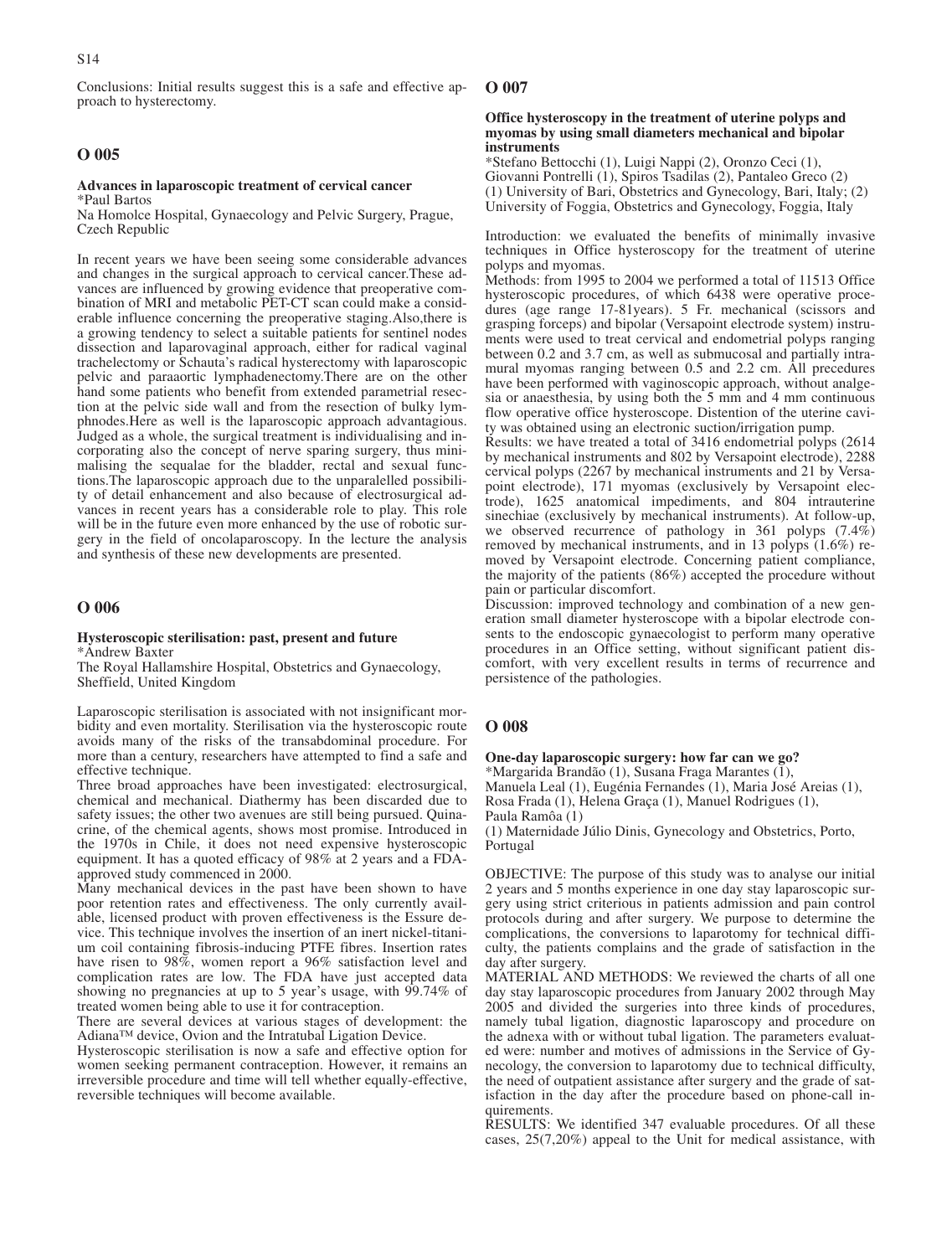minimal complains and 21(6,05%) were admitted in Gynecology Service after laparoscopic surgery for several reasons: anaesthetic complications (in number of 15-71,43%), iathrogenic lesion (in number of 4–19,05%) and conversion to laparotomy (in number of 2-9,52%). All patients demonstrated satisfaction during the day after phone-call inquirements.

CONCLUSIONS: Both simple and complex laparoscopic procedures can be performed by a gynaecologic service with a low rate of complications and conversions to laparotomy. The results depend on the correct selection of patients, the efficiency of pain control protocol and the surgical and anesthesic team skills.

#### **O 009**

#### **A randomised trial comparing thermal balloon and hysteroscopic endometrial resection for the treatment of menorrhagia**

\*Jean-Luc Brun (1), Pierre Bernard (2), Gilles Burlet (3), Jacqueline Raynal (4), Christian Quéreux (5), Bernard Galand (6) (1) Hopital Pellegrin, Gynecology, Bordeaux, France; (2) Hopital La Tronche, Gynecology, Grenoble, France; (3) Maternité régionale, Gynecology, Nancy, France; (4) Hotel Dieu, Gynecology, Clermont-Ferrand, France; (5) Hopital Maison Blanche, Gynecology, Reims, France; (6) Hopital Urbain, Gynecology, Avignon, France

Objectives: To compare the efficacy and the safety of the Cavaterm thermal balloon ablation with the hysteroscopic endometrial resection.

Design and Methods: In a multicentre trial, 51 women with menorrhagia were randomised to thermal balloon ablation or to hysteroscopic endometrial resection. Operative time, discharge time, complication rate and resumption of normal activities were evaluated for each group. Women completed pre-operative, and 12-month post-operative pictorial charts to assess blood loss and a satisfaction questionnaire. The outcome measures were the amount of uterine bleeding, the women satisfaction and the safety of the procedures.

Results: Amenorrhoea rates at 12 months were 36% and 29% in the Cavaterm and the endometrial resection groups respectively (ns). Both treatments reduced significantly uterine bleeding (median post-operative menstrual blood loss chart <20, range 0-324). The median decrease in menstrual blood loss was significantly higher in women treated by Cavaterm (377, range 108–1300) than in women treated by resection  $(251, \text{ range } -82 - 555)$   $(P=0.002)$ . Two women treated by resection underwent a subsequent hysterectomy for recurrent bleeding. The rate of women reporting good or excellent satisfaction was higher in the Cavaterm group (89%) than in the resection group (79%) at 12 months. Post-operative pain at one hour was significantly higher in women treated by Cavaterm, but operative time, discharge time, and resumption of normal activities were not significantly different between the two groups. There were no major complications in either group.

Conclusions: Thermal balloon ablation was at least as effective and safe as hysteroscopic endometrial resection to treat menorrhagia.

# **O 010**

#### **Daycase laparoscopic subtotal hysterectomies in the UK** \*Stefanos Chandakas (1), Theodoros Theodoridis (1),

John Erian (1)

(1) Princess Royal University Hospital, Department of Minimal Access Surgery, London, United Kingdom

During the last 10 years, minimally invasive surgery has influenced the techniques used in gynaecology, with an overall minimisation of complications and increased patient satisfaction. OBJECTIVE: To demonstrate the safety, feasibility and morbidity of laparoscopic subtotal hysterectomies in a day-care setting

DESIGN: Retrospective, descriptive, non randomized study SETTING: Princess Royal University Hospital, London, UK.

METHOD: For the patients who underwent a laparoscopic subtotal hysterectomy in 30 months (November 2002- June 2005), data were collected from medical records on how the intervention was performed, followed for 6 months. A total of 255 subtotal hysterectomies were performed by two surgeons. Indications included 55 (21.6%) cases for endometriosis, 168(66.2%) for menorrhagia, 32(12.05%) for endometrial pathology. Median follow-up was 30 weeks

RESULTS: Duration of operation and of hospital stay, safety (morbidity and mortality), and patient satisfaction were assessed Estimated blood loss was 130 ml (range 50-2000 ml) Intraoperative complications: 0% had significant complications. 0% vascular injuries and 0% nerve or ureter injuries.2,5% had cyclic bleeding. Early postoperative morbidity included 0.5% deep vein thrombosis, 0% pulmonary embolism, 2% bladder infection and dysfunction. The overall complication rate was 1.5%. 1 of them required drainage for intra-abdominal abscess Hospital stay of these 255 patients, 91% were discharged to home the same day with an average length of stay for these patients of 8 hours

CONCLUSION: Laparoscopic subtotal hysterectomy can be safely performed as a day-care procedure.

# **O 011**

#### **Is laparoscopic surgery already the standard in endometrial carcinoma?**

\*Michael D Mueller

Dept of Obstetrics and Gynecology, University Hospital Bern, Bern, Switzerland

Surgery is the primary therapy of endometrial cancer. As endometrial cancer occurs more frequently in elderly and fatty patients, minimal-invasive surgery seems to be the optimal way to treat the disease. In this lecture, the current literature and the own results of the last hundred patients operated for endometrial cancer by laparoscopy will be reviewed. The objective of the presentation is to convince the audience that in the treatment of the endometrial cancer laparoscopic surgery is not only feasible, but becomes more and more the standard of care.

The outcome of the different treatment modalities, including a total laparoscopic hysterectomy with bilateral salpingo-oophorectomy and, if necessary, a laparoscopic pelvic lymphadenectomy followed or not by a paraaortic lymph node dissection will be compared between patients operated by laparotomy and patients operated by laparoscopy. Furthermore, the follow up of the patients will be compared between the different surgical procedures. With the appropriate experience in endoscopic surgery, endometrial cancer can be treated by laparoscopy. The operation time as well as the number of recovered lymphnodes is comparable with the historical published results obtained by laparotomy. Although long-term results after laparoscopic treatment of endometrial cancer are still missing, our results and the results from other published studies show that survival and recurrence are similar in both groups.

# **O 012**

# **Fetoscopic surgery takes its place in modern fetal medicine**

\*Jan Deprest (1), Roland Devlieger (1), Liesbeth Lewi (1),

Jacques Jani (1), Marc Van de Velde (2), An Teunkens (2),

Ingrid Witters (1), Dirk Timmerman (1)

(1) UZ Leuven, Obstetrics and Gynaecology, Leuven, Belgium;

(2) UZ Leuven, Anaesthesiology, Leuven, Belgium

Today, fetoscopy has gained clinical acceptance in fetal medicine hence gynaecologits must be familiar with it. Hardware consists of 1-2mm fiber endoscopes with deported eyepieces, developed with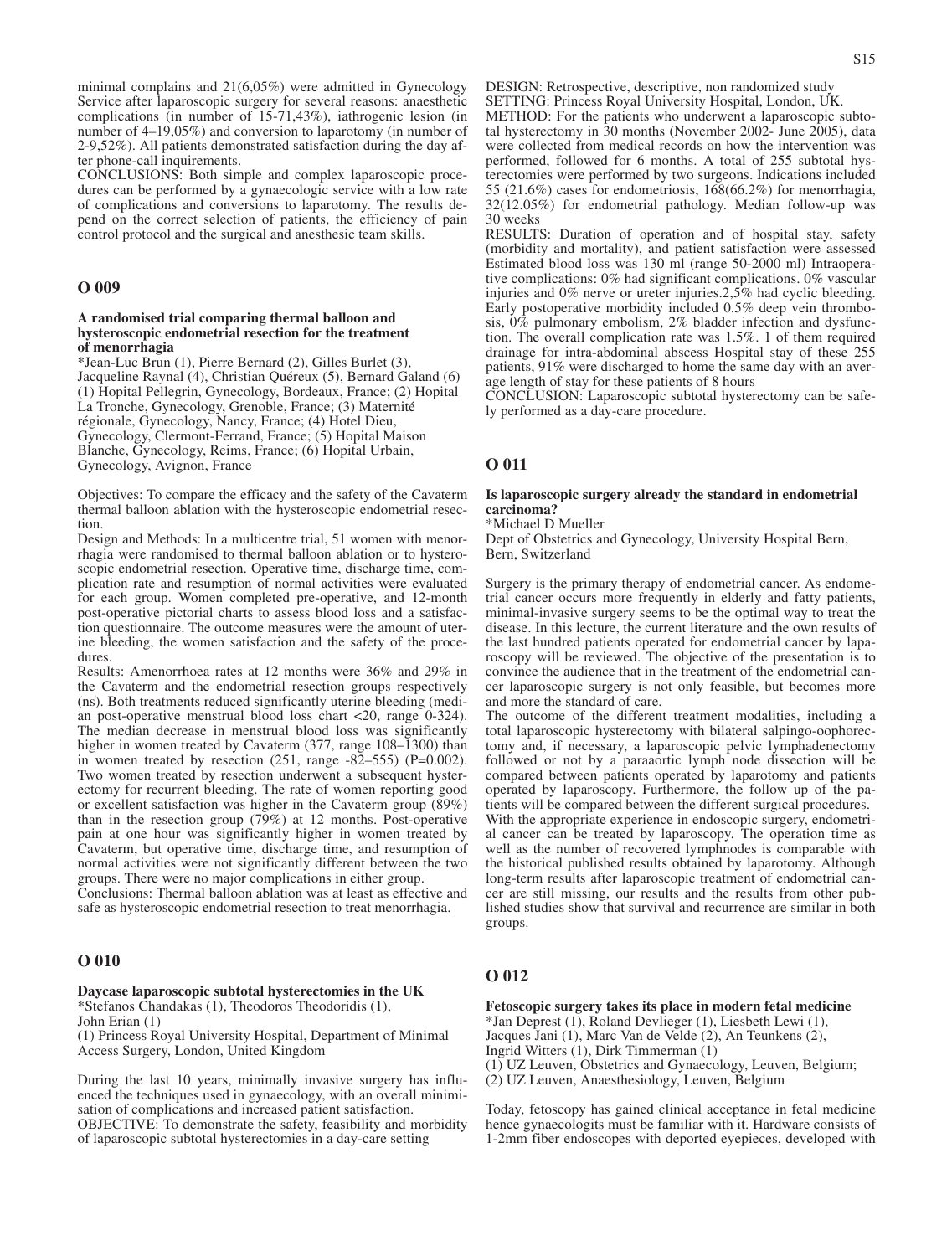support of the EC (EUROFOETUS). Obstetrical endoscopy includes surgery on the placenta, umbilical cord and fetal membranes. The most common procedure is laser coagulation of anastomoses for feto-fetal-transfusion-syndrome (FFTS). A recent RCT demonstrated that laser is superior to amniodrainage, improving both survival and neurological morbidity in survivors. Therefore patients should be offered laser as a primary therapy. Fetoscopy is also used to occlude the cord of a non-viable twin in monochorionic multiplets.

We recently showed that sono-endoscopic bipolar coagulation works in a variety of indications and at all gestational ages. Survival is >85% and the only predictor of poor pregnancy and neonatal outcome is PPROM<26wks. A learning curve of 40 cases was shown, mainly reducing PPROM.

Endoscopy is now also used for fetal surgery. We occlude the fetal trachea for severe congenital diaphragmatic hernia, i.e. in case of lethal pulmonary hypoplasia. Tracheal occlusion makes the lung grow to viable levels. Fetuses with isolated CDH, liver herniation and lung-to-head ratio <1.0 are best candidates and operated @26- 28 weeks; the balloon is removed @34 weeks, followed by optimal neonatal care. This procedure has improved outcome with 50% in Europe. For both procedures maternal invasiveness and morbidity is minimal. The fetus is the patient that might gain the most of minimal access surgery. EURO TWIN-2-TWIN (QLG1- CT-2002-01632) is supported by the European Commission Directorate Research Fifth Framework Programme.

# **O 013**

#### **Clinical comparison of vaginal hysterectomy, laparoscopically assisted vaginal hysterectomy and total laparoscopic hysterectomy in patients with non-malignant disease of the uterus, tubes and ovaries**

\*Jan Drahonovsky (1), Martin Pan (1), Eduard Kucera (1), Jaroslav Feyereisl (1), Sarka Baresova (1), Jiri Hanacek (1) (1) Institute For The Care Of Mother And Child, Gynecologic Dpt., Prague, Czech Republic

Hysterectomy is one of the most frequent gynecologic surgical procedures. The last two decades are in token of trying to reduce the operative morbidity and to apply the methods of minimally invasive surgery. The effort to reduce the invasivity of the procedure is wending in several directions: a) reduction of the number of hysterectomies, b) development of minimally invasive methods of hysterectomy to classical abdominal hysterectomy (AH): vaginal hysterectomy (VH), laparoscopically assisted vaginal hysterectomy (LAVH) and total laparoscopic hysterectomy (TLH).

Clinical experience and a number of studies demonstrated feasibility and safety of minimally invasive methods of hysterectomy. In spite of the results of few studies that don't demonstrate definitive benefit of minimally invasive methods compared to abdominal hysterectomy, the clinicians are more and more asked for alternative methods of hysterectomy by better informed patients. That's why minimally invasive methods of hysterectomy are mostly preferred at present. There is a lot of studies, which compare minimally invasive techniques of hysterectomy to abdominal hysterectomy. However, there is a lack of studies sofar, comparing the minimally invasive procedures to each other. That's why there is a lack of evidence of the optimum technique of hysterectomy. The aim of our randomised prospective study is to compare of VH, LAVH and TLH in order to assess this evidence. 120 patients were randomly divided into 3 groups – VH, LAVH and TLH, we compared than the number of peroperative and postoperative complications and laboratory parameters after these procedures.

# **O 014**

#### **Embryoscopic evaluation of early missed abortions**

\*Jaime Ferro (1), VIicente Serra (1), Maricarmen Martinez (1), Coral Lara (1), Jose Remohi (1), Antonio Pellicer (1) (1) Instituto Universitario Instituto Valenciano de Infertilidad, Valencia, Spain

Pathological examinations of the embryos are rarely performed in clinical practice due to inadequate or lack of collection of samples in spontaneous losses; the maceration of non-viable embryos; and the disruption of the tissues at the time of the instrumental or suction curettage. To try to solve these problems, we perform a detailed in situ macroscopic examination of all gestational structures previously to selective biopsies by pre-curettage hysteroembryoscopy.

Chromosomal abnormalities are the main cause of early pregnancy losses. Thus, cytogenetics studies are of interest in first trimester missed abortions. However, their effectiveness may be somewhat limited due to the cell culture failure rate, the potential maternal contamination of the samples obtained by curettage, the possibility of a placental mosaicism and the lack of discrimination in cases of early multiple pregnancy losses.

Direct gestational biopsies obtained by hysteroembryoscopy in early missed abortions are suitable for karyotyping. This approach avoids maternal contamination, identifies placental mosaicisms and allows individual karyotyping in twin missed abortions.

In our studies in early missed abortions the endoscopic appearance of the yolk sac may be helpful in identifying missed abortions due to aneuploidy and the chromosomal analysis of direct hysteroembryoscopic biopsies were more accurate than the curettage karyotypes.

In our opinion, potential indications for karyotyping missed abortions by means of selective hysteroembryoscopic biopsies may include recurrent miscarriages, early losses in pregnancies following assisted reproduction techniques, multiple multizygotic missed abortions, miscarriages in cases of parental balanced translocations, and gestational sacs with ultrasound suspected anomalies.

# **O 015**

#### **Should all endoscopic surgery be performed with routine intra-operative ultrasound ?**

\*Mattheos Fraidakis (1), Gedis Grudzinskas (2),

Antoine Watrelot (3)

(1) Crete Fertility Centre, Heraklion, Greece; (2) The Bridge Centre, London, United Kingdom; (3) Lyon, France

Simultaneous imaging procedures such as x-ray fluoroscopy as well as transvaginal or rectal ultrasound has been reported during the conduct of complex hysteroscopic procedures or in the event of an expected complications intra-operatively.

During the past 4 months 45 hysteroscopies were performed with the use of intra-operative TAS/TVS/TRS.

The combined use of hysteroscopy with transrectal,transvaginal or transabdominal ultrasound provides an excellent opportunity to exploit an additional dimension namely ,depth, in the two-dimensional images seen during these operations. The use of simultaneous ultrasound permits better visualisation of the operative field during procedures for intrauterine adhesions, excision of uterine polyps, resection of submucous fibroids and complete removal of tissues of pregnancy.

It is anticipated that the safety of the operative procedure is increased, and the duration of the procedure typically is shorter.

The use of transrectal or transabdominal ultrasound during the performance of evacuation of products of conception by vacuum aspiration or D&C, also shortens the duration of the procedure and should reduce the incidence of complications such as retention of tissue or perforation.

Selected cases will be presented to illustrate the advantages of this approach.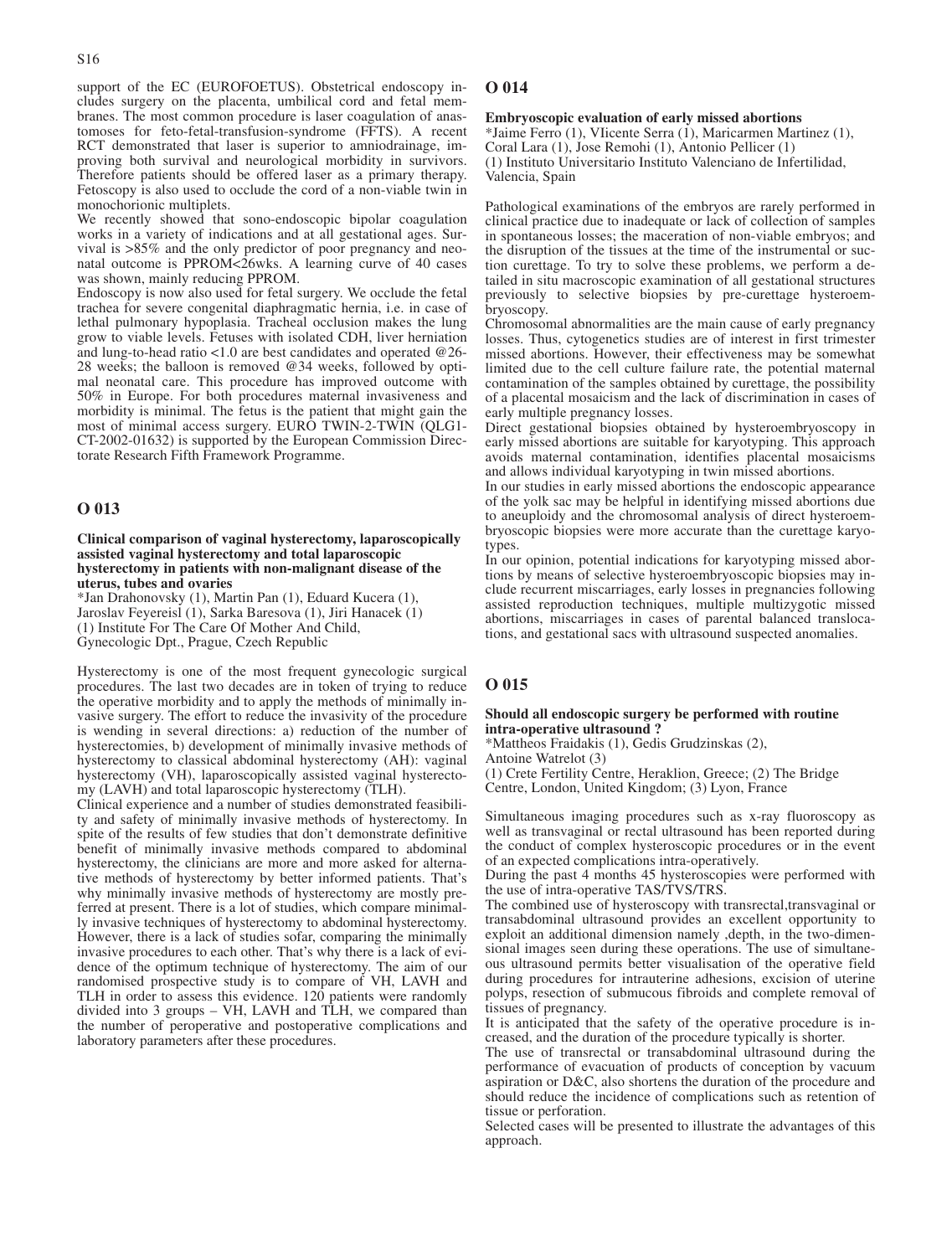# **Tissue effects of torsional ultrasonic shears and bipolar diathermy: a comparison of findings at histological analysis** \*Jonathan Frappell (1), Gabriel Awadzi (1)

(1) Derriford Hospital, Plymouth, United Kingdom

Laparoscopic Operating by Torsional UltraSound(LOTUS)is a new concept in applying ultrasonic energy to cutting and haemostasis which is well suited to gynaecological MAS.We compared the effects on live tissue of LOTUS with a bipolar instrument(Tripol)in ten patients undergoing a traditional open Abdominal hysterectomy and BSO.By random allocaton each case had the round ligament and the infundibilo pelvic ligament divided with the LOTUS on one side,and with Tripol on the contralateral side.The ligaments were then clamped well away from the incision,and excised.The specimens were then reviewed by a specialist gynaecological pathologist,who was blinded as to which instrument had been used on each specimen.Serial sections were cut at 2mm.intervals,and the histological effects compared.

Although the tissue effcts were the main outcome measure,we also recorded the time taken to divide each ligament at surgery,and also made a subjective assesment of the efficacy of haemostasis.

# **O 017**

**Hysteroscopic treatment of congenital uterine anomalies** \*Ulrich Fuellers (1), Juergen Hucke (1)

(1) Bethesda Hospital, Wuppertal, Germany

Congenital uterine malformations are more common than generally recognized. Knowledge concerning their prevalence and varieties is important in recognizing and managing the obstetric and gynecologic complications that may result. In a group of miscellaneous anomalies of the female genital tract septate uterus is the most common followed by bicornuate uterus and arcuate uterus caused by the insufficient resorption of the Müllerian ducts. It seems that malformed uterus and especially septate uterus is not an infertility factor in itself. Retrospective statistical analysis shows that the uterine septa have the worst reproductive outcome with a high incidence of early abortions. But not every patient with a uterine septum suffers from recurrent pregnancy loss. Unicornuate and didelphys uterus have term delivery rates of 45%, and the pregnancy outcome of patients with untreated bicornuate and septate uterus is also poor with term delivery rates of only 40%. Arcuate uterus is associated with a slightly better but still impaired pregnancy outcome with term delivery rates of 65%. Hysteroscopic reconstruction the pear-like shape of the uterine cavity seems to restore an almost normal prognosis for the outcome of womens pregnancies with term delivery rates of 75% and live birth rates of 85%. Therefore hysteroscopic septum dissection can be applied as a therapeutic approach in cases of symptomatic patients but also as a prophylactic procedure in asymptomatic patients in order to improve their chances for a successful delivery. Hyteroscopic dissection of a septum must be performed before starting a fertility treatment. However dissection of a septum does not improve pregnancy rates in infertile patients.

# **O 018**

# **Comparative study of two techniques of laparoscopic**

**sacrocolpopexy for the treatment of vaginal vault prolapse** \*Juan Gilabert-Aguilar (1), Jose Julian Rodenas (1), Juan Gilabert-Estellés (1), Mónica Romeu (1), Jose Luis Micó-Chofré (1), Vicente Diago (1), Vicente Payá (1), Francisco Coloma (1), Sergio Costa (1) (1) Hospital Arnau de Vilanova, Gynecology, Valencia, Spain

Objectives: To describe two endoscopic techniques for the treatment of vaginal vault prolapse.

Material and Methods: Comparative study of 16 patients with vaginal vault prolapse. 10 patients (A) were treated with combined vaginal and laparoscopic approach. Surgery was initiated vaginally with aperture of vaginal vault and fixation of polypropylene mesh with non-absorbable suture. The mesh was fixed laparoscopically to the promontorium. 6 patients (B) were treated by total laparoscopic approach. The technique includes a dissection of the rectovaginal and the vesicovaginal spaces in order to attach laparoscopically the mesh to the anterior and posterior vagina and to the promontorium.

Results: There were no differences between groups in parity or body mass index. Mean operating time was higher in laparoscopic approach  $(209,1\pm12,6 \text{ min})$  in comparison to combined approach  $(128,0\pm12,0 \text{ min})$ . The were no statistical significant differences in mean decreases in haemoglobin 1,6±0,5 in A versus 1,4±0,6 g/dl in B. The mean length of hospital stay was  $3,1\pm0,6$  in I versus 2,8±0,5. Laparoconversion was not performed in any patient and no blood transfusion was required. There was one postoperative thromboflebitis in A and no complications in B. To the date a case of vaginal vault recurrence has been detected in A with no recurrence in B. Follow up shows one case of chronic constipation in A with a high satisfaction rate in both groups.

Conclusion: Laparoscopic approach seems to be better than combined approach for the treatment of vault prolapse in terms of results with low risk of complications.

# **O 019**

# **Pregnancy outcome after laparoscopic myomectomy**

\*Juan Gilabert-Estellés (1), Mónica Romeu (1), Vidente Payá (1), Vicente Diago (1), Jose Luis Micó-Chofré (1), Francisco Coloma (1), Jose Julian Rodenas (1), Sergio Costa (1), Juan Gilabert-Aguilar (1) (1) Hospital Arnau de Vilanova, Ginecología endoscópica, Valencia, Spain

Objectives: To analyse retrospectively the laparoscopic myomectomies performed in the Hospital Arnau de Vilanova (Valencia). To describe the surgical technique, the complications and the reproductive outcome of these patients.

Design and methods: A total of 144 laparoscopic myomectomies were performed in patients for infertility (68,3%), pelvic pain  $(10\%)$ , pelvic mass  $(6,7\%)$  or abnormal uterine bleeding  $(15\%)$ . The mean age was 33,8±0,5 years. Previous abdominal surgery was present in 46,5% of patients. Mean follow up was 10,6±1,7months.

Results: In these women a total of 312 myomas were removed laparoscopically. The mean (±SEM) number of fibroids per patient were  $1,82\pm1,2$ . The mean size of the largest fibroid was  $5,\overline{37}\pm0,2$ cm. Only 27,7% of the patients had a distortion of the uterine cavity and open of endometrial cavity occurred in 7,1% of patients. 61% of the myomas were subserosal and 39 % were intramural. Mean operating time was  $119.5\pm7.2$  minutes, mean decreases in haemoglobin was 2,59±0,4 g/dl, and mean length of hospital stay was  $40,5\pm7,5$ . Laparoconversion was required in 5 patients (3,4%). Postoperative complication rate was 6,2%. Blood transfusion rate was 7%. Average time of analgesia was 24,6±2,7 hours, and average time of intestinal ileus was 23,7±3,1 hours. Pregnancy rate was 32% with a mean delay in conception of  $7,6\pm1,7$ months. The recidive rate was 10%. No dehiscence of uterine scar occurred.

Conclusions: Laparoscopic myomectomy is an effective and safe procedure. It has a low risk of complications and it is a valid alternative to the laparotomic approach.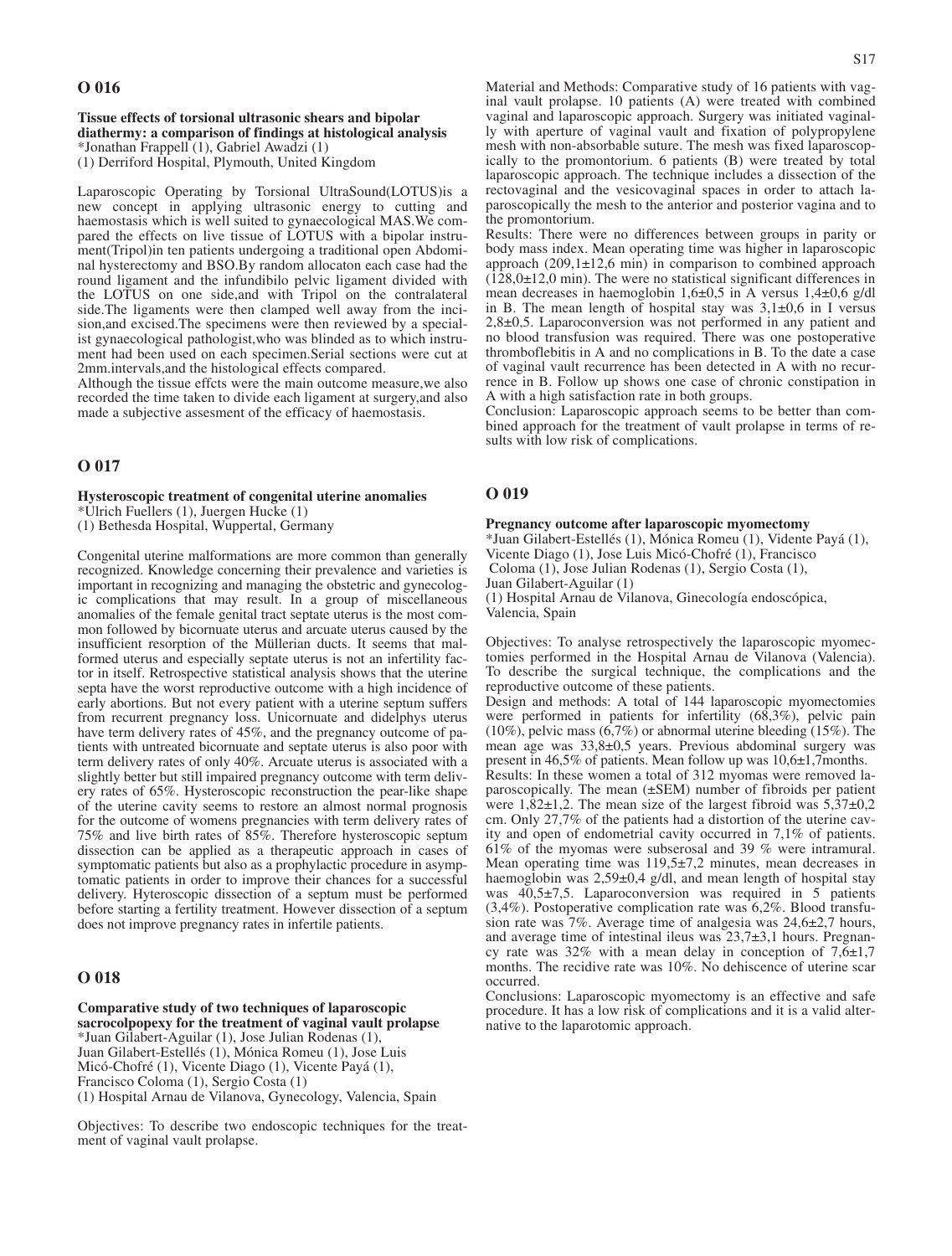# S18

# **O 020**

# **Prospective comparison of transvaginal ultrasonography, sonohysterography and hysteroscopy in the evaluation of uterine pathology**

Grigorios Grimbizis (1), \*Dimitrios Tsolakidis (1), Anagnostou Eftychia (1), Efstratios Assimakopoulos (1), Panagiotis Stamatopoulos (1), John Bontis (1) (1) Papageorgiou Hospital, 1st Dept Obstet&Gynecol,

Thessaloniki, Greece

AIM: The aim of this blind prospective study was to evaluate the diagnostic accuracy of transvaginal ultrasound (TVS) and sonohysterography for the presence of endometrial pathology. The final diagnosis was established by hysteroscopy.

MATERIAL AND METHODS: Until now (the study is continued)41 patients with subfertility, abnormal uterine bleeding or intrauterine pathology discovered accidentally during routine TVS, were enrolled in this study. All patients underwent TVS and sonohysterography followed by hysteroscopy.

RESULTS: The sensitivity for sonohysterography was 86% and the specificity 72%. The positive and the negative predictive value (PPV and NPV) were 89% and 66% respectively. For TVS, the sensitivity was 53% and the specificity 50%. The positive and the negative predictive value were 85.3% and 33% respectively. Using Fischer's exact test, the sensitivity of sonohysterography is found statistically significantly higher than that of TVS (p=0.01).

CONCLUSION: It seems that sonohysterography is more accurate than TVS in discovering intrauterine pathology. Both TVS and sonohysterography highly predict a positive finding in hysteroscopy (high PPV of both methods). This seems to be extremely useful for the planning of therapeutic approach patient (operative hysteroscopy). On the other hand, the absence of endometrial pathology in TVS cannot exclude the presence of an abnormal finding (extremely low NPV). Sonohysterography seems to be a better diagnostic approach in excluding endometrial pathology (higher NPV than TVS) but not ideal.

# **O 021**

**Laparoscopic excision of uterine adenomyomas**

\*Grigoris Grimbizis (1), Leonidas Zepiridis (1),

Theodoros Theodoridis (1), Fotis Pournaropoulos (1), Dimosthenis Miliaras (1), Basil Tarlatzis (1), John Bontis (1) (1) Aristotle University of Thessaloniki, 1st Department

of Obstetrics and Gynaecology, Thessaloniki, Greece

Aim of the study was to mention the existing experience in laparoscopic management of uterine adenomyomas.

Four cases of uterine adenomyomas were managed in a 3 years period.

Two patients were symptomatic having irregular per vaginum bleeding, (metro- or mennorrhagia) and the other two were asymptomatic (the mass was revealed in routine ultrasound scan check). In all but one of them, the mass was singleton. The mean diameter was 5,75cm. All patients underwent laparoscopic myomectomy. Mean operation time was 112 minutes. Surgery was uncomplicated as was post operatative period. The diagnosis was documented with histology.

Although technically difficult, laparoscopic excision of uterine adenomyomas is a feasible option.

# **O 022**

**Adenomyosis and interstitial cystitis (IC): concomitant causes of chronic pelvic pain** Stephen Grochmal (1), \*Stefanos Chandakas (2), Theodoros Theodoridis (2), John Erian (2) (1) Howard University College of Medicine, Division of Operative Gynecology, Endoscopy, and Laser Surgery, Washington DC, USA; (2) Princess Royal University Hospital, Department of Minimal Access Surgery, London, United Kingdom

This study investigated the possible incidence of Interstitial Cystitis (IC) in patients with chronic pelvic pain and documented adenomyosis. Methods: Participants [287 women] in ongoing study comparing long-term effects of endometrial resection by Nd: YAG laser versus resectoscope were evaluated for CPP. Despite satisfactory treatment outcome for menometrorrhagia, 172/287 (60%) still reported pelvic pain including symptoms of urinary urgency/frequency and dysuria. Surgical pathology reports were reviewed for a diagnosis of adenomyosis. The Pelvic Pain and Urgency/Frequency (PUF) questionnaire, Potassium Sensitivity Test (PST), and cystoscopy with hydrodistention were used to screen patients for IC. Results: Pathology findings confirmed adenomyosis in  $48/172$  (28%) patients. Of these 48 patients, 32 (67%) had a PUF score of 5 or above (average score, 16.4), suggesting the possibility of IC. Cystoscopy with hydrodistention was performed to visually confirm the presence of IC.Pooling the average of all 3 tests (PUF, PST, and C/H) in all patients with pathology-confirmed adenomyosis, 29/48 (60%) patients had concomitant IC. In patients without adenomyosis, the pooled results of all 3 tests demonstrated that 6/54 (11%) patients had IC. Conclusions: Similar to IC and endometriosis, IC and adenomyosis appear to overlap frequently as the results of this study suggest. The findings also suggest that IC often occurs in women with menometrorrhagia and CPP caused by conditions other than adenomyosis. Adenomyosis may be the cause of excessive uterine bleeding, but the patient's pelvic pain may be originating from the bladder.

# **O 023**

# **Interest of bipolar operative hysteroscopy**

\*Philipe Herman (1), Jacques Dequesne (2), Frédéric van den Brûle (1), Ulysse Gaspard (1)

(1) University of Liège, Gynaecology, Liège, Belgium;

(2) Clinique Cecil, Lausanne, Switzerland

Monopolar operative hysteroscopy requires the utilization of a non electrolytic liquid of distension that represents a risk of hemodilution in particular during long and difficult myoma resections.

Bipolar operative hysteroscopy must therefore be performed with an electrolytic physiological liquid. This deletes the risk of hemodilution. In bipolar operative hysteroscopy,the saline solution in contact with it heats, boils and liberates vapor bubbles. A vapor pocket is created around the stimulated electrode. These electrical conditions induces a discharge of the electric arc. This important release of energy continues to generate the vapor pocket. The vapor is then ionized to form alasma.The tissue in contact with the plasma pocket is destroyed and very precisely cut.With bipolar current, burn and muscle stimulation risk is cancelled.There are two different bipolar systems: the Versapoint® system and the new bipolar electroresector Olympus®. The first system (Versapoint®) enables the surgeon different types of electrodes and in particular has a electrode allowing vaporization of difficult access myomas.

The high cost of these disposable electrodes limits their use. Nevertheless,we also have to mention the bipolar fibers electrodes allowing to remove small lesions during office hysteroscopy.

Olympus® now offers a new system consisting in a hybrid generator and a bipolar electroresector.Compared to the monopolar resector,it suffices to only change the manipulator.The electrodes are also similar. However, these cheaper electrodes also must be disposed after one utilization. Indications of bipolar operative hyste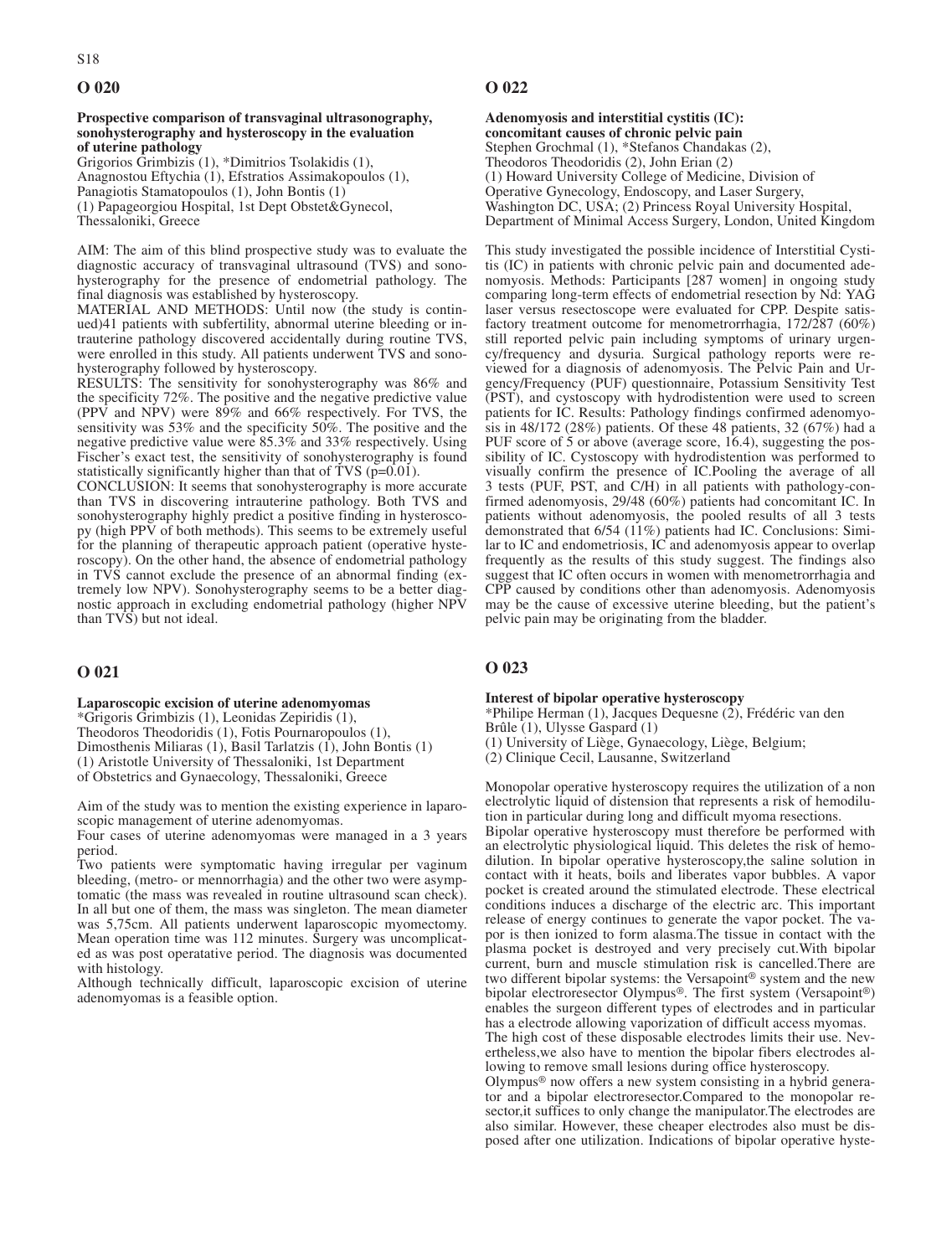roscopy are the same than in a monopolar one.Because of its elevated cost, it must only be applied for complicated myoma resections.

# **O 024**

#### **Complications and recurrence results after laparoscopic occlusion of uterine artery for symptomatic fibroids** \*Zdenek Holub (1), Josef Eim (2), Antonin Jabor (1)

(1) Hospital Kladno, Gynecology, Kladno, Czech Republic; (2) Hospital, Gynecology, Vyskov, Czech Republic

Aim: To determine the frequency and severity of the complications and fibroid recurrence rate as a result of laparoscopic uterine artery oclussion (LUAO).

Methods: 114 women with symptomatic fibroids were treated using using ultrasonically activated shears, clips or electrosurgery. Retrospective evaluation of complications and recurrence rate was carried out. Each patient had a minimum of a 3 month interval from the procedure at time of analysis. Each complication was categorized using the complication classification developed by the Czech Society Gynecological Endoscopy (CSGE) and a modified set of the American College of Obstetricians and Gynecologists  $(ACOG)$ 

Results: There were five in-hospital complications and additional 4 adverse events within 3 months, with 8 patients experiencing a peri-operative complication for a rate of 7.1% (95% CI 3.3.-14.4). There were no intra-operative complications and no permanent injuries. Two women required supracervical hysterectomy and myomectomy,respectively, as a result of fibroid necrosis, and one patient had an undiagnosed endometrial stromal sarcoma after 12 months of LUAO. The rate of fibroid recurrence was 6.2% (7 patients). Recurrence free survival interval rate (no clinical failure, no recurrence) at 23.6 month (median) follow-up was 91.2% (CI 84.9-96.5).

Conclusion: The complication and recurrence fibroid rate was low in patients undergoing laparoscopic uterine artery occlusion.

# **O 025**

#### **Indications and limits of laparoscopic myomectomy:** \*Zdenek Holub

Hospital Kladno, Obstetrics and Gynecology, Endoscopic Training Centrez, Kladno, Czech Republic

One of the primary goals of myomectomy is the preservation of the uterus for future fertility. Surgical technique evolved even further with the introduction of microsurgical principles during myomectomy by laparotomy. The introduction of laparoscopic myomectomy (LM) offered the further advantage of microinvasive surgery benefits, and promises to allow the ultimate microsurgical approach to myomectomy in selected cases. Although the procedure is not inherently more difficult than open ones, it is more time consuming and associated with greater blood loss. However, the advantage of LM may outweigh those of open technique, such as less abdominal wall trauma, shorter hospital stay potentially corresponding to a decrease in hospital costs, and more rapid return to normal activity.

Laparoscopic myomectomy is a surgical alternative for women with symptomatic subserosal and intramural fibroids. The indication for this technique is limited. Removal of large fibroids and repair of myometrial defect are challenges to gynecologic laparoscopists, and also the main limitations. Recently, laparoscopic- assisted myomectomy, laparoscopic assisted vaginal myomectomy and combining myomectomy and uterine artery oclussion as an innovative modifications were introduced in order to reduce the blood loss, the time spent at morcellation, but primarily to effect good multi-layered uterine closure following LM.

A well trained laparoscopic surgical team can operate any fibroid. In our experience, as well as reflected by the literature, a consen-

sus gradually emerges that a maximal size of 8-10 cm and total number of fibroids should not exceed 4.

# **O 026**

#### **Combined surgical treatment of full uterine prolapse: first results**

\*Anatoly Ischenko (1), Yuri Chuskov (1), Oksana Gorbenko (1), Anvar Shadyev (1)

(1) Moscow Medical Sechenov Academy, Clinic of Obstetrics and Gynaecology, Moscow, Russia

The recurrence rate of vaginal vault prolapse is 3-18% among patients after vaginal hysterectomy, performed in cases of full uterine prolapse.

The new method of combined operative treatment for uterine prolapse was worked out. Main stages of our procedure: cardinal and utero-sacral ligaments are sutured by unabsorbable threads, then they are passed extraperitoneally by special guider and fixed above rectus shealth. These result in high vaginal vault fixation.

From 2004 till now 7 procedures were carried out in cases of full uterine prolapse. Duration of the surgery varied from 60 to 90 minutes. There were no intraoperative complications. Blood loss did not exceed 200ml. No postoperative complications were noted. During this period there were no cases of vaginal vault recurrence. Thus, we believe our method of surgical treatment is effective in preventing vaginal vault prolapse after vaginal hysterectomy, which were performed in cases of full uterine prolapse.

# **O 027**

# **Comparison of monopolar and bipolar hysteroscopic surgery**

\*Olav Istre (1), Anette Berg (1)

(1) Ullevaal, Ob&Gyn, Oslo, Norway

Introduction: safety and effectiveness between hysteroscopic monopolar and bipolar equipment during resection of fibroids and endometrium.

Materials and methods: 104 premenopausal women with dysfunctional bleedings, fibroids or polyps. Patients are randomized to three arms, monopolar or bipolar (Olympus), or Versapoint (Gynecare) equipment. Safety evaluation includes use of irrigation, deficit and subsequent decline of Se-Na. Additionally operating time, weight of tissue removed and easiness of operation is recorded during operation. Pre- and postoperatively levels of vaginal bleeding, measured by method of Higham(PBAC) and Se-Ferritin are recorded. Follow up at six and twelve months and need for secondary intervention is noted.

Results: Monopolar loop removes 1gram of tissue/min the corresponding values for Bipolar Olympus loop is 1,06 gram and for Versapoint loop 0,57 gram. Fluid consumed in the Versapoint group is higher compared to the two other groups, reflecting increased operating time.

Se-Sodium is lowered from mean 138 mmol/L preoperatively to mean 133 mmol/L postoperatively in the monopolar group, reflecting use of none Sodium containing fluid compared to the no significantly reduction in the bipolar groups.

Conclusion: Se- Na is stable during bipolar surgery. The loop size and cutting quality is important, versapoint needs more time, and consequently increased fluid deficit compared to both monopolar and bipolar Olympus equipment to remove the same amount of tissue.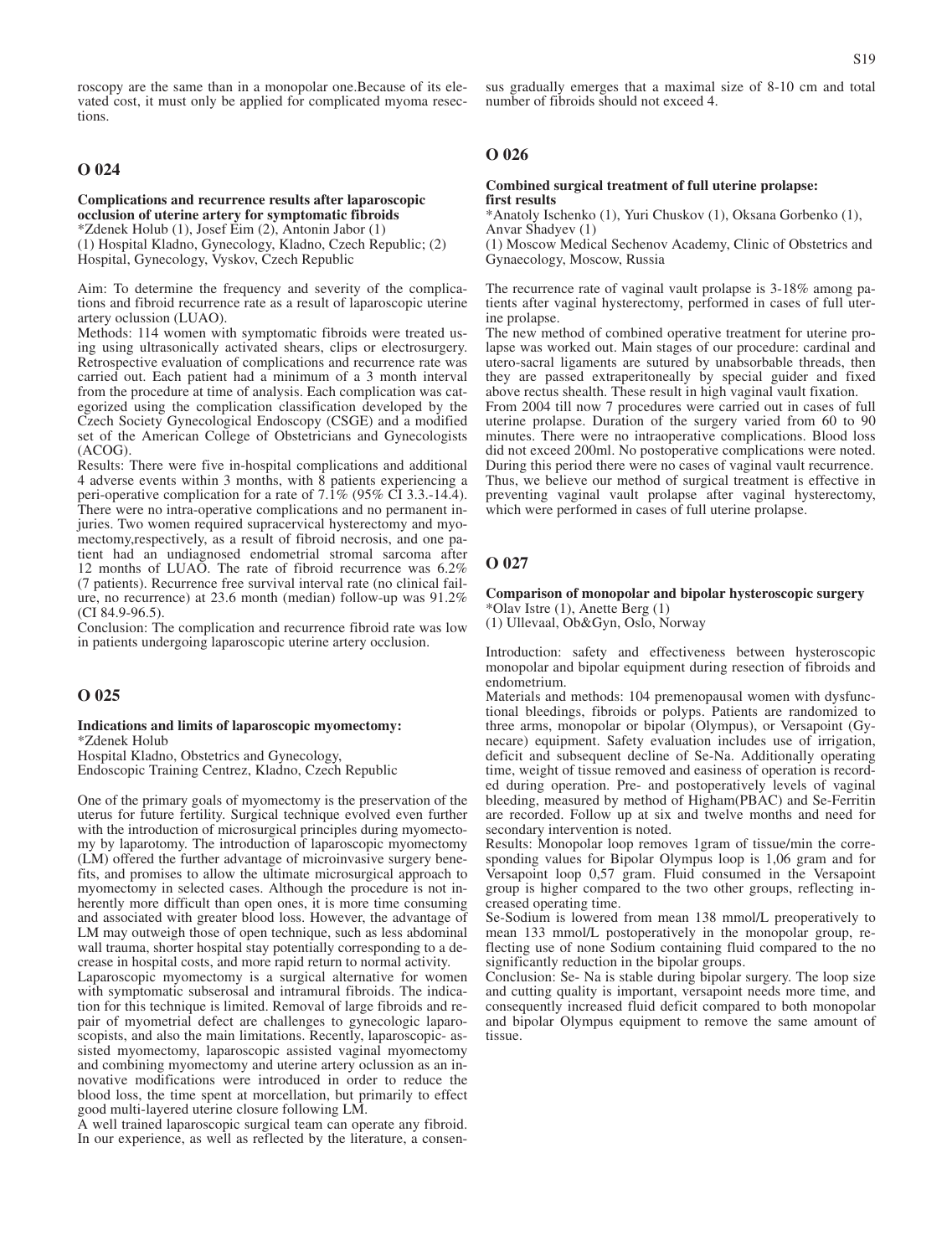# **Conservative treatment of fibroids**

\*Olav Istre (1)

(1) Ullevaal, Ob &Gyn, Oslo, Norway

Uterine fibroids are the most common solid pelvic tumors in women. Although many fibroids seem to cause no symptoms, for some women they can have serious adverse effects and impact on quality of life. Common symptoms associated with fibroids include abnormal uterine bleeding, pelvic pressure and reproductive dysfunction. The past decade has witnessed highly sophisticated diagnostic and therapeutic technology for fibroids.

The tools currently at our disposal permit greater management flexibility; which must be tailored to the individual clinical situation

Nonsurgical treatments include medical therapy and treatments interfering with the blood supply to the uterus or the fibroid, of the latest introduced is uterine artery embolization performed by interventional radiologist and laparoscopic uterine occlusion by the gynaecologist. Even simpler is the non incision temporary uterine clamp directed with Doppler and placed in the side fornix's in the vagina.

# **O 029**

#### **Porcine dermal collagen graft in cystocele, rectocele and enterocele repair**

\*Dimitrios Karamanidis (1), Gerasimos Koutsougeras (1), Panagiotis Nicolaou (1), Georgios Chimonis (1) (1) University General Hospital, Obstetrics & Gynecology, Alexandroupolis, Greece

The aim of this study was to evaluate the efficacy and safety of porcine dermal collagen implant in anterior and posterior vaginal wall prolapses.

Eighty four patients with anterior and posterior vaginal wall prolapses and those with enteroceles had been recruited up to March 2005 in this report. Collagen layer (Pelvicol and Permacol) was inserted under the vaginal skin in an anterior (n=46), posterior  $(n=19)$  or anterior and posterior  $(n=19)$  position as a part of their repairs. The follow up period had been between 1 and 24 months. The results to date show an aesthetically acceptable implant mate-

rial that appears to provide a firm support to the vaginal repairs. There were no observed cases of expulsion, shrinkage and dyspareunia. Two patients had lateral defect-type cystoceles.

Porcine skin collagen implants lead to a very pleasing result after conclusion of the healing process. Long term results have to be evaluated concerning the efficacy of this method.

# **O 030**

#### **Total laparoscopic hysterectomy**

\*Minna Kauko

HUS, Hyvinkää Hospital, Obst. &Gyn., Hyvinkää, Finland

Laparoscopic access to hysterectomy has gained its place as a routine method. The variety of available instrumentation to achieve coagulation and cutting is vast and few studies has been done to support any specific choice. The experience of using ultrasound energy for coagulation and cutting is ten years old and during the time the instrumentation has been refined several times. The benefits are safety and simplicity. The instrumentation, which is needed for laparoscopic hysterectomy, is reduced to ultrasound devise, a suction-irrigation and one grasper. The operation can be accomplished by one 5mm operation port in the midline (optic in the belly). The operation is fast, in most cases less than one hour. With accurate patient selection the peri- and postoperative complication rate is 6.4%. The frquence of long term vaginal vault prolapse is

1.1% and the average time for the occurrance of prolapse after the operation is 40 months. Laparoscopic hysterectomy with ultrasound energy is a safe, simple and fast method with good long tern results.

# **O 031**

# **Bladeless trocars used for direct insertion in laparoscopic procedures**

\*Hanif Khan

Armed Forces Hospital Lumut, O&G, Lumut, Malaysia

Objective: The technical aspects of gaining access to the peritoneal cavity are diverse and continue to court controversy. A prospective review of laparoscopic cases using two closed access techniques is described: a bladeless trocar for direct access and the closed Veress needle technique. The safety of direct bladeless trocar insertion for pneumoperitoneum creation was assessed by comparing with the Veress needle technique.

Patients and Methods: All patients underwent gynaecological laparoscopic procedures by the author. Veress needle entry was done in the usual manner whereas the bladeless trocar technique involved insertion of a 12 mm trocar using a continuous twisting motion. Evaluation of technique and device was done with regard to simplicity of access, carbon dioxide leakage, access time, and complications.

Results: The time taken for insufflation of the cavity and scope entry was significantly shorter in the direct bladeless trocar entry. There were no visceral or vascular injuries noted in both groups, but CO2 leakage and subcutaneous insufflation of gas experienced in the Veress needle group resulted in lengthened operative times.

Conclusion: The bladeless trocar is an established, safe alternative to blind access for gynaecological laparoscopy. The technique is simple and rapid and avoids some of the difficulties encountered using the Veress needle. This method provides surgeons an easy and efficient option for peritoneal cavity access. The bladeless trocar is favoured because it is designed to avoid all sharp instrumentation and offers superior seal and mobility, as well as expeditious and easy abdominal access.

# **O 032**

#### **Thermal balloon ablation**

Gerasimos Koutsougeras (1), \*Dimitrios Karamanidis (1), Panagiotis Nicolaou (1), Apostolos Byros (1) (1) University General Hospital, Obstetrics & Gynecology, Alexandroupolis, Greece

The purpose of this study was to assess efficacy, safety and patient satisfaction after thermal balloon ablation in patients with abnormal uterine bleeding.

Sixty seven women who underwent thermal balloon ablation in our department had a follow up personal interview. Patients were asked about postprocedural menstrual blood pattern and patient satisfaction. The follow up was 24 months for the majority of patients and a personal interview was obtained for all patients.

After the last follow up, 91% of patients were considered to have had successful treatment (Amenorrhea 29%, Hypomenorrhea 28,5%, Eumenorrhea 33,5%) and 9% failed treatment (Menorrhagia 6% and Hysterectomy 3%). Assessment of the level of satisfaction was 95%.

Thermal balloon ablation is a safe and efficient method for the treatment of abnormal uterine bleeding with high percentage of patient satisfaction.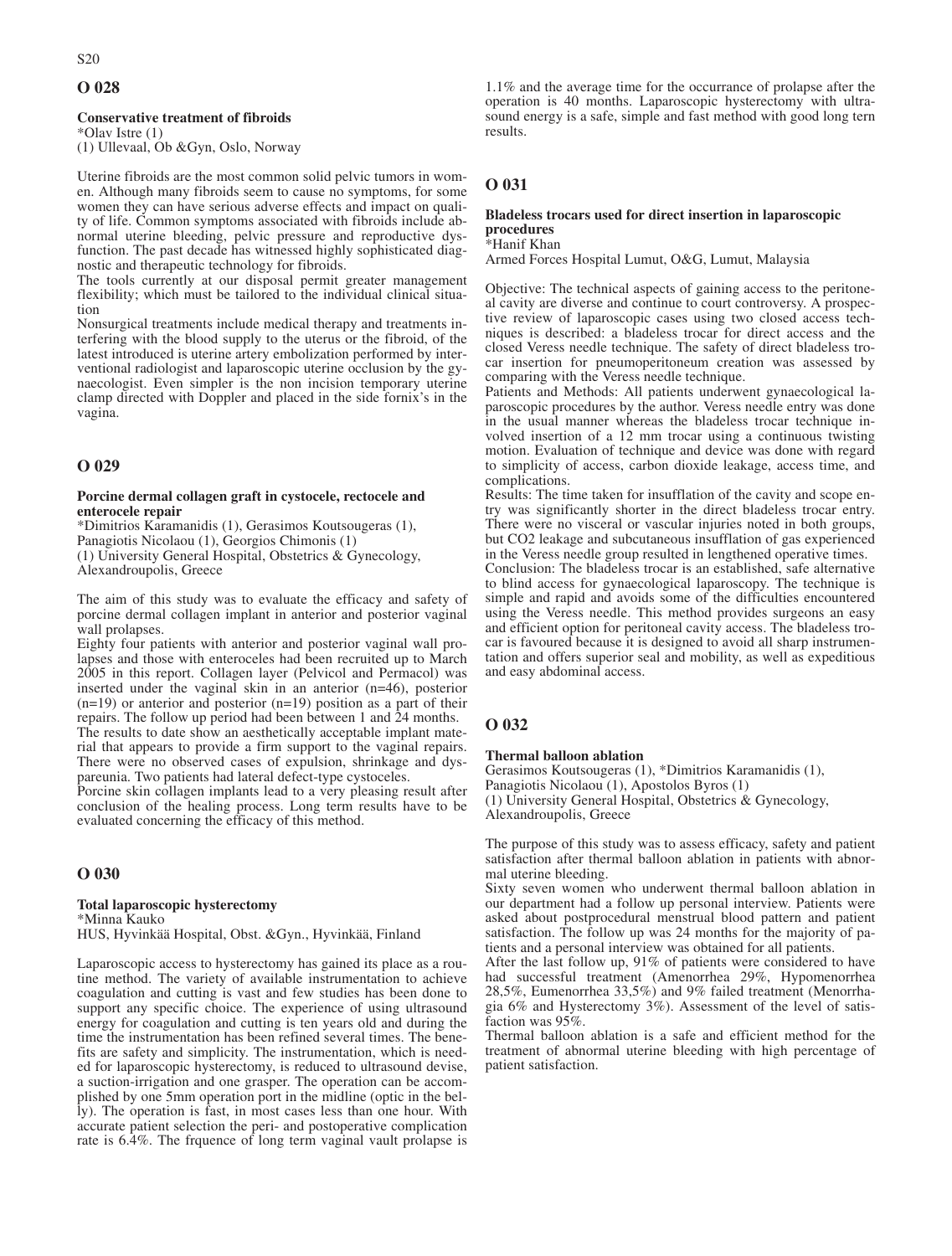#### **Endoscopic treatment of deep infiltrating endometriosis (DIE) involving the bladder and rectosigmoid colon**

\*Anton Langebrekke (1), Olav Istre (1), Bjørn Busund (1),

Hans-Olaf Johannessen (2), Erik Qvigstad (1)

(1) Ulleval Univ. Hospital, Gynecology, Oslo, Norway;

(2) Ulleval Univ Hosp, Gastroint. Surgery, Oslo, Norway

Design: To evaluate the results of endoscopic surgery in patients with DIE involving the bladder and the rectosigmoid.

Setting: Univ. tertiary referring centre, Oslo Norway

Material: 24 patients beeing treated for DIE with laparoscopic techiques from Jan 2004-May 2005

Interventions: Individualized surgical treatment with removal of DIE in all patients; in addition, bladder resection was performed in 5 patients, colorectal resections in 8 patients.

Measurements: preoperative symptoms and workout, staging, and surgical procedures were recorded, as well as follow-up of the patients.

Results: All patients had DIE. We were able to remove all detectable endometriosis through the endoscopic procedures; in 11 patients only by removing the lesion by dissection, in the other 13 patients by simoultaneously resection of the bladder and/or the recosigmoid. There were two laparoconversions and one temporary loop ileostomy. No major per-or postoperative complications were recorded. Follow-up results wil be presented.

# **O 034**

#### **A new classification and a new technique in hysteroscopic myomectomy**

\*Ricardo Bassil Lasmar

Universidade Estadual do Rio de Janeiro – UERJ, Universidade Estadual Paulista – UNESP, Brazil

To develop a new pre-operative classification of submucous fibroids for evaluating the viability and the degree of difficulty of a hysteroscopic myomectomy. The new classification was based on the subjective analysis of the parameters that make surgery more difficult. Four criteria were considered: the penetration of the nodule into the myometrium, the extension of the base of the nodule with respect to the wall of the uterus, the size of the nodule and its topography. Each parameter has score 0 to 2. When the fibroid is on the lateral wall, an extra point is added. Therefore 3 groups will be made, I, II and III. Group I it's possible, Group II it will be difficult and Group III it's impossible the hysteroscopic myomectomy.

New technique in hysteroscopic myomectomy will be presented using direct mobilization of the fibroids with less energy and low risk.

# **O 035**

#### **Hysteroscopic resection of symptomatic and asymptomatic endometrial polyps**

\*Marit Lieng (1), Erik Qvigstad (1), Hilde Jørgensen (1),

Anton Langebrekke (1), Olav Istre (1)

(1) Ullevaal university hospital, Gynaecologic Department, Oslo, Norway

Objectives: Endometrial polyps occur in symptomatic and asymptomatic women. The aim of this study was to achieve knowledge of the malignant potential of endometrial polyps in symptomatic as well as asymptomatic patients.

Study design: A retrospective registration of all patients who underwent hysteroscopic resection of endometrial polyps in our department from January 1st 2001 to March 1st 2005 was performed. Age, menopausal status, presence or absence of symptoms, any use of hormonal medication as well as histological diagnosis, complications and eventual repeated surgery were documented.

Results: 411 patients underwent hysteroscopic resection of endometrial polyps. 129 patients (31,4 %) had no symptoms. In eleven patients (2,7 %), the histological examination showed malignant endometrial polyp and in three patients (0,7 %) atypical polyp. Five of the fourteen patients with malignant or atypical endometrial polyp had no symptoms.

Conclusion: With a incidence of malignancy of 2,7 % and atypical hyperplasia of 0,7 %, endometrial polyps should be removed by hysteroscopic resection, regardless of age and symptoms.

# **O 036**

# **How to avoid, identify and manage complications performing pelvic endoscopic surgery**

\*Francois Lubbe

Private Practice, Johannesburg, South Africa

Gynaecological endoscopic surgery is now well into its second decade and the initial high complication rates hopefully decreasing rapidly. However, less than 10% of hysterectomies are being performed with laparoscopic assistance in the United States, which means that by far the majority of gynaecologists have not been introduced to, or practice advanced pelvic endoscopic surgery. Inexperienced gynaecologists today should not have the same high complication rate as the pioneers of the early nineties because of the availability of experienced preceptors, colleagues and assistants, not even to mention the availability of learning opportunities. Conferences, live surgery, workshops and high-tech (live surgery) teaching material are freely available.

This presentation addresses the basic principles of pelvic endoscopic surgery focusing on complication prevention as well as the diagnosis and management of complications in advanced surgery utilising video demonstrations.

# **O 037**

#### **Hysteroscopic method of intramural and submucosal myoma enucleation in its entirety by applying a controversial technique of electroresection with the loop electrode working forward**

\*Artur Ludwin (1), Inga Ludwin (1), Paweł Basta (1),

Antoni Basta (1)

(1) Jagiellonian University, Chair and Department of Gynecology and Obstetrics, Krakow, Poland

Objective:Presentation and value assessment of enucleation method of submucosal and intramural myomas in its entirety by applying technique of electroresection with loop electrode workingforward.Design:Study group:54 women with performed enucleation of myoma by hysteroscopy with loop electrode working forward.Control group:62 women with myomectomy performed by conventional electroresection.Hysteroscopic myomectomy was performed when myomas had any contact with uterine cavity, free margin of myometrium over myoma was>4mm,its size was<5cm.Some of the operations were performed with assisted transrectal ultrasonography.In both group characterizing parameters of course of hysteroscopic procedures, amount of intra- and postoperative complications and anatomical results after procedures were compared.Chi2 and student test were used for statistical analysis.Results:In study group no significant intra- and postoperative complications were observed.In control group  $2(3,2\%)$ cases of uterine perforation and  $1(1,6\%)$ case of overload system were noticed.Mean time of total procedure was shorter by applying of enucleation technique(23vs34min) and also total usage of medium and negative medium balance were smaller.Statistical significant differences concerned anatomical results assessed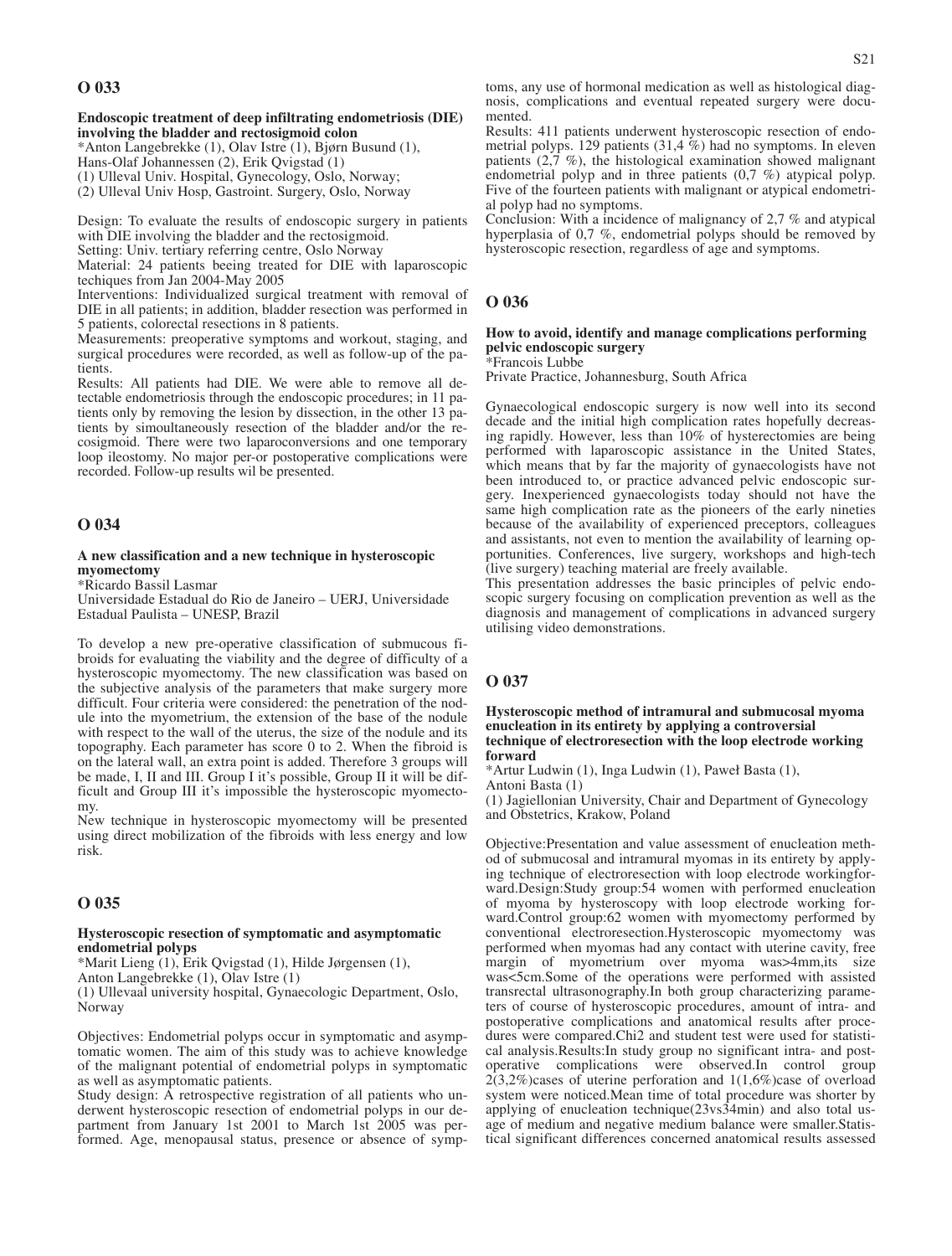ultrasonographycally after operation:in study group no totally remove the myoma was stated in 3(5,5%)cases, vs.11(17,7%)cases in control Group.These differences concerned mainly intramural and submucosal myomas in stage G2 by ESH.

Conclusions:Use of hysteroscopic enucleation technique of myoma in its entirety allows to shorten the time of procedure and real time of uterus irrigation by medium. Use of loop electrode working forward facilitates complete enucleation of myoma within the limits its pseudocapsule without increasing risk of uterine wall perforation and other complications when operator is technically proficient and operating qualification was adequate.

# **O 038**

#### **Reduction of postoperative adhesions following laparoscopic myomectomy using an hyaluronic acid**

\*Valerio Mais (1), Gian Luca Bracco (2), Pietro Litta (3),

Tigellio Gargiulo (4), Gian Benedetto Melis (5)

(1) University of Cagliari, Obstetrics and Gynecology, Cagliari, Italy; (2) University of Florence, Gynecology, Florence, Italy; (3) University of Padua, Human Reproduction Sciences, Padua, Italy; (4) Ospedale Maria Vittoria, Obstetrics and Gynecology, Turin, Italy; (5) University of Cagliari, Obstetrics and Gynecology, Cagliari, Italy

Following myomectomy postoperative adhesions occur in many patients with adverse effects on fertility. This study investigated the applicability, safety, and efficacy of an autocrosslinked hyaluronan gel in preventing adhesion formation after laparoscopic myomectomy. Fifty-two patients aged 22-42 years, undergoing surgery at four centres, were randomly allocated to receive either the gel or no adhesion prevention. The incidence and severity of postoperative adhesions were assessed laparoscopically after 12-14 weeks in a blinded fashion. A higher proportion of patients receiving the gel were free from adhesions (13/21, 62%) compared to control patients (9/22, 41%). In subjects undergoing myomectomy without concomitant surgery, the adhesion-free patients were 8/12 (67%) and 4/11 (36%), in the gel and control groups, respectively, with a significant difference in the mean severity scores  $(1.5 \text{ and } 2.7, \text{ respectively}; \text{ p<0.05}).$  In subjects without uterine adhesions before myomectomy, 12/18 (67%) and 8/20 (40%) of patients were adhesion-free, respectively, with a significant difference in the severity of uterine adhesions (0.5 and 0.9; p=0.05). The results confirm that adhesions occur in many patients following laparoscopic myomectomy and suggest that the autocrosslinked hyaluronan gel has a favourable safety profile and has efficacious anti-adhesive action in these patients.

# **O 039**

#### **Adhesion prevention with a polyethylene glycol in fibroid resection**

\*Liselotte Mettler (1), Thoralf Schollmeyer (1) (1) Campus Kiel, University Hospitals Schleswig-Holstein, Dept. of OB/GYN, Kiel, Germany

Introduction: Adhesion prevention in gynaecologic endoscopic surgery remains a crucial prerequisite which we should all strive for. In the present randomized study a polyethylene glycol gel called Adhibit from Angiotech was tested in 45 patients with uterine fibroids for its adhesion preventive effect.

Material and Methods: Randomized trial to prove the efficacy of "Adhibit". Forty-five patients underwent a fibroidectomy via laparoscopy. At the end of surgery an adhesion preventive gel was sprayed over the surgical site. Six to twelve weeks later, a secondlook laparoscopy was undertaken to observe the adhesion preventive effect of the gel.

Results: Of the  $\overline{45}$  patients 39 completed two laparoscopic surgeries. The overall results revealed that 79% of patients who received Adhibit had statistically significantly less adhesions than patients who did not receive Adhibit.

Conclusions: It is evident that adhesion prevention with the polyethylene glycol gel Adhibit was of major importance in these gynaecological operations. Adhibit proved to be a protective, welltolerated agent, easy to apply and without any side effects. As, however, only about 80% of the patients showed no adhesions at the second-look laparoscopy, it should be better applied as a medicated product for complete adhesion prevention.

# **O 040**

#### **Optimal treatment with advanced micro-invasive surgery on the ovary**

\*Liselotte Mettler (1)

(1) University Hospitals Schleswig-Holstein, Campus Kiel, Dept. of OB/GYN, Kiel, Germany

Introduction: Especially in micro-invasive surgery on the ovary, meticulous and minimally traumatic surgery is indicated as this genital organ has to function at its optimal capability during a woman's reproductive life.

Material and Methods: The remaining ovarian hormonal reproductive capability was measured in 45 patients undergoing bilateral ovarian cystectomies for benign indications. Laparoscopic ovarian cyst enucleation with minimal coagulation and without the use of sutures was performed.

Results: The Clomifen stimulation test in these 45 patients revealed an equivalent ovarian function as prior to the surgery.

Conclusions: Minimal access surgery performed with the utmost care and knowledge revealed to be the prerequisite in advanced micro-invasive surgery for the treatment of female genital organs, especially the ovary. As far as the Clomifen stimulation test could reveal, no ovarian damage occurred in these patients. Advanced micro-invasive surgery enables us to perform more radical procedures with minimal organ destruction.

# **O 041**

#### **To evaluate the feasibilty and utility of conscious pain mapping in women with chronic pelvic pain**

\*Renu Misra (1), P V L Satyaswarupa (1), Suneeta Mittal (1), Maya Dehram (2)

(1) All India Institute of Medical Sciences, Obstetrics and Gynaecology, New Delhi, India; (2) All India Institute of Medical Sciences, Anaesthesiology, New Delhi, India

Objectives: To evaluate the feasibility and utility of conscious pain mapping (CPM) in women with chronic pelvic pain. To correlate the site and severity of pain with lesions found on laparoscopy. To assess the degree of pain relief, in response to interventions following CPM.

Design: Prospective observational study.

Methods: Twenty-six women 20-45 years of age with chronic pelvic pain of alteast 6 months duration and no obvious gynecologic pathology were included in the study. Laparoscopic pain mapping under conscious sedation with fentanyl and midazolam was performed. Systematic evaluation of all structures in the pelvis using pressure and traction with a blunt probe as stimuli was done and patients asked to locate site of maximum tenderness. Interventions were performed based on the findings. Follow-up visits were arranged at 1 week, 1 month and 3 months. Pre- and postoperative visual analogue score (VAS) and pelvic pain score were compared. Results: CPM was successful in 19 patients (73.1%), 7 patients required general anaesthesia. Uterosacral ligament tenderness was the most common finding (21.%). Endometriosis was detected in 15.7% and adhesions 15.8%. Operative procedures were done in 11 patients. On follow-up, 8 patients were pain free (VAS 0) and 9 patients had partial pain relief (decrease in VAS by 2 points).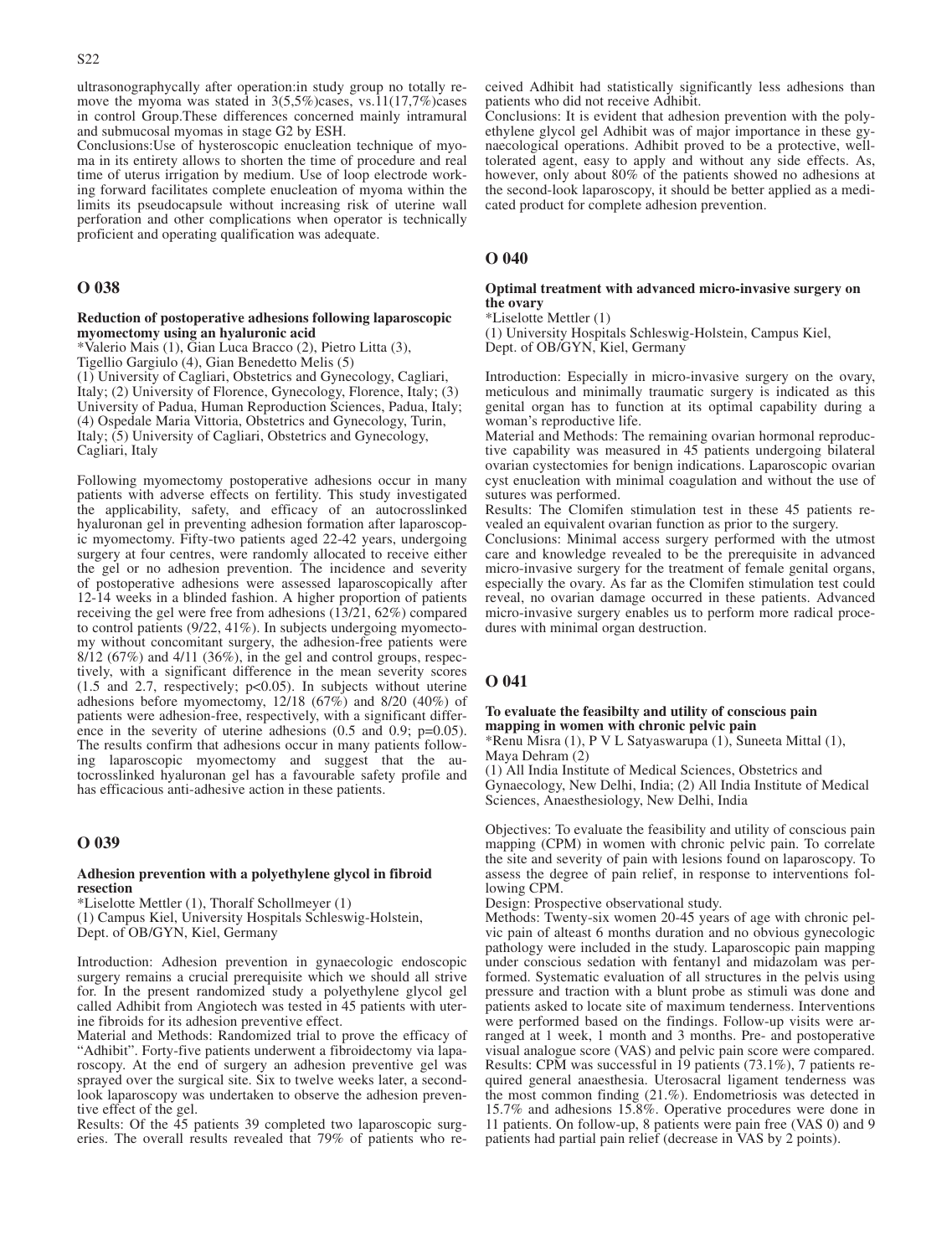Conclusions: Pain relief in successful CPM group was greater than in unsuccessful cases (78.9% vs 28 %). CPM reduced negative laparoscopy rate from 65% to 24% and averted one unnecessary operative procedure. Proper patient selection is critical for the success of CPM.

# **O 042**

#### **Endoscopic myomectomy followed by vaginal delivery: is it dangerous?**

\*Béla Molnár

University of Szeged, Department of Obstetrics and Gynaecology, Szeged, Hungary

The maternal age at delivery increasingly delayed, especially in those patients who needed assisted reproductive technique (ART) to concieve. Among them the reason for the failed treatment is the presence of fibroids (2-22%). Mostly the submucosal and intramural fibroids are in the background of the subfertility or miscarriage. The more or larger fibroids the poorer chance for conception. Removal of fibroids increases the conception rate and the chance to carry the pregnancy to term.

The main difference between a caesarean section (CS) and a myomectomy scar is that the previous is on the passive part of the uterus being under stretch only during the labour, the latter is on the active (myometrial) part of the uterus which is permanently under elongation, especially after the 20th week of gestation and when the pregnant is in the active phase of the labour. It means that not really the management of the labour, but the third trimester prenatal care needs to have an eye on. Another important difference to have to take into account is that the CS's scar involves the whole thickness of the uterine wall but the myomectomy scar just a part of it leaving untouched the part of the myometrial layer thus the uterine wall partly keeps its integrity.

Regarding to our studies it was not necessary to perform CS because of threatened uterine scar rupture on patients with previous endoscopic myomectomy. The reason for CS was always obstetrical (e.g. primipara breech presentation, intrauterine distress).

# **O 043**

#### **Remnant uterine septum in women of advanced reproductive age: obstetrical outcome**

\*Béla Molnár (1), Zsolt Kormányos (1) (1) University of Szeged, Department of Obstetrics and Gynaecology, Szeged, Hungary

Congenital uterine anomalies have been estimated to affect 0.06% to 10% of women. A septate uterus accounts for approximately 80% to 90% of these abnormalities.

After initial hysteroscopic metroplasty, a residual septum or adhesions are more frequent than normally anticipated.

It is reasonable to suppose that a septal endometrium is unsuitable for implantation of the blastocyst, independently of the extent of the uterine abnormality.

In a prospective observational study the reproductive efficiency in 94 patients with septate uteri who underwent uterine septum resection was analyzed. The reproductive outcome after initial resection and (if required) consecutive procedures were analyzed. The cumulative rate of viable pregnancy after initial and second hysteroscopy were calculated and the life table curves compared.

The patients were enrolled in the study: all together had two or more miscarriages. During the first hysteroscopy in 58 (62%) cases, the septum was completely removed. A residual septum was observed in 36 (38%) patients. After a minimal observation time of 24 months there were increases in the rates of pregnancies (from 60.0% to 79.3%) and subsequent deliveries (from 44.6% to 62.1%) after the strategy of severing the remnant, the differences being statistically significant. In fact following the achievement of a normal uterine cavity, the pregnancy rate was higher (62.1%). There was statistically significant of comparison the life table curves using log-rank test (0.04).

Women with a remnant uterine septum have an increased and reasonable chance of successful pregnancy after normalization of the uterine cavity.

# **O 044**

# **Antibiotic prophylaxis in office operative hysteroscopy**

\*Luigi Nappi (1), Stefano Bettocchi (2), Oronzo Ceci (2), Lauro Pinto (2), Luigi Selvaggi (1), Pantaleo Greco (1) (1) University of Foggia, Obstetrics and Gynecology, Foggia, Italy; (2) University of Bari, Obstetrics and Gynecology, Bari, Italy

Introduction: we evaluate the risk of infectious complications in Office operative hysteroscopy.

Methods: 5450 women were treated, from 1995 to 2004, for benign intrauterine pathologies, using an office hysteroscopic procedure, in vaginoscopic approach without analgesia or anaesthesia. Distention of the uterus was obtained using an electronic suction/irrigation pump that can maintain a constant intrauterine pressure around 30 mm/Hg. Mechanical instruments (scissors and grasping forceps) with a calibre of 5 Fr. were used to treat cervical and endometrial polyps, as well as intrauterine adhesions and anatomical impediments. In 988 additional cases we used a Versapoint bipolar electrical generator to remove submucosal and partially intramural myomas, as well as endometrial polyps (ranging 0.5 and 4.5 cm). Antibiotic prophylaxis was not administered in all the cases. Each patient was assessed to evidence febrile status and the presence of infections

Results: febrile morbidity associated with pelvic pain occurred in only 6 patients (0.09%). No major infectious complications occurred. Four patients showed a positive pattern at ultrasound for idro/sacto-salpinx, not referred at the time of anamnesis. The remaining two presented severe endometriosis.

Conclusions: in our study, the incidence of post-operative infectious morbidity is substantially null and mostly relate to pathologies, usually considered as a contraindication to the procedure, not referred by the patients at the anamnesis. Furthermore, this very low incidence of infective complications could be relate to the maintaining of a constant intrauterine pressure around 30 mm/Hg. It avoids overdistention of the muscle fibers and hence patient discomfort, and prevent tubal spillage.

# **O 045**

**Laparoscopic surgery: a gold standard in adnexal torsion** \*Kazem Nouri (1), Maurus Demmel (1), Rene Wenzel (2) (1) LKH Wolfsberg, Obstetrics and Gynecology, Wolfsberg, Austria; (2) General Hospital of Vienna, Department for Endocrinology and infertility and minimally invasive surgery, Vienna, Austria

Introduction: Adnexal Torsion is the the twisting of an ovary, fallopian tube and/or paratubal cyst around its vascular axis. It induces a venous and lymphatic blockade complicated by massive congestion of the the ovarian or tubal parenchyma, hemorrhagic infarction, later followed by arterial blockade leading to gangrene and hemorrhagic necrosis which leads to rapid onset of acute pelvic pain.

Objective: To assess the epidemiology and risk factors of adnexal torsion, clinical findings and diagnostic methods, also to determine the best and most effective method of therapy.

Materials: Over 45 articles relating to diagnosis or therapy of adnexal Torsion in med line were reviewed and summarized. They consisted of retrospective studies and case reports.

Adnexal torsion is found mostly in young women but there are some case reports of its existing in menopausal women and pre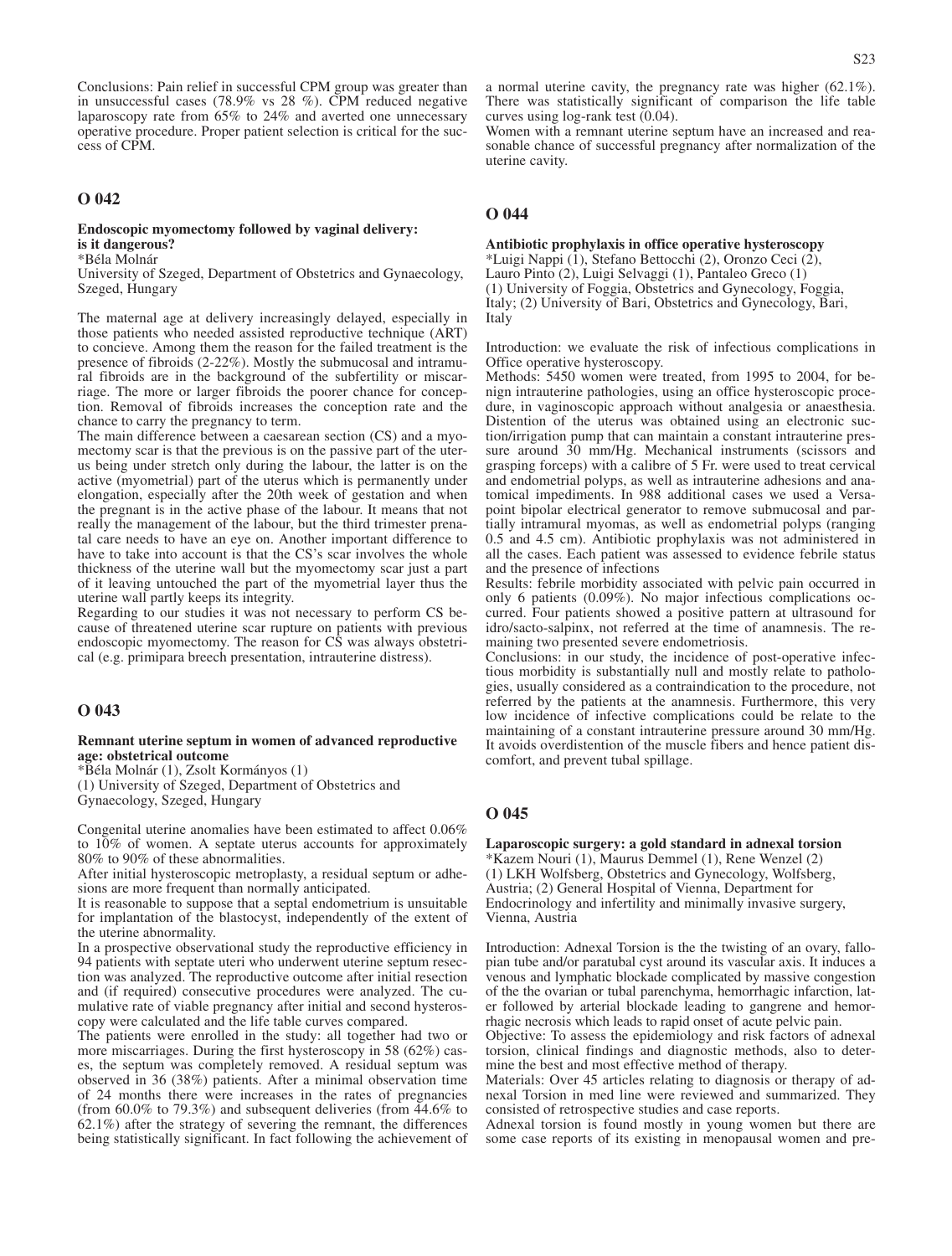menarchal girls. Almost always there are some coexisting cysts but it can also happen to previously normal Adnexa. Diagnostic were made mostly by vaginal sonography, CT.Scan or magnetic resonance.

Conclusion: The most effective way of diagnosis and therapy is due to all review studies the diagnostic laparoscopy which when performed without delay can preserve the adnexal and hormonal function by simple detorsion.

# **O 046**

#### **Ectopic pregnancy diagnosis and laparoscopic treatment: medicolegal implications**

Reeba Oliver (1), \*Adeyemi Coker (1)

(1) Harold Wood Hospital, Obstetrics and Gynaecology, Romford, United Kingdom

Background: Ectopic pregnancy is still the major cause of maternal mortality in the first trimester. Its incidence is reported as 1 in 100 pregnancies, but is steadily rising and has doubled in the last 20 years.

Every year there are more than 20,000 emergency admissions for ectopic pregnancy.

Because of diverse and inconsistent presentation and absence of a single satisfactory diagnostic test, ectopic pregnancy remains a medico-legal minefield.

Discussion: The most litigious areas in relation to ectopic pregnancies are:

Failure to diagnose the disease: The high rate of missed diagnoses highlights the caveat that ectopic pregnancy should be suspected in all women of childbearing age presenting with symptoms related to pregnancy.

Delay in diagnosis and or treatment: In most case of litigation involving ectopic pregnancies the alleged breach of duty is in relation to delay in treatment.

Inadequate or inappropriate treatment: Laparoscopic treatment is the accepted standard of care and damages of up to £4000 has been awarded for an unnecessary laparotomy scar.

Conclusion: Ectopic pregnancy is the gynaecological condition with the greatest potential for acute morbidity and mortality. Atypical presentation of this disease and the rising incidence, offers pitfalls in diagnosis and treatment leading to increasing litigation in this area. The increasing number of successful litigations highlights the need for prompt treatment, meticulous follow up and patient counselling.

# **O 047**

#### **Experience of two Hellenic endoscopic centres in the use of icodextrin in gynaecological surgery: comparison with the ARIEL registry**

\*George Pados (1), George Pistofidis (2), Christopher Sutton (3), Don Menzies (4), Hariklia Arkouda (5), Dimitris Tsolakidis (1), Konstantinos Mirillas (2)

(1) Aristotle University, 1st Dept of OB-GYN and

DIAVALKANIKO European Medical Centre, Thessaloniki, Greece; (2) LITO Maternity and Surgical Centre, Athens, Greece; (3) Royal Surrey County Hospital, Surrey, United Kingdom; (4) Colchester General Hospital, Essex, United Kingdom; (5) DIAVALKANIKO European Medical Centre, Thessaloniki, **Greece** 

Aim: To record the early Hellenic experience of the use of Adept in routine gynaecological surgery as a formal Registry and to compare the results with those of ARIEL Registry.

Materials and Methods: Between February 2000 and December 2003, 118 patients (mean age±SD: 35.5±6) who underwent gynaecologic surgery either by laparoscopy (N=113) or laparotomy (N=5) in two Endoscopic Centres in Greece, were included in the Registry. ARIEL incorporated 6 European Countries, 150 Gynaecological Centres and included 2882 patients (2069 laparoscopies, 813 laparotomies). Surgeons provided feedback by anonymised coded data submissions and the Registry recorded a wide range of information on the routine use of Adept.

Results: The mean volume of irrigated and instilled Adept was 855 and 918 ml respectively. The total number of excellent and good scores, of a five scale scoring system for three categories scored in laparoscopic interventions, which included viewing, handling and overall satisfaction was 99%, 100% and 100% respectively, which was higher in comparison to other countries for Gynaecological surgery. The peritoneal fluid leakage at laparoscopy was considered in 71% as normal, in 18% less than normal and in 11% moderate. Abdominal distention and discomfort was in 12% and 18% respectively less than expected and in 60% and 70% as expected, while no adverse effect was recorded.

Conclusions: The findings of the Hellenic Registry, which are in accordance with those of ARIEL Registry confirm the acceptability and use od Adept as an adhesion barrier agent.

# **O 048**

#### **Laparoscopic hemi-hysterectomy in treatment of unicornuate uterus with rudimentary horn** \*George Pados

Aristotle University, 1st Dept of OB-GYN, Thessaloniki, Greece

Unicornuate uterus accounts for approximately 13% of all Mullerian duct anomalies. According to American Fertility Society classification it has four variations, divided in IIa, with rudimentary horn communicating with the main uterine cavity, IIb with noncommunicating rudimentary horn, IIc in which the rudimentary horn has no cavity and IId in which there is no rudimentary horn.

Unicornuate uterus with a non-communicating rudimentary horn and the presence of functional endometrium is accompanied by retention of menstrual blood, which distends its cavity and causes heamatometra with symptoms of dysmenorrhea and lower abdominal pain, which aggrevates during menstruation and worsens progressively in the adolescent after the menarche.

Although surgical treatment is not indicated in case of unicornuate uterus with a non-communicating rudimentary horn, it is of great importance the excision of the rudimentary horn with functional endometrium in order to prevent endometriosis and pregnancy complications, including ectopic pregnancy, miscarriage, e.t.c.

After the fisrt case report of laparoscopic management of unicornuate uterus with a rudimentary horn 20 cases, included two ours, have been reported in the literature. The removal of the horn and the ipsilateral tube may be performed by the use of bipolar coagulation, CO2 laser or automatic stapling device.

Laparoscopic resection of communicating rudimentary horn by well trained gynaecologists, is associated by all the well known advantages of endoscopic surgery and should be the surgical method of choice.

# **O 049**

#### **Embryoscopy in cases of increased fetal nuchal translucency**

Minas Paschopoulos (1), Eleftherios Meridis (2), Nikolaos Plachouras (1), \*Lazaros Lavasidis (1), Iordanis Navrozoglou (1), Matthew Pavlou (1), Fani Grozou (1), Stephanie Papatheodorou (1), Geoffrey Trew (2), Evangelos Paraskevaidis (1) (1) University Hospital-Medical School, Obstetrics and Gynecology, Ioannina, Greece; (2) Hammersmith Hospital, Obstetrics and Gynecology, London, United Kingdom

High resolution ultra-sonography is the most common established approach to the antenatal diagnosis of congenital abnormalities, during the first and second trimester. Nevertheless, in situations where there is a family high risk of recurrence of genetic disorders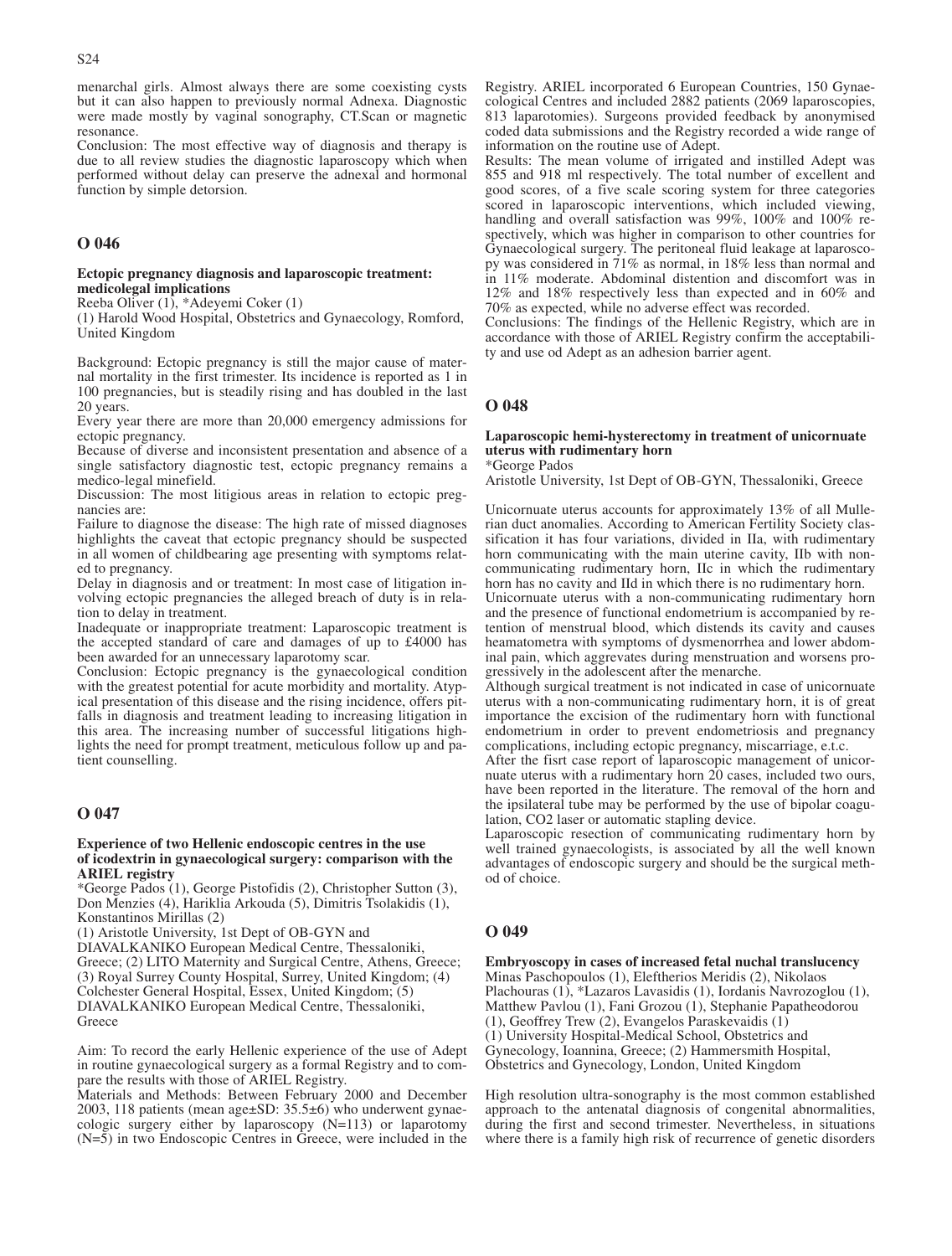that project onto embryonic phenotype or when antenatal ultrasound screening is highly suggestive of a congenital anomaly, embryoscopy could serve as a conclusive verification tool. We present our preliminary experience employing transcervical embryoscopy for direct visualization of the first trimester embryo in women that had opted for termination of pregnancy due to increased fetal nuchal translucency.

Embryoscopy has been applied in order to provide data on the phenotypic appearance of embryos of nuchal translucency between 4.1 and 4.7 mm. Embryoscopic examination of the embryo was performed before terminating the pregnancy by curettage. Embryonic phenotype and karyotype were determined and crosslinked. Embryoscopy was able to reveal a wide-ranging phenotype, from almost normal to grossly abnormal with significant structural defects on close examination. In some occasions, the abnormal phenotype has been attributed to a chromosomal abnormality, later confirmed by karyotype analysis. In these cases embryoscopic examination of the fetus, visualized characteristic external developmental abnormalities such us facial malformations, cystic hygroma, microcephaly and delayed limb growth.

# **O 050**

**Office operative hysteroscopy with the use of the N-Do system** Minas Paschopoulos (1), \*Lazaros Lavasidis (1), Eleftherios Meridis (2), Iordanis Navrozoglou (1), Spiridon Tzioras (1), Stephanie Papatheodorou (1), Fani Grozou (1), John Staikos (1), Nikolaos Dalkalitsis (), Evangelos Paraskevaidis (1) (1) University Hospital-Medical School, Obstetrics and Gynecology, Ioannina, Greece; (2) Hammersmith Hospital, Obstetrics and Gynecology, London, United Kingdom

The progress of modern technology made it possible to develop minimally invasive techniques as office procedures, regardless of their diagnostic or interventional characteristics. Office operative Hysteroscopy is indicated for a series of uterine pathologies. In order to be performed, it requires anesthesia or extensive sedation. It is essential to evaluate the effect of local anesthesia during office operative Hysteroscopy, because it would facilitate and accelerate the Day Surgery procedure. The N-Do system is a helpful tool towards this direction. It is composed by a probe, to be inserted into the uterus, and a rigid 5Fr catheter, which is introduced inside the probe's working channel. The catheter contains a needle at its distal end which can gradually curve as it exits. This geometry allows the endoscopist to inject various drugs in various sites of the uterus, at different depth of tissue, according to the need of each pathology. The sliding function of the handle controls exit, retraction and curve of the needle to the desired level. The result of the N-Do system application is that operative Hysteroscopy can be performed with safety, accuracy and patient's optimal tolerance, in various circumstances, like endometrial polyps, adhesions, uterine septums, hysterosuction in voluntary interruption of pregnancy, insertion and removal of IUD, undermucosal myomas.

# **O 051**

#### **Enucleation in toto, a new technique of hysteroscopic myomectomy**

\*Litta Pietro (1), Visentin Silvia (1), Gritti Alessandra (1), Bonora Michela (1), Ambrosini Guido (1), Cosmi Erich (1) (1) University of Padua, Department of Gynecological Science and Human Reproduction, Padua, Italy

Objective. To describe the safety and effectiveness of a new technique for hysteroscopic resection of uterine submucous myomas. Measurements and Main Results: with a hystero-resectoscope and Collins electrode, an elliptic incision of the endometrial mucosa that covers the myoma is made at the level of its reflection on the uterine wall until the cleavage zone of the myoma is reached.

Connective bridges between myoma and surrounding muscle fibers are resected. This allows nearly complete protrusion of the myoma into uterine cavity, enabling the surgeon to complete myomectomy by slicing the lesion, and reducing risks of perforation and thermal damage. The procedure was performed in 389 women with 397 myomas. 81(21%) were G2 myomas, 199 (51%) were G1 myomas ad 109 (28%) were G0.

Considering G2 myomas,  $17$  ( $20.7\%$ ) myomas were < 2 cm in diameter, in 61( 75.9 %) myomas were between 2 and 4 cm in diameter, and in 3 ( 3%) exceeded 4 cm. Mean operating time was 31 minutes ( range 16-44 minutes), with no complications.

Conclusion: Hysteroscopic enucleation in toto was effective with excellent results and advantages, and could be used by expert hysteroscopists for resection of G2 myomas.

# **O 052**

#### **Ruptured interstitial heterotopic pregnancies: techniques and outcome**

\*George Pistofidis (1), Konstantinos Myrillas (1), Vasiliki Chatzirafail (1), Konstantinos Zioris (1) (1) Lito Surgical Centre, Laparoscopy, Athens, Greece

From 1992 to 2005, eight heterotopic pregnancies were managed laparoscopically. Of those, three were corneal-interstitial. All three had conceived by IVF treatment. Between five and six weeks of gestation they presented with internal haemorrhage and during surgery, all ectopics were found to have ruptured. In one case the intrauterine pregnancy was triplet, another twin and the other was a singleton. In all cases, severe intra-abdominal haemmorhage was found during surgery. Bi-polar electrocautery was found not to be effective in controlling the bleeding so the uterine wound was cleaned of trophoblastic remnants and subsequently sutured. In all three cases the pregnancies continued after surgery. The triplet pregnancy was reduced to twins and all three continued to term. All women were delivered by caesarean section between 37 and 39 weeks of gestation and the uterine wound was assessed. The sites were clear of adhesions and there was no sign of uterine-wall rupture or dehiscence. We feel that laparoscopic surgery is an appropriate method for managing ruptured heterotopic pregnancies as long as correct suturing techniques can be implemented.

# **O 053**

#### **Effect of chronic pelvic pain on the endocrine system: an example of chronic stress**

\*George Potsis (1), Sophia Kalantaridou (1), Minas Paschopoulos (1), Vasiliki Siafaka (2), Thomas Hyfantis (2), Nikolaos Dalkalitsis (1), Alexandros Sotiriadis (1), Lazaros Lavasidis (1), Agathoklis Tsatsoulis (3), Venetsanos Mavreas (2), Evangelos Paraskevaidis (1) (1) University Hospital-Medical School, Obstetrics and

Gynecology, Ioannina, Greece; (2) University Hospital-Mediacal School, Psychiatry, Ioannina, Greece; (3) University Hospital-Mesical School, Endocrinology, Ioannina, Greece

Background: Chronic pelvic pain in women is a common disorder, affecting as many as 15% of adult women, and often provides both a diagnostic and therapeutic challenge. The etiology of chronic pelvic pain is multifactorial. The objective of this prospective case-control study was to determine the effect of chronic pelvic pain on the endocrine system.

Subjects and Methods: Thirty-nine women with chronic pelvic pain, aged between 18 and 45 years, who underwent diagnostic laparoscopy, were enrolled in the study (study group). Thirty aged-matched women with no abnormal findings served as controls. Both groups underwent evaluation of adrenal, ovarian and thyroid function.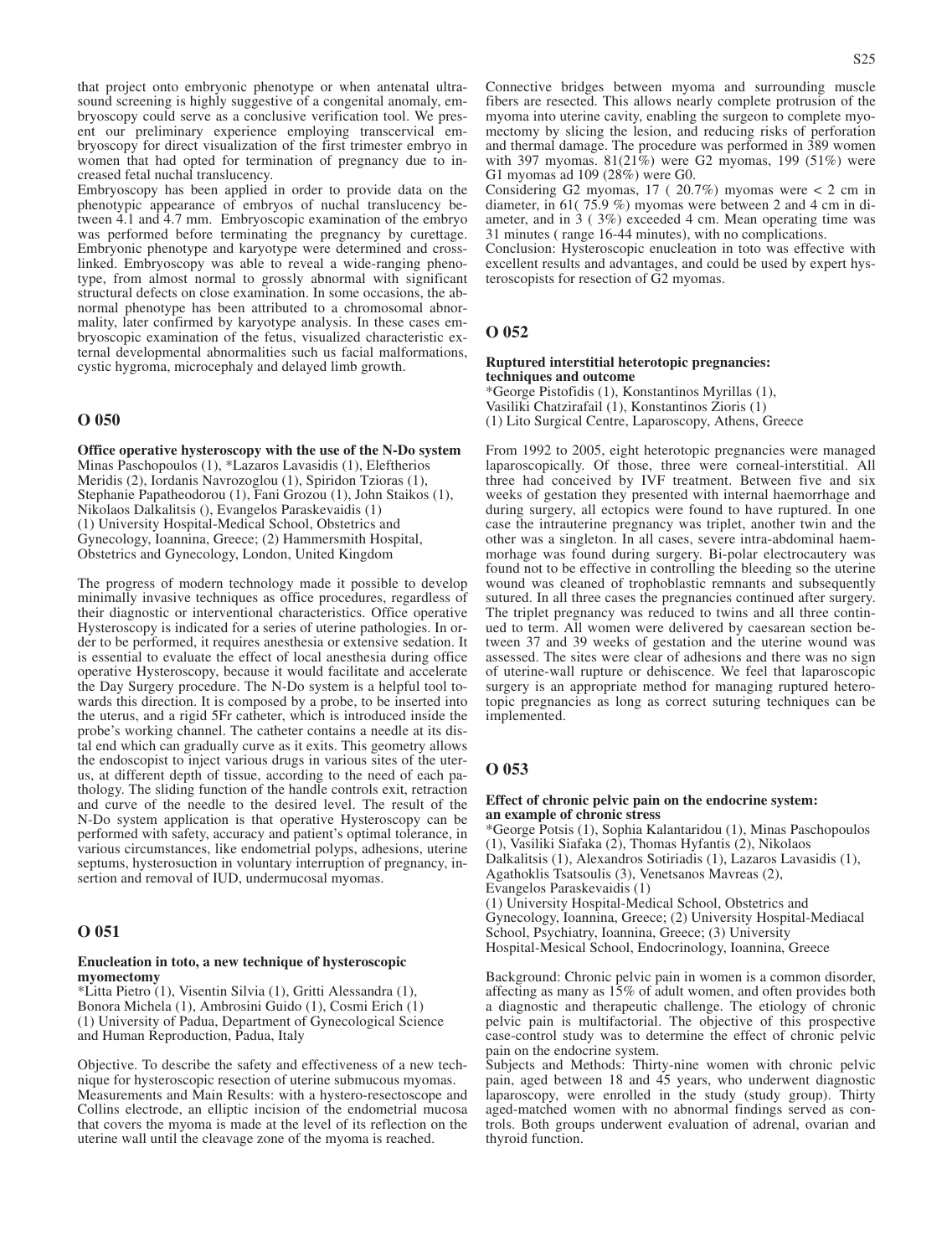Results: Among women with chronic pelvic pain, 51% (20/39) had endometriosis, 15% (6/39) had cystic ovarian masses, 10% (4/39) had pelvic inflammatory disease, 8% (3/39) had pelvic adhesions and 3% (1/39) had pelvic congestive syndrome. In 13% (5/39) of the cases no etiology was found. Women with chronic pelvic pain had significantly increased cortisol levels compared to control women [mean values 17.70 µg (range 12.8-20.2 µg) vs 9.15  $\mu$ g (range 8.6-10.0  $\mu$ g) P<0.0001). Statistically significant differences were also observed in T3, TSH and IGFBP-1 levels. Conclusions: Chronic pelvic pain exerts significant alterations in the endocrine system homeostasis, aiming at endocrine system adaptation to chronic stress.

# **O 054**

#### **Laparoscopic management of missed ovarian malignancies: does it affect prognosis?**

\*Athanasios Protopapas (1), Alexandros Rodolakis (1), Spyros Milingos (1), George Kallipolitis (1), Nikolaos Skartados (1), Emmanuel Diakomanolis (1), Aris Antsaklis (1) (1) University of Athens, Obstetrics and Gynecology, Athens, Greece

Aim of the study: To evaluate whether initial laparoscopic management of ovarian malignancies that were missed during the preoperative diagnostic work-up compromises further management and prognosis.

Patients and methods: We analyzed 14 cases with a variety of ovarian malignancies that were initially treated laparoscopically, during the last 3 years. Of these, 7 cases were managed laparoscopically in our Institution (group 1), and 7 in other, mostly private hospitals (group 2). All cases underwent a complete open staging procedure in our gynecological oncology unit.

Results: Mean patient age was 23 years (range 17-38). Preoperative suspicion for malignancy existed in 4/7 cases in group 1, and in 1/7 cases in group 2. Mean interval times for the staging procedure differed significantly between the two groups (8 days vs 23 days, p<0.0001). At initial laparoscopic evaluation, the tumor appeared to be confined to the ovary in 12/14 cases. Cystectomy was performed in 9 and ovariectomy in 5 cases, respectively. Tumor rupture and spillage occurred in 5/7 cases of group 1 and 6/7 of group 2. Frozen section was suggestive of malignancy in 11/14 cases. Final histology was suggestive of an epithelial borderline tumor in 10 cases, an invasive epithelial ovarian cancer in 2 cases, an immature teratoma in 1 case, and a grannulosa cell tumor in 1 case. After the staging procedure 2 cases in group 2 were found with tumor deposits beyond the true pelvis, that were not reported at laparoscopy. Chemotherapy was administered to 3 patients with invasive cancer and tumor rupture during the laparoscopic procedure.

Conclusions: Laparoscopic management of a missed ovarian malignancy can occur despite an extensive preoperative work up. Cystectomy is more frequently complicated by rupture than adnexectomy. A complete staging procedure is mandatory in all cases, as soon as final histology is available. Delay in performing appropriate surgery may cause upstaging of the disease.

# **O 055**

#### **Laparoscopic retroperitoneal anatomy in gynaecological surgery**

\*Benoit Rabischong (1), Michel Canis (1), Revaz Botchorishvili (1), Jean-Luc Pouly (1), Céline Houlle (1), Kris Jardon (1), Gérard Mage (2)

(1) Polyclinique Hôtel Dieu, Gynécologie, Clermont Ferrand, France; (2) Polyclinique Hôtel Dieu, Gynécologie, Clermont Ferrand, France

Objective: to demonstrate the role of laparoscopy in the study and the teaching of pelvic retroperitoneal anatomy. Setting: large tertiary care hospital with university affiliation. Design: in vivo laparoscopic views of the retroperitoneum. Methods: Between January 2000 and December 2003, operative pictures were taken at different steps of the retroperitoneal dissection in cases of gynaecological cancer or prolapse managed by laparoscopy.

Results: Approaches and anatomical limits of paravesical, pararectal, ilio-lumbar, rectovaginal, retropubic spaces were laparoscopically described in this study. Laparoscopic dissection in those spaces conducted to a precise identification of connective tissues, muscles, vessels and nerves of the pelvic retroperitoneum. The different functional structure identified in laparoscopic views were: collateral branches of internal iliac vessels, muscles of pelvic side wall, parametrium, paracervix, vesico-uterin ligament, lateral vesical ligament, obturator nerve, lumbosacral nerve, splanchnic nerves and all parts of pelvic ureter.

Conclusion: Laparoscopy appears to be a new and attractive tool of teaching in pelvic retroperitoneal anatomy. Furthermore the knowledge of this anatomy is essential in advanced gynaecological laparoscopic surgery to a better preservation of functional structures and to an appropriate management of surgical complications.

# **O 056**

#### **Laparoscopic management of endometrial cancer in obese patients**

\*Benoit Rabischong (1), Michel Canis (1), Guillaume Le Bouedec (2), W. Catarina Ang (1), Jean-Luc Pouly (1), Jean-Louis Achard

(2), Jacques Dauplat (2), Gérard Mage (1)

(1) Polyclinique Hôtel Dieu - CHU, Gynécologie,

Clermont Ferrand, France; (2) Centre Régional de Lutte Contre le Cancer, Clermont Ferrand, France

To assess the feasibility and utility of laparoscopic treatment of endometrial cancer in obese patients in Large university hospital with tertiary care facilities

Retrospective study (1990-2001): 42 obese patients (BMI>30) with clinical stage I endometrial carcinoma managed by laparoscopy among 161 patients. The laparoscopic surgery included peritoneal washings, hysterectomy with bilateral annexectomy, pelvic lymphadenectomy depending on the results of frozen section.

41 patients were managed completely via laparoscopy. One conversion to laparotomy was required due to ovarian spread. The mean operative time was respectively 159 min anf hospital stay 5 days. The mean number of lymph nodes removed was 10. In six cases pelvic lymphadenectomy was not performed due to limitations of access and/or poor tolerance secondary to obesity. Postoperative complications included: one re-operation after 2 days due to haemorrhage and two cases of obturator nerve neuralgia. The disease was upstaged in 12.1% of cases. After a median period of follow-up of 72 months, disease had recurred in 3 women (7.3%). No port-site recurrences were found.

Conclusions: Despite some limitations, our results indicate that laparoscopic management of endometrial carcinoma is feasible in obese patients. Laparoscopic treatment was as radical as the laparotomy approach and superior to the vaginal approach. It allows complete staging with clear inspection of the entire peritoneal cavity, and the option of lymphadenectomy in a single surgical procedure. Furthermore, our results show minimal morbidity and similar survival rates to the traditional approach. Consequently, the laparoscopic route is particularly useful for patients who suffer from obesity.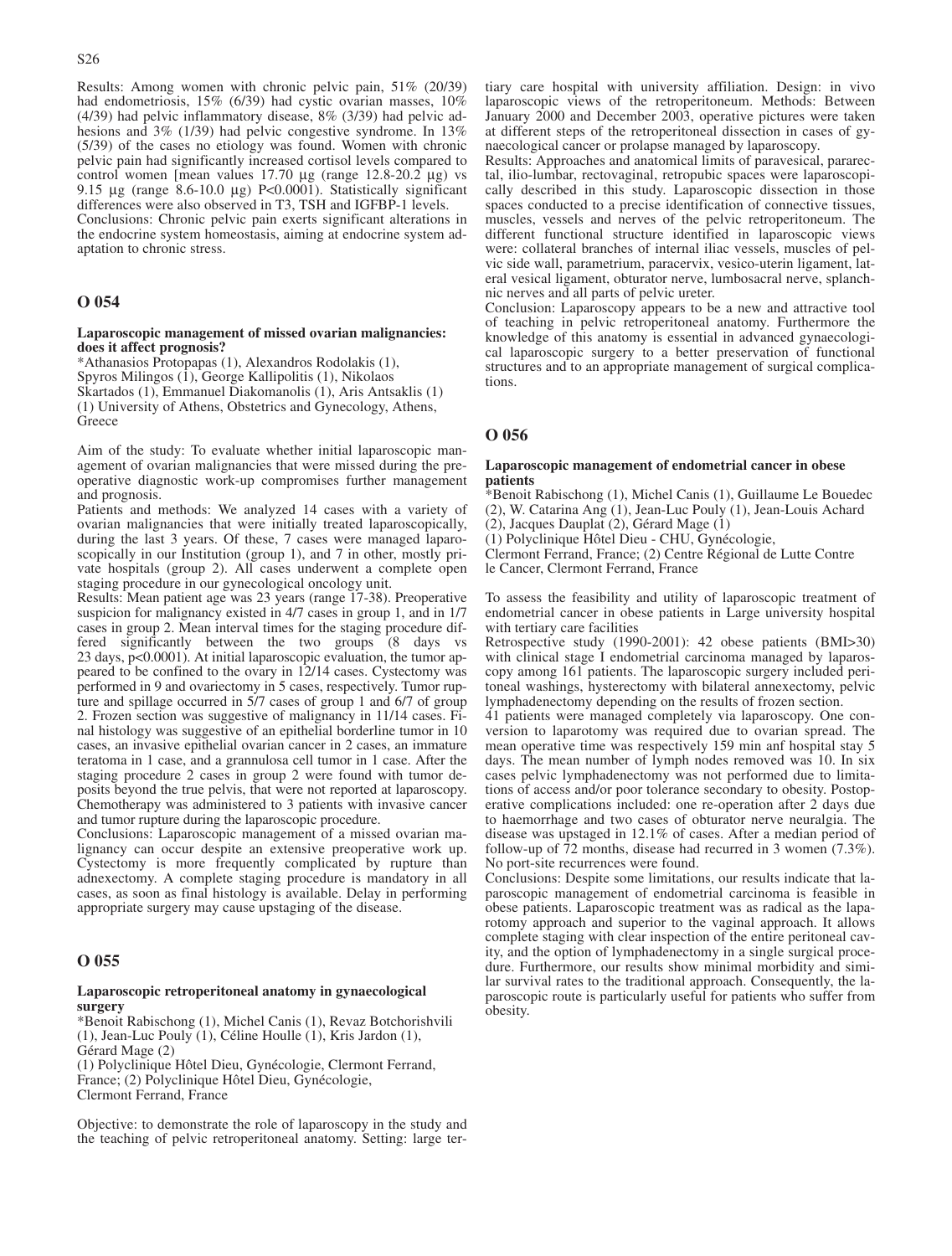#### **Long-term results of myomectomy in laparoscopy and laparotomy**

Alfred Reroń (1), Magdalena Trojnar-Podleś ny (1), \*Hubert Huras (1), Kazimierz Was (1) (1) Jagiellonian University, Ob/Gyn, Kraków, Poland

The aim of this study was to compare a long-term results of laparoscopic and open myomectomy. This was a retrospective study of 165 women who underwent myomectomy in Clinic Obstetrics and Gynecology, Jagiellonian University Hospital, between January 1992 and December 2000. In the follow-up studies, regression of symptoms and the number of pregnancies were similar in both groups, but in the laparoscopic group there were smaller recurrence rate of myomas than in open group.

# **O 058**

# **Surgical treatment of deep infiltrating endometriosis in patients with pain and infertility**

\*Martina Ribic-Pucelj (1), Borut Kobal (1), Franc Jelenc (2), Jasna Sinkovec (1)

(1) University Medical Centre Ljubljana, Department of Obstetrics and Gynecology, Ljubljana, Slovenia; (2) University Medical Centre Ljubljana, Department of Abdominal Surgery, Ljubljana, Slovenia

Objective. To evaluate the efficacy of surgical treatment of histologically proven deep infiltrating endometriosis (DIE) in women with pain and infertility in terms of pregnancy rate and pain relief. Study design. Retrospective study. Tertiary care university department.

Patients and methods. Between October 2001 and December 2004, 54 infertile women with symptomatic DIE were treated by radical laparoscopic excision of DIE. Postoperative pregnancy rates and pain relief were evaluated on the basis of the women's replies to the questionnaire sent to them. Surgical procedure consisted of the laparoscopic excision of all visible and palpable lesions, including sacrouterine ligament resection, excision of rectovaginal nodules, ureterolysis and laparoscopically assisted bowel resection.

Results. Of the 54 women, 45 (83%) responded, 36 of the 45 (80%) had attempted to conceive. Despite a short follow-up period, the postoperative pregnancy rate was  $72.2\%$  (26/36); 17 (65.2%) women conceived spontaneously and 9 (34.8%) through IVF. Twentyfive (69.4%) women had had 1-3 surgeries before admission to our centre, and 5 (13.5%) 1-3 unsuccessful IVF attempts. Women who became pregnant spontaneously had significantly less previous surgeries than those who became pregnant through IVF. Pain relief was reported by 74% of the respondents.

Conclusion. Surgical treatment of DIE is a demanding procedure but when properly performed results in high pregnancy rates and pain relief. The most important is the quality of the first surgical procedure. Repeated surgeries significantly decrease the chance of pregnancy.

# **O 059**

#### **Modified transobturator tape in the management of genuine urinary stress incontinence: the Alexandria technique** \*Hesham Salem (1)

(1) Alexandria Univ., Ob/Gyne, Alexandria, Egypt

Objective: To assess the efficacy of modified transobturator tape in the management of genuine stress urinary incontinence. Design: Prospective study.

Setting: Alexandria University, Department of Gynecology and **Obstetrics** 

Patients: Twenty cases of genuine stress urinary incontinence attending the outpatient clinic at El-Shatby University hospital. All patients were subjected to full history taking, clinical examination, cough stress test and preoperative cystometry.

Intervention: Modified Transobturator Tape was done for all patients

Technique: The original tape was replaced with 3 partS tape. The central piece is a vaginal graft 3cm x 0.8cm attached on both sides to a 10cmx0.8cm monofilament polyprolene tape that transfixes the obturator foramina by the aid of special curved needle and appears on the skin of the medial side of the upper thigh at the level of clitoris. The vaginal graft part of the new tape is placed under the mid-urethra after making a transverse incision opposite the mid-urethra to get the vaginal graft and open the para-urethral spaces for the prolene tape to pass through.

Main outcome measure: Follow up one and eight weeks postoperative by cough stress test and cystometry.

Results: Prelimenary results are 80% success rate.

Conclusions: Modified transobturator tape is very effective in the management of genuine stress urinary incontinence and more economic than the original tape. Natural tissue supporting the urethral angle. Easy surgical technique.

#### **O 060**

#### **Fetal surgery: aspects of open and minimally invasive surgery** \*Burkhard Schauf (1), Diethelm Wallwiener (1)

(1) University, ObGYN, Tübingen, Germany

Fetal surgery has developed in the last decade immensily. Areas of fetal surgery are mainly rstricted to fetal abnormalities that induce severe problems post partum that might be solved by intrauterine fetal surgery prior to delivery. Open surgery which was performed first has mainly failed due to complications caused by opening of the uterus and the membranes. Premature rupture of the membranes is the main reason for failure of open surgery leading to premature delivery and in many cases to fetal death. Today minimally invasive surgery is the procedure to be favored. Due to the minimally invasive access e.g. by ultrasound guidance or via fetoscopy the main problem of premature rupture of the membranes and premature delivery are reduced. Today fetal surgery by ultrasound guidance, e.g. intrauterin transfusion via chordocentesis or drainage of hydrothoraces are a well known an established method. Fetoscopical guided operations have it's place e.g. in the field of diaphragmatic hernia as an example. In the future this field of indications will spread e.g to closure of spina bifida or intrauterine operations of carcial abnormalities e.g. hypoplastic left ventricle.

# **O 061**

# **A new technology of 3-dimensional laparoscopic imaging system (VS-1) - a prospective randomized controlled trial**

\*Avishalom Sharon (1), Yuval Kaufman (1), Orly Brandes-Klein (1), Ron Auslander (1), Arie Lissak (1)

(1) Carmel Medical Center, affiliated to the Technion institute of technology, the medical school, Ob/Gyn, Haifa, Israel

The VS-1 technology is a new 3-dimensional (3D) imaging system used for laparoscopic surgery. It is based on a microscopic array of hundreds of thousands of lenses that form a single apparatus, providing streaming 3D imaging without the side-effects of previous 3D systems. The present study analyzes the above system in terms of learning curve and operative results as compared to standard 2-dimensional (2D) imaging.

The trial is prospective. Ninety eight patients, randomly assigned for the VS-1 3D or 2D Laparoscopic imaging systems, 49 patients in each group. Laparoscopic surgery of different skill levels performed by novice, experienced or highly experienced surgeons.

Preliminary results comparing the VS-1 system to the existing 2D technology showed a reduced procedure time (27.8 minutes vs.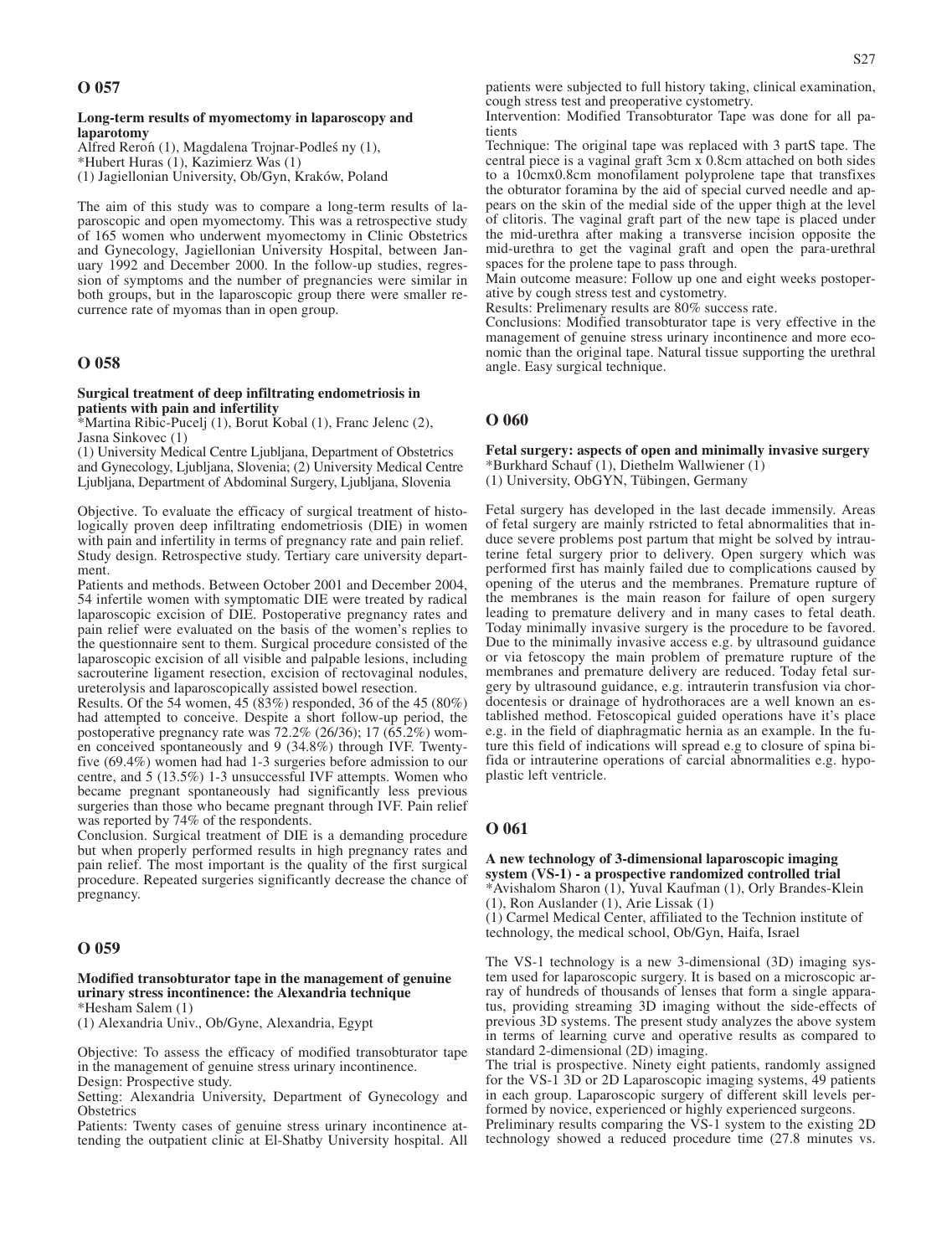36.9 minutes respectively) and estimated blood loss (15cc vs. 42cc) for procedures of short duration.

Overall, for all types of procedures, novice and experienced surgeons showed an 8% and a 14% decrease, respectively, in operative duration.

Performers reported having a better depth perception, anatomic understanding and procedure efficiency as well as more confidence and efficiency during complicated maneuvers. No user side effects were reported.

Conclusions: Our preliminary findings show that the VS-1 3D imaging system provides improved operative results with greater surgeon confidence and satisfaction and without user side effects. Further studies are required.

We believe that the VS-1 system will improve learning curves of novice surgeons and will offer experienced surgeons a better tool for complex surgical procedures.

# **O 062**

**Transcervical resection of endometrium in the treatment of menorrhagia: does age influence the outcome?**

\*Neeraja Singh (1), Christopher J Chandler (2)

(1) Fairfield General Hospital, Specialist Registrar, Obstetrics & Gynaecology, Bury, Greater Manchester, United Kingdom; (2) Royal Albert Edward Infirmary, Consultant, Obstetrics & Gynaecology, Wigan, United Kingdom

**Objectives** To evaluate the menstrual outcomes following TCRE and to identify whether age of the patient influences the outcome. **Methodology** A cohort study of the 80 cases undergoing TCRE for menorrhagia, between January 2001 and December 2002, was carried out. Data was collected retrospectively from the case notes. Patients were divided into two broad groups – A and B – based on the age. Group A comprised of patients aged ≥45 years and group B consisted of patients aged ≤45 years. There were 46 patients aged  $\leq 45$  years (Group B) and 34 patients were aged ≥45years (Group A).

**Outcome Measures** Amenorrhoea, improvement in menstrual symptoms 6 months following TCRE, repeat medical/surgical intervention for recurrence of menstrual symptoms, within 2 years following TCRE.

**Results** Amenorrhoea was reported by 53%, improvement of menstrual symptoms by 38% and no improvement was reported by 9% of the patients in group A. In group B, amenorrhoea was reported by 24%, improvement of menstrual symptoms by 37% and no improvement by 39% of patients. Repeat medical/surgical intervention was noted in 31% of patients in group B as compared to only 6% of patients in group A. Overall success rate was higher (91%) in patients aged  $\geq$ 45 years as compared to 61% in patients aged ≤45 years.

**Conclusion** This study suggests that patients aged ≥45 years are 50% more likely (Likelihood ratio 1.5) to have a successful outcome following TCRE for menorrhagia compared to patients aged less than 45 years.

# **O 063**

#### **Laparoscopic autologous orthotopic and heterotopic ovarian transplantation in rabbits**

\*Andreas Sortsis (1), George Pados (1), Basil Tarlatzis (1), Katerina Saratsi (2), John Savas (2), Panagiotis Skepastianos (3), Valentini Tzioufa (4), George Kazakos (2), Versa Sdrani (5), John Bontis (1)

(1) Aristotle University, 1st Dept of OB-GYN, Thessaloniki, Greece; (2) Aristotle University, Hospital for small animals, School of Veterinaty Medicine, Thessaloniki, Greece; (3) Technological Institute, Dept of Microbiology, Thessaloniki, Greece; (4) Aristotle University, Dept of Pathology, Thessaloniki, Greece; (5) Hippokratio General Hospital, Dept of Anaesthesiology, Thessaloniki, Greece

Aim: To assess the feasibility, viability and ovarian function after laparoscopic ovarian transplantation without anastomosis in rabbits.

Materials and methods: 43 virgin adult whiteNew Zeland/ California female rabbits weighting 3350-4550 gr and aged 3.5-4.5 months were used. The animals were randomized into three groups: Group A (control group, 10 rabbits) undergoing ovariectomy, Group B (17 rabbits), ovariectomy and intraperitoneal autologous heterotopic transplantation and Group C (16 rabbits), ovariectomy and autologous orthotopic transplantation. The animals were anaesthetized by s.c. injection of xylazine (10 mg/kg) and ketamine (40 mg/kg). Once the ovaries were exposed,they were removed and all the ovarian tissue was transplanted either in a pocket created in the lateral abdominal wall, or at the same side without anastomosis. A second look laparoscopy was performed 30 days postoperatively and biopsies were taken from the ovaries for histologic evaluation.

Results: In Group B and C plasma E2 on days 7 and 30 (170±42, 132  $\pm$ 51 and 326 $\pm$ 39, 254 $\pm$ 28 respectively) were similar but significantly higher than in Group A  $(254\pm36, 141\pm34)$  (p≤0.05). In Group B on day 7 after surgery onwards and in Group C until day 30, FSH remained low, comparable to Group A (78

±12, 69±18, 31±9.2, 26±7 and 118±35, 222±39 IU/L, respectively). There were no statistical differences between heterotopic (Group B) and orthotopic (Group C) implants in FSH concentration.

Conclusions: The operative technique with laparoscopy is feasible for ovarian transplantation, the animals' tolerance excellent and the implants were functionally successful.

# **O 064**

#### **The risk of ureteral obstruction in vaginal uterosacral suspension**

\*Sherif Tawfeek (1), Christy Burden (2), Reda Afifi (2) (1) Torbay Hospital, Obstetrics and Gynaecology, Torquay, United Kingdom; (2) Weston Hospital, Obstetrics and Gynaecology, Weston-super-Mare, United Kingdom

Objective: Uterosacral-paracervical ligament complex supports the cervix and upper quarter of the vagina and vaginal apex. Failure of this mechanism causes uterovaginal prolapse. Resuturing of the uterosacral ligament to the vaginal vault is therefore undertaken at the time of vaginal hysterectomy as a treatment and preventative for uterovaginal prolapse. Uterosacral suspension is associated with a  $0.65\%$  to  $10.9\%$  ureteral obstruction rate. This study was undertaken to examine the rate of ureteral obstruction with vaginal uterosacral suspension.

Design: Retrospective observational study.

Setting: Weston General Hospital NHS Trust, Weston-super-Mare, UK.

Patients: 123 consecutive patients underwent vaginal hysterectomy with uterosacral suspension between the years 1999 to 2005.

Results: One patient (0.8%) had ureteral obstruction attributed to uterosacral suspension. (The case will be discussed at presentation)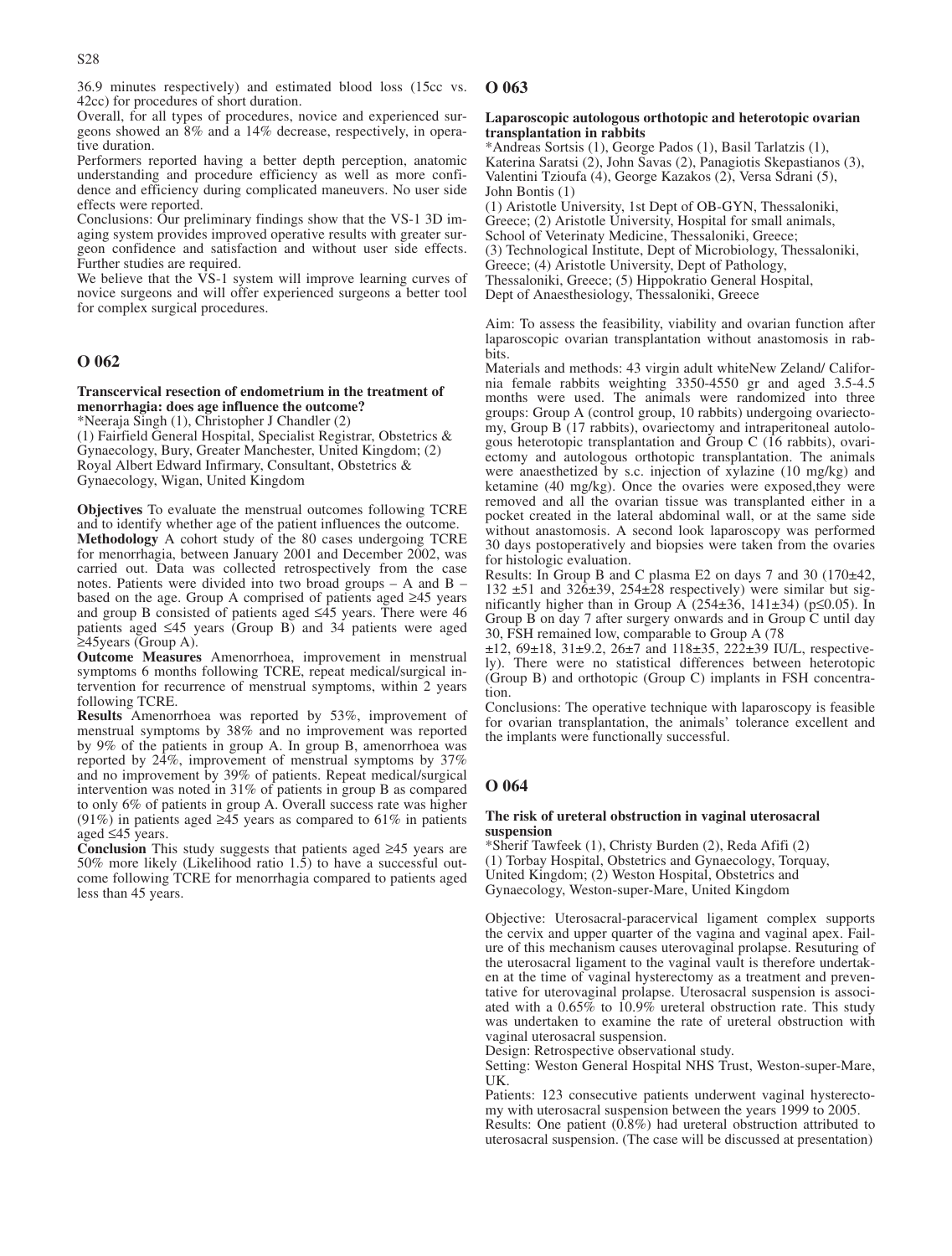Conclusion: Proximity of ureter to uterosacral ligament makes it vunerable during uterosacral suspension. Awareness of anatomical relation, operator experience with proper instrumentation decrease the ureteral injury rate.

# **O 065**

# **Laparoscopic diagnosis and management of adnexal masses**

\*Theodoros Theodoridis (1), Leonidas Zepiridis (1), Grigorios Grimbizis (1), Apostolos Athanasiadis (1), Aristotelis Loufopoulos (2), Basil Tarlatzis (1), John Bontis (1) (1) Aristotle University of Thessaloniki, 1st Department of Obstetrics and Gynaecology, Thessaloniki, Greece; (2) Aristotle University of Thessaloniki, 2nd Department of Obstetrics and Gynaecology, Thessaloniki, Greece

OBJECTIVE: Ovarian tumors represent a common clinical problem. The aim of this study was to evaluate the laparoscopic approach as a method of diagnosis and treatment of adnexal masses. MATERIALS AND METHODS: 118 patients with ultrasonographic demonstration of 125 cystic adnexal masses met the entry criteria of the study. Menopausal women with adnexal masses that had sonographic pattern suggestive of malignancy were not included. The mean age of the patients was 31,04 years (range: 16- 59), the mean diameter of the ovarian cyst was 5,29 cm (range: 2,9-13,5), and the mean CA125 was 18,8 U/ml (range:0,7-189,39). RESULTS: Histological diagnosis was endometriosis in 47 of the excised cysts, simple cysts in 32, para ovarian cysts in 4, serous cystadenomas in 9, mucinous cystadenomas in 6, luteal cysts in 4, cystic fibroma in 1, dermoid cysts in 20 and serous borderline tumors in 2. All patients underwent diagnostic laparoscopy followed by endoscopic management. The procedure was converted to laparotomy in one case of borderline tumor and in one case of bilateral endometriomas with extensive adhesions. Ovariectomy was performed in 8 patients including three menopausal women. In the rest cases cystectomy was the method of treatment.

CONCLUSION: Laparoscopic diagnosis is safe and accurate and endoscopic management of benign adnexal masses is safe and with low morbidity. Careful surgical diagnosis and respect to the principles of oncologic surgery, may allow laparoscopic management of borderline tumors.

# **O 066**

#### **Diagnostic management in case of postmenopausal bleeding: an assessment of patients' preferences**

\*Anne Timmermans (1), Brent Opmeer (2), Sebastiaan Veersema (1), Ben Willem Mol (3)

(1) St. Antonius Hospital, Obstetrics and Gynaecology, Nieuwegein, The Netherlands; (2) AMC, Clinical Epidemiology and Biostatistics, Amsterdam, The Netherlands; (3) Maxima Medisch Centrum, Obstetrics and Gynaecology, Veldhoven, The Netherlands

*Objective:* To assess patient's preferences for diagnostic management in case of postmenopausal bleeding.

*Design and Methods:* A structured interview was designed for systematic assessment of patients' preferences in the diagnostic work-up of postmenopausal bleeding. Patients were given information about the chance of endometrial carcinoma or benign disease. They were informed about different diagnostic strategies: expectant management after ultrasound or complete diagnostic work-up including invasive procedures. This study was performed in the St. Antonius Hospital, a large teaching hospital with office hysteroscopy facilities. A structured interview was taken from 40 patients. All these patients had had an office hysteroscopy in the diagnostic work-up for postmenopausal bleeding at which no malignancy had been found. All patients had completed the diagnostic work-up.

*Results:* Most women wanted to be 100% certain that carcinoma could be ruled out, a few patients were willing to accept more than 1% risk of missing cancer. Women were more likely to accept an expectant management in case of benign disease (endometrial polyp). However, if the risk of recurrent bleeding exceeded 25% the majority of women would prefer immediate diagnosis and treatment.

*Conclusion:* Women are not prepared to accept a particular risk on cancer and want cancer to be ruled out with 100% certainty even if this includes an invasive diagnostic procedure. This finding implicates that the measurement of endometrial thickness with transvaginal ultrasound as a first line test in the assessment of postmenopausal bleeding should be reconsidered.

# **O 067**

#### **Are small uterine anomalies really unimportant**

\*Tomaz Tomazevic (1), Helena Ban (1), Martina Ribic-Pucelj (1), Tanja Premru-Srsen (1), Ivan Verdenik (1), Andrej Vogler (1), Eda Bokal-Vrtacnik (1), Saso Drobnic (1), Branko Zorn (1), Bojana Pinter (1) (1) University Clinical Center Women Hospital, Reproductive

Unit Department of Obstetrcs and Gynecology, Ljubljana, Slovenia

Study objective: To evaluate whether small uterine anomalies or arcuate uteri really represent an unimportant anatomic anomaly. Study design: The study involved 933 women after hysteroscopic transections of a uterine septum: 483 women with a large septum  $(1.5 \text{ cm})$  to total) and 450 women with a small septum  $(1-1.5 \text{ cm})$ . Reproductive data regarding natural conception and assisted reproduction comparing women with large and small septa were evaluated and compared. Results. The structure of 957 pregnancies before the operation significantly differed to the structure of 564 pregnancies after the operation (P<0.000). Similarly to women with large septum in women with arcuate uterus the spontaneous abortion rates decreased from 83% to 19% (P<0.000000) and the preterm birth rates decreased from 40% to 11% (P<0.00000). Improved pregnancy outcomes after surgery were found both in large and in small uterine septum groups. Embryo transfers (ETs) in 823 IVF/ICSI cycles before and after hysteroscopic metroplasty in larger (AFS grade 5) and in smaller (AFS grade 6) uterine septa were also analysed and compared. Similarly to women with large septum the pregnancy /ET rate after surgery in women with arcuate uteri increased from 14% to 29% and the abortion rate decreased from 69% to 19%. Conclusions. Uterus with small septum (AFS 6) or arcuate uterus is not an unimportant uterine anomaly. Contrary to classical observations arcuate uterus has been evidenced as an important hysteroscopically preventable reproductive health risk variable. The revision of existing classification of uterine anomalies would therefore be mandatory.

# **O 068**

#### **Urgent laparoscopy in gynecological emergencies**

\*Constantinos Tsompos (1), N. Gatsoulis (1), S. Katsari (1), H. Markakis (1), M. Zogka (1), A. Papadopoulou (1), S. Karagounis (1), K. Martzaklis (1) (1) Kerkyra County General Hospital, Endoscopic Department, Kerkyra, Greece

The aim of this study is to prove the usefulness of urgent laparoscopy instead of standard research operational procedures in acute abdominal pain in gynecological emergency conditions. The material is consisted by 12 women asking for emergency services in our hospital from Jule 1999 until October 2004. The ages of the women were between 14 and 45 years old and all were complaining for acute low abdominal pain. The routine diagnostic setting after the more general surgical pain origin exclusion focused the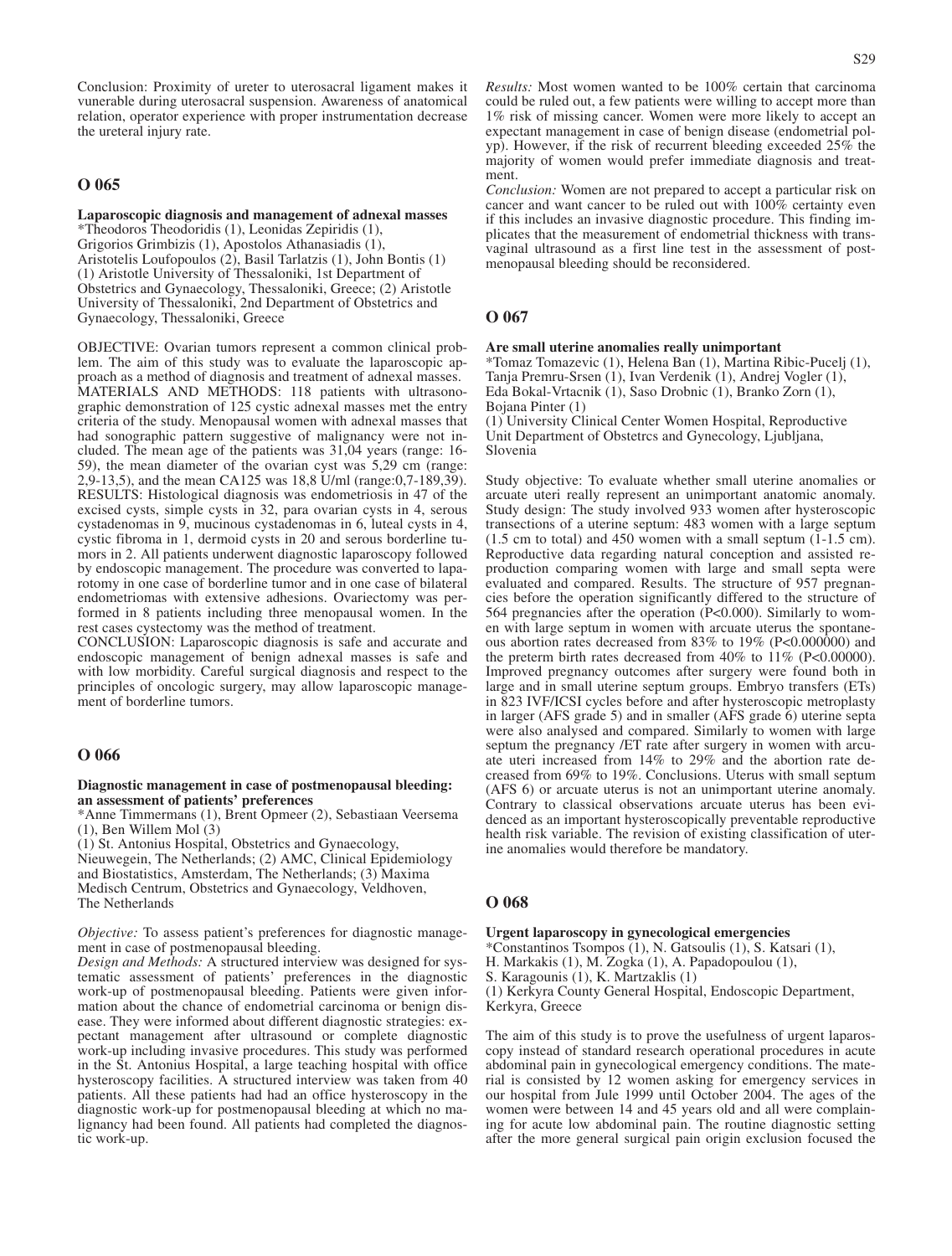diagnostic interest on pelvis and specially on adnexa. Then the further management of these women performed by laparoscopy. This was decised to be diagnostic at a first glance, but later to get individualized up to findings. In 3 women corpus lateum cysts were found to be ruptured and careful washing up and drainaging was followed. 2 appendicectomies were executed after inflammation was proved, but in one case of them a salpingectomy was become along due to salpingitis. One ovary rupture was managed. A case did not receive surgical diagnosis indicating an internalistic reason for the pain. The remaining 5 cases concerned adnexa cysts. In 3 women the cysts was found ruptured. In one woman the cyst was found torsioned and at the last one, the operation was converted to laparotomy. In a lot of cases the few or much more adhesions found were obliged to be solved along. The mean day nursing was 2.36 days.

# **O 069**

# **Laparoscopic staging in ovarian cancer**

\*R. H. M. Verheijen (1), J. Dijkstra (1), J. v. d. Lande (1), H. A. M. Brölmann (1)

(1) VU University Medical Centre, Dept. of Obstetrics and Gynaecology, div. of Gynaecological Oncology, Amsterdam, The Netherlands

Introduction: laparotomy is the operative approach of choice for ovarian cancer. However, despite the introduction of structured pre-operative assessment e.g. by means of a Risk of Malignancy Index the common use of laparoscopy to treat adnexal masses still results in a significant number of unsuspected cases of cancer. Such cases of unsuspected ovarian or tubal cancer diagnosed only after primary surgery will benefit from laparoscopic staging because this a) avoids a second laparotomy, b) often avoids a median incision on top of a recent transverse incision, and c) avoids delay in starting adjuvant chemotherapy.

Technique of laparoscopic staging: to some small series in the literature we may add our own series of 14 patients with a malignant (11 ovarian cancer, 1 tubal cancer) or borderline (2) tumour diagnosed after primary laparoscopic or laparotomic treatment for an adnexal mass. Patients with histologically proven adnexal cancer and no signs of metastasis or residual tumour are eligible for laparoscopic staging. The laparoscopic procedure includes adnexectomy of residual adnexae, supracolic omentectomy, para-aortal lymph node dissection and pelvic node sampling, and random biopsies. We started performing the omentectomy using a laparoscopic automatic gastro-intestinal stapler, but we now routinely use bipolar vessel sealing, which results in easier haemostasis. Pelvic lymph node dissection (in 6 out of 13 evaluable cases) used not to be done routinely but is currently standard practice.

Results: In one obese patient the operation was converted to laparotomy because of inaccessibility of the para-aortic region. In the remaining patients, mean operating time was 3 hours 16 min (range 2:30 – 4:40). Para-aortic lymph node dissection resulted in a mean number of 5.5 (range 1-10) nodes. Two of the malignant ovarian tumours were upstaged from stage Ic to IIIc on basis of para-aortal lymph node involvement with or without omental metastasis greater than 2 cm in diameter. No major complications occurred. Patients could be discharged after a mean of 2.5 (range 2- 4) days. Chemotherapy was started in 7 patients within 8 days after laparoscopic staging.

Conclusion: laparoscopic staging is a safe and adequate procedure that avoids morbidity and allows timely initiation of subsequent chemotherapy if required. There is no reason why laparoscopic staging should not replace staging through a symphysio-xiphoid incision in patients who have recently undergone inadequate surgery for an unsuspected carcinoma of the ovary.

# **O 070**

#### **Endoscopic force feed back instruments; the future becomes reality?**

\*Michel Vleugels (1), Mark Lazeroms (1)

(1) Riverland Hsopital, Gyn Obst, Tiel, The Netherlands

Since centuries we try to manipulate our environment by devices which increase or decrease forces exerted by our hands or which reduce the distance between operator and the object. This "unilateral" telemanipulation is used in our conventional laparoscopic instruments. Bilateral telemanipulation gives feed back about the forces applied on the instrument tip. One of the drawbacks of laparoscopy is the low accuracy of positioning combined with the lack of force feed back at the tip of the instrument. The operator does not have any information about the resistance of the handled tissue except by the "one to one" movement; the straight forward force along the axis of the shaft when the operator pushes against a piece of bone.

Tele-manipulation systems have partially been implemented in robotic systems but they are very complicated, expensive and ask for other operative techniques. Simple conventional-like instruments supplied with force feed back have to settle with high requirements; the need to be sterilized, working conditions in fluid environments, the combination with electro surgery, a light weight and ergonomic shape, and low costs. The integration of optical fibres to transport information of the forces in the tip has been used to develop a new concept for new laparoscopic instruments. The background of this new concept will be explained. By this instrument more complicated procedures with lower risks of complications can be performed. The learning curve could be shortened. Moreover the characteristic tissue impedance during a procedure can be used to feed virtual reality training computers.

# **O 071**

#### **Fibroid embolisation – Long term follow up data >5 years. Pregnancy data and combined procedures** \*Woodruff Walker

Royal Surrey County Hospital, Department of Radiology, Guildford, England

#### **Pregnancy Data**

**Objective:** The study follows 62 pregnancies in 49 women following Uterine Artery Embolisation. This being the largest reported series world wide of pregnancy post Uterine Artery Embolisation.

**Results:** 32 Live Births, 5 ongoing pregnancies, 4 terminations, 18 miscarriages, 1 Ectopic pregnancy,

Updated demographics and more detailed complication data will be presented.

**Conclusion:** When demographics of patient population in question considered there does not appear to be an excessive obstetric risk following Fibroid Embolisation.

# **Follow up data**

**Objective:** To evaluate long-term ( $>5$  years) results of fibroid embolisation in women who underwent Uterine Artery Embolisation for fibroids.

**Results:** Patient satisfaction following UAE 5-7 year post treatment. A total of 86.6% of women would recommend the procedure to others, 87.8% would still choose embolisation, 60.5% were very satisfied with the procedure and 84.9% of women reported an improved quality of life. We had an infection rate of 0.6%, hysterectomy was performed post embolisation in 6.4% and a recurrence rate of 3.5% was reported. 7.6% of women had permanent amenorrhea following embolisation but only 1 patient under the age of 45. 2.3% had hysteroscopy for persistent vaginal discharge. More detailed data will be presented.

**Conclusion:** Our data would suggest that Uterine Fibroid Embolisation is an effective long-term treatment for indicated patients with fibroids.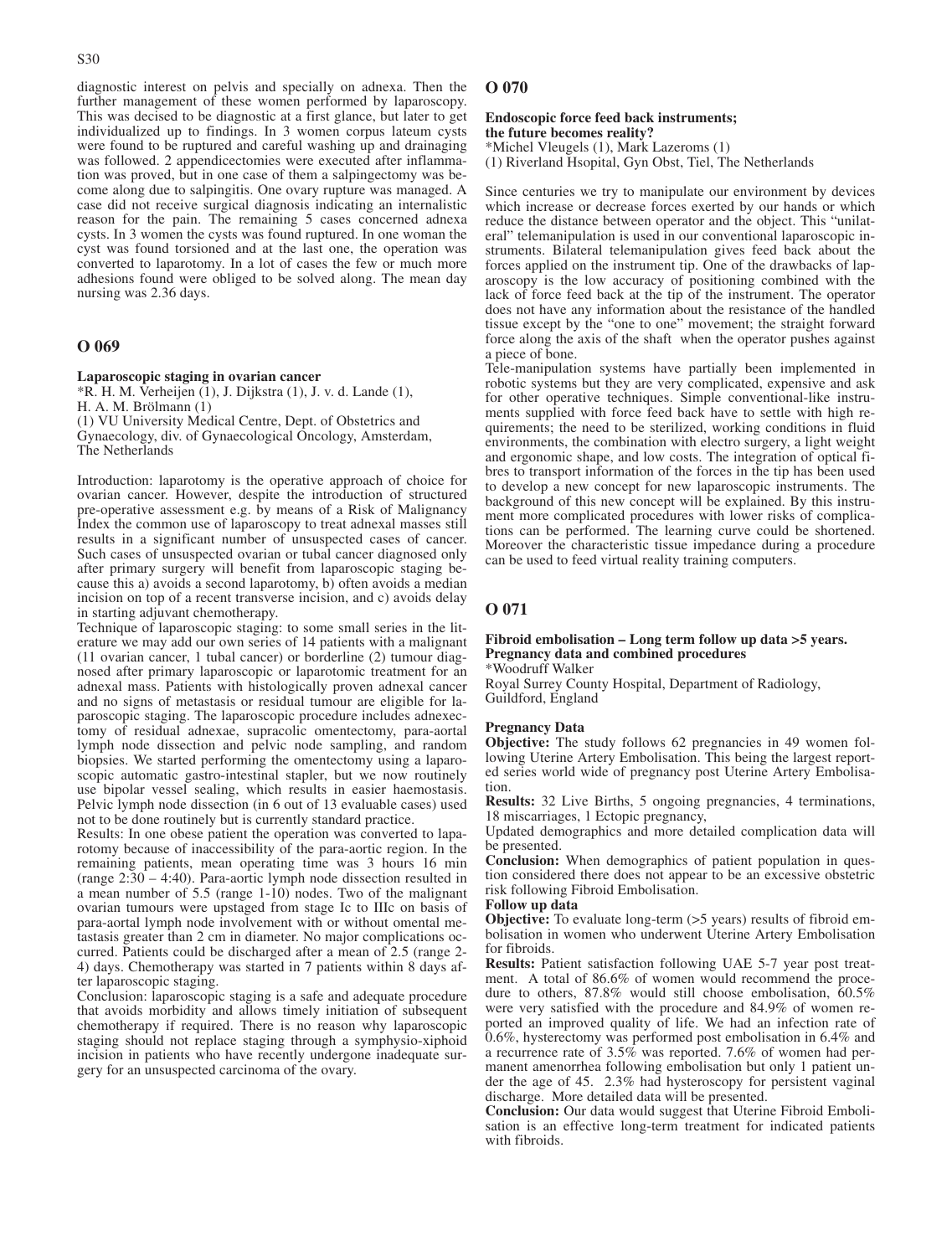#### **Combined Procedures**

UFE + myomectomy (open/laparoscopic/hysteroscopic) + TCRE for adenomyosis.

# **O 072**

# **Uterine cervix pathology in laparoscopic supracervical hysterectomy**

\*Vladimir Zuev (1), Anatoly Ischenko (1), Tea Djibladze (1) (1) Moscow Medical Sechenov Academy, Clinic of Obstetrics and Gynaecology, Moscow, Russia

1730 surgeries were done since 1991.

Objective: To determine whether pre-operative treatment of premalignant cervical lesions could be associated with postoperative cancer.

Design and methods: A retrospective analysis of case notes of 620 women who had laparoscopical supracervical hysterectomy for adenomyosis and myomas and prior laser treatment of the cervix (ectopy, leucoplakia, CIN I-III) in the clinic between 1991 and 2004. Postoperative viewing included colposcopy, brash-cytology, laser fluorescental spectroscopy.

Results: Cervical cancer and CIN II-III determined in no cases. Cin I was diagnosed in 5 (0,8%) patients, dyskeratosis in 7 (1,1%), and ectopy in 9 (1,5%) women.

Conclusion: Pre-operative treatment of cervical lesions allows remain cervix and prevent pelvic prolaps, urinary disorderes and sexual dysfunction.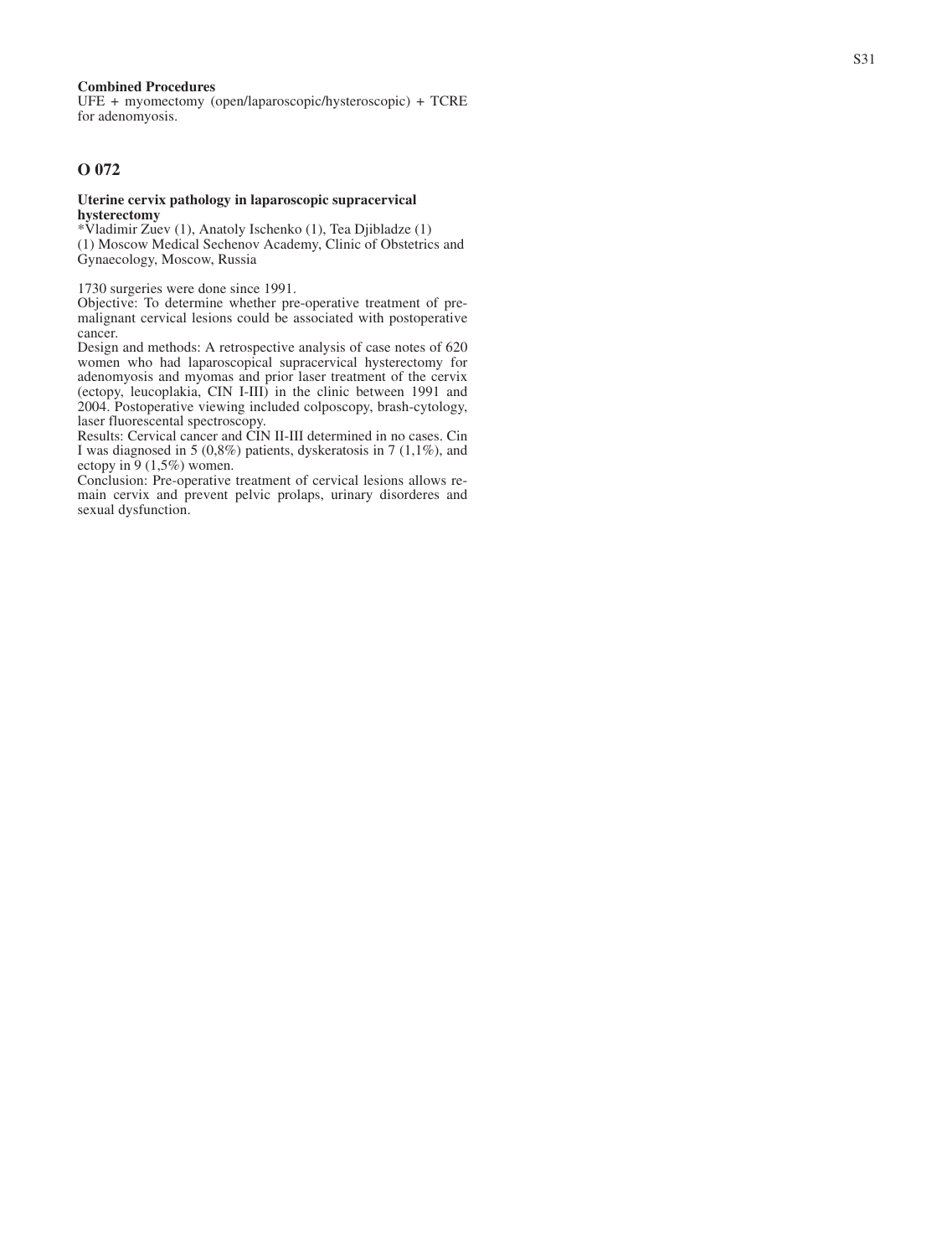# **P 001**

# **Evaluation of office hysteroscopy in diagnosis and treatment of complex endometrial hyperplasia with or without atypia**

\*George Alexandris (1), Serafeim Dritsas (1), Dimitris Touloumis (1), George Georgakopoulos (1), Charalambos Pamfilis (1), Panagiotis Skolarikos (1)

(1) Helena Venizelou Hospital Athens, 1st Department of Obstetrics and Gynecology. Hysteroscopy Department. Head:Skolarikos P, Athens, Greece

Study Objective: Evaluation of Office Hysteroscopy in follow up of women with complex endometrial hyperplasia

Methods: We examined 51 women.In 35 women between 35-45 years old , 32 had complex hyperplasia without atypia, and 3 nulliparous women had complex hyperplasia with atypia. 16 women were between 45-65 years old and they had complex hyperplasia without atypia. All women after diagnosis were in treatment with progesterone i.v or p os. 3 months after diagnosis they all had follow up with vaginal ultrasound, office hystreroscopy and biopsy. Forceps and scissors were used. No patient had either local or general anesthesia.

Results: 33 women without atypia had better results in 3 months follow up, and they continued the same dosage of progesterone. Follow up was repeated every 6 months. 15 women without atypia and 3 women with atypia had the same results in 3 months follow up. We increased the dose of progesterone and they had a follow up in 3 months again.All women had better results , they continued the same dosage of progesterone and they had a follow up in 6 months again. 3 cases in age over 42 years old, without atypia but with persistent clinical symptomatology, resection was performed. 1 woman with atypia had a successful pregnancy in 3 years follow up.

Conclusion: Office Hysteroscopy is a simple and safe method which can be done without anesthesia for the follow up of patients with complex endometrial hyperplasia .This method allows the individualisation of dosage and treatmentaccording to findings.

# **P 002**

# **Office operative hysteroscopy: a comperative study**

\*George Alexandris (1), Efstathios Tsoulakos (1), Vasilios Bagiokos (1), Christos Adwera (1), Panagiotis Skolarikos (1) (1) Helena Venizelou Hospital Athens, 1st Department of Obstetrics and Gynecology-Hysteroscopy Department. Head:Skolarikos P, Athens, Greece

Study Objective: Comperative study in evaluation with Versapoint and Operative Instruments in Office Operative Hysteroscopy.

Method: We examined 251 women. Of all cases 16 had endocervical adhesions, 21 endometrial adhesions, 42 both endocervical and endometrial adhesions. 73 women had polyps, 22 myomas till 2 cm, 11 had diaphragms and in 66 cases only biopsies were taken. We used Continuous flow Bettocchi Operative Hysteroscope size 5,forceps-scissors and Versapoint. No patient had either local or general anesthesia.

Results: In 12 cases with endocervical adhesions we used only scissors, but in 4 cases we used scissors and Versapoint. In 10 cases with endometrial adhesions, we used scissors and in 11 Versapoint. In 42 women with both endocervical and endometrial adhesions, in 26 we used scissors and in 16 scissors and Versapoint. In 48 cases with polyps less than 1 cm,we used forceps, scissors or both, and in 25 cases with polyps between 1-2 cm we used only Versapoint. In 5 cases with myomas less than 1 cm, we used only forceps and scissors and in 17 myomas greater than 1 cm we used Versapoint. In 2 cases with small diaphragms we used only scissors and in 9 cases with big diaphragms we used Versapoint. In all cases with polyps-myomas biopsies were taken with forceps from the base of the lesion. Biopsies were taken from all 251 cases.

Conclusions: In diagnostic and operative office hysteroscopy we used Versapoint and Operative instruments or combination according to pathology with very good results.

# **P 003**

# **Surgical Management of large ovarian cysts in premenopausal women**

\*Stefano Angioni (1), Rossana Contu (1), Marco Angiolucci (1), Valerio Mais (1), Gian Benedetto Melis (1)

(1) University of Cagliari, Obstetrics & Gynecology, Cagliari, Italy

OBJECTIVE: to evaluate the best surgical approach to ovarian cycts of minimum 15 cm in diameter in premenopausal women with benign presurgical characteristics.

METHODS: Between October 2001 and May 2005 fourteen patients (age 28±) with an ovarian cyst of 15 cm or more and presurgical evaluation excluding malignancy were randomly allocated to laparoscopic or laparotomic approach. Duration of surgery, pain on day 1 after surgery, early and late complications, hospital stay, return to normal activity and work were evaluated.

RESULTS: A cystectomy was successfully performed by laparoscopy in 5 patients and by laparotomy in 2 patients; unilateral oophorectomy was performed by laparoscopy in 2 patients and by laparotomy in 5 patients. Operating room times were longer for the laparoscopic group, median 150 minutes, versus median 120 minutes for the open group. Mean cysts diameter was 24±12,6 cm in the laparoscopic group and 21,8±6,5 in the laparotomic group. Perceived postoperative pain on postoperative day 1 was significantly lower in the laparoscopic group. Duration in the hospital was longer in the open group, median 5 days, versus median 3 days for laparoscopy. Return to normal activity and work after 15 days were observed in all the patients treated by laparoscopy and in only 3 patients treated with open surgery.

CONCLUSIONS: Laparoscopic treatment of large ovarian cysts gives the same results as the laparotomic. Laparoscopy treated patients have less postoperative pain, shorter hospital stay, rapid return to normal activities and work.

# **P 004**

#### **Laparotomic myomectomy compared to laparoscopic myomectomy: a retrospective study**

Elie Attieh (1), \*Joseph Nassif (1), Chrystelle Abboud (1), Joseph Abboud (1)

(1) Hotel Dieu, Saint Joseph University, Beirut, Lebanon

OBJECTIVE:The purpose of this study is to evaluate the advantages and the disadvantages of the laparoscopic myomectomy, compared to the laparotomic myomectomy.

MATERIAL AND METHODS: This retrospective study is comparative, which is done for the first time in Lebanon. It was performed on 173 non menopausal women, of which 97 underwent a laparotomic myomectomy and 76 underwent a laparoscopic myomectomy.The considered parameters in the comparison of these two techniques are the age, the number,the size and the location of the fibroids,operative time,blood loss, fever,resolution of ileus,and pain, assessed by the type and the quantity of analgesia used, the length of the hospitalization. The statistical tests used in this study are Person's X2 test, ANOVA and the epsilon test.

RESULTS: For a comparable number of fibroids, the ones removed by laparoscopy are smaller, compared to laparotomy. The operative time and the efficacy were without statistical difference. The fall of hemoglobin was higher by laparoscopy although the need for blood transfusion was null against 11,34% for laparotomy. We reported neither cases of fever nor cases of infection against 49,5% and 8,2% respectively for laparotomy, nor cases of postoperative bleeding against 1%, nor cases of case of thromboembolism against 1%. The postoperative pain disappeared in two days instead of four, the hospital stay was limited to two days instead of four and the pain was minimized for laparoscopy.

CONCLUSION: For well selected patients, the laparoscopy myomectomy is very tempting, compared to laparotomy.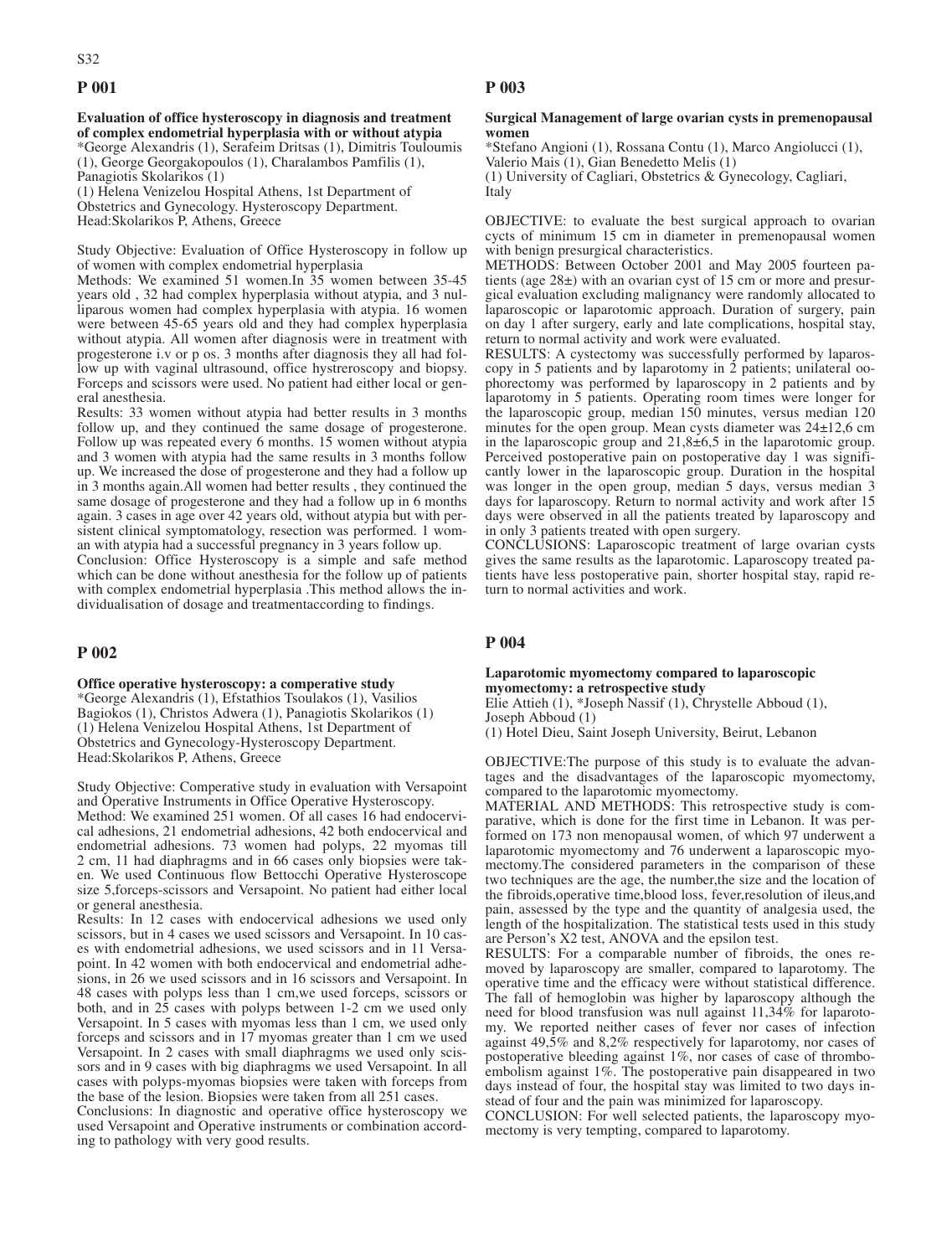#### **P 005**

#### **A tension free procedure in vaginal vault prolapse**

\*Nikola Badzakov (1), Nikola Pancevski (1), Slobodan Sardzovski (1), Blagoja Velkovski (1) (1) Special Hospital for Obstetrics/Gynecology, Minimally Invasive Surgery, Skopje, FYROM

Objective: we have recently developed the obturator route of tape passage for resolving vaginal vault prolapse.

M&M: 2 patients were operated with TOT by posterior approach to treat evident vault prolapse after hysterectomy.Preoperative study protocol included:medical history,gynecological examination,perineal ultrasound (PUS) and quality of life (QoL) was assessed. Operation was performed under regional anaesthesia.A transverse full thickness incision 4-5 cm wide was made in the posterior vaginal wall below the hysterectomy scar. Use TOT instrument (Gynecare Worldwide, Ethicon, USA), the needle insertion and path was around ishiopubic ramus to the adductor longus tendon. We perform this procedure on the both sides.The tape was secured to the vaginal vault and also remnants of the lateral cardinal complex to suspend the vagina.Lastly the vaginal incision was closed. A urinary catheter was inserted for duraation of 12 H. Patients were followed up to 6 months after surgery.

Results: the patients age were 61 and 68 yuears,operation time were 30 and 36 min.,blood loss were 50 and 60 ml,patients were discharged within 24 hours after surgery.Cure of vaginal vault prolapse was assessed clinically,PUS showed reduction in movement of the pelvic floor.Tape rejection was no found.Symptoms cure were based on QoL.

Conclusion:with the TOT procedure,understanding of surgical anatomy is essential for the safe and effective completion of surgery.The minimal invasiveness and effectiveness of the TOT posterior procedure in the treatment of vaginal vault prolapse were confirmed.

# **P 006**

#### **Diagnostic hysteroscopy in endometrial carcinoma: is it a safe method?**

\*Margarida Bernardino (1), Filomena Sousa (1),

Fazila Mahomed (1)

(1) Dona Estefânia Hospital, Obstetrics and Gynecology, Lisbon, Portugal

Hysteroscopy is an important method of diagnosis of endometrial pathology. Its use in situations of suspicious malign pathology is still controversial. Various studies on the dissemination of neoplastic cells to the peritoneum after hysteroscopy are discordant. A positive peritoneal cytology is usually associated with other adverse prognostic factors, but, in their absence, isn't related to disease recurrence or survival.

In our department the diagnosis of endometrial carcinoma is usually established by hysteroscopy. The existence of a relationship between the diagnosis of endometrial carcinoma by hysteroscopy and the presence of a positive peritoneal cytology was evaluated.

A retrospective analysis was carried out of the charts of 41 women operated for endometrial carcinoma in our department between June 2000 and December 2004 whose diagnosis had been establishd by hysteroscopy with normal saline as distension medium. The average patient age was 66.7 years. 36(87.8%) women had abnormal bleeding. The biopsy was performed with forceps or Versapoint<sup>®</sup> in 25(61%) cases, curettage in 11(26.8%) cases, and an association of the two in  $5(12.2\%)$  cases. The average time between the biopsy and surgery was 54.3 days. Peritoneal fluid was sampled during surgery. The average follow-up time was 18.3 months.

We found  $6(14.6\%)$  cases of positive peritoneal cytology. All had other adverse prognostic factors associated. Although the above results point out the safety of hysteroscopy for the diagnosis of endometrial carcinoma our numbers are very small to be conclusive.

# **P 007**

#### **The risk of iatrogenic ureteric lesion in laparoscopic surgery** \*Levan Bolokadze

Kharkov medical University, Kharkov, Ukraine

OBJECTIVE: To describe the circumstances of development, diagnostic approach and treatment of iatrogenic ureteric lesions after laparoscopic surgery.

MATERIAL AND METHODS: 19 patients with iatrogenic trauma of the ureter after laparoscopic surgery were managed by our team.

RESULTS: The time to diagnosis ranged from 1-3 month. These injuries were related to gynaecological surgery in 45% of cases, gastrointestinal surgery in 32% of cases, vascular surgery in 10% of cases, and spinal surgery in 13% of cases. The two lesions identified intraoperatively were treated immediately with success. In the case of lesions identified secondarily, first-line endourological treatment was performed in 56% of cases with a good result without reoperation in only 28% of cases. Three patients required reoperation with 66% of satisfactory results and two patients were treated by nephrectomy.

CONCLUSION: Intraoperative difficulties and limited experience of laparoscopic surgery are the factors most frequently identified in iatrogenic ureteric lesions. The time to diagnosis has a considerable impact on the modalities and results of management.

# **P 008**

#### **Pain in office hysteroscopy**

\*María Rita Espejo Catena (1), María Josefa Martínez Payá (1), José Luis Cruz Simón (1), Amparo Rubio Valverde (2), Angel Ramos Sanvalero (2), Fernando Naranjo de la Puerta (1) (1) Hospital de La Ribera, Department of Obstetrics and Gynaecology, Alzira, Spain; (2) Hospital de La Ribera, Endoscope Unit, Alzira, Spain

STUDY OBJECTIVE: The main limitation of the office hysteroscopy is pain and low patient tolerance.

The aim of the present study was to evaluate the level of pelvic pain in outpatient diagnostic hysteroscopy and the influence of menopausal status nulliparity, or the menstrual cycle phase.

MATERIAL AND METHODS: This prospective study, performed from January to June, 2004, included 246 patients referred with different indications for diagnostic office hysteroscopy.

The technical procedure was performed by a means of a 4 mm traditional optic Hamou I Storz with a 5 mm thick outer diagnostic sheath.

In all cases the hysteroscopic procedure was completed and the level of pain was rated according to a 0-10 visual analogue scale (0= no pain; 1-3=mild pain; 4-7= moderate pain; 8-10= severe pain)

| Patient characteristics     |                 |  |
|-----------------------------|-----------------|--|
| Mean age (years)            | $50.5 \pm 11.6$ |  |
| Nulliparous $(\%)$          | 18.7%           |  |
| Menopause $(\% )$           | 48.8%           |  |
| Ages from menopause (years) | $9.9 \pm 8.7$   |  |
| Proliferative phase $(\%)$  | 33.3%           |  |
| Secretory phase $(\%)$      | 66.7%           |  |
| Pharmacological preparation | 24%             |  |

RESULTS: The mean±SD pain score was 4.5±2.9 and there were no statistically significant differences between menopausal and no menopausal women (4.6±2.9 vs 4.3±3.0) or patients in different phases of the menstrual cycle (4.5±3.1 vs 4.2±2.9). Nulliparous women experienced a higher level of pain  $(5.2\pm3.1 \text{ vs } 4.2\pm2.9)$ with statistically significant differences.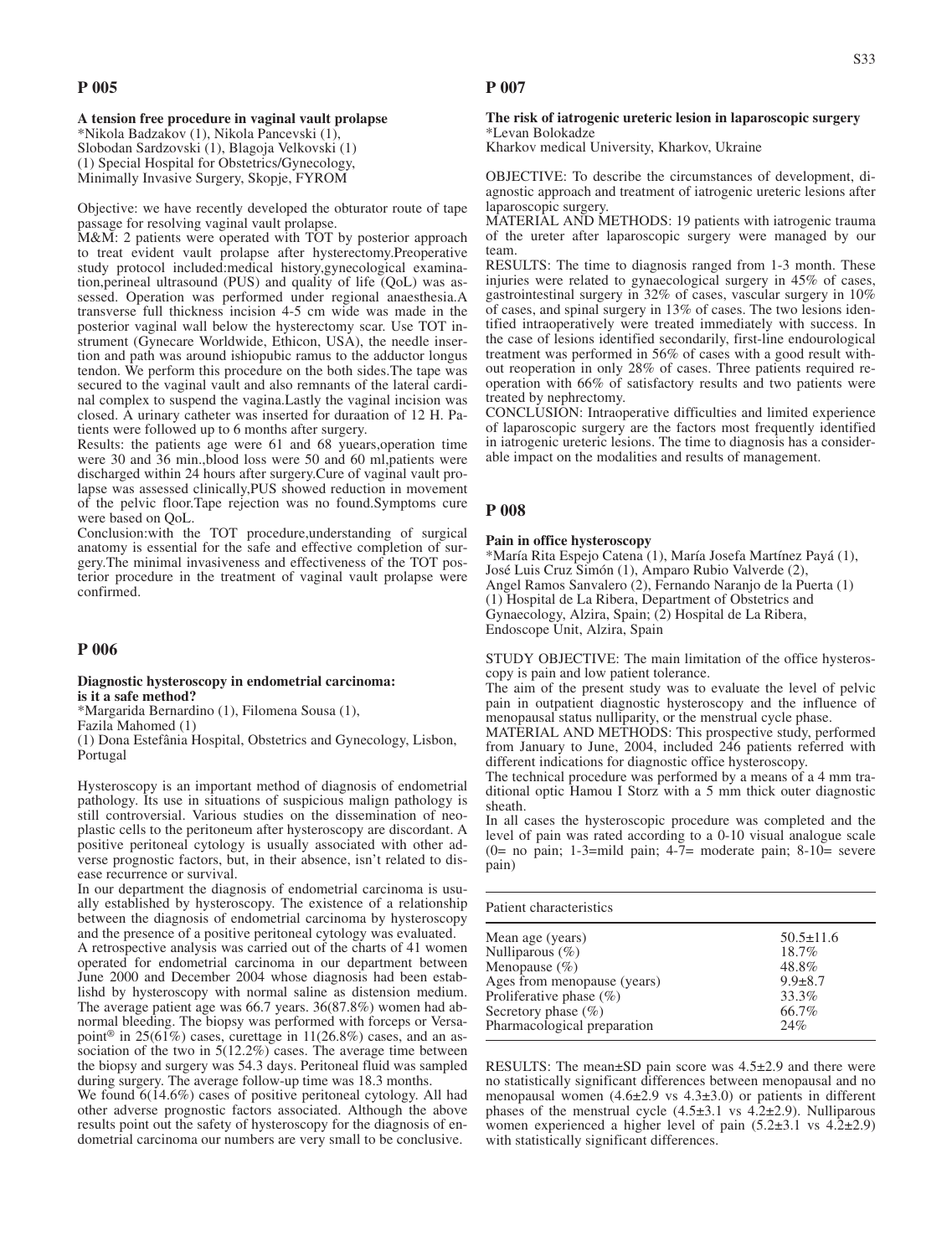CONCLUSION: The level of pain experienced by our patients during office hysteroscopy was mild-moderate with no differences between the groups studied excepting nulliparous women.

# **P 009**

#### **Intrauterine synechiae causing miscarriages**

\*María Rita Espejo Catena (1), María Josefa Martínez Payá (1), José Luis Cruz Simón (1), Amparo Rubio Valverde (2), Angel Ramos Sanvalero (2), Fernando Naranjo de la Puerta (1) (1) Hospital de La Ribera, Department of Obstetrics and Gynaecology, Alzira, Spain; (2) Hospital de La Ribera, Endoscope Unit, Alzira, Spain

A 33 year old woman gravid 3, para 1 presented to Reproduction Unit following 2 consecutive spontaneous and complete abortions on the first 12 weeks of pregnancy. There was no past medical, surgical, obstetric or gynaecological history of note.

A transvaginal ultrasound scan revealed the presence of a continuity solution in the middle of the uterine cavity (Fig.1).

A hysteroscopy procedure was recommended and a muscular synechiae was diagnosed and treated pressing with the top of the Hamou I hysteroscope (Fig.2, 3).

The study of both parents was completed and results were negative (hormone profile, viral screen, karyotype, autoimmune screen and antiphospholipoid syndrome screen)

6 months after the procedure, patient became pregnant spontaneously with a vaginal birth at 40 weeks of gestation.

# **P 010**

#### **Vaginohysteroscopy with saline solution versus CO2 hysteroscopy**

\*María Rita Espejo Catena (1), María Josefa Martínez Payá (1), José Luís Cruz Simón (1), Noelia Cuéllar Vargas (2), Francisca Gómez García (2), Fernando Naranjo de la Puerta (1) (1) Hospital de La Ribera, Department of Obstetrics and Gynaecology, Alzira, Spain; (2) Hospital de La Ribera, Endoscope Unit, Alzira, Spain

STUDY OBJECTIVE: To evaluate the feasibility of the vaginoscopic approach for outcome continuous saline flow hysteroscopy in terms of a successful procedure over the traditional CO2 technique requiring the use of a speculum and tenaculum.

MATERIAL AND METHODS: This retrospective study included 236 referral patients with different indications for diagnostic outpatient hysteroscopy from June 2004 to June 2005. Hysteroscopy procedures were completed in 217 cases (defined as adequate inspection of the canal and endometrial cavity) and no local or general anaesthesia was made in any of the patients.

The technical procedure was performed by means of a 5 mm CO2 traditional Hamou I hysteroscope (Storz. Germany) (Group A) and a 5 mm Bettocchi rigid hysteroscope (Storz. Germany) with saline fluid for distension (Group B).

RESULTS: There were no differences between groups in terms of age, parity, menopausal status, ages from menopause and hysteroscopy indications.

The mean age of women in both groups was 50.2 years of age (range 21-85).

Within group B the presence of cervical dense adhesions and stenosis was significantly higher  $(42.6\% \text{ vs } 20.7\%; X2 \text{ p} < 0.05)$ .

The percentage of those who completed the examination was 89.6% for group A and 95.1 % for group B, with no statistically significant differences  $(X2 p=0.13)$ .

CONCLUSION: Hysteroscopy with the vaginoscopic approach is an ideal method for outpatient hysteroscopy. It is feasible, obviating the need for cervical dilatation in most cases because of the ability to perform minor procedures accessing the uterine cavity.

# **P 011**

# **Thermo ablation of the endometrium for menorrhagia without preparation, using a thermal balloon**

\*Stefanos Chandakas (1), John Erian (1) (1) Princess Royal University Hospital London, Department of Minimal Access Surgery, London, United Kingdom

Menorrhagia is a significant problem for otherwise healthy women, with approx  $33\%$  of all menstruating women suffering heavy periods. Surgical treatment of heavy menstrual bleeding often follows failed or ineffective medical therapy although it is also used as a first-line therapy. Traditionally these women underwent hysterectomy. Since the mid- 1980's, endometrial ablation and resection techniques have been introduced. Recently, a number of 'blind' endometrial ablative procedures utilizing various energy sources have been developed that do not require skillful hysteroscopic surgery.

We sought to evaluate the effectiveness of day-case CavatermTM plus thermal balloon endometrial ablation in the treatment of therapy-resistant menorrhagia. This prospective study included 300 patients with a mean age of 41 years, mean parity of 2.1 and mean duration of menorrhagia of 3.2 years, operated at Princess Royal University Hospital in London, UK between April 2002 and April 2005. A 6-mm diameter CavatermTM plus catheter with a silicone balloon at its tip was used. The ablation time was 10 minutes at a temperature of 78°C. No procedure-related operative or immediate postoperative complications were encountered. The mean follow up period was 19 months (range 6-24 months). The amenorrheahypomenorrhea rates at the various follow up periods ranged between 84% and 93%. At the end of follow up, 93% of patients were satisfied with the procedure. We conclude that CavatermTM plus is a safe and effective treatment for menorrhagia and has good patient acceptability.

# **P 012**

#### **The safety of thermal coagulation in the treatment of endometriosis**

\*Stefanos Chandakas (1), Nick Hill (1), John Erian (1) (1) Princess Royal University Hospital, Depatrment of Minimal Access Surgery, London, United Kingdom

Introduction: The helica thermal coagulator is a new instrument that combines low pressure helium gas with electrical power and is used for the treatment of endometriosis. As the depth of penetration is only 1.1mm, the instrument can be used to treat endometriosis near the ureter or on the bowel.Any tissue contact that occurs carries less potential foe unwanted damage, which appears to make the technique safer than electrocautery or laser.

Study Objective: To assess the safety of the Helica Thermal Coagulator in the laparoscopic treatment of endometriosis

Design, settings and patients: Three hundred and fifty women with endometriosis, a retrospective, observational study in Princess Royal University Hospital, London, UK.(January 2002-January 2005)

Results: Three hundred and fifty women with endometriosis were treated laparoscopically with the Helica Thermal Coagulator .68% were nuliparous. In a further 25% of patients, dyspareunia was the major problem. According to the revised American Fertility Classification: 65% had stage 1 disease, 17.5% had stage 2 disease, 5% had stage 3 disease and 12.5% had stage 4 disease. No major complications occurred in the patients treated with the probe without the cutting end. However, one patient had a vagina perforation from the cutting probe. No patients had bladder, ureteric or bowel perforations. When seen for follow up 12 months later, no major complications were reported and the success rate was 86% (women feeling less pain than before the operation).

Conclusion: The Helica Thermal Coagulator is a safe device for the treatment of endometriosis.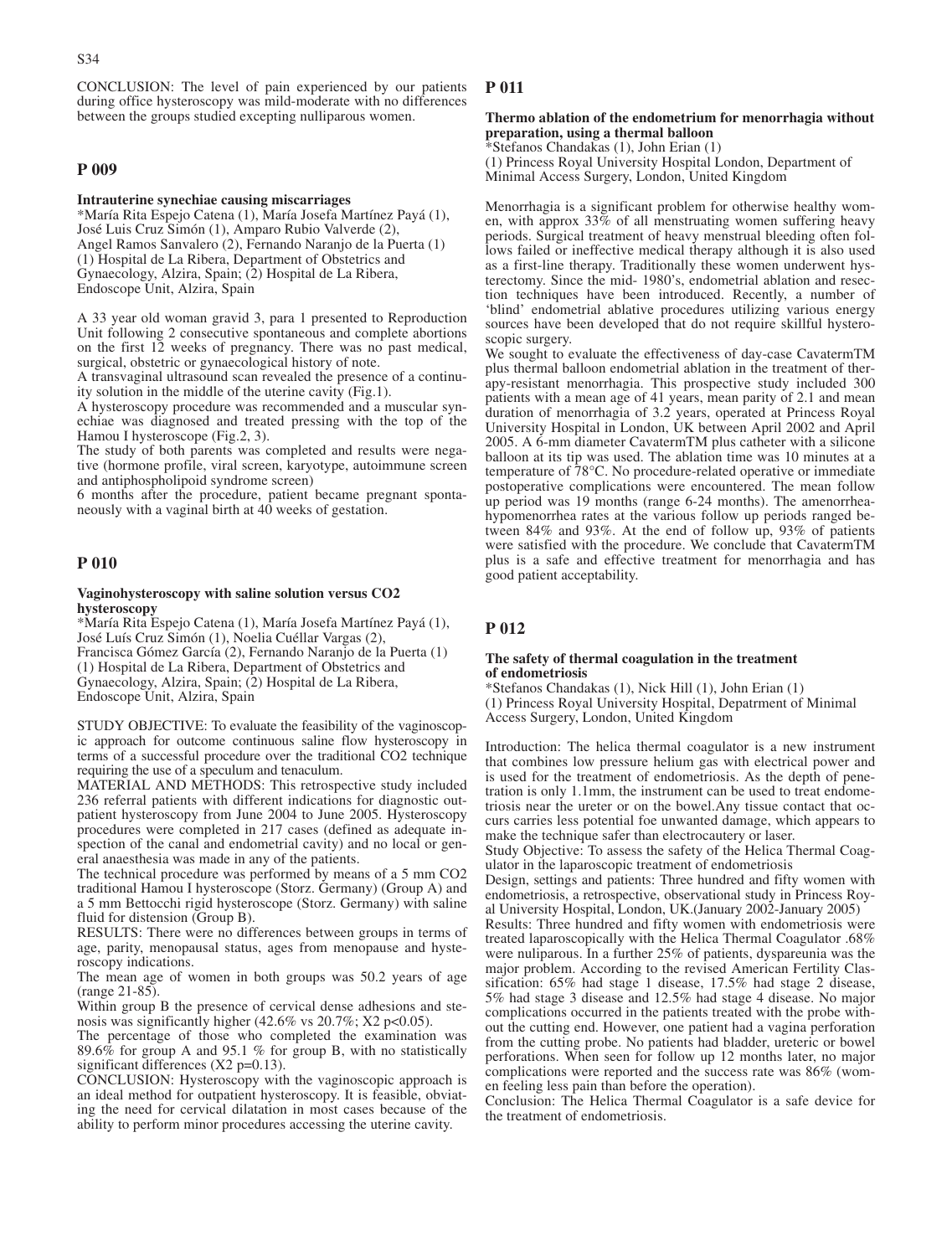#### **Introduction of laparoscopy in the management of ectopic pregnancy**

\*Efstratios Fotinos (1), Evagelos Alexopoulos (1), Georgia Dastamani (1), Mixalis Mavroudis (1), Anastasios Ioakimidis (1) (1) Alexandra Hosrital, Gynecological, Athens, Greece

#### The objective of this retrospective study was to review 65 cases of ectopic pregnancy managed from January 2001 to December 2004 in the Gynecology Departement at Alexadra Hospital.

All operating findings, surgical data and postoperative patients outcome were collected prospectively over this 4 year period. The magority of the patients underwent surgical treatement: 64 (98,4%). Only 3 women (4,6%) were treated conservatively with methotraxate according to our protocol. Thirty-four women (52,3%) underwent laparoscopic management, while the rest 30 (46,1%) were treated with open laparotomy. The main indication for the choice of open surgery was the surgeon's incompetence in laparoscopic surgery: 29 cases (44,6%).

Of the 34 cases treated by laparoscopy, salpigectomy was performed in 21 women  $(61.7\%)$  whilst 10 women  $(29.4\%)$  underwent salpigotomy without suturing. There was a woman with ovarian ectopic pregnancy treated successfully by laparoscopy and two other women who had had further treatment with methotrexate after laparoscopic surgery. Five women required adhesiolysis, two women underwent bilateral salpigectomy due to previous obstetric history and two women underwent laparoscopic myomectomy intraoperatively.

The estimated blood loss, the length of hospital stay and the patient's mobilization was in the advantage of the laparoscopic treated group. All patients had further follow-up with hCG titre measurement one week postoperatively.

We concluded that skilled endoscopy teams can provide safely and efficiently laparoscopic management for ectopic pregnancy in Gynecological Units.

# **P 014**

#### **Two years experience with a bipolar electrode in endometrial pathology**

\*Efstratios Fotinos (1), Evagelos Alexopoulos (1), Anna Georgatou (1), Vasilios Menegos (1), Anastasios Ioakimidis (1) (1) Alexandra Hospital, Gynecology, Athens, Greece

The objective of this study was to evaluate our initial experience with bipolar electrode (Versapoint Johnson & Johnson) for trancervical surgery.

Forty procedures with bipolar electrode in normal saline dispersion fluid were performed between 2003 and 2004. We used a 5,5mm Carle Storz operative hysteroscope and Versapoint system with bipolar electrode (twizle, springle). The majority of patients had preoperative treatment with GnRH-analogs aiming to thinning of the endometrium and better view. General anesthesia was employed.

Polyps constituted the commonest pathology treated by Versapoint: 29 cases (72,4%). They were dissected and excised separately in one or several different parts. In 5 patients (12,5%) intrauterine septa of different size were dissected with mild difficulty. Submucous myomas of maximum diameter of 25mm were evaporated in six women (15%). Lastly intracervical and intrauterine adhesions were successfully dissected in 4 cases (10%). Only one complication was reported in our sample: perforation of the uterus in a patient with intrauterine adhesions treated conservatively without any further implication to the patient.

Versapoint bipolar system constituted a safe and effective operative tool in the management and treatment of endometrial pathology.

# **P 015**

#### **Office hysteroscopy evaluation in patients treated with tamoxifen for breast cancer**

Damaskinos Georgiou (1), Kostantinos Liargovas (1),

\*George Patrikios (1), Polunikis Bogris (1), Eirini Konstantiniou (1), Panagiotis Skolarikos (1)

(1) Helena Venizelou Hospital Athens, 1st Department of Obstetrics and Gynecology-Hysteroscopy Department. Head:Skolarikos P, Athens, Greece

Study Objective: The aim of this study was the evaluation of Office Hysteroscopy follow up of patients treated with tamoxifen. Methods: We examined 62 women aged less than 65 years old (mean age: 47 years) who were in treatment with tamoxifen as adjuvant therapy for breast cancer.In all patients the thickness of the endometrium was more than 4 mm as it was found in vaginal ultrasound. In this study it was considered also: duration and dosage of therapy, symptomatology, hystreroscopic findings and the histology of endometrium. In all cases we used Continuous Flow Bettocchi Operative Hysteroscope size 5 and normal saline for dilatation.As operative instruments we used forceps and scissors .In all cases biopsies were taken. No patient had either local or general anesthesia.

Results: We observed 38 patients with simple endometrial hyperplasia,15 patients with polypoidal appearance of the endometrium,7 patients with polyps (thickness of the endometrium was between 7-8 mm).

2 patients with submucous myomas ( thickness of the endometrium was 10 mm).There is small agreement ( positive predictive value), between vaginal ultrasound and hysteroscopical – histological findings when thickness of the endometrium is less than 7 mm.

Conclusion: Office Hysteroscopy follow up, has to be performed in patients treated with tamoxifen, as a first choice procedure after onset of therapy.

# **P 016**

# **Abdominal pregnancy as managed by laparoscopy**

\*Alexander Georgoulopoulos (1), Horst Steiner (1), Heinrich Wienerroither (1), Alfons Staudach (1) (1) Paracelsus Medical University, Department for Gynecology and Obstetrics, Salzburg, Austria

The uncommon diagnosis of an abdominal pregnancy is made once per 10000 births. About 1% of all ectopic pregnancies appear with a primary or secondary peritoneal implantation. To the authors`best knowledge, this is the first case of an early abdominal pregnancy with unusual pedunculated implantation, managed by operative laparoscopy. The most frequent preoperative misdiagnosis in this situation is tubal pregnancy. Improved recognition of ectopic pregnancy by quantitative ß-human chorionic gonadotropin determination and transvaginal sonography followed by laparoscopy has led to earlier treatment of abdominal pregnancy, thus preventing possible complications of late presentations.

# **P 017**

#### **Severe post partum hemorrhage treated by hysteroscopy** \*Shirin Ghazizadeh

Tehran University of Medical Sciences, Imam Khomeini Hospital, Ob/ Gyn Department, Tehran, Iran

Hysteroscopy is useful in the management of uterine bleeding. We present a case of severe recurrent post-partum hemorrhage that was treated via hysteroscope.

A 21 years old lady attended the emergency room complaining of severe post-partum hemorrhage.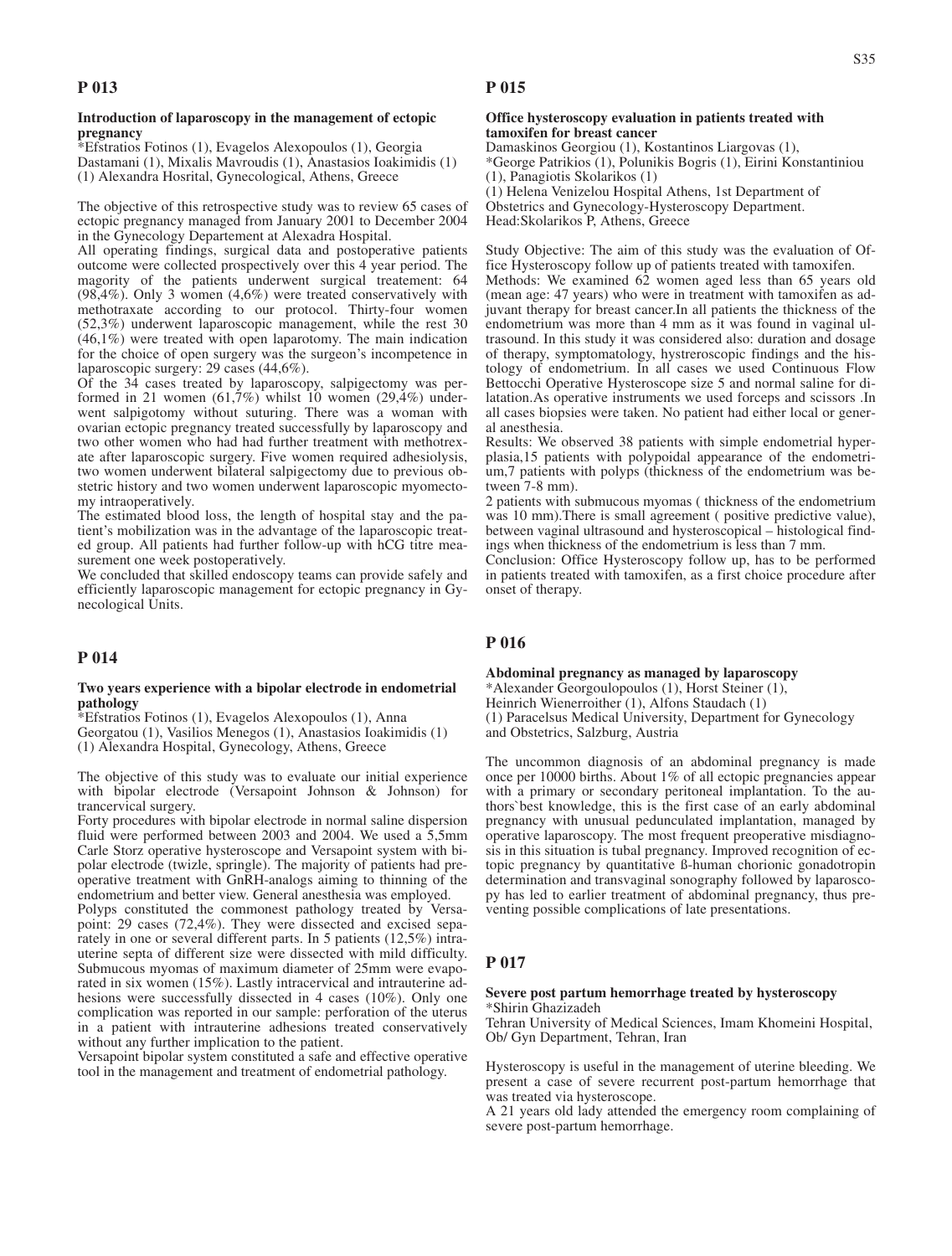She had a cesarean two weeks ago for placental abruption, she had delivered a 28 weeks fetus, who died from prematurity soon after. Since then she had been admitted twice to the same hospital for severe post-partum hemorrhage. Each time she had blood transfusion and oxytocin plus methergin and antibiotics, they also perfomed a curratage on her in the second admission. When she started bleeding for the third time she was referred to our hospital.

Her hemoglobin was 6.8 gr/dl, blood coagulation tests were normal. Bp=90/65mmHg, PR=96. Transabdominal ultrasound of uterus was normal.

Prostaglandine F2 $\alpha$  infusion was started, but we stopped it because of side effects, We put a foley catheter inside the uterus and filled it with 40 ml of normal saline, which was kept there for 5 days, then it was removed. Two days later she started bleeding heavily again. We performed a hysteroscopy that showed no retained placental tissue inside the uterus, endometrium was atrophic, cesarean scar was very fragile and bleeding. We cautherised whole length of cesarean incision scar tissue using resectoscope.

post operative period was uneventful. Patient was discharged five days later with no bleeding, After 2 months she is well.

We concluded that hysteroscopy could be used in the management of post-partum hemorrhage.

# **P 018**

**Laparoscopic myomectomy: a safe alternative to laparotomy** \*Grigorios Grimbizis (1), Theodoros Theodoridis (1),

Leonidas Zepiridis (1), Kostantinos Dinas (1), Basil Tarlatzis (1), John Bontis (1)

(1) Aristotle University of Thessaloniki, 1st Department of Obstetrics and Gynaecology, Thessaloniki, Greece

OBJECTIVE: To evaluate the safety and feasibility of laparoscopic myomectomy. MATERIALS AND METHODS: 101 women underwent laparoscopic myomectomy. The main indications for surgery were: pelvic pain, abnormal bleeding not responding to medication, infertility and bulk symptoms due to fibroid size. The mean age of women was 37,1 years (range 19-47 years) and the mean fibroid diameter was 5,2 cm (range 2,5-13,5 cm). RE-SULTS: 63 patients had intramular, 29 had subserous, 5 had pedunculated and 4 patients had broad ligament fibroids. The mean operating time was 102 min. The uterus was repaired with interrupted sutures(intracorporeal or extracorporeal knot tying were used), and the excised leiomyomas were morcellated. The intraoperative blood loss ranged between 40-700 mls. 3 patients required blood transfusion. 2 cases were converted to laparotomy (one due to extensive adhesions and the other due to techniacal difficulties). One patient had postoperative fever > 38,5 C. 5 patients were discharged the same day (all with pedunculated fibroids), 90 patients were discharged the 1st and 5 patientnts the 2nd postoperative day. The laparotomy cases were discharged the 3rd postoperative day. CONCLUSION: Laparoscopic myomectomy is a safe alternative to laparotomy method of surgical management of leiomyomas.

# **P 019**

#### **Is there any role for short-term conservative treatment with antibiotics before laparoscopic drainage of tubo-ovarian abscesses? A report of two cases**

Grigoris Grimbizis (1), \*Dimitrios Tsolakidis (), Konstantinos Chatzigeorgiou (1), Themistoklis Mikos (), Apostolos Athanasiadis (1), Basil Tarlatzis (1), John Bontis (1) (1) Aristotle University, 1st Dept. Obstet Gynecol, Thessaloniki, Greece

Introduction. The management of tubo-ovarian abscesses is still controversial and therapeutic options range from simple treatment with intravenous antibiotics to primary laparotomy. The current widespread application of laparoscopy in the treatment of tuboovarian abscesses has led to a shift from conservative treatment to immediate laparoscopic management during the first 24 hours of hospitalisation. We report two cases of tubo-ovarian abscesses treated initially with short-term intravenous wide-spectrum antibioticS followed by successful laparoscopic drainage of the purulent content.

We report one case of a 42 year-old patient whO became septic and received intravenous widespread antibiotics prior to laparoscopic drainage and of another case of a 38 year-old IUCD user with an ovarian abscess who also received short-term antibiotics before laparoscopic treatment

Conclusions. Laparoscopic treatment is, nowadays, feasible in cases of tubo-ovarian abscesses. Conservative antibiotic short term (5-10 days) pre-treatment seems to offers certain advantages: a) an attempt to control the inflammation conservatively, so as the patient could avoid surgical intervention, especially in women not desiring to bear children any more, b) a way to improve surgical conditions and the patient's prognosis by limiting the extent of inflammation and, thus, tissue damage during surgical exploration and management.

# **P 020**

**Adhesions after hysteroscopic surgery and hysteroscopic adhesiolysis: a prospective randomized study** \*Maurizio Guida (1), Giuseppe Acunzo (1), Attilio Di Spiezio Sardo (1), Silvia Bramante (1), Domenico Cirillo (1), Massimiliano Pellicano (1), Stefania Sparice (1), Sergio Frangini (1), Dionisia Canzaniello (1), Carmine Nappi (1) (1) University of Naples "Federico II", Department of Obstetrics and Gynecology, Naples, Italy

Background: Post operative intra-uterine adhesions are classified as de novo when they develop at sites that did not have adhesions initially, and as reformed when they redevelop at sites at which adhesiolysis has been performed. We performed two prospective, randomised, controlled studies to assess the efficacy of the autocrosslinked hyaluronic acid gel (ACP gel) in preventing the reformation of intrauterine adhesions after hysteroscopic adhesiolysis (Study I) and the development of intrauterine adhesions following hysteroscopic surgery (Study II).

Methods: 92 patients with intrauterine adhesions (Study I) and 135 patients with intrauterine myomas or polyps or uterine septa (Study II) were enrolled. In both studies patients were randomized in two different treatment groups: Group A underwent hysteroscopic adhesiolysis (Study I) or hysteroscopy surgery (Study II) plus intrauterine application of ACP gel (10 ml); Group B underwent operative hysteroscopy alone and was considered as control group. The Adhesion Score was calculated for each patient at the entering of the study and 3 months after surgery.

Results: In both studies a significant reduction of intrauterine adhesions at 3 months follow-up was detected in groups A in comparison with corresponding groups B. Staging of adhesions showed a significant decrease in adhesions severity in patients treated with ACP gel.

Conclusions: Auto-crosslinked hyaluronic acid gel significantly reduces the incidence of reformed intrauterine adhesions after hysteroscopic adhesiolysis and the "de novo" formation of intrauterine adhesions after hysteroscopic surgery.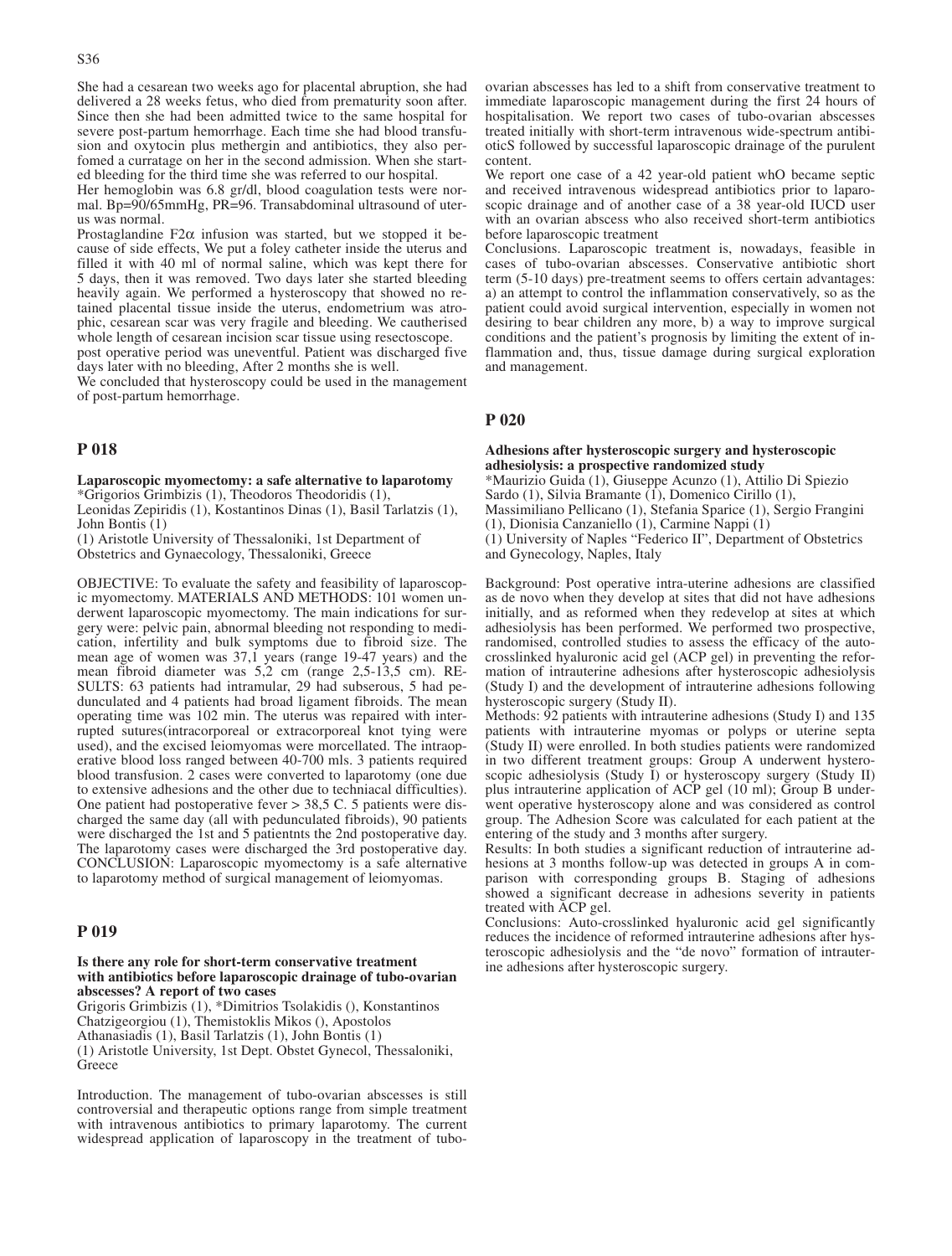# **P 021**

#### **Total laparoscopic radical hysterectomy(type III) with paraaortic & pelvic lymphadenectomy. A recently reported case in a greek tertiary center**

\*Georgios E. Hilaris (1), Thomas Tsoubis (1),

Angeliki Davetta (2)

(1) Iaso and Iaso General Hospital, Department of Endoscopic Gynecologic Surgery, Athens, Greece; (2) Iaso and Iaso General Hospital, Department of Anesthesiology, Athens, Greece

BACKGROUND: The role of laparoscopy in the management of abdominopelvic malignancies is evolving. Data from new randomized and nonrandomized controlled trials demonstrate that laparoscopic surgical staging has equal efficacy (lymph node counts, disease free survival) compared to traditional open cases and can be safely performed in selected patients.

MATERIALS AND METHODS: We report a case of laparoscopic radical hysterectomy and lymphadenectomy performed in a Greek tertiary center at the end of last year in a 44 yo G1P1 female with squamous cell carcinoma of the cervix, stage IIA. After a thorough preoperative assessment, informed consent was obtained and a specialized surgical team was assembled and performed the surgery.

RESULTS: A laparoscopic radical hysterectomy type III with para-aortic and pelvic lymphadenectomy was carried out. Nineteen nodes were retrieved two of which (2/19) were positive for metastasis. She suffered a left lower extremity venous thrombosis for which she underwent standard DVT treatment. The patient required only one analgesic suppository for postoperative pain control and remained afebrile throughout her hospitalization. She received adjuvant chemoradiation due to risk factors and is now under a standard surveillance schedule.

CONCLUSION: The performance of this procedure in a tertiary center in our country is feasible and safe provided there are trained surgeons in advanced laparoscopic oncologic/pelvic surgery. Laparoscopic surgical staging, is gaining steadily wide acceptance by both patients and physicians, throughout the world. To our knowledge a total laparoscopic radical hysterectomy with bilateral paraaortic and pelvic lymphadenectomy has not been previously described in our country.

# **P 022**

#### **Synchronous rectovaginal, full-thickness urinary bladder and pulmonary endometriosis: successful treatment using a laparo-endoscopic approach in a tertiary university medical center**

\*George E. Hilaris (1), Chris K. Payne (2), Joelle Osias (3), Walter Cannon (4), Camran R. Nezhat (5)

(1) Stanford University Medical Center, Center for Special Minimally Invasive Pelvic Surgery, Palo Alto, CA, USA; (2) Stanford University Medical Center, Departent of Urology, Palo Alto, CA, USA; (3) Stanford University Medical Center, Department of Gynecology and Obstetrics, Palo Alto, CA, USA; (4) Stanford University Medical Center, Department of Thoracic Surgery, Palo Alto, CA, USA; (5) Stanford University Medical Center, Department of Gynecology & Obstetrics and Surgery, Palo Alto, CA, USA

INTRODUCTION: Extragenital endometriosis is an uncommon condition, yet can affect almost any organ system. Disease involving multiple distant sites is extremely uncommon. We present the first cited case of coexistent triple site extragential endometriosis in a 31yo woman.

MATERIALS AND METHODS: Tertiary university-based Medical Center. A 31-year-old female presented with catamenial dysuria, pleurisy associated with spontaneous pneumothoraces of one-year duration and longstanding history of pelvic pain. MED-LINE Literature Search from 1966 to date using KEYWORDS "extragenital", "endometriosis", "pulmonary", "bladder" etc yields no publications to date for coexistent triple site extragenital endometriosis. A multidisciplinary surgical team was assembled and performed a single operation.

RESULTS: Office cystoscopy confirmed a full thickness bladder endometrioma. Rectovaginal examination revealed nodularity and indurated rectovaginal space. Speculum examination was notable for an endometrioma in the posterior vaginal fornix. The patient was brought to the Operating room by a gynecologic, urologic and thoracic surgical team. Video-assisted Thoracoscopic Surgery confirmed the diagnosis of pleural endometriosis which was fulgurated, followed by pleurodesis. Operative Laparoscopy was then carried out and along with simultaneous cystoscopy a segmental bladder wall excision and repair was performed. Finally disc excision of rectal endometriosis and sgmental posterior vaginectomy was performed. Twelve months after surgery and without no hormonal manipulation, the patient remains symptom-free.

CONCLUSION: Extragenital endometriosis may coexist in multiple sites. A carefully planned multidisciplinary approach is warranted in cases refractory to medical treatment or alternatively to more invasive procedures such as abdominal hysterectomy, bowel resection or thoracotmy all of which carry a greater morbidity for the patient.

# **P 023**

#### **A new method of sling procedure in stress urinary incontinence and genital prolapse**

\*Anatoly Ischenko (1), Alexandr Slobodenyuk (1),

Yuri Chushkov (1), Anvar Shadyev (1)

(1) Moscow Medical Sechenov Academy, Clinic of Obstetrics and Gynaecology, Moscow, Russia

Nowadays surgery's efficacy for stress urinary incontinence and genital prolapse is very high, but the problems of safetiveness of the procedure still remain. The effectiveness of these procedures is based on full combined correction of all pelvic floor defects.

Objective of our study was to develop high-effective miniinvasive and safe sling surgery for combined correction of stress urinary incontinence and genital prolapse.

The new instrument for surgery was worked out on the basis of more than 10-year experience of antistress and genital prolapse surgeries. We have made an attempt to work up a procedure with maximum efficacy, safetiveness, with an opportunity to consider an individual features of the patients, that we hope will enhance the quality of medical services. This procedure is another step in the development of antistress and prolapse surgery, and gives an opportunity for surgeon to perform transobturator or retropubic sling procedure and correct genital prolapse if necessary and to select various materials of different shape as implants.

16 new procedures were performed from 2004 till now. We have analyzed intraoperative data, early and late postoperative complications. Our first results showed new procedure to be high-effective and safe.

# **P 024**

#### **Endoscopic methods for treatment of patients with disseminated genital endometriosis**

\*Anatoly Ischenko (1), Elena Kudrina (1), Irina Gadaeva (1), Irina Stanoevich (1)

(1) Moscow Medical Sechenov Academy, Clinic of Obstetrics and Gynaecology, Moscow, Russia

We examined and treated 800 patients with mean age of  $41\pm3.5$ yrs with disseminated genital endometriosis. Purpose – to develop fundamentalis of surgical treatment of disseminated forms of genital endometriosis and determine the role and place of endosurgery in the treatment of this condition.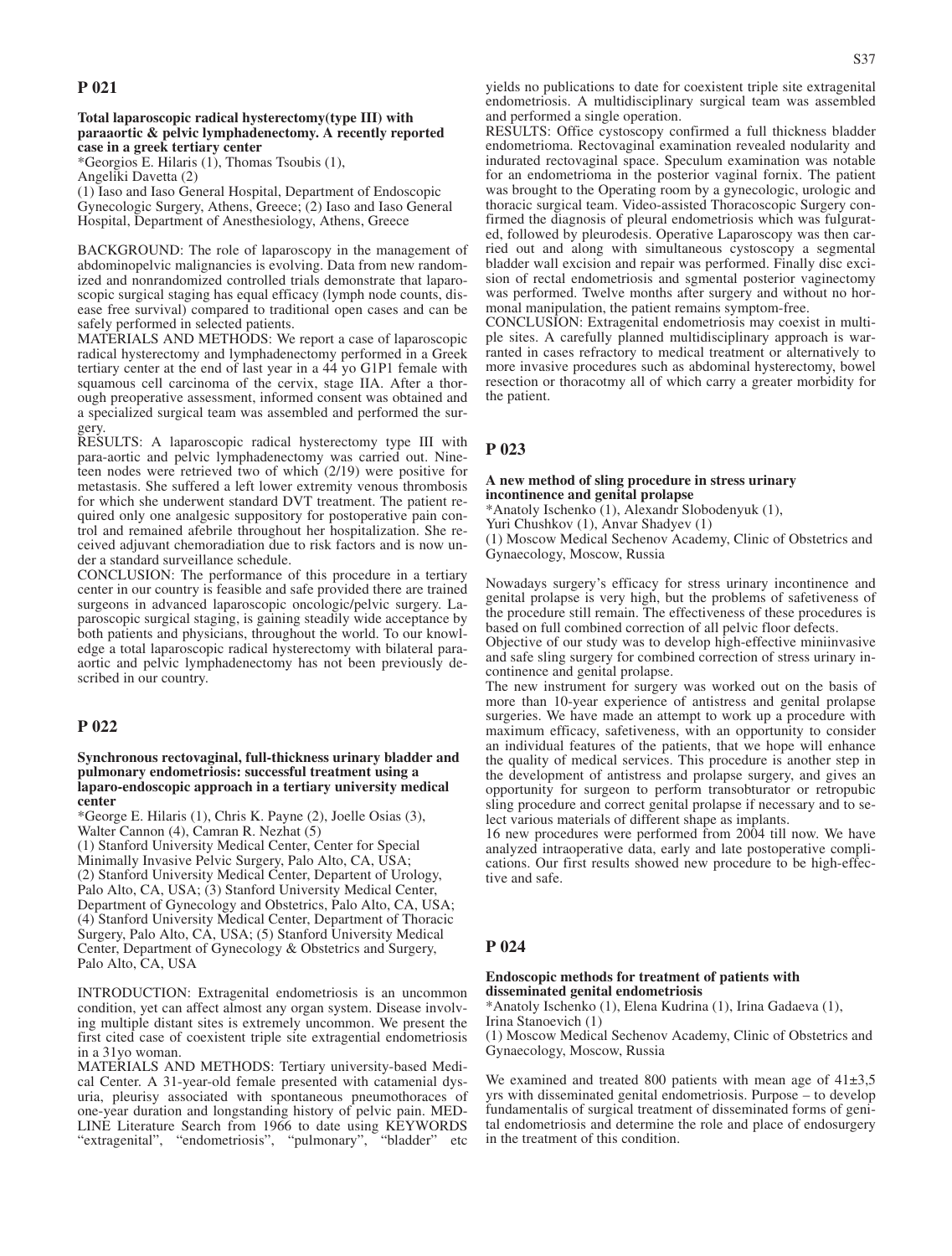Clinical and instrumental examinations of 800 patients(transvaginal and transrektal ultrasonic examination, hysteroscopy with separate diagnostic curettage, colono- and sigmoscopy, excretory urography and cystoscopy, retrograde urethropyelography, laparoscopy and laparotomy, morphological analysis) with disseminated endometriosis helped select the patients surgical treatment. 240 patients with disseminated endometriosis, involvement of the adjacent organs, and cellular spaces of the pelvis were subjected to surgery on the internal genitals, distal portions of the large intestine, and urinary organs. 560 patients were subjected to radical (radical laparoscopi surgery included intrafascial histerectomy using loop ligature -27.28%; supracervical hysterectomy  $-12.7\%$ ; intrafascial Semm hysterectomy  $-2.71\%$ ) and organ-plastic endoscopic operations (39.57%).

The developed methods of surgical treatment of this patient population are effective and little traumatic. The incidence of complications after operations performed through the traditional approach (laparotomy) was 9.6% and after radical endoscopic interventions  $0.37\%$ .

Conclusion: Detection and radical removal of all foci of endometriosis foci, strict adherence to the sequence of surgical steps during interventions on the genital and adjacent organs, adequate correction of intraoperative and prevention of postoperative complications guarantee effective treatment of patients with disseminated forms of genital endometriosis.

# **P 025**

#### **Place of laparoscopic hysterectomy in treatment for benign uterine diseases in perimenopausal women**

\*Anatoly Ischenko (1), Irina Stanoevich (1), Elena Kudrina (1), Irina Gadaeva (1)

(1) Moscow Medical Sechenov Academy, Clinic of Obstetrics and Gynaecology, Moscow, Russia

Approximately 40% of perimenopausal women suffer from benign uterine diseases (benign endometrial hyperplasia, leomyoma, adenomyosis). The rate of combined benign uterine disorders is over 50%.

60 Perimenopausal women (45 years old and up to 2 years of menopause) with benign uterine process (recurrent endometrial hyperplasia, leomyoma, adenomyosis) paticipateted in the study. The mean age was 48,3 years, range 45-56.

48 patients (63,3%) underwent hysterectomy: 35 (58,3%) – laparoscopic and 13 (21,6%) laparotomic.

Indications for hysterectomy were combined uterine diseases, submucosis leomyoma, leomyoma when uterine size was 7 weeks and over, adenomyosis, recurrent endometrial hyperplasia. When uterine size exceeded 12 weeks laparotomic hysterectomy was performed.

Abdominal interventions in anamnesis in 7 cases were not contraindications for endoscopic technique.

Laparoscopic hysterectomy is an operation of choice for patients with combined uterine disorder or recurrent endometrial hyperplasia when uterine size does not exeed 12 weeks.

# **P 026**

**Endoscopic treatment of adenomyosis in infertility patients** \*Anatoly Ischenko (1), Alla Bakhvalova (1), Evgenia Fedorova (1), Julia Romadanova (1), Anna Morozova (1), Anvar Shadyev (1)

(1) Moscow Medical Sechenov Academy, Clinic of Obstetrics and Gynaecology, Moscow, Russia

26 – 59% of patients with adenomyosis suffer from infertility, which is rather difficult to treat. Even, the IVF procedure is less effective in such the patients.

Since 2002 we examined and treated 17 patients with adenomyosis and infertility. To assess the condition of uterine cavity we perfomed office hysteroscopy: in 8 patients with secondary infertility and 1 patient with primary infertility intrauterine synechiae were found.

All the patients underwent laparoscopy, during which besides dye insufflation, adhesiolysis, coagulation of endometriotic lesions we performed drilling of the uterus with Ho-YAG laser in 8 patients (I group) and laparoscopic ligation of the internal iliac arteries in combination with drilling of the uterus in 9 patients with severe diffuse adenomyosis and intrauterine synechia (II group).

Postoperatively all the patients recieved hormonal treatment: I group – gestagens in the luteal phase of menstrual cycle, II group - GnRH analogs for 3-4 months. In the II group of patients intrauterine synechiae were divided during hysteroscopy after the last injection of GnRH analogs.

The follow-up period was 6-36 months. The patients noted the relief of pain syndrome, normalization of menstrual bleeding. During ultrasound examination we noted the decrease of uterine size. 3 (37,5%) patients of the I group become pregnant, 2 patients (22,2%) of the II group become pregnant after IVF procedure.

Thus, endoscopic drilling of the uterus with Ho-YAG laser in combination with laparoscopic ligation of internal iliac arteries can be a good clinical practice for treatment of adenomyosis in infertility patients.

# **P 027**

#### **Laparoscopic evaluation following failure to achieve pregnancy after intrauterine insemination**

\*Piotr Jedrzejczak (1), Monika Serdynska (1), Maciej Brazert (1), Marek Pelesz (1), Leszek Pawelczyk (1)

(1) Karol Marcinkowski University of Medical Sciences, Division of Infertility and Reproductive Endocrinology, Poznan, Poland

OBJECTIVE: To assess the diagnostic benefit of laparoscopy in infertile women thought to be at low risk for altered pelvic anatomy. DESIGN: Retrospective chart review.

SETTING: Tertiary care academic medical center.

PATIENT(S): 127 Infertile patients who underwent laparoscopic evaluation of the pelvis failing to conceive after five intrauterine inseminations (IUI) with normal hysterosalpingography (HSG).

INTERVENTION(S): Diagnostic and/or therapeutic laparoscopy. MAIN OUTCOME MEASURE(S): Presence of pelvic pathology and predictors of pelvic disease.

RESULT(S): Although the hysterosalpingogram was read as normal in all women, endometriosis stage I-II was found in 64 (50%) patients, stage III and stage IV in 4 (3%). Adhaesions was diagnosed laparoscopically in 22 (17%) patients, and distal tubal disease in 26 (20%). All of this abnormalities were directly treated by laparoscopic intervention.

The time between HSG and laparoscopy was positively correlated with appearance of distal tubal disease and pelvic adhaesions. CONCLUSION: Laparoscopic findings could lead to a change of treatment decisions in infertile couples with normal hysterosalpingography.

# **P 028**

#### **Laparoscopic prognoses for fecundity following unexplained infertility**

\*Haruka Kakisaka (1), Takashi Murakami (1), Sayaka Saitou (), Yuka Ozawa (1), Tomoko Yoshimoto (1), Yukihiro Terada (1), Nobuo Yaegashi (1), Kunihiro Okamura (1)

(1) Tohoku University School of Medcine, Department of Obstetrics and Gynecology, Sendai, Japan

OBJECTIVE: To clarify whether the benefits of laparoscopic examinations of patients with unexplained sterility is dependent on the duration of infertility.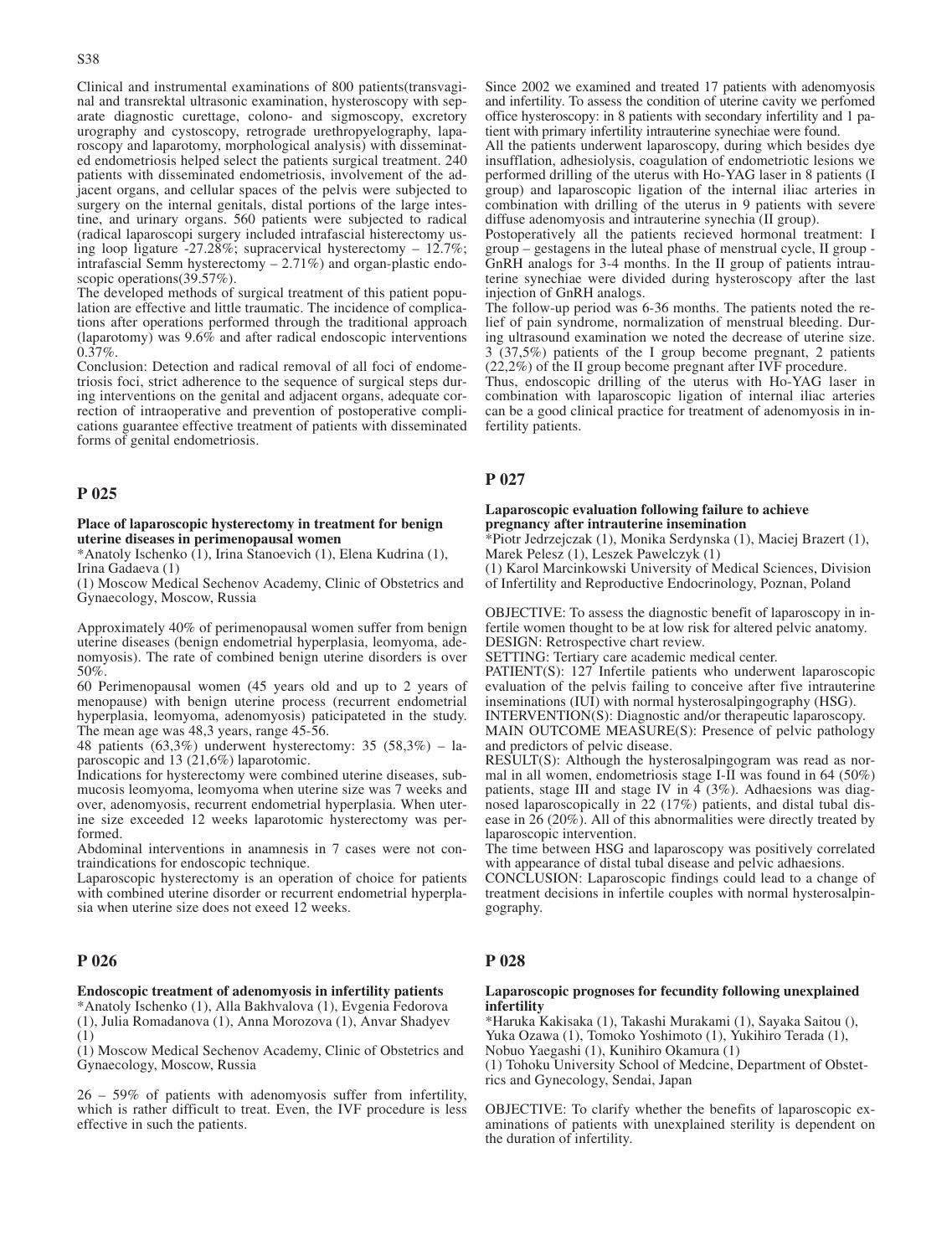STUDY DESIGN: This was a retrospective study of 117 fully investigated infertile couples who had been infertile for 1> year and were followed for 1 year post laparoscopy. The couples were divided into two groups according to their duration of infertili $ty(<5, >5)$ , and their characteristics were studied in related to pregnancy.

RESULTS: Both groups of infertile women had similar characteristics. Endometriosis and pelvic adhesion were found with similar frequency regardless of the duration of infertility. Infertile women with increased adhesion, however, more tended to conceive compared to patients with lesser adhesion. Univariate analysis using Kaplan-Meier curves revealed that infertile women with >5 years of infertility were less likely to conceive than women with <5 years of infertility(log rank test p=0.003).

CONCLUSION: The fecundity of infertile women with bilateral tubal adhesion following laparoscopic adhesiolysis was higher than that of women with unilateral tubal adhesion or normal tubes. This supports the benefits of laparoscopic assessments, and it is therefore desirable that patients with unexplained sterility undergo laparoscopic examination as early as possible.

# **P 029**

**Laparoscopy in the evaluation of women with ascites: an invaluable minimally invasive diagnostic tool** George Kallipolitis (1), \*Athanasios Protopapas (1), Spyros Milingos (1), Alexandros Rodolakis (1), Nikolaos Skartados (1), Emmanuel Diakomanolis (1), Aris Antsaklis (1) (1) University of Athens, Obstetrics and Gynecology, Athens, **Greece** 

Aim of the study: In this study we attempted to evaluate laparoscopy as the final diagnostic tool in all cases with ascites that remained undiagnosed after an extensive work-up.

Patients and methods: We included 7 cases with ascites and absence of any obvious focal pathology. Laparoscopy was performed in all cases and directed or random biopsies were liberally taken and were send for histology.

Results: Median patient age was 36 years (range 27-78). Five cases presented with a recent diagnosis of ascites. One 27 year-old patient was admitted with persistent ascites for a second-look laparoscopy, one year after a diagnosis of PID was made. The last patient developed ascites a few days after laparoscopic adhesiolysis. Preoperative CA-125 levels were elevated in all cases. At laparoscopy the former 5 cases were found with multiple miliary and larger deposits resembling a widespread malignant tumor. Nevertheless, histology of the biopsies taken confirmed the presence of malignancy in only 3 cases. The other two cases were found with peritoneal tuberculosis! The patient with persistent ascites also had multiple deposits that were proved to be a primary malignant peritoneal mesothelioma. The last patient had no obvious pathology, the ascites was presumably a result of allergic reaction to methylene blue and resolved spontaneously in a few days. Peritoneal fluid cytology was reported negative for malignancy in 4/7 cases.

Conclusions: Laparoscopy can be a very useful minimally invasive diagnostic tool in cases with ascites and no obvious focal pathology. In cases with widespread malignancies precise biopsyproven diagnosis is mandatory for further management decisions.

# **P 030**

**An analysis of the efficacy and cost effectiveness of the thermal ligating shears in gynaecological laparoscopic surgery** \*Hanif Khan

Armed Forces Hospital Lumut, O&G, Lumut, Malaysia

Background: To establish the safety and efficacy of the Thermal Ligating Shears (TLS) (Starion Instruments Corp., Saratoga CA, USA) in performing various laparoscopic gynaecological procedures. This equipment was evaluetd for advantages in term of operating time, bleeding and morbidity, and costs.

Materials and Methods: Various laparoscopic procedures such as adhesiolysis, cystectomy, endometriosis resection, appendicectomy and salpingectomy were carried out. The patients were randomized into two groups, one using the TLS and the other using convential ultrasonic shears. The mean operating time, blood loss and complication rates were recorded. Hospitalization time and a simple cost analysis was also carried out. The two groups were compared using the Student's t test.

Results: The mean operative times, blood loss and complications were not significantly different between these two groups. There was no differnce in hospitalization time but the cost of using the TLS was significantly lower as compared to the ultrasonic shears.

Conclusions: The TLS provides a means for the operative surgeon to safely perform simple gynaecological laparoscopic procedures alone without significantly increasing operative time or morbidity, yet at a fraction of the cost of the Harmonic Scalpel.

# **P 031**

# **Infertility due to retained fetal bone:**

**Role of microhysteroscopy in diagnosis and management** \*Dimitrios Koleskas (1), Luca Sabatini (2), Colin Davis (2) (1) Newham University NHS Trust, Obstetrics and Gynaecology, London, United Kingdom; (2) St. Bartholomew's and The Royal London Hospital, Centre for Reproductive Medicine, Minimally Access Surgery Training Unit, London, United Kingdom

**Background:** Intrauterine retention of foetal bones may complicate miscarriage and termination of pregnancy (TOP). Often asymptomatic, it could cause secondary infertility, its diagnosis being fortuitous during infertility investigation.

Diagnosis and treatment need special precautions to avoid potential complications. We report on the use of Microhysteroscopy as diagnostic and treatment tool and review commonly used diagnostic and therapeutic methods highlighting merits and pitfalls.

**Setting:** Centre of Reproductive Medicine, Minimally Access Surgery Training Unit, St. Bartholomew's and The Royal London Hospital NHS Trust, London, UK

**Cases:** Three women aged 25, 34 and 40 years old were diagnosed intrauterine foetal bones during fertility investigation. Traditional primary diagnostic methods (transvaginal ultrasound, hysterosalpingogram) varied in accuracy for detecting the abnormality. Microhysteroscopy, using the Gynecare Versascope Hysteroscopy System (Gynaecare, Johnson & Johnson, Somerville, NJ, 08876, USA) allowed successful diagnosis and treatment simultaneously. The surgical procedures undertaken were uneventful, cervical dilatation was not required and hard, bony coral-like fragments were visualised and removed under direct vision using a 2 mm of diameter micro-grasper.

Histological examination confirmed the presence of bone fragments in all 3 cases.

Fertility was restored naturally in one case.

**Conclusion:** Intrauterine retention of foetal bones should be suspected in infertile women who previously had miscarriage or TOP. If echogenic lesions are discovered in the uterine cavity during primary investigations, the use of Microhysteroscopy allows the maximum performance in diagnosing and treating these lesions whilst minimizing the risk of complications and patient discomfort.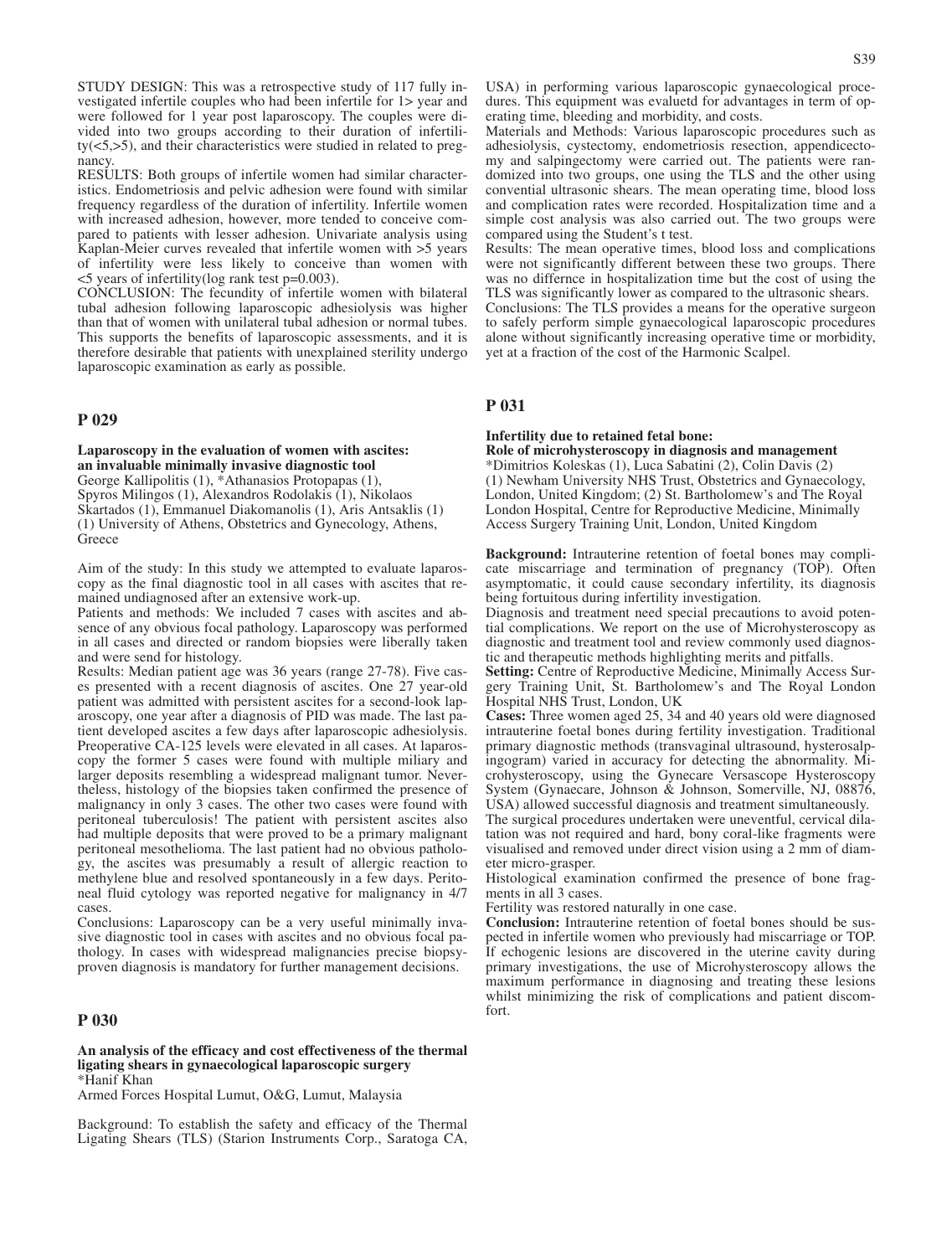# **P 032**

#### **Ovarian endometriosis associated with ovarian cancer and endometrial polyps**

\*Antonios Kondoravdis (1), Areti Augoulea (1), George Christodoulakos (1), Irene Lambrinoudaki (1), Ioannis Grammatikakis (1), V Tzortziotis (2), George Creatsas (1) (1) University of Athens, 2nd Department of Obstetrics and Gynecology, Aretaieio Hospital, Athens, Greece; (2) Lito Maternity Hospital, Athens, Greece

Objective: To determine the prevalence of ovarian cancer and endometrial polyps in women with moderate and severe ovarian endometriosis.

Methods: A retrospective analysis of 667 cases of moderate and severe endometriosis laparoscopically and histologically confirmed during the period 1998-2004.

Results: Ovarian cancer was diagnosed in thirteen cases of ovarian endometriosis (n=13, 1,95%), while an endometrial or endocervical polyp was identified in thirty-five cases (n=35, 5,25%). The mean age of the patients with ovarian cancer (44,5+-13,4) was significantly higher than the age of the patients with endometrial polyps  $(35, 4 + -5.0, p=0, 033)$ . One hundred ninety three  $(n=193,$ 28.9%) of cases were FIGO stage III (moderate endometriosis) and 473 (70,9%) were Figo stage IV (severe endometriosis).

The incidence of endometrial polyps in the whole group [5,25%(35/667)] was higher than the incidence of ovarian cancer [1,95%(13/667)]. The incidence of endometrial polyps in the group with moderate endometriosis was higher [7,77%(15/193)] than that in cases with severe endometriosis [4,22% (20/473)]. The same results were obtained in the ovarian cancer group (moderate: 3,10%, 6/193, severe: 1,47%, 7/473).

Conclusisons: Both ovarian cancer and endometrial polyps are associated with ovarian endometriosis. Compared to severe endometriosis, moderate endometriosis is associated with higher incidence of ovarian cancer and endometrial polyps.

# **P 033**

#### **Laparoscopic management of the ectopic pregnancy with the ultrasonic scalpel**

\*Ioannis Korkontzelos (1), Panagiotis Tsirkas (1), Anastasia

Zagaliki (1), Athanasios Bartziokas (1), Spyros Lykoudis (1),

Christos Akrivis (1), Nikolaos Antoniou (1)

(1) G. Hatzikosta Hospital, Obstetrics and Gynaecology

Department, Gynaecological Endoscopy Unit, Ioannina, Greece

Study aim: To evaluate the efficacy and safety of the Harmonic Scalpel (HS) in laparoscopic treatment of ectopic pregnancy.

Material and Methods: From 1999 to 2004, 70 patients were treated for ectopic pregnancies and their medical records were reviewed. We encountered 72 tubal, 4 corneal, 2 ovarian and 2 heterotopic pregnancies. Surgical treatment included salpingectomy or salpingostomy, using electrosurgery, endoloops and, recently, the ultrasonic scalpel. Use of the ultrasonic scalpel for salpingectomy was compared to electrosurgery and endoloops.

Results: Use of the HS resulted in reduced operative time, less operative manipulation and minimised tissue damage. There is no surgical smoke and tissue carbonisation and surgeons find it easy to use and safe as an operative modality.

Discussion: Laparoscopy is the first choice of surgical management of ectopic pregnancies. Ultrasonic scalpel is associated with reduced operative time, reduced surgical manipulation and surgeons find it easy to use and safe for the patient. The Harmonic Scalpel is a useful modality in the laparoscopic treatment of ectopic pregnancy.

# **P 034**

#### **Ovarian hyperstimulation syndrome coexisting with ectopic pregnancy: surgical management by minimally invasive approach**

\*Ioannis Korkontzelos (1), Christos Akrivis (1), Panagiotis Tsirkas (1), Anastasia Zagaliki (1), Lambros Babatsias (1), Athanasios Bartziokas (1), Spyros Lykoudis (1), Nikolaos Antoniou (1)

(1) General District Hospital, Gynaecological Endoscopy Unit, Ioannina, Greece

Case Report: A-37-year old woman presented with lower abdominal pain, discomfort and vaginal bleeding after IVF treatment. Abdominal ultrasound scan revealed bulky uterus, thickened endometrium, enlarged ovaries with multiple cysts, and small amount of fluid in the pouch of Douglas. Pregnancy test was positive and blood tests revealed elevated b-HCG, high levels of oestradiol and mild electrolytic changes. Initial diagnosis was mild ovarian hyperstimulation syndrome. However, transvaginal ultrasound scan revealed right tubal ectopic pregnancy coexisting with the OHSS. Surgical treatment was decided bur due to considerable enlargement of both ovaries, the Gynaecological Endoscopy Team considered mini laparotomy safer minimally invasive approach to laparoscopy. Patient underwent surgery and right salpingectomy was performed.

Discussion: All women who undergo ovarian stimulation during IVF, experience enlargement of their ovaries and a complex change in their hormone balance. For up to 4% this can be quite unpleasant with abdominal bloating and pelvic discomfort, but only 1% of stimulated women will require hospital admission. This problem is labelled the "Ovarian Hyperstimulation Syndrome".

Cases of coexisting ovarian hyperstimulation and ectopic pregnancy are rare, and pose a difficult diagnostic problem. The routine attempts at laparoscopic diagnosis and treatment of these pregnancies may prove to be hazardous. When surgical treatment is mandatory and / or unavoidable, mini laparotomy is a safer minimally invasive approach.

# **P 035**

# **Vesical endometriosis: report of three cases and review of the literature**

\*Pelopidas Koutroumanis (1), Alan Crystal (1), Peter Malone (2), Derek Fawcett (2)

(1) Royal Berkshire Hospital, Department of Gynaecology, Reading, United Kingdom; (2) Royal Berkshire Hospital, Department of Urology, Reading, United Kingdom

Endometriosis is a common gynaecological disease in which endometrial tissue is deposited outside the normal confines of the uterine cavity. It is quite unusual to find endometrium foci within the vesical cavity, this experience representing only 1-2% of all possible locations. Classic presenting symptoms include cyclic irritative voiding symptoms and suprapubic discomfort with or without haematuria. A delay in detection can result in months or years of morbidity. Diagnostic methods employed include transabdominal and transvaginal sonography, CT and MRI scan, laparoscopy and cystoscopy. Both medical and surgical management have been advocated, but surgical extirpation, either with laparoscopy/laparotomy or transurethral resection, is probably more efficacious. Three cases of endometriosis involving the bladder are presented and contrasted in terms of pathophysiology. One of the cases had concomitant deep infiltrating pelvic endometriosis, the second was an isolated case of bladder endometriosis and in the third there was a possible connection with previous gynaecological surgery. A combined approach of surgical excision and suppression with GnRH analogues led to symptomatic relief and long term regression of the vesical lesion. Pertinent clinical images are includ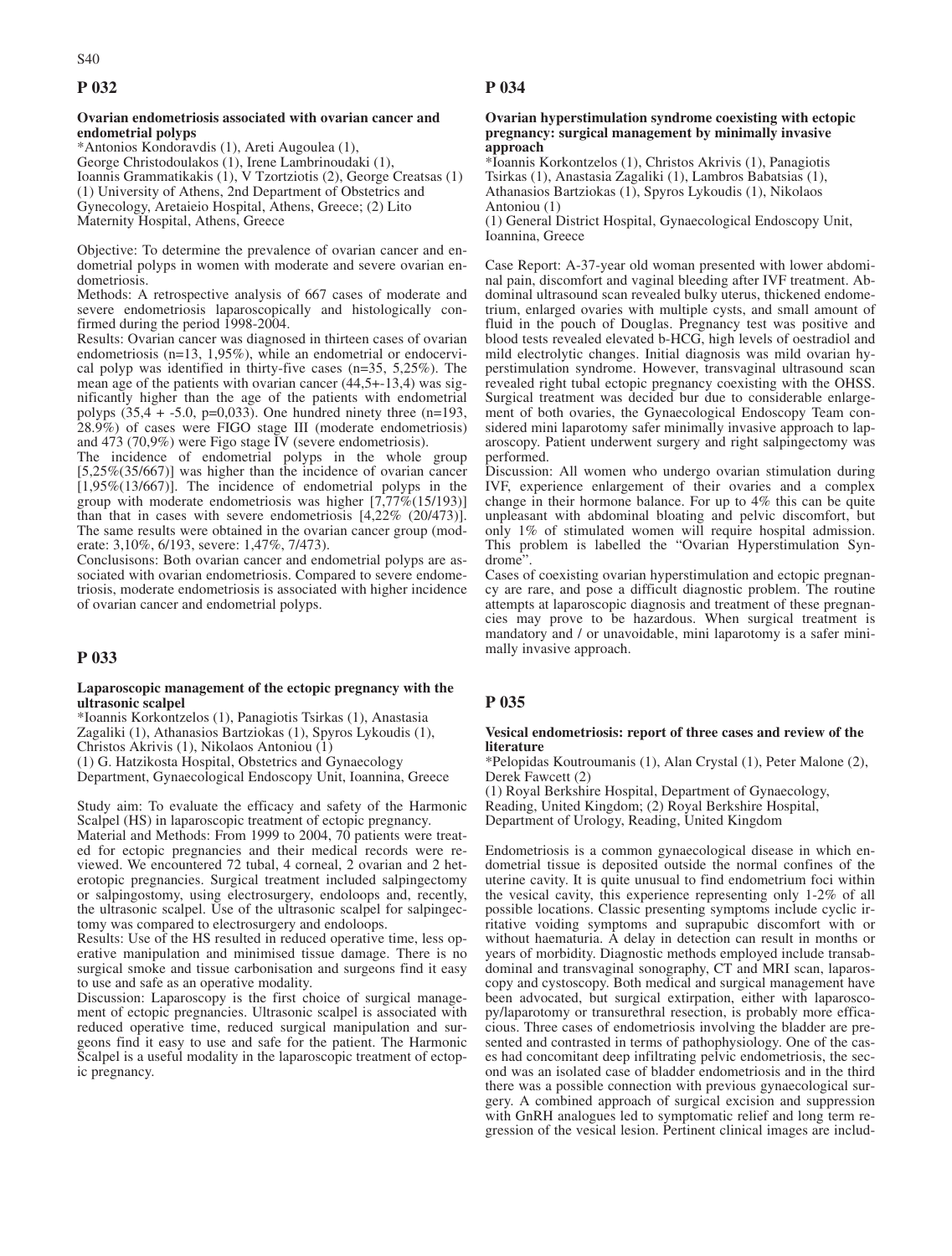ed, contemporary management of this condition is reviewed, and guidelines for diagnosis and treatment are proposed.

# **P 036**

#### **Long-term results after laparoscopic myomectomy in infertile patients: still topic for discussion**

\*Eduard Kucera (1), Jan Drahonovsky (1), Monika Dvorska (2) (1) Institute for the Care of Mother and Child, Postgraduate Medical School, Gyn. Obstet. , Prague, Czech Republic; (2) 3. Medical Faculty, Prague, Czech Republic

Reproductive surgery is one of basic laparoscopic procedures in our department. In a retrospective analytic study we present longterm reproductive results after laparoscopic myomectomy in infertile women. Between 1993-2003 we used laparoscopy for operation of 289 infertile patient with a diagnosis of an uterine myoma. In our study we also present thorough statistical analysis of collected data. The pregnancy rate after surgery (minimum one year follow-up) was more than 50%. The incidence of Caesarian section in our group is about 40%. We didn't experienced any uterine rupture in our group. We discuss the influence of risk factors during and after laparoscopic surgery (myoma size and localization, suture vs. coagulation) on the modality of pregnancy termination.We conclude that appropriate surgical technique give very good reproductive results without increasing fetomaternal risks and morbidity.

# **P 037**

# **See and treat as an office hysteroscopic procedure**

David Kuzel (1), Dusan Toth (2), Lucie Hrazdirova (1), \*Ladislav Hanousek (3), Jan Persin (3), Zuzana Fucikova (1), Marek Mara (1)

(1) Charles University, O/G, Prague, Czech Republic; (2) Clinique St. Germain, O/G, Brive la Gaillarde, France; (3) Regional Hospital, O/G, Pardubice, Czech Republic

Objective: The aim of the study was to evaluate office hysteroscopy for "see and treat" intrauterine surgery.

Material and methods: In the last three years (2002-2004) we performed 3530 diagnostics and operative intrauterine procedures. 2612 (74%) procedures were diagnostics and 918 (26%) operative. From the number of 918 operative procedures 744 (81%) procedures were performed as a  $,$  see and treat and 174 (19%) as a resectoscopic surgery under general anesthesia. From the number of 744 "see and treat" procedures 698 (93,9%) were endometrial polyps resections, 23  $(3,1\%)$  pedunculated myomas exstirpations, 12 (1,6%) intrauterine synechias resections and 11 (1,4%) "lost IUD" extractions.

Results: Procedurs were uncomplicated and finished in one setting. Patiens considered 670 (90%) procedures as completely painless, in 41 (5,5%) cases were evaluated by patiens as discomforted and at least in 33 (4,5%) we were unsuccessful and had to complete procedure under general anesthesia.

Conclusion: Using reasonable management ("selection") of the patients for "see and treat" office hysteroscopy we were able to manage 90% intrauterine pathologies without any discomfort of women.

# **P 038**

# **Diagnostic hysteroscopy in perimenopausal women**

\*Antonios Lagadas (1), Konstantinos Giannakopoulos (1), Demetrios Tsarpalis (1), Nikolaos Balakitsas (1), Eleni Toufexi (1) (1) LAIKO Athens General Hospital, Department of Gynaecology, Athens, Greece

Diagnostic hysteroscopy is a trully useful tool,that strengthens our ability for precise diagnosis of endometrial lesions.

We present a series of 40 cases,which were performed at the Department of Gynaecology at LAIKO Athens General Hospital.All women,who underwent this diagnostic procedure,were between 45 and 55 years old and they presented to us with meno-metrorrhagias and/or ultrasonographic findings of endometrial thickening.The operation was performed by means of a scope with diameter 2.9 mm.In most of the cases(35) there was no need for dilatation of the cervix and the passage of the instrument was easy. In 5 cases there was a need for cervical dilatation.

In 22 cases a hyperplastic endometrium was revealed.In some of them(10)we found that endometrial polyps co-existed.Submucosal myomata were found in 6 cases.Endometrial polyps were present in 3 more cases without evidence of hyperplasia in the rest of the endometrium.In 5 cases we had the impression of dysplastic or malignant lesions.In the rest 5 cases atrophic endometrium was revealed.

In all these cases our procedure was followed by biopsy. The histologic findings were in agreement with the hysteroscopic picture. Abnormal proliferative endometrium (8 cases), simple hyperplasia without atypia (8 cases), complex hyperplasia without atypia (7 cases), complex hyperplasia with atypia (5 cases), benign adenomatous polyps (13), atrophic endometrium (5 cases), adenocarcinoma (4 cases).

It is undoubtful that diagnostic hysteroscopy should be a necessary step in the management of the endometrial pathology and it can lead us to a more confident every day practice.

# **P 039**

# **The first case of supernumerary ovary containing endometriosis and atypical cells**

\*Jenny Lo (1), Andrew Pickersgill (1) (1) Stepping Hill Hospital, Stockport, United Kingdom

Supernumerary ovary occurs in 1 in 29,000-700,000 gynaecological admissions, it does occur naturally and was first described in 1890. A supernumerary ovary is a third ovary having no connection with the normally located ovary. We report the first supernumerary ovary that contains both endometriosis and atypical cells. It is believed that atypical endometriosis shows proliferation activity intermediate to those of typical endometriosis and ovarian carcinoma, suggesting it possesses a precancerous potential or is most frequently associated with endometriod and clear cell carcinomas. Therefore, women with atypical endometriosis may be at an increased risk of developing endometriosis-associated ovarian cancer. It is also believed that supernumerary ovary is found commonly in association with endometriosis, furthermore supernumerary ovary has higher potential for neoplastic growth than normal ovary.

# **P 040**

#### **A review of laparoscopic hysterectomy in private practice** \*Francois Lubbe

Private Practice, Johannesburg, South Africa

STUDY DESIGN: A non randomised prospective study for all patients who were hysterectomy candidates to undergo the laparoscopic technique with conversion when indicated.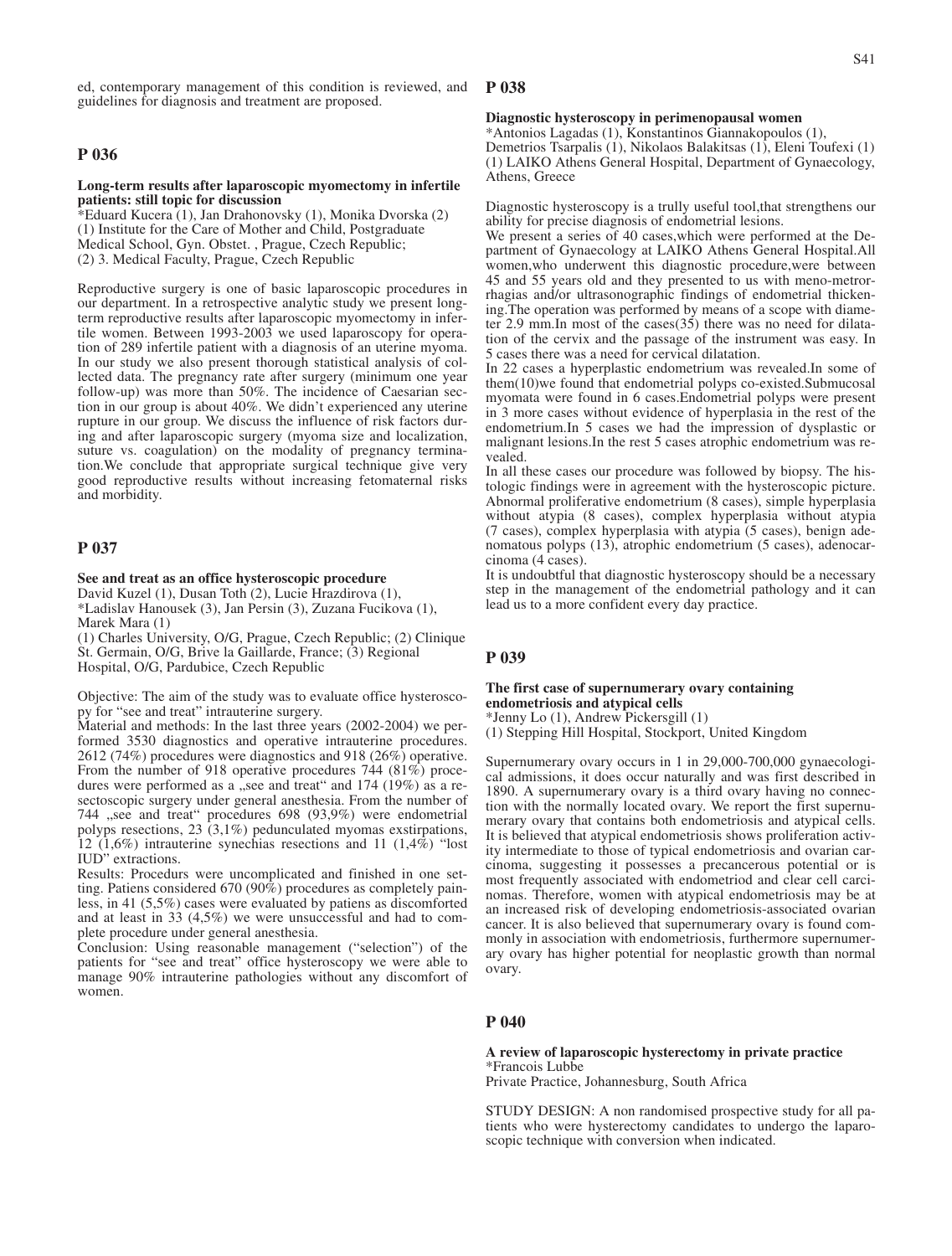Exclusion criteria included malignant disease.

This is an ongoing study involving a single surgeon.

MAIN RESULTS: 311 Laparoscopic Hysterectomies were performed; 47 LSH and 254 TLH procedures. Only 5 procedures had to be converted to laparotomy and the last 35 hysterectomies were performed in a day clinic.

COST: A comparative cost analysis between five hysterectomy techniques was carried out to prove the economic equality of total laparoscopic hysterectomy (The Big Five – 1998). The difference in mean total hospital charges between TLH and TAH was negligible. LAVH proved to be the least cost effective.

COMPLICATIONS: No deaths occurred but 5 ureteric injuries and a single small bowel perforation occurred in the early stages of the learning curve.The incidence and nature of our complications compare favourably to other renowned laparoscopic surgeons and is presented.

INSTRUMENTATION: No stapling technique was used. All pedicles were secured and transected by bipolar coaptation.

A specialised uterine manipulator (Lubbe-Levator) was utilised to perform circumferential colpotomy. This instrument was developed and manufactured in South Africa.

CONCLUSION: Progress of advanced endoscopic surgery in South Africa has been slow. However the technique of TLH should now be offered to South African patients and the technique possibly introduced to gynaecologists in Sub Saharan Africa. The latter, we noticed, has already been addressed with the first African conference in Cameroon in January 2006 in affiliation with the AAGL.

# **P 041**

**Transrectal ultrasound guidance for hysteroscopic operations of deeply nested submucosal and intramural myomas and in total Asherman's syndrom**

\*Artur Ludwin (1), Inga Ludwin (1), Paweł Basta (1),

Antoni Basta (1)

(1) Jagiellonian University, Chair and Department of Gynecology and Obstetrics, Krakow, Poland

Objective: Value assessment of transrectal intraoperative ultrasound (TRUS) guidance of hysteroscopic electroresection of myomas that deeply embedded in the myometrium and hysteroscopic synechotiomy in Asherman's syndrom.

Design and materials: Study group-hysteroscopic operations with intraoperative TRUS-submucosal myomas in stage G2 by ESH and intramural myomas (n=43), total Asherman's syndrom.(n=6) Control group- without TRUS- hysteroscopic myomectomy (n=47), synechiotomy in Asherman's syndrom (n=5). Parameters characterizing of hysteroscopic operations, complications, and anatomical results after operation were compared.Statistical analysis Chi2 and t student tests.

Results: When TRUS was used (in contrast to control group) no intraoperative complications were observed and mean time of procedure was decreased: myomectomy (24vs36 min), synechiotomy in Asherman's syndrom (29vs.38min). Statistical significant differences concerned anatomical results assessed after operation: in myomectomy totally remove of myoma was stated in 40 (93%) vs. 35(74,5%) in control group. In cases of total Asherman's syndrom satisfactory anatomical effect after single surgery accompanied by TRUS was obtained in 3(50%) cases vs. 1(20%) in control group.

Conclusions:Use of TRUS assisting hysteroscopic surgery enable continuous sonographic control of working instrument position in uterine cavity, in relation to myometrium and perimetrium also in cases of increasing bleeding that makes visualization difficult. It increases safety of operations, and causes optaimalization of course parameters and anatomical results in cases of hysteroscopic resection of submucosal myomas deep penetraeted myometrium or intramural, and in the advanced Asherman's syndrom.

# **P 042**

#### **The value of cervical infiltration with mepivastesin in diagnostic hysteroscopy: a prospective study**

Nikolaos Makris (1), \*Konstantinos Kalmantis (1), Elefteria Vomvolaki (1), Joannis Xatzipappas (1), Kostas Stefanidis (1), Aris Antsaklis (1)

(1) Alexanra Hospital, Ob/Gyn, Athens, Greece

Aim: To estimate the efficacy of local cervical application of mepivastesin 3% for reducing pain associated with hysteroscopy. Patients and methods: A total of 220 non pregnant women underwent diagnostic hysteroscopy over a 5-year period (2000-2005). The mean age was 36 years and the indications were: abnormal uterine bleeding, secondary amenorrhea, investigation of missed and habitual abortions and intrauterine evaluation.before first I.V.F. The whole procedure was conducted by injecting mepivastesin 3%. into the cervical tissue at 2 o'clock, 6 o'clock and 10 o'clock on the ectocervix. Immediately, after the procedure all patients were asked to rate the pain they experienced after 15 and 30 minutes.

Results: Fifteen women had been through general anesthesia because of an increased anxiety associated with the procedure. Two hundred and five women tolerated the procedure very well, with no major changes of blood pressure, heart rate or central nervous system symptoms. The effect of the local anesthetic agent lasted for at least 15 minutes and after 20 minutes all patients felt no pain.

CONCLUSIONS: Local anesthetic mepivastesin is a reliable and effective method for reducing pain. The absence of the side effects have proved that hysteroscopy can be easily and safely performed.

# **P 043**

#### **Three-dimensional hysterosonography for the study of the endometrial cavity in infertile women: comparison with diagnostic hysteroscopy**

Nikolaos Makris (1), \*Konstantinos Kalmantis (1),

Nikolaos Skartados (1), John Xatzipappas (1), Aris Antsaklis (1)

(1) Alexandra Hospital, ob/gyn, Athens, Greece

Aim: Assessment of endometrial pathology by the combined use of 3-D-hysterosonography and hysteroscopy before any treatment for assisted reproduction.

Patients and methods: A total of 90 infertile women undergoing hysteroscopy were included in this study. Each patient underwent 3-D hysterosonography a day prior to hysteroscopy on the 8th day of the cycle. The patients were premenopansal (mean age 34). Comparison of the ultrasound findings with the diagnosis of hysteroscopy was conducted.

Results: Hysteroscopy detected 25 submucous myomas, 38 endometrial polyps, 12 cases of intrauterine synachiae and 15 women had no abnormalities in the uterine cavity. Good quality 3-D images were obtained in all patients. Three -D- hysterosonography reached sensitivity 97,5% and specificity 100%, respectively. In one patient, 3D hysterosonography didn't reveal a submucous myoma and in another case didn't depict a polyp due to fundal fibroid distorting the uterine cavity.

Conclusions: The use of 3D ultrasonography after injection of saline solution can be effenciently used for detection of endometrial pathology and to follow up of the patients undergoing hysteroscopy. Further multicenter studies are required to determine the potential and cost effectiveness of the routine use of this rapidly developing technique.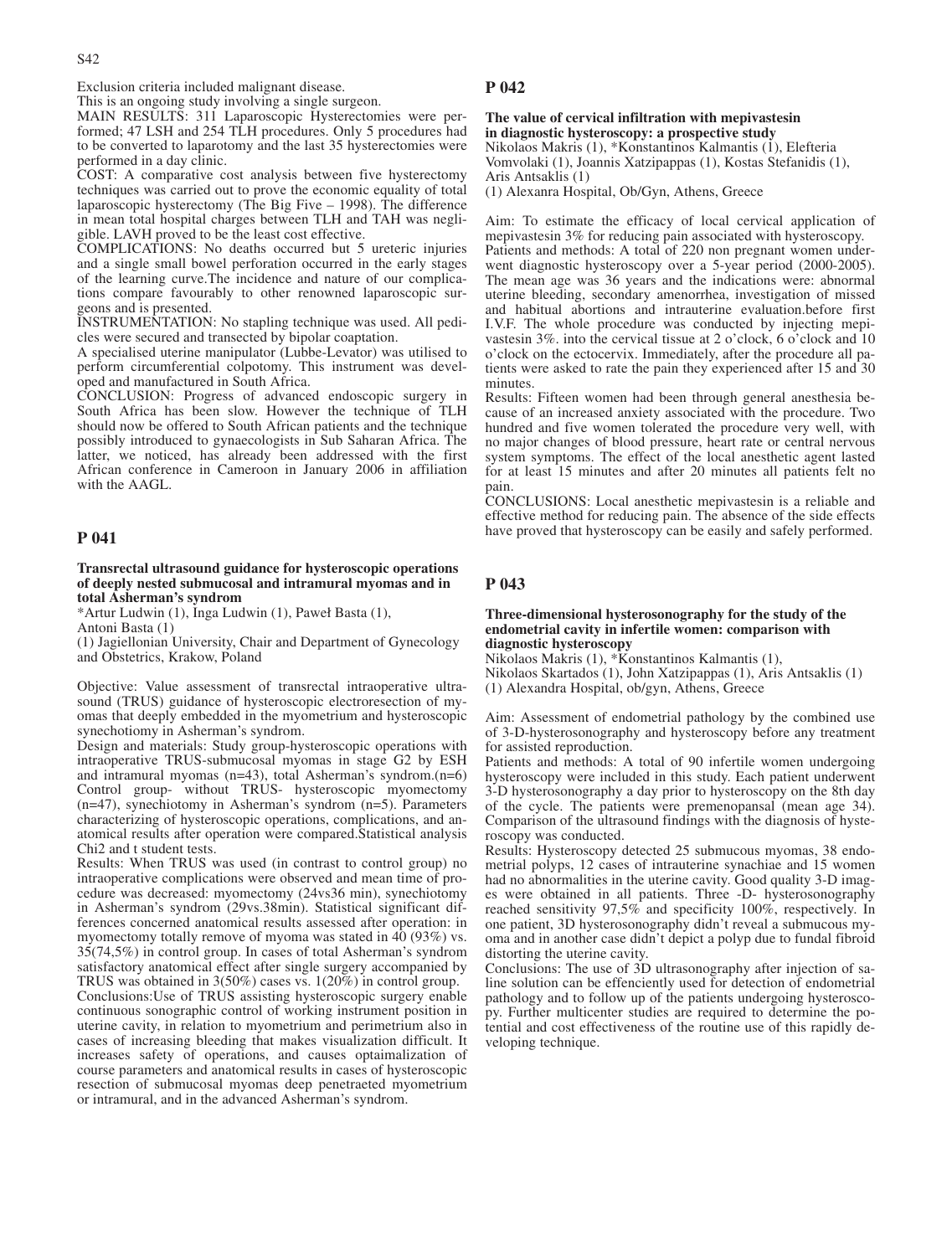#### **The use of a bipolar electrosurgical system to remove intrauterine polyps by hysteroscopy**

\*Nikolaos Makris (1), Eleftheria Vomvolaki (1), Konstantinos Kalmantis (1), John Xatzipapas (1), Konstantinos Stefanidis (1), Aristidis Antsaklis (1)

(1) Alexandra Hospital, Hysteroscopy, Athens, Greece

OBJECTIVE: To ascertain the therapeutic efficiency and accuracy of hysteroscopic resection of endometrial polyps with resectoscopy in combination with curettage.

SETTING: University hospital.

DESIGN: Retrospective study.

MATERIAL AND METHODS: From 2000 to 2005, 105 patients with hemorrhagic endometrial polyps and per menopausal metrorrhagia were treated with hysteroscopic resection and complementary curettage in our department.

RESULTS: The major advantages were ease of removal of tissue fragments through the bipolar electrosurgical system (versa point) and the use of saline solution. The mean operating time was 10 minutes for the removal of endometrial polyps and another 10 minutes for the completion of the curettage ( total time 20 minutes). All procedures were uneventful and all women returned to their home the same day.

CONCLUSION: Hysteroscopic resection of endometrial polyps with resectoscopy in combination with curettage is sufficient for the extraction of endometrial polyps and the detection of other pathological disease of the endometrium. As a technique is faster and easier to perform and it can be expected to result in fewer fluid related complications. As for the curettage, is an effective procedure for the detection of severe endometrial disease. Hysteroscopic polypectomy in combination with curettage is regarded as the optimal therapy and the removal of the endometrial basalis in the endometrial polyps origin area.

# **P 045**

# **Diagnostic accuracy of laparoscopy in endometriosis: evaluation of visual diagnosis and histological findings**

\*Samina Manzoor (1), Funlayo Odejinmi (1)

(1) Whipps Cross University Hospital, Obstetrics & Gynaecology, London, United Kingdom;

Introduction: Biopsy specimen of peritoneal lesions suggestive of endometriosis provides histological confirmation in 3.1%-100% cases depending on lesion type and location.

Objectives: The purpose of this study was to access the diagnostic accuracy of laparoscopy for endometriosis by correlation of visual and histlogical findings.

Material & Methods: To investigate this, total 67 records were obtained from patients with laparoscopic surgery for endometriosis. Patients were audited prospectively over a period of 6 months from September 2004 to February 2005.

RESULTS: All 67 patients were visually diagnosed as having endometriosis. The mean age of the patients was 33.97 years (CI 32.87, 35.07). The biopsies from suspected endometriotic sites with or without ovarian cysts were obtained in 66 patients. Endometriosis was confirmed histologically in 54 patients (81.8%).Negative biopsy results were found in 12 patients (18.2%). The sensitivity for the visual versus histological diagnosis of endometriosis was 81.3% .The sensitivity increased to 93.3% with combined positive biopsy and ovarian cyst histology results. 32 patients (74.4%) had confirmed histology out of 43 patients with Stage I-II disease whereas 22 patients with Stage III-IV had +ve result in 95.6% with -ve histology in only one case  $(4.3\%)$ .

CONCLUSION: This study demonstrated that laparoscopy should be considered as a gold standard for the diagnosis of endometriosis. A consistence of visual versus histologically diagnosed endometriosis has shown a step towards" see & treat management" as it is safe, less time consuming and cost-effective. However further validation is required via multi-centre prospective randomised controlled studies.

# **P 046**

#### **Is day case laparoscopic surgery justifiable in the treatment of endometriosis? Potential benefits in effective health care service**

\*Samina Manzoor (1), Funlayo Odejinmi (1)

(1) Whipps Cross University Hospital, Obstetrics & Gynaecology, London, United Kingdom

Objective: Day Case Laparoscopic Surgery (DCLS) is becoming an increasingly popular way of treating patients due to its cost effectiveness and secured outcome. However, its feasibility in treating endometriosis on outpatient basis is still debateable.

Aims and Methods: To investigate this, we studied retrospectively 50 patients who underwent laparoscopic surgery for endometriosis both as day cases or in-patients from March 2004 to August 2004. They were divided into Group A; (Day cases; no=12) and Group B (inpatients; no= 33) and compared with regard to demographics and perioperative outcome. Significance was accepted at P<0.05.

Results: There was no difference in the mean age of the patients for Group A 35.8 yrs (CI 33.2 -38.5), vs. Group B 34.6 yrs (CI  $31.53 - 37.63$ ; P<0.05). No differences were observed for the presenting symptoms between two groups (50% vs. 54.5% had <2 symptoms in Group A and B respectively). It was noted that previous surgery (laparoscopy/laparotomy) does not show any difference in ultimate outcome in both groups. There were no reported postoperative complications and there appears to be no difference in postoperative recovery for different types of procedures (excision, ablation, and adhesiolysis) in either group. Among Group B patients, those who stayed ≥2 days had laparoscopic surgery due to bowel involvement, dense adhesions and recurrent endometriosis. The total NHS cost for treating Group A patients was significantly less than Group B  $(£1,591.67 \text{ vs. } £2,149.27 \text{ respectively})$ tively;  $p<0.01$ ).

Conclusion: This study demonstrated that DCLS for endometriosis is safe and cost-effective. It has potential benefits for the delivery of effective health care services and can replace inpatient laparoscopic endometriotic surgery by the use of appropriate better coordinated selection criteria, however further validation is required via multi-centre prospective randomised controlled studies.

# **P 047**

#### **The contribution of laparoscopy in the diagnosis of congenital uterine abnormalities**

\*Georgios Maroulis (1), Georgios Galazios (1), Vasilfios Liberis (1), Panagiotis Tsikouras (1), Nikoletta Koutlaki (1)

(1) Democritus University of Thrace, Ob/gyn, Alexandroupolis, **Greece** 

Aim: Direct endoscopic visualization of pelvic cavity is nowadays widely used in the evaluation of congenital gynecologic problems. It is supported that the accuracy of the method is high in diagnosing uterine abnormalities.

Materials and Method: We report three such cases. In the first two cases there were a 19 and a  $2\overline{1}$  year old women, who both presented primary amenorrhea. In the third case, there was a 14 year old girl with normal menstruation and chronic pelvic pain. In all three cases the hormone evaluation revealed normal ovarian function, physical examination confirmed normal development of secondary sexual characteristics, with the presents normal vagina, the karyotyp was normal, (46XX) and the urinary system was normal as well. When examined with ultrasound, internal genitalia without a uterus were found in the first two cases, and a double uterus in the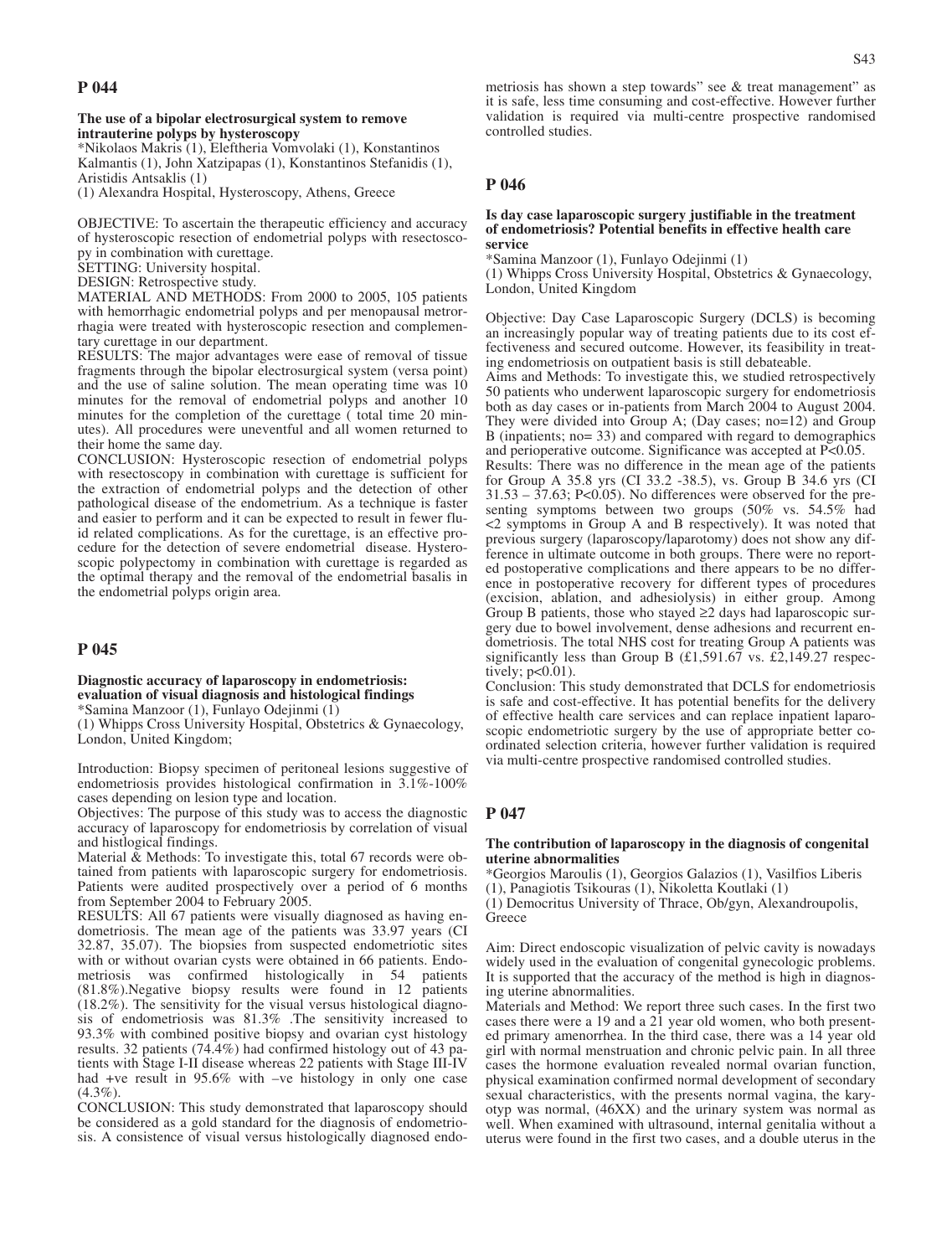14year old girl. Results:Laparoscopy revealed agenesis of uterus in the two cases, and uterus with a rudimentary left horn in the 14 year old girl. In all cases there were normal ovaries but the left fallopian tube in the third case was distended and filled with chocolate-like fluid, and it was immediately excised. Six months later, we plan to remove the rudimentary uterus horn.

Conclusion:Thus, laparoscopy presents high diagnostic value in the diagnosis of congenital uterus abnormalities.

# **P 048**

#### **The use of the hydrogynecograph in the evaluation of infertile women and the use of the fallopian tube catheterisation for tubal obstruction**

\*Georgios Maroulis (1), Georgios Galazios (1), Vasileios Liberis (1), Dimitrios Mastrogiannis (1), Panagiotis Tsikouras (1),

Nikiletta Koutlaki (1)

(1) Democritus University of Thrace, Ob/Gyn, Alexandroupolis, **Greece** 

Aim: To determine the experience with these methods in evaluation and treatment of infertility

Materials and methods: 178 women were evaluatet for infertility with ultrasound.In 43 there were suggested abnormalities which were further evaluated with hydrogynecography. We indendified Polyps,adhesions,fibroids and tubal obstruction. Hysteroscopy was performed in 153 women and all 43 who had hydrogynecography.

Results: The agreement was very high

Tubal catheterization was done in 8 patients to open the tubes with 75% success.

Conclusion: The hydrogynecography and tubal cathetirisation are highly successfull methods and can be used even instead of hysteroscopy.

#### **P 049**

#### **Laparoscopic treatment in postmenopausal women with adnexal masses**

\*Elena Martinez (1), Paloma Lobo (1), Leyre Gil (1), Alejandro Pascual (2), Carmen Aviles (1), Gaspar Gonzalez de Merlo (1) (1) C. H. U. Albacete, Gynecology, Albacete, Spain; (2) C. H. U. Albacete, Pathology, Albacete, Spain

Objetive: To evaluate the morbility and feasibility of laparoscopic treatment in postmenopausal women.

Design and Methods: We realized a retrospective and descriptive study of 105 patiens between January 2002 to Dicember 2004. The 19,04%, (20 patiens) were menopausal at the surgery time. We clasificated group A(general) and B( menopausal) and analyzed different factors such as: age, parity, sonography, tumoral levels, bilateral cases,peroperative complications, surgical procedure, convalescence average, rate of laparotomy, pathologic findings.We compared all the patiens that had been operated by laparoscopy in our hospital with the postmenopausal women in the same time. We carry out stadistical study using SPSS computer.

Results: The mean age was 36,24 (A) and 57,45 for (B).The mean size was  $61,42(A)$  and  $68,10(B)$ . The convalescence average  $2,30(A)$ and 2,50(B) days. The nulliparity rate was 51,4% for A and 20% for B. The laparotomy reconversion rate was 15,2% for A and 15% for B. Intraoperative complications happened in 21,9%(A) and 20%(B).

Postoperative complications rate was  $13\%$ (A) and  $25\%$ (B). There were 1 transfusion in A .The cystectomy was the most used in A (57,1%) and anexectomy in B(95%). There were 2 bordeline tumor in B. The mean histologic finding were endometriosis (29%) and cistoadenoma (27%) for A and 45% cistoadenomas in B.

Conclusions: the laparoscopy is a safe surgical method for the management of adnexal masses. It allows a minimal invasive surgery in the most of the patiens. It does not exit diferences for the management of menopausal patients.

#### **P 050**

# **Surgical approach for endometrial cancer in senium**

\*Elena Martinez (1), Alvaro Zapico (2), Pedro Fuentes (2), Almudena Grassa (2), Ana Lopez Yague (2), Fuencisla Arnanz (2) (1) C. H. U. Albacete, Gynecology, Albacete, Spain; (2) H. U. Príncipe de Asturias, Gynecology, Alacalá de Henares. Madrid., Spain

Objetive: To evaluate the feasibility of the different approaches for the treatment of the endometrial cancer in the elder.

Design and methods: A descriptive and retrospective study from January 1996 to December 2004 of 52 patients.We clasificated in 3 groups:vaginal,laparocopy and laparotomy. We analyzed different factors such as: age, body mass, previous surgery, tamoxifen treatment, type of surgery, peroperative complications, laparotomy rate, convalescence average, transfusion rate,FIGO stadio, histological study and recurrence and survival rates. SPSS 11.5 was used for statistical analysis.

Results: The mean age was 72,67 (65-88) and body mass index 34,26 (23,1-52). The 11,5% had previous abdominal surgery, 61,5% had endometrial risk factors and 3,8% received tamoxifen treatment. The surgical access was 11,5% (6) vaginal, 38,5% (20) laparoscopy and 50% (26) laparotomy. Lymphadenectomy was feasible in 71,2% of the laparotomy and in 100% of laparoscopy (laparotomy reconversion rate 0%). The intraoperative complications rate was 19,2% (vaginal 16,6%, lps 10%, lpm 26,9%) and the postoperative one  $30,7\%$  (vaginal  $50\%$ , lps  $20\%$ , lpm  $34,6\%$ ), the mean average convalescence was 7, 04 (vaginal 5 days, lps 5,84, lpm 5,20), transfusion rate was11,5% (33,3%vaginal, 0%lps, 15,4%lpm), the mean number of nodes was 14,5 for lps and 7,16 for lpm, the survival rate was similar in the different approach of surgery.

Conclusions: The endometrial cancer can be treated by different ways.Only the laparoscopy and laparotomy allow staging according to FIGO. The laparoscopy approach is a feasible technique with a short rate of peroperative complications and similar survival rate.

# **P 051**

#### **A combined medical – hysteroscopic conservative treatment of a viable cervical pregnancy: a case report**

\*Maria Matteo (1), Luigi Nappi (1), Floriana Capodaglio (1), Antonella Angiolillo (1), Luca Lombardi (1), Piergiorgio Rosemberg (1), Pantaleo Greco (1)

(1) Operative Unit of Obstetric and Gynecology, Department of Surgical Sciences, Foggia, Italy

Cervical pregnancy (CP) is an uncommon ectopic pregnancy that accounts for <1% of extrauterine gestations. This case report describes a case of CP successfully treated with systemic MTX therapy combined with hysteroscopic endocervical resection of the gestational sac.

A 38 years hold women, with a viable ectopic CP at a gestational age of 6 weeks received IM injection of 50 mg/die of MTX every other day for four days, with folinic acid rescue. After one week of interval, MTX treatment was repeated with the same administrations. At 9 weeks of gestational age ultrasonography revealed a dead fetus and a regressing gestational sac. Declining serum hCG levels was observed after the second cycle of MTX treatment, then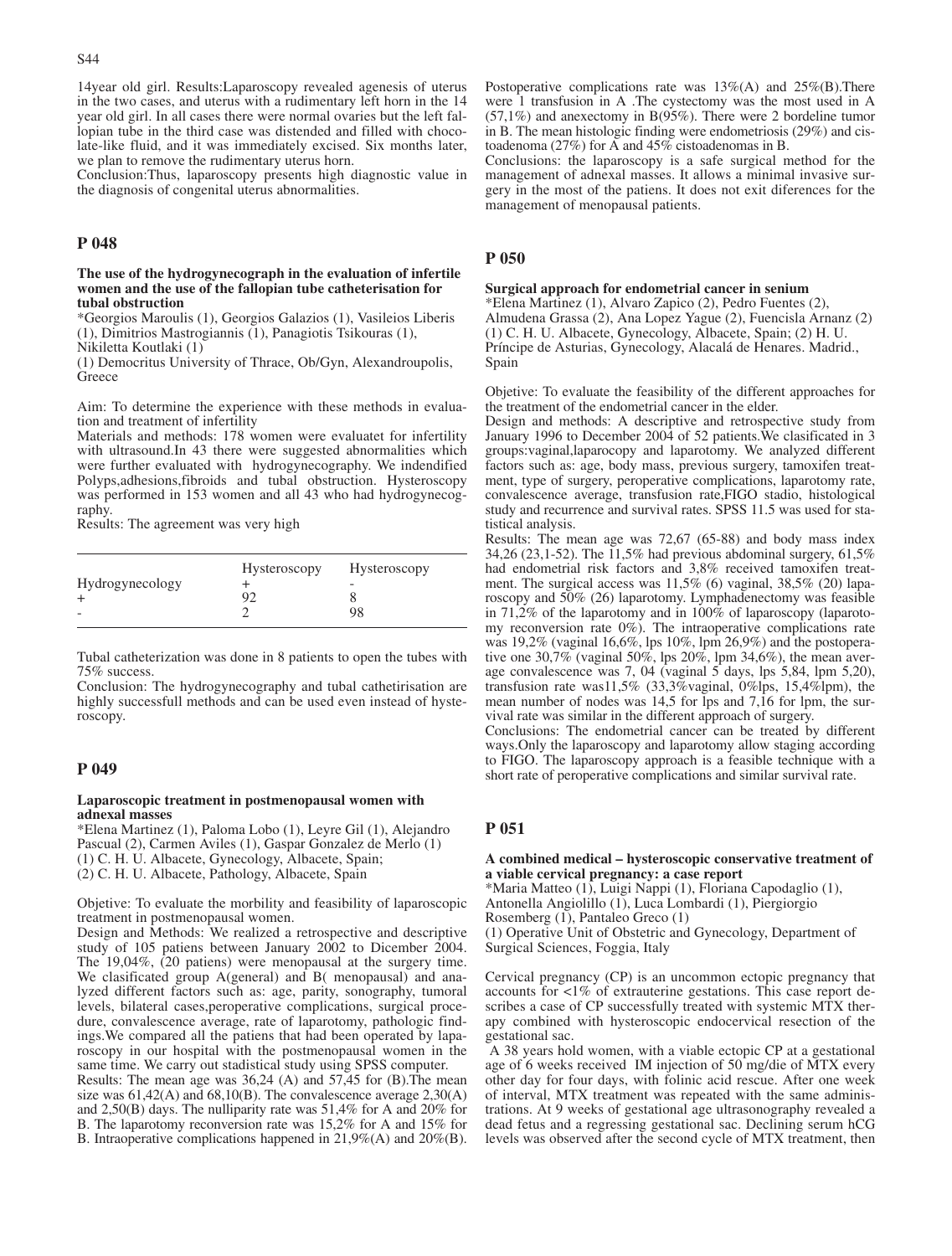the patient underwent to the hysteroscopic resection of the ectopic CP. A 5 french hysteroscope (Karl Storz, Tuttlingen, Germany) was introduced into the cervical canal. The gestational sac was recognized and the implantation side as the extent of placentation was determined. A 5 french bipolar electrode (Versa Point, Gynecare, NJ, USA) was introduced through the operative channel of the hysteroscope and, under trans abdominal U/S guidance an electroexcison of the ectopic pregnancy at a cautery setting of 50 W was performed. Treatment was successful, the operating time was 35 minutes, the blood loss was 60 ml. The patient had an uncomplicated post operative course. This case report showed that a viable ectopic CP can be treated successfully with an appropriate systemic MTX regimen combined with a conservative hysteroscopic resection of the ectopic gestational sac

# **P 052**

#### **Visualization of ovulation process during transvaginal hydrolaparoscopy**

\*Ivan Mgaloblishvili (1), Manana Mgaloblishvili (1), Nana Gvazava (1), Ketevan Osidze (1)

(1) Center for Reproductive Medicine and Infertility, Tbilisi, Georgia

Technique of transvaginal hydrolaparoscopy allows minimally invasive exploration of the reproductive organs. The advantage of transvaginal hydrolaparoscopy is hydroflotation regimen allowing to inspect reproductive organs in physiologic conditions as well as to visualize the process of human ovulation. There was several sugesstions about the course of ovulation process. Nowdays, owing to transvaginal hydrolaparoscopy factual information is being collected.

Transvaginal hydrolaparoscopy was routinly performed for the investigation of infertile women. We observed periovulatory follicle in 20 women. Our findings show that ovulation may proceed by two different "scenarios"- avalanche–like evacuation of follicle and slow leakage of follicular fluid. In our observations fimbriae were not always involved in releasing of oocyte-cumulus complexes. Clinical significance of this data should be clarified.

# **P 053**

#### **Epidemiology of large cystic uterine adenomyomas**

Spyros Milingos (1), \*Athanasios Protopapas (1), George Kallipolitis (1), Alexandros Rodolakis (1), Nikolaos Skartados (1),

Anthoula Liapi (1), Aris Antsaklis (1) (1) University of Athens, Obstetrics and Gynecology, Athens, Greece

Aim of the study: To study the incidence, epidemiology, and clinical presentation of large cystic adenomyomas (>3cm), in a University hospital population.

Patients and Methods: We performed a computer search in the Pathology Department of our Institution, spanning the period from January 1999 to December 2004, and were able to identify 26 cases corresponding to the diagnosis of a uterine cyst, or a uterine tumor with a measured cystic component. By reviewing the pathology reports we excluded all cases with cystic degeneration of a fibroid, and those with a non-adenomyotic cyst and were left with only 4 cases with cystic adenomyomas measuring >3cm and reviewed their case histories.

Results: Two patients presented with large cystic unilocular swellings that were erroneously diagnosed as paraovarian cysts and were proved at laparoscopy to be cystic adenomyomas attached to the uterus via a narrow pedicle. The 3rd case was also an adenomyoma originating through a broad base from the uterine fundus. The last case was a 5cm cystic submucosal ademomyoma presenting with irregular vaginal bleeding and protruding through the cervix. The former three cases were operated laparoscopically, whereas the later was managed with a TAH and BSO.

Conclusion: Large cystic adenomyomas are rare, and most commonly asymptomatic. Frequently they are erroneously diagnosed as adnexal enlargements and their true origin becomes evident during surgery. The differential diagnosis includes cystic degeneration of a fibroid and congenital uterine cysts from mesonephric or paramesonephric remnants.

# **P 054**

#### **Successful hysteroresectoscopy of a fundal myoma**

\*Takashi Murakami (1), Haruka Kakisaka (1), Tomoko Yoshimoto (1), Mitsutoshi Tamura (1), Yukihiro Terada (1), Nobuo Yaegashi (1), Kunihiro Okamura (1)

(1) Tohoku University Graduate School of Medicine, Department of Obstetrics and Gynecology, Sendai, Japan

Hysteroscopic myomectomy is an excellent surgery for submucous myoma patients suffering from menorrhagia and/or infertility. A sessile myoma arising from the uterine fundus, however, is technically difficult to correct by standard hysteroscopic resection. A hysteroresectoscopic electrode, which moves only in a linear motion, is unsuitable for the resection of a large, sessile, face-toface myoma, as its use risks an unexpected perforation to the fundus while digging into the node of the myoma.

We present herein a successful fundal myoma resection using a novel strategy. The patient was a 43-year-old nulliparous woman who had suffered from severe menorrhagia for several years. She exhibited a fundal submucous myoma that measured approximately 40 mm in diameter and was categorized as type II using the classification guidelines of the European Society for Gynecological Endoscopy. We performed a hysteroresectoscopy with concomitant laparoscopy, beginning by scraping the dome of the circumferential myoma with an electrode with a safeguard attached at its far end. Next, the central area of the node was vaporized to a flat surface using another electrode. Repeated resections were performed on the remnant node, squeezed by uterine contractions after the intraoperative injection of prostaglandin F2 alpha. Complete resection of the myoma was accomplished and her symptoms disappeared. Our combination of techniques – the use of monopolar electrodes and extruding the remnant myoma by oxytocic agent-induced uterine contractions – allows the safe and certain hysteroresectoscopy of a sessile submucous myoma arising from the uterine fundus.

# **P 055**

# **Fertility outcome after laparoscopic myomectomy**

\*Joseph Nassif (1), Elie Attieh (1), Joseph Abboud (1), Chrystelle ABBOUD (1)

(1) Hotel-Dieu de France Hospital, Ob/Gyn, Beirut, Lebanon

We conducted a retrospective study from November 2000 untill November 2004 to evaluate the fertility outcome after laparoscopic myomectomy. Twenty seven consecutive patients were admitted to this study with a mean age of 36.67±5.42 years and a mean diameter of myoma of 5.28±2.21 cm on sonography. Myomas were intramural in all patients with extension to the uterine cavity in twelve patients. All women were investigated for other causes of female infertility, and male infertility was ruled out for every case, so no other etiology than myoma was retained for these patients. No pregnancy was permitted for six months post-operatively and an interval of the next six months was given for spontaneous conception. Six patients (24%) became pregnant during this period (with a result of four live births and two pregnancy losses). Two patients were lost. Because of the advanced age of patients who did not become pregnant after one year we decide to induce ovulation or use IVF (in vitro fertilization), so eleven (44%) had induction of ovulation (with a result of three live births, two losses of pregnancy and six patients could not achieve pregnancy) and eight (32%) had IVF (with a result of four live births, two losses of pregnancy and two patients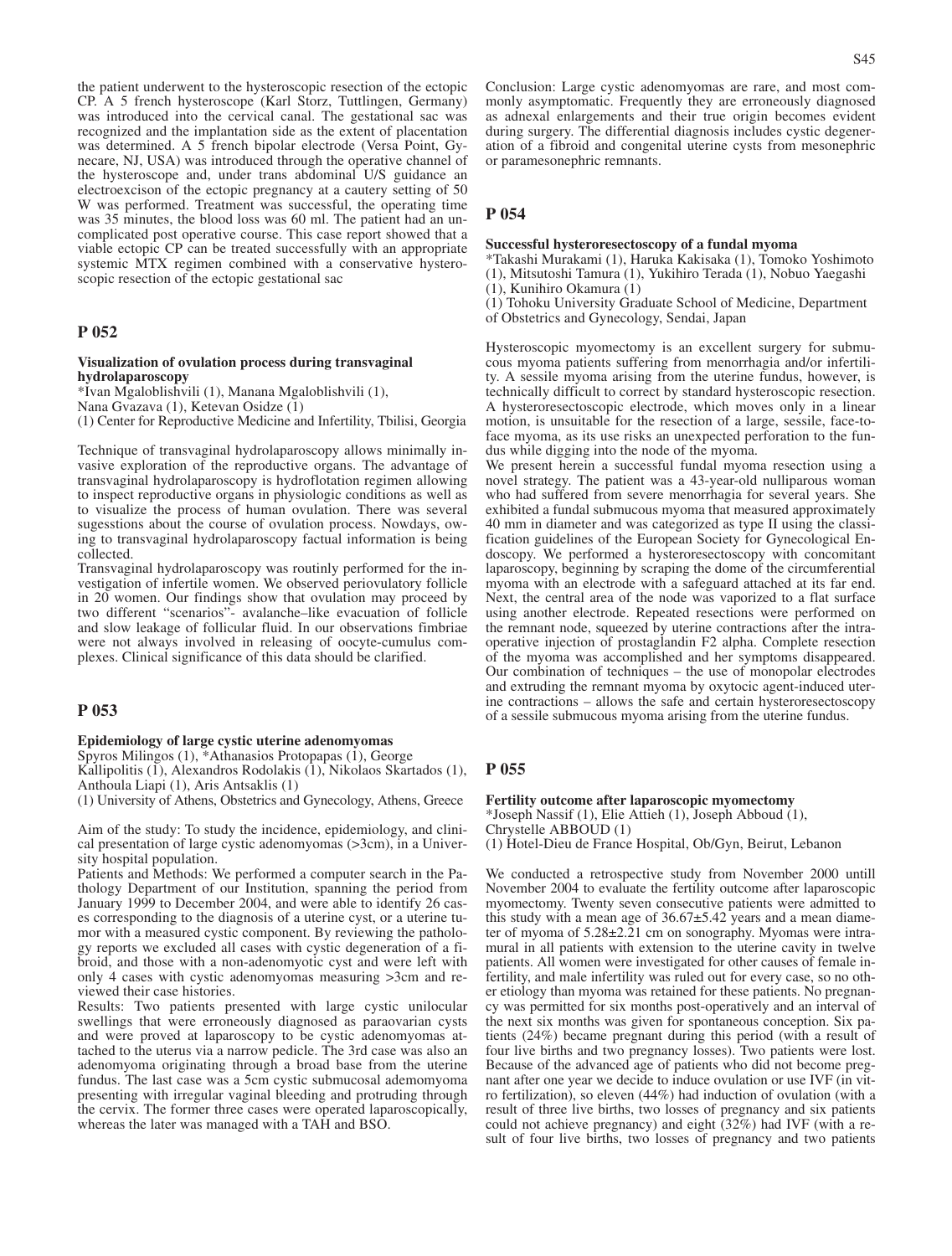could not achieve pregnancy). Such as a total of six (24%) losses of pregnancy occurred during the first trimester, eight (32%) could not achieve pregnancy and eleven live births (44%) was obtained after a mean of 1.8±0.3 years from laparoscopic myomectomy.

# **P 056**

#### **Laparoscopic management of borderline ovarian tumours in women of reproductive age and preoperative diagnosis of benign adnexal masses**

\*George Pados (1), Dimitris Tsolakidis (1), Dimitris Athanatos (2), Despina Tsatsaroni (2), Dafni Misiaka (2), Athanasios Kalaitzis (2), Eleni Bili (3), Thomas Zaramboukas (4), John Bontis (3)

(1) Aristotle University, 1st Dept of OB-GYN and Centre for Endoscopic Surgery DIAVALKANIKO, Thessaloniki, Greece; (2) Aristotle University, Centre for Endoscopic Surgery, Thessaloniki, Greece; (3) Aristotle University, 1st Dept of OB-GYN,

Thessaloniki, Greece; (4) Aristotle University, Dept of Pathology, Thessaloniki, Greece

Aim: To review the clinical features of women with borderline ovarian tumours and preoperative diagnosis indicative of benign adnexal masses, on whom minimal access surgery has been performed.

Materials and methods: Between October 1992 and December 2004, 2954 operative laparoscopies were performed in the Centre for Endoscopic Surgery DIAVALKANIKO Hospital, of which 655 for adnexal masses in women of reproductive age. In the preoperative work-up transvaginal ultrasound was always used. When ultrasonographic findings did not meet criteria for low risk of malignancy, tumour markers, colour doppler and NMR were applied. At laparoscopy, our protocol included macroscopic examination of the cyst contents before sending the specimen for cytology, copious lavage of the peritoneal cacity, suction of the cyst content in cases of large cysts, taking care to minimize spillage and examination of the interior of the cyst. Any solid component or papilla was biopsed and submitted for rapid frozen section.

Results: Of 655 adnexal masses treated by laparoscopy in this age group, 5 (0.76%) were found in the rapid frozen section to be ovarian tumours of borderline malignancy. The mean age of these patients was  $22\pm8.3$  (17-32), the mean diameter of the cysts was 5.7±4.1 (4-11cm). In 4 patients laparoscopic adnexectomy was performed. In one patient, in whom preoperative diagnosis of bilateral endometriotic cysts was made, rapid frozen section showed borderline malignancy of both ovaries. In this case ovarian cystectomy was performed and the patient underwent 2 IVF trials, the second of which successful. Three years later the patient underwent bilateral oophorectomy.

# **P 057**

#### **Hysteroscopy in the workup of female infertility**

George Pados (1), \*Dimitris Athanatos (2), John Timpanidis (2), Andreas Sortsis (1), Basil Tarlatzis (3), John Bontis (3) (1) Aristotle University, 1st Dept of OB-GYN and Centre for Endoscopic Surgery DIAVALKANIKO Hospital, Thessaloniki, Greece; (2) Centre for Endoscopic Surgery, Thessaloniki, Greece; (3) Aristotle University, 1st Dept of OB-GYN, Thessaloniki, Greece

Aim: To evaluate the role of diagnostic hysteroscopy in the investigation of female infertility.

Materials and methods: 1077 patients underwent diagnostic hysteroscopy in the Centre for Endoscopic Surgery DIAVALKANIKO Hospital from October 1992 until December 2004. Patients were divided into three groups: Group I, 665 patients, of which 470 were below 35 years old and 195 above. Group II, 412 patients (242 and 170 respectively) and Group III, consisted of 114 patients who had undergone at least 2 unsuccessful embryo-transfers in the course of IVF trials. Hysteroscopy was performed without anaesthesia with a 3.5 mm rigid hysteroscope using the vaginoscopic approach, except in cases in which hysteroscopy was combined with diagnostic laparoscopy.

Results: The results of the hysteroscopic findings in the three Groups are described and analyzed according to the findings of the hysterosalpingography (HSG) and the age of the patients. In Group III, 31 patients were found with abnormal findings in the cervix (27%) and 39 ( 34%) in the uterine cavity.

Conclusions: Diagnostic hysteroscopy consists an essential part of the basic infertility workup. It is indicated in all cases with abnormal HSG, in women aged above 35 years old and in patients with at least two unsuccessful replacements of good quality embryos.

# **P 058**

# **Hysteroscopic laser ablation of the endometrium (HLAE) for menorrhagia in a university teaching hospital in the UK**

\*Costas Panayotidis (1), Jose Martin (1), John Wynn (1) (1) South Manchester University Hospitals NHS, Wythenshawe hospital department of obstetrics and gynecology, Manchester, United Kingdom

Retrospective clinical audit from 2001 to 2005, assessing the outcome of the use of laser for the treatment of menorrhagia in over 100 patients under experienced hands. This poster summarises the recent advances in the use of laser, the practical aspects of the procedure, pre-operative patient assessment and suitability for the procedure. Also it describes intra and post operative complications and measures the success rate at 3 to 6 months post procedure.

# **P 059**

#### **Embryoscopy and its potential**

Minas Paschopoulos (1), \*Eleftherios Meridis (2), Vassilios Tanos (3), Lazarow Lavasidis (1), Mattheos Pavlou, Fani Grozou (1), Stephanie Papatheodorou (3), Geoffrey Trew (2), Evangelos Paraskevaidis ()

(1) University Hospital-Medical School, Obstetrics and Gynecology, Ioannina, Greece; (2) Hammersmith Hospital, Obstetrics and Gynecolgy, London, United Kingdom; (3) Evangelistria Hospital, Obstetrics and Gynecology, Nicosia, Cyprus

Embryoscopy is the direct visualization of the embryo between 5 and 8 weeks gestation age.Fetoscopy is the direct visualization of the fetus after 8 weeks of gestation.Both are performed by insertion of a fiber optic scope, either transabdominally or transcervically, into the extracoelomic space when the procedure is done before 11 weeks, or inside the amniotic cavity when it is done after 11 weeks.Embryo-fetoscopy is likely to find applications in confirming and further clarifying our knowledge on embryonic development. High resolution ultra-sonography is the most common established approach to the antenatal diagnosis of congenital abnormalities, during the first and second trimester.In situations, though, where there is a family high risk of recurrence of genetic disorders that project onto embryonic phenotype or when antenatal ultrasound screening is highly suggestive of a congenital anomaly, embryoscopy could serve as a conclusive verification tool. Embryoscopy in missed abortions provides invaluable information on the phenotype of the embryos and help us clarify the specific mechanisms leading to the observed developmental defects and death in-utero. Information obtained by embryoscopy can identify the risk of recurrence in future pregnancies.Further evolution of the endoscopic instruments and embryoscopic technique could give embryo-fetoscopy a potential for early gene and cell therapy as well as surgery in-utero. We present our preliminary experience employing trancervical embryoscopy.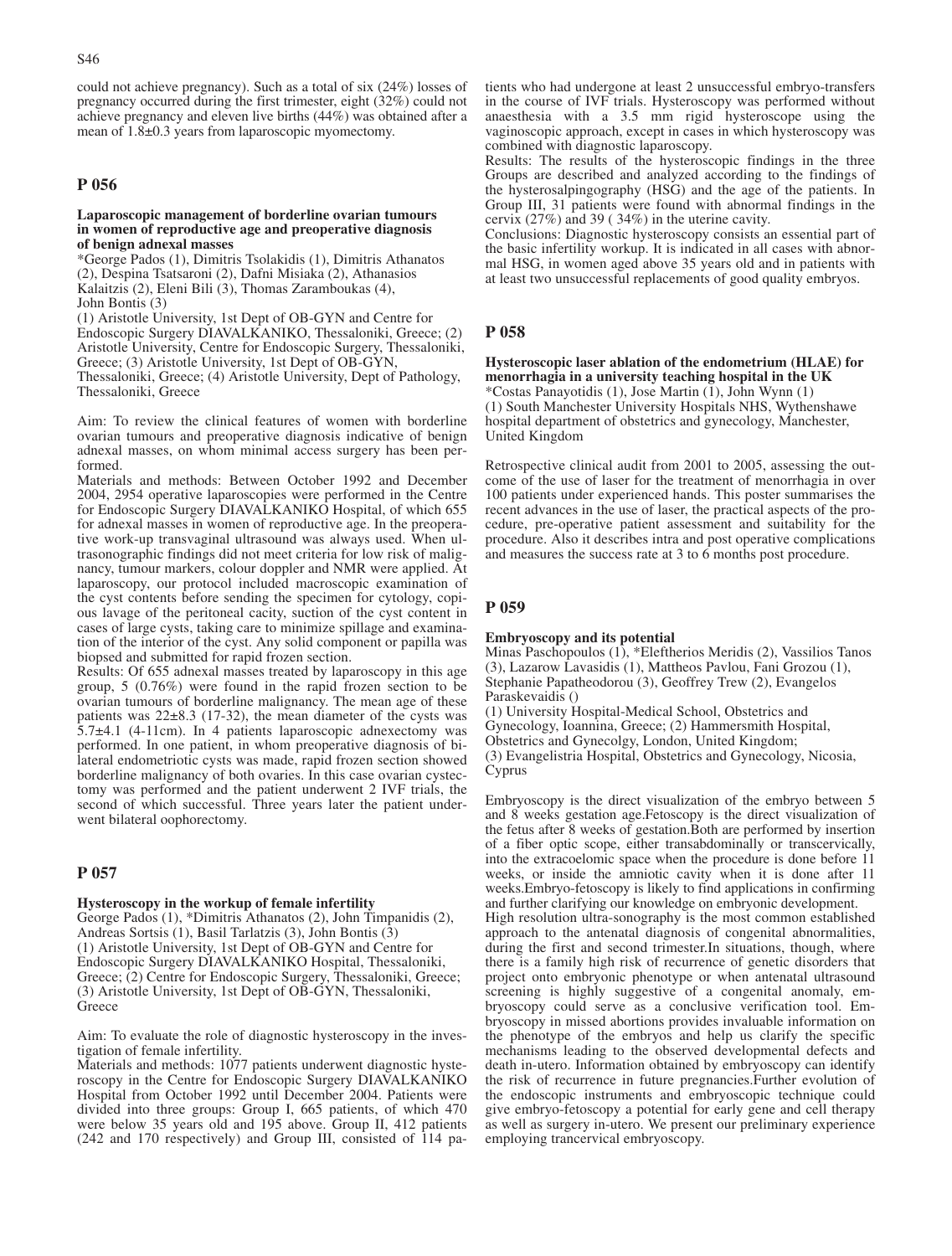#### **P 060**

#### **Current surgeries performed in our scope for the treatment of uterine and vault prolapse**

\*Maria Josefa Martínez Payá (1), Maria Rita Espejo Catena (1), Consuelo Aguilar Florit (1), José Emilio Serrano López (1), Agustín Calvo Juan (1), Fernando G. Naranjo De la Puerta (1) (1) Hospital de la Ribera, Department of Obstetrics and Gynaecology, Alzira, Spain

1. INTRODUCTION and OBJECTIVES: Given the relatively recent appearance in the market of new devices for the correction of feminine genital prolapse, we have initiated the use of these devices in our hospital as therapeutic and preventive methods. We currently use PERIGEE for anterior prolapse, and for the posterior compartment, infraccocigeal vault suspensions (Apogee, Posterior-IVS and PelviLace). We tried to evaluate the different techniques.

2. MATERIAL and METHODS: Thirty six patients with pelvic floor defects have been treated, 18 with posterior defect or uterovaginal prolapse with predominance of posterior defect have been treated with several posterior suspension treatments. The remaining 18 patients with anterior defect or uterovaginal prolapse with predominance of anterior defect.

3. RESULTS:

3.1. Infraccocigeal Sacrocolpopexies: Surgical Time: 21,06 ± 4,09 minutes, surgical complications: 0, hospital stay: treatment for isolated vaginal vault 12-24 hours and combined with vaginal hysterectomy 36-48 hours. Post-operating complications: Gluteal Hematomas: 3 (16,7%). Revisions at 1 and 5 weeks, 3 and 6 months: 1st degree cystoceles in 2 cases (11,11%), induration of wall at 5 weeks in 1 case  $(5,55\%)$ .

3.2. Regarding the anterior Corrections with Perigee: Surgical time:  $24,11 \pm 4.24$  minutes, surgical complications: none, hospital stay: For isolated anterior wall defect 12-24 horas and combined with vaginal histerectomy 36-48 hours Post-operatorive complications: none. Follow up: (at 1 and 5 weeks, 3 y 6 meses): none

4. CONCLUSIONS: So far the results are very promising and they seem to be good techniques to solve defects of pelvic floor.

# **P 061**

#### **Actual perspectives of our experience in the female stress urinary incontinence treatment (SUI)**

\*María Josefa Martínez Payá (1), Maria Rita Espejo Catena (1), Consuelo Aguilar Florit (1), Agustin Calvo Juan (1), José Emilio Serrano López (1), Fernando G. Naranjo De la Puerta (1) (1) Hospital de la Ribera, Department of Obstetrics and Gynaecology, Alzira, Spain

OBJECTIVE: To compare the retropubic and transobturator techniques performed for the treatment of female stress urinary incontinence.

MATERIAL And METHOD: We compare the first 53 first retropubic surgeries with the 53 transobturator ones to gather therefore the same conditions as far as experience in the learning curve, we found:

|                                                                                                          | <b>SPARC</b>                                          | <b>MONARC</b>                      |
|----------------------------------------------------------------------------------------------------------|-------------------------------------------------------|------------------------------------|
| Surg. Time<br>BladderInjurie<br>Hematomas<br>Hospital stay<br>Hosp stay(asoc)<br>Obstruction<br>Failures | $17,58\pm4,31$ m.<br>$2.35 \pm 1.30$<br>$\mathcal{O}$ | $11,98\pm2,66$ m.<br>$2,15\pm1,07$ |
|                                                                                                          |                                                       |                                    |

RESULTS: Revisions: They have been performed with specific quality of life questionnaires. They are performed systematically at 5 weeks, 3, 6 and 12 months.

We found: Smaller surgical Time for the transobturator, equal Stay, when performed isolated, since the two are considered outpatient techniques not requiring hospitalization. Surgical complications: 1 bladder perforation for the retropubica and no surgical complications for the transobturator. Postoperating complications: 2 temporary Obstructions with the retropubic technique and none with a the transobturator. Failures at 12 months: none with retropubic technique and 1 with the transobturator. This was a technique failure demonstrated in the post-operative follow-up.

COMMENTS: In agreement with most of the published data, at the moment it seems that the transobturator technique has the same results as the retropubic technique, however the first one is simpler and has a shorter operating time.

# **P 062**

#### **Extrusion and vesicovaginal fistula after traditional anterior rectus sling**

\*María Josefa Martínez Payá (1), Maria Rita Espejo Catena (1), Oreto Martínez Valero (1), Vicenta José Terres Biendicho (1), Fernando G. Naranjo De la Puerta (1)

(1) Hospital de la Ribera, Department of Obstetrics and

Gynaecology, Alzira, Spain

CLINICAL CASE: 47 years old patient that shows up in July of 2001 for revision.

At the time of the check she complains of urinary incontinence with minimal efforts and mictional urgency. The urodinamic study, shows stable bladder and deficient uretral sphincter. A suburetral sling is performed in December of 2001. Later in February of 2002 she visits the Gynecologist complaining of a bulk in the external genitals. At time of exploration a IInd-IIIrd degree prolapse is observed.

The patient is still incontinent and she is treated with several anticolinergic drugs and rehabilitation exercises awaiting operation.

In January of 2003 is performed a vaginal histerectomy. The postoperative revision is normal except the area corresponding to the sling that is painful when palpating. The patient still complains of urge incontinence. In January of the 2005, we valued sling removal and I mention to evaluate the height of the sling in urethra placing a Foley catheter. With the Foley in place the vaginal exploration surprisingly finds the Foley catheter in vagina.

A cystoscopy is performed observing the sling in the vaginal area and a fistula above the sling. The sling removal is considered with the closure of the vesicovaginal fistula.

Conclusion: It is still to be determined the reason for the fistula: the correction of the stress urinary incontinence with sling and the vaginal hysterectomy.

# **P 063**

#### **Comparative study of complications between laparoscopic assisted vaginal hysterectomy and total laparoscopic hysterectomy**

\*Vicente Payá (1), Juan Gilabert-Estellés (1), Monica Romeu (1), Vicente Diago (1), Jose Julian Rodenas (1), Francisco Coloma (1), Sergio Costa (1), Jose Luis Micó-Chofre (1), Juan Gilabert-Aguilar (1)

(1) Hospital Arnau de Vilanova, Gynecology, Valencia, Spain

Objective: Comparative study of the operative complications in the period 1996-2004 between laparoscopic assisted vaginal hysterectomies (LAVH) and total laparoscopic hysterectomies (TLH). Material and Methods: 213 LAVH (Group I) and 230 TLH (Group II) were performed in the studied period. The indications in group I were 23 cases for endometrial adenocarcinoma (10,8%) and 190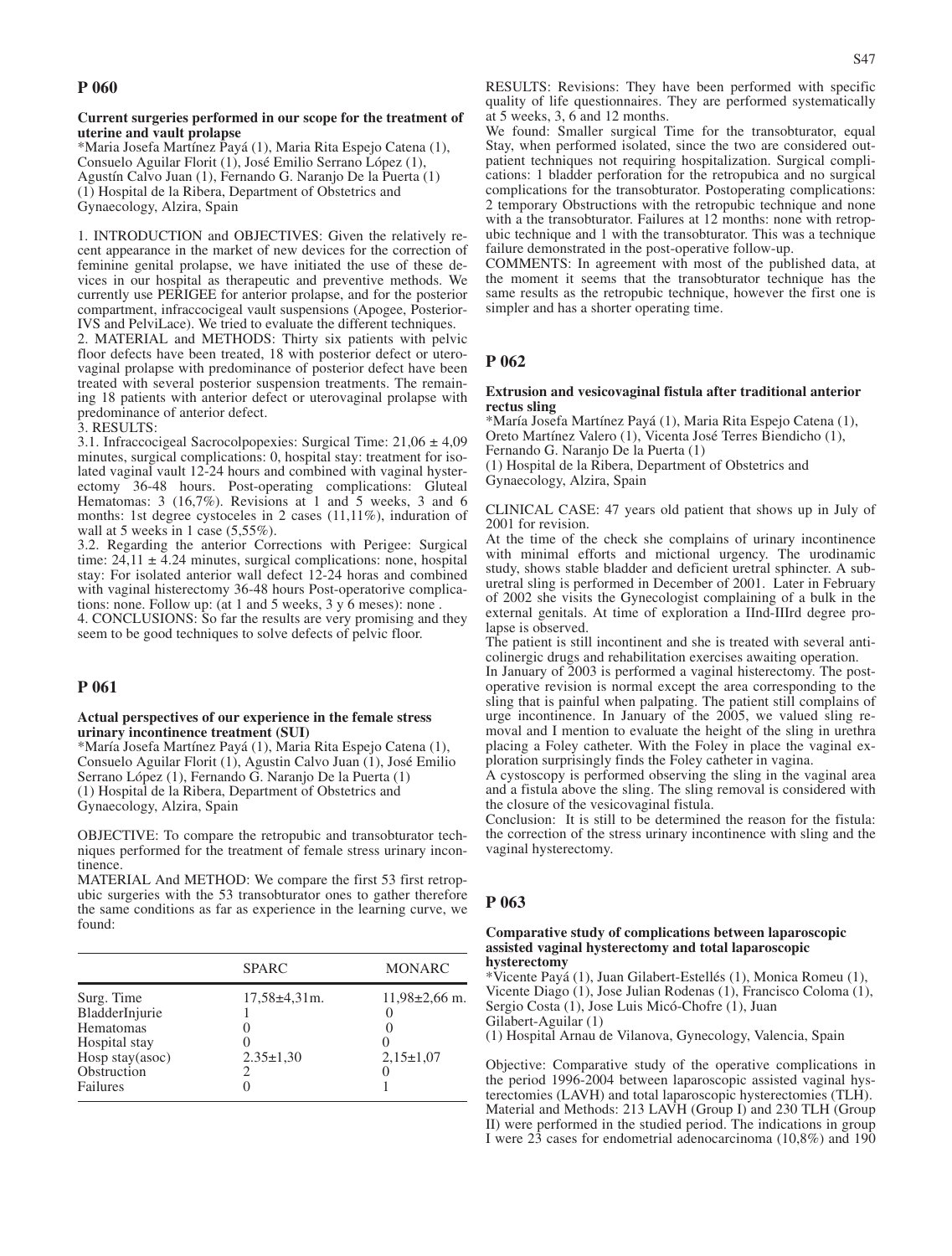cases for benign pathologies (89,2%). 52 patients in group II (22,6%) were operated for endometrial adenocarcinoma and 178 (77,4%) for non malignant pathology. A comparative study between both groups was performed in terms of intra and postoperative complications. A comparison is also performed between the periods 2000-2003 and 2004, after the introduction of modifications in the surgical technique.

Results: In Group I (LAVH) the complication rate was 12,2%, 21 cases of major complications (9,9%) and 5 cases of minor complications (2,3%). Major complications detected were: 13 blood transfusions, 6 bladder injuries, one recto-vaginal fistula and an intestinal occlusion due to bowel incarceration in a 12 mm port site. In group II (TLH) 17 complications were detected (7,4%), 11 major (4,8%) and 6 minor complications (2,6%). Major complications recognized in this group were: 8 blood transfusions, one vesicovaginal fistula, one bladder lesion and a case of spleen injury. Comparative studies between groups showed no differences in total complication rate (p:0,12), major complication rate (p:0,06) and minor complication rate (p:0,89). Comparison between periods of study showed a reduction in complication rate in 2004 (2,6%) in comparison to period 2000-2003 (9,9%) (p:0,03).

# **P 064**

#### **Reproductive outcome following auto-crosslinked hyaluronic acid gel application in infertile patients after laparoscopic myomectomy**

\*Massimiliano Pellicano (1), Silvia Bramante (1),

Domenico Cirillo (1), Maurizio Guida (1), Carmine Nappi (1) (1) University of Naples, Dept. Obstetrics and Gynecology, Naples, Italy

Objective: To assess the reproductive outcome after laparoscopic myomectomy and post-surgical adhesions prevention with autocrosslinked HA gel. Design: Prospective, randomised, controlled study. Thirty-six infertile women underwent laparoscopic myomectomy. Eighteen were treated with HA gel for adhesions prevention (group A), 18 were untreated (group B). All patients underwent post-surgical adhesions evaluation and a reproductive outcome follow-up for 12 months.

Patients who did not conceive, after 6 month, underwent ultrasonographic monitoring of ovulation from 7th to 12th follow-up month. In this period 4 out of 10 patients of group A and 5 out of 14 of group B underwent controlled ovarian hyperstimulation. Results: At 1 year follow-up, pregnancies occurred in 77.8% of patients in group A and in 38.8% of cases in group B. In both groups, pregnancies were higher in patients treated with subserous sutures than in subjects treated with interrupted figure of eight sutures. No differences were noted between Cesarean section and vaginal delivery rates beetween groups.

Conclusions: Auto-crosslinked HA gel is useful to prevent postsurgical adhesions formation in infertile patients after laparoscopic myomectomy and it increase the pregnancy rate more than laparoscopic myomectomy alone

# **P 065**

#### **Prevention of adhesions with a cross-linked hyaluronan gel after laparoscopic myomectomy**

\*Litta Pietro (1), Bonora Michela (1), Spiller Elena (1), Fantinato Sara (1), Cosmi Erich (1), Nardelli Giovanni Battista (1) (1) University of Padua, Department of Gynecological Science and Human Reproduction, Padua, Italy

BACKGROUND: Association between postsurgical adhesions and bowel obstruction (55%), chronic pelvic pain (13-36%), and infertility, (15-20%) has been widely demonstrated. Adhesions prevention plays a basic role mainly in reproductive surgery and after adhesiolysis the pregnancy rate increases from 38 to 52%.

OBJECTIVE: The aim of this clinical prospective, randomized, study was to evaluate the efficacy of crosslinked hyaluronan gel in adhesions prevention after laparoscopic miomectomy, and to perform a histological analysis of adhesions.

METHODS: We studied 44 women in reproductive age, without previous surgery, who underwent to single or multiple miomectomy. 22 of these patients underwent laparoscopic miomectomy only, and 22 also to hyaluronic acid application. 30-60 days after surgery, all patients underwent to second-look with minilaparocromosalpingoscopy. The adhesions at the second-look laparoscopy were sent out for histological analysis. The specimen were stained with haematoxylin-eosin and the assessment was based on the absence  $(0/+)$  or presence  $(++/++)$  of fibrosis, inflammation and vascularization.

RESULTS: Anatomically significative adhesions were found in 7 (31.8%) of the treated group and in 12 (54.5%) of the control group. The average site-specific modified score of adhesions was 1.05 $\pm$ 1 in the sample group and 2.27 $\pm$ 2.5 in the control group  $(P<0.05)$ .

The histological analysis of adhesion tissues in the control group revealed a higher incidence of fields containing fibrosis, leukocytes and vessels than in the sample group  $(P<0.01)$ .

CONCLUSIONS: Cross-linked hyaluronic acid appeared to be easy to handle, well-tolerated, biocompatible and effective. Adhesions found in treated group were mainly velar, avascularized and easily lysable, whereas those in control group were dense (thick) and strongly vascularized.

#### **P 066**

#### **Transcervical metroplasty**

Mirko Pjević (1), \*Aleksandra Trninić -Pjević (1) (1) Clinical Centre, Department of Obstetrics and Gyneacology, Novi Sad, Serbia and Montenegro

A technique of metroplasty is presented. Four patients had completely septated uterus, six incompletely, and four had arcuate uterus. All patients had repeated wastage or infertility. The uterine septum was diagnosed in every case by hysterography, ultrasonography, or diagnostic hysteroscopy. The septum has been cut with laparoscopic scissors ( 5 or 10 mm ) introduced into the uterine cavity through the cervix. The operation was performed under general anesthesia. Whole procedure has been monitored with a real–time abdominal ultrasound. All patients had control hysteroscopy and complete unification of uterus was achieved. No signifificant intraoperative nor postopertive complications were noticed. The results of this technique of metroplasty are comparable with those obtained after hysteroscopic uterine septum resection. This procedure is simple, safe, efficient and does not require expensive endoscopic equipment.

# **P 067**

#### **Primary malignant mesothelioma of the peritoneum in a young woman with unexplained ascites**

\*Athansios Protopapas (1), Spyros Milingos (1), George Kallipolitis (1), Alexandros Rodolakis (1), Christos Papadimitriou (2), Emmanuel Diakomanolis (1), Aris Antsaklis (1) (1) University of Athens, Obstetrics and Gynecology, Athens, Greece; (2) University of Athens, Medical Oncology, Athens, Greece

Case report: We report the rare case of a 27 year-old, P 0+0 woman who was referred to our institution for persistent moderate ascites. One year before her present admission she underwent a diagnostic laparoscopy for the same indication. No obvious pathology was found, random biopsies showed only inflammation, and she was prescribed antibiotics for a presumed pelvic infection. During all this period despite persistence of the fluid collection she remained asymptomatic. Although preoperative CA-125 was moderately ele-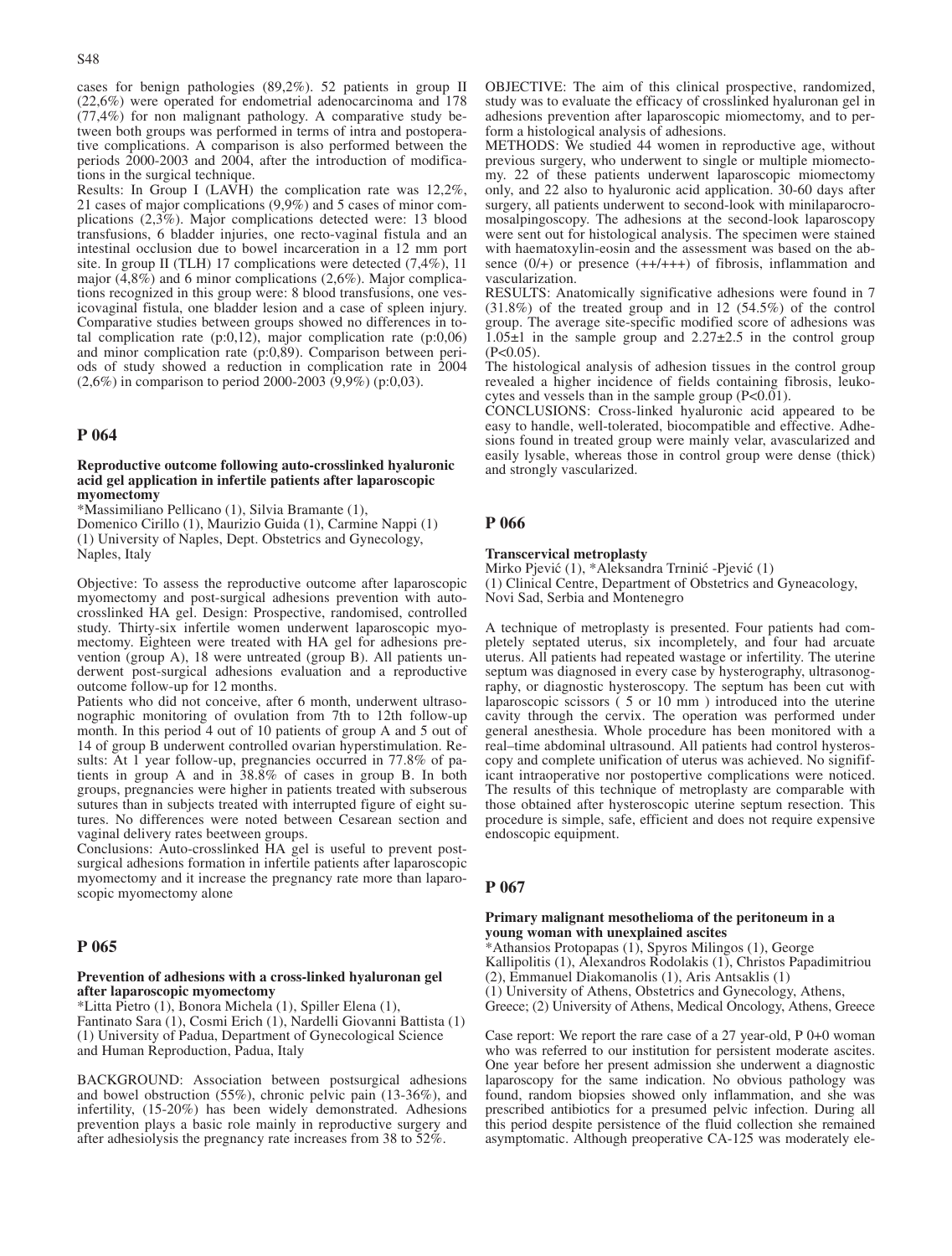vated (320 U/ml), no obvious pathology was found at the preoperative diagnostic work-up. At second-look laparoscopy, a 2cm fragile soft tumor was found in the pouch of Douglas, and was excised. All peritoneal serosal surfaces were found with multiple widespread miliary deposits. Histology was suggestive of a primary malignant peritoneal mesothelioma. The patient received combination chemotherapy and remains disease-free 9 months from diagnosis.

Conclusion: Persistent ascites should be regarded with suspision until proven otherwise. Rare or occult tumors, infections, and systematic pathological conditions should be included in the differential diagnosis. Laparoscopy can be a very useful minimally invasive diagnostic tool and should be applied liberally whenever the diagnosis is doubtful.

#### **P 068**

# **Site specific pelvic floor repair** \*Hesham Salem

Alexandria Univ., Ob/Gyne, Alexandria, Egypt

Objective: Trial of a new technique to correct posterior vaginal wall prolapse using synthetic mesh.

DESIGN: A prospective study.

MATERIAL&METHODS: Forty seven patients complaining of different types of posterior vaginal wall prolapse were collected from the outpatient clinic of EL SHATBY maternity university hospital and other private clinics. All cases were treated by the same technique by the same surgeon .In all cases a prolene mesh was fixed in the rectovaginal space by absorbable sutures.

Results: Dissection of the rectovaginal space was done as usual but to higher levels to fix the mesh, and it was an easy task. The range of operation time was 20-45 min. No patients complained of vaginal tightness or dyspareunia postoperatively. One case had partial erosion of the mesh that was treated conservatively. Twenty two cases complained of perineal heaviness postoperatively that disappeared spontaneously after a maximum period of 3 months. Forty two cases seemed satisfied with the technique, and five cases were unsatisfied. Conclusions: It was evident from this pilot study that the technique is easily adoptable, easily transferable to trainees, consumes reasonable time and has a relatively low rate of complications, but longer postoperative follow up time being a new technique.

# **P 069**

#### **Laparoscopic management of ovarian mature cystic teratomas** \*Hesham Salem

Alexandria Univ. , Ob/Gyne, Alexandria, Egypt

SETTING: OB/GYNE DEPT, Alexandria University

PATIENTS: 40 cases with mature cystic teratomas selected from the outpatient clinic of El-Shatby University hospital

All patients are between 18-40 years, with unilateral or bilateral dermoid cyst not exceeding 10 cm diameter.

Those patients with criteria suggesting malignancy(by u/s or laparoscopy) were excluded

METHODS: History taking, clinical examination, high resolution vaginal ultrasound, CA 125.

Intervention: Laparoscopic excision of the mature cystic teratoma through incision in the anti -mesenteric border of the ovary with hydrostatic dissection. The ovary left without suturing. Excessive lavage using 10 litres of normal saline were done in those cases with spillage.

RESULTS: Laparoscopic resection were done in all patients. None was transformed into laparotomy. Mean operative time was (70min). Mean blood loss (40 ml). Post operative fever (16%). Peritoneal spillage (80%). Duration of hospital stay (1day). Bilaterality of the tumour (12%). Chronic post operative pelvic pain (none). Chemical peritonitis (none).

Conclusions: Laparoscopic resection of benign cystic teratoma is safe procedure and in presence of good preoperative preparation it must be the rule with exception only extensive pelvic adhesions and malignant suspicions.

Advantages over laparotomy were diminished blood loss, hospital stay, postoperative fever, postoperative treatment.

Although spillage had occurred in most of the cases none of them developed chemical peritonitis.

# **P 070**

#### **Endometrial cancer: minimal invasive surgery but maximal effective therapy**

\*Alessandro Santi (1), Thomas Gyr (2), Markus Eberhard (3), Susanne Lanz (1), Ekkehard Dreher (1), Michael Mueller (1) (1) Frauenklinik Universitätsspital, Berne, Switzerland; (2) Ospedale Regionale, Lugano, Switzerland; (3) Kantonsspital, Schaffhausen, Switzerland

Introduction: Surgery is the primary therapy of endometrial cancer. As endometrial cancer occurs more frequently in elderly and fatty patients, the minimal-invasive surgery seems to be the optimal way to treat the disease. The objective of our study was to evaluate the feasibility of laparoscopic surgery in the treatment of the endometrial cancer.

Patients and methods: Retrospective analysis of all endometrial cancer patients who were treated by laparoscopy between 1996 and 2005 in three different hospitals (Berne, Lugano and Schaffhausen). All patients underwent a total laparoscopic hysterectomy with bilateral salpingo-oophorectomy and, if necessary, a laparoscopic pelvic lymphadenectomy followed or not by a paraaortic lymph node dissection. The patients were followed after 3 and 6 months, and then every 6 months.

Results: A total of 103 patients were included in the study. The median age was 65.1 (47-88) years. 87 (84%) patients had an endometrial cancer FIGO stage I, 8 (8%) a FIGO stage II, 6 (6%) a FIGO III and two (2%) a FIGO stage IV. The median operating time was 160 minutes. Estimated intraoperative bloodloss was 230 ml. 94 patients (91%) underwent a laparoscopic lymph node dissection. The average number of lymph nodes recovered was 22.7. The median hospital stay after the operation was 5.7 days. After an observation time of  $2.6$  years 98 (95%) patients were without signs of recurrence. In our collective no port-site metastasis were found.

Conclusions: With the appropriate experience in endoscopic surgery, endometrial cancer can be treated by laparoscopy. The operation time as well as the number of recovered lymphnodes is comparable with the historical published results obtained by laparotomy.

# **P 071**

#### **Evaluation of abnormal uterine bleeding by transvaginal 3-D sonography**

\*Nikolaos Skartados (1), Konstantinos Kalmantis (1), Nikolaos Makris (1), Nikolaos Papantoniou (1), Spyros Mesogitis (1), Aris Antsaklis (1)

(1) Alexandra Hospital, Ob/Gyn, Athens, Greece

Aim: The aim of our study was to identify the role of 3-D sonohysterography (HS) in women with abnormal uterine bleeding. Materials-Methods: A total of 56 women between 29 and 64 years old were included in the study. All of them presented abnormal uterine bleeding and they gave verbal consent prior to the procedure. After a transvaginal ultrasound, a saline 3-D sonohysterography was performed in all cases. Following this, all women were referred for dilation and curettage and histolpathological results were compared to the sonographic findings.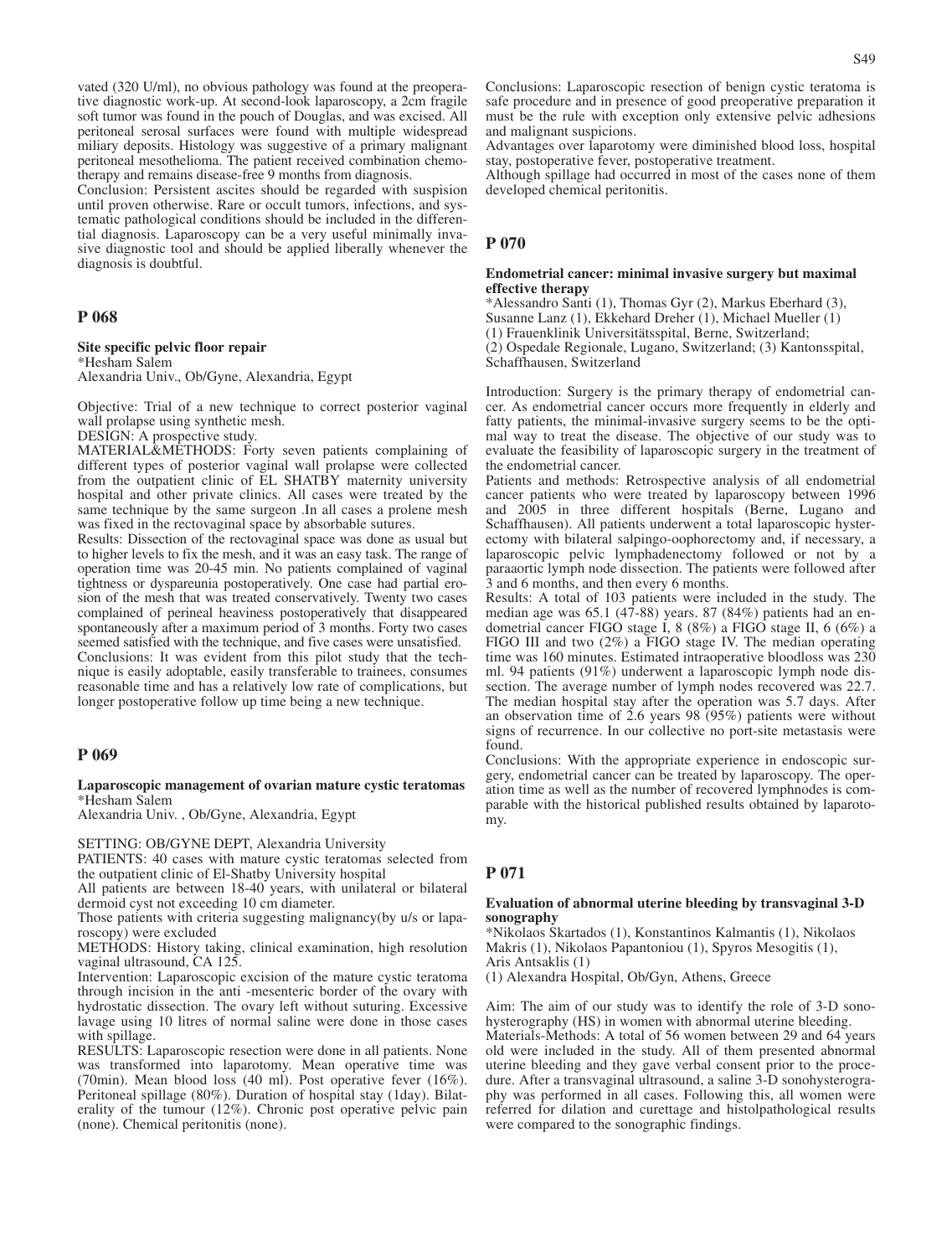Results: The 3-D sonohysterography procedure was well tolerated with no significant complication. In 18 cases an endometrial polyp was found (32,1%), in  $\overline{7}$  cases a submucosal leiomyoma (12.4%), in 9 cases an endometrial hyperplasia (16%), in 1 case a foreign body (IUD) (1,7%), in 4 cases an endometrial cancer (7,1%) and in 18 cases was found normal endometrium (32,1%). The sensitivity of transvaginal 3-D sonohysterography was 100%.

Conclusion: Sonohysterography performed with 3-D ultrasound has several advantages than conventional 2-D ultrasound. 3-D(HS) defines better the pathology of uterine cavity and gives more accurate information concerving the location of abnormalities.

# **P 072**

#### **Diagnostic hysteroscopy in women with abnormal uterine bleeding receiving hormone replacement therapy**

\*Ioannis Stamatellos (1), Panagiotis Stamatopoulos (1),

Ioannis Bontis (1)

(1) Ppageorgiou General Hospital, Obstetrics and Gynaecology, Thessaloniki, Greece

Objective: to investigate the causes of abnormal uterine bleeding (AUB) in perimenopausal period in women receiving hormone replacement therapy (HRT) or presenting postmenopausal bleeding and to evaluate the efficacy of hysteroscopy in the diagnosis of endometrial pathology. These patients referred to our academic gynaecological clinic during the period (1999-2003).

Materials and Methods: a retrospective review of 145 cases that had undergone hysteroscopy and endometrial biopsy for AUB during perimenopausal period in the last four years. The main group (76 patients) presented AUB during taking sequential or continuous HRT for menopausal symptoms and prevention of osteoporosis. The control group (69 patients) presented postmenopausal bleeding.

Results: There was an increased incidence of endometrial pathology in the group receiving HRT in comparison with the control group  $(52,6\%$  versus  $40,4\%$ ) but this difference was not significant. The main findings are functional endometrium (38,1%) in the group receiving HRT and atrophic endometrium (40,6%) in the control group respectively. These differences were statistical significant between the two groups. Diagnostic hysteroscopy was performed successfully with no serious complications and was performed without anesthesia in a percentage over 30% of the patients in both groups.

Conclusions: The incidence of the structural endometrial causes of AUB in perimenopausal period are similar in women taking HRT or presenting postmenopausal bleeding. Hysteroscopy is a safe and efficient method of investigation of women with AUB in the perimenopausal period. In addition, the increasing use of outpatient hysteroscopy will simplify the way of assessing patients presenting with AUB in the perimenopausal period.

# **P 073**

# **Type of anaesthesia and telescope diameter: two important factors affecting patient's compliance in outpatient hysteroscopy**

\*Ioannis Stamatellos (1), Panagiotis Stamatopoulos (1), Ioannis Bontis (1)

(1) Papageorgiou General Hospital, Obstetrics and Gynaecology, Thessaloniki, Greece

Objective: A retrospective study evaluating the type of analgesia and the importance of telescope diameter in outpatient diagnostic hysteroscopy as well as the safety and acceptability of this method in the investigation of the uterine cavity. Materials and Methods: An analysis of 247 outpatient diagnostic hysteroscopies that were performed for the investigation of women with abnormal uterine bleeding (AUB), abnormal ultrasound findings and infertility. The patients were referred to our department, in the period (20012004). The procedures were performed with two types of hysteroscopes with fore oblique lenses of 4mm and 2,7mm diameter, respectively. 138 patients included in the first group (4mm telescope) and 109 patients included in the second group  $(2,7 \text{ mm}$  telescope). Results: Outpatient diagnostic hysteroscopy was performed successfully with no complications and no anesthesia in 81,8% of the total number of patients. Local analgesia and cervical dilatation were performed in 18,2% and 6,9% of all patients, respectively. Compliance to the procedure was better in women who underwent hysteroscopy using the smaller diameter telescope (they required local analgesia and cervical dilatation in 24,6% and 10,8% versus 10,1% and 1,8% percentage of the first group patients, p=0,0055, p=0,0038). Conclusions: Outpatient hysteroscopy is a safe and effective method in the investigation of endometrial cavity. It can be performed without analgesia in most cases or local anaesthesia alternatively. The feasibility of this procedure is affected by the telescope diameter and the experience of the operator.

# **P 074**

#### **Operative laparoscopy in the management of benign adnexal cysts: is it a safe approach?**

\*Ioannis Stamatellos (1), Eutychia Anagnostou (1), Christos Karidas (2), Aristotelis Apostolidis (1), Panagiotis Stamatopoulos (1), Ioannis Bontis (1) (1) Papageorgiou General Hospital, Obstetrics and Gynaecology, Thessaloniki, Greece; (2) Interbalkan Medical Centre, Gynaecology, Thessaloniki, Greece

The aim of this study was to evaluate the laparoscopic approach to benign adnexal masses in 211 premenopausal patients selected with strict preoperative clinical and ultrasound diagnosed criteria. Operative laparoscopy was successfully managed most patients (98,2%). Four patients underwent a laparotomy (1,8%). The rate for the unexpected adnexal malignancy in this study was 0,48%. As a conclusion, we consider that operative laparoscopy is a safe and effective procedure for the treatment of most benign adnexal masses in premenopausal women. In order to reduce the possibility of encountering an unexpected malignancy when approaching an adnexal cyst by laparoscopy, appropriate preoperative selection of patient candidates for laparoscopic treatment is mandatory. If an unexpected malignancy arises during laparoscopy, a team with specific oncologic training should be available for a possible immediate staging laparotomy in order not to affect the patient's prognosis.

# **P 075**

#### **Hysteroscopic treatment of abnormal and dysfunctional uterine bleeding**

\*Ioannis Stamatellos (1), Panagiotis Stamatopoulos (1), Ioannis Bontis (1)

(1) Papageorgiou General Hospital, Obstetrics and Gynaecology, Thessaloniki, Greece

The objective of this retrospective study is tο evaluate the safety, efficacy and benefits of hysteroscopic surgery in the management of intrauterine lesions causing menstrual disorders in premenopausal women. There were also evaluated the results of the transcervical resection of the endometrium (TCRE) in cases of menorrhagia or dysfunctional uterine bleeding (DUB). Material and Methods: Operative hysteroscopy in 255 patients with abnormal uterine bleeding due to intrauterine pathology (endometrial polyps, submucous myomas, endometrial adhesions) diagnosed by transvaginal ultrasound or diagnostic hysteroscopy. Also, in the study population were included 27 patients (10,5%) who presented dysfunctional uterine bleeding and menorrhagia resistable to medical therapy that underwent TCRE. Results: Operative hysteroscopy was a successfull procedure in 98,8% of the cases but it was repeated in 3 cases with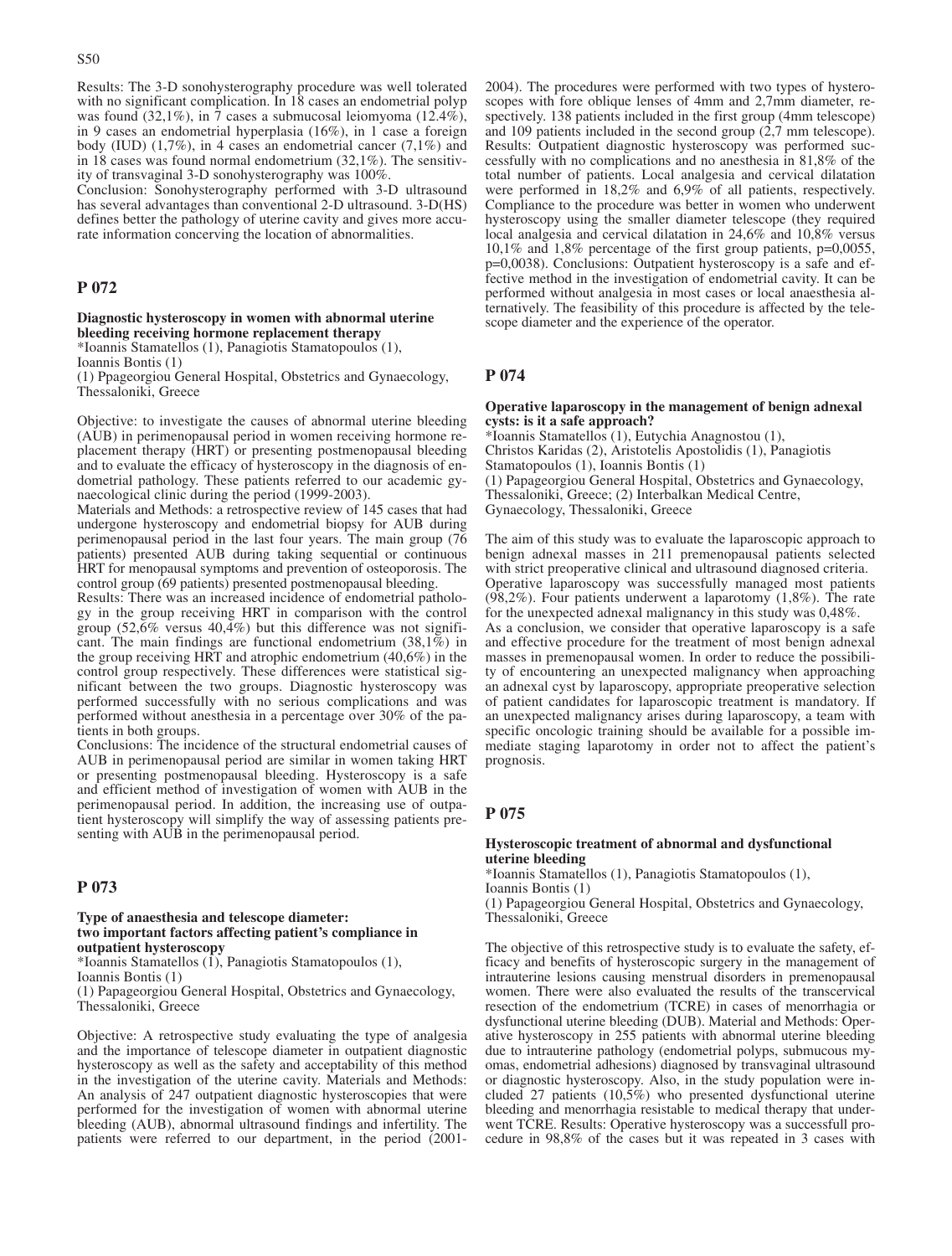large submucous myomas of type I and II. During postoperative follow-up period (12-36 months) the majority of patients (96% or 245 patients) were free of symptoms. The mean duration of the procedure was 32,1 minutes (range 4-58 min) and mean postoperative hospital stay was 0,5 days (0-2 days). There were two cases with fluid overload and five with postoperative uterine bleeding.

Conclusion: Hysteroscopic surgery is an effective and safe method for the management of the benign intracavitary pathology or the treatment of dysfunctional uterine bleeding. In addition, it has the advantages of quick recovery, early return to work and reduced hospital stay for the patient. It avoids the use of major and unnecessary surgery in many cases and improves clinical symptoms and iron deficiency anemia.

# **P 076**

**Preliminary clinical evaluation of patients with stress urinary incontinence treated with a vaginal sling-operation** \*Jacek Szymanski (1), Bogumil Pawel Siekierski (1), Maciej Pliszkiewicz (1)

(1) St. Sophia Specialist Hospital in Warsaw, Gyneacology, Warsaw, Poland

The analysis involved 60 patients with confirmed SUI who underwent TOT surgery at our Hospital in 2004. The average age was 60,5 years (33-84). The incontinence complaints duration was in the 5–20 years range. The mean BMI was 27 kg/m2 (19–40 kg/m2). 50% of patients had arterial hypertension, 18% had coronary disease, 5% had asthma, 8% had diabetes, 11 % reported vertebral degenerations, four patients presented thyroid hyperactivity, 2 patients were treated for depression. 40% of patients went through 2 labours, 17 patients had  $>2$  labours, one patient was nullipara, 12% had one labour, 2 patients underwent forceps deliveries, one patient underwent caesarean section and one went through labour and caesarean section. HRT was administered to 13% of patients, 15% reported smoking. 28 were subject to TOT surgery alone; another 32 patients underwent TOT with pelvic floor corrective surgery. The average surgery duration for SUI alone was 21 minutes, with average blood loss of 64 ml. No patient suffered intra-operative complications. In early post-operative observation, one patient reported temporary continence problems; in 2 patients (3,33%), micturition problems were observed, requiring bladder catheterisation. In a 6-month observation, 51 patients (85%) were considered cured, 6 patients (10%) reported urgency without SUI evidence , 1 patient reported improvement in effort continence, 2 patients (1,6%) did not notice improvement.

In preliminary clinical evaluation, TOT seems to be an effective and safe method for surgical treatment of SUI.

The final effectiveness of the procedure will be assessed after a few years' observation.

# **P 077**

#### **Antimicrobial prophylaxis in laparoscopic gynecologic surgery: first Russian pharmacoepidemiological survey**

Raisa Tchilova (1), \*Anatoly Ischenko (1), Vladimir Rafalskiy (2) (1) Moscow Medical Academy, Obstetric and Ginecology, Moscow, Russia; (2) Smolensk State Medical Academy, Institute of Antimicrobial Chemotherapy, Smolensk, Russia

**Background.** Numerous studies have been published in recent years about the efficacy of antimicrobial prophylaxis in gynecologic surgery, but there are limited data about using of antimicrobials as a prophylaxis for laparoscopic surgery in Russia.

**The aim.** Our survey was designed to record the use of antibiotics and the policy of prescription of antimicrobial drugs as a prophylaxis for laparoscopic gynecology surgery.

**Methods.** We conducted multicenter retrospective pharmacoepidemiological study based in 7 centers (Moscow, Smolensk, Vladivostok, Petropavlovsk, Jakutsk, Tjumen, Krasnodar). During first phase of the study the date from 450 cases were analyzed. The data were taking from obstetrics and gynecology clinics in 2003-04 years. **Results.** As a perioperative prophylaxis antimicrobials were used in 88% cases but in all patients antibiotics were administrated after surgery. Most often (37,5% of all prescriptions) were prescribed cephalosporins – cefuroxime, cefazolone, cefotaxime. Other beta-lactams antibiotics - ampicillin and amoxicillin/clavulanat had the same prescription frequency -12,5%. Other antibiotics – such as aminoglycosides, combined beta-lactams (oxacillin/ampicillin) were used less then 10% cases.

**Conclusions.** Antimicrobial prophylaxis in laparoscopic gynecologic surgery in Russia was used often but inappropriate. The most often mistake was administration of the antimicrobials after surgery. The most often prescribed antimicrobials for prophylaxis in laparoscopic gynecologic surgery were cephalosporins.

# **P 078**

#### **Laparoscopic management of unicornuate uterus with non-communicating rudimentary horn**

\*Theodoros Theodoridis (1), Leonidas Zepiridis (1), Grigorios Grimbizis (1), Dimitrios Vavilis (1), Tryfon Tsalikis (1), John Bontis (1)

(1) Aristotle University of Thessaloniki, 1st Department of Obstetrics and Gynaecology, Thessaloniki, Greece

INTRODUCTION: Unicornuate uterus with rudimentary horn is a rare congenital anomaly, which occurs due to partial development of one of the Mullerian ducts during the 8tn week of intrauterine development.

MATERIAL AND METHODS: We describe the laparoscopic management of unicornuate uterus with a non-communicating rudimentary horn in two nulliparous women (28 and 24 years old) who presented with lower abdominal pain and dysmenorrhea. After preoperative assessment laparoscopy revealed unicornuate uterus with non communicating rudimentary horn. The rudimentary horn was attached to the uterus with a band of tissue. Both patients were managed with laparoscopic removal of the rudimentary horn along with the ipsilateral salpinx.

The excised specimen was removed through the extended suprapubic port site. No complications were reported intraoperatively. The patients were discharged home the following day and remain asymptomatic ever since.

CONCLUSION: Mullerian anomalies can be managed endoscopically. After careful preoperative evaluation and exclusion of coexisting anomalies of the urinary tract, the laparoscopic removal of a non-communicating rudimentary horn Should be the treatment of choice.

#### **P 079**

#### **Significance of hysteroscopy in the detection and removal of small endometrial polyps in infertile women with normal menstruation**

\*Panagiotis Tsikouras (1), Georgios Galazios (1), Vasileios Liberis (1), Asterios Fotos (1), Alexander Tobias Teichmann (2) (1) Democritus University of Thrace, Ob/Gyn, Alexandroupolis, Greece; (2) Aschaffenburg Hospital, Ob/Gyn, Aschaffenburg, Germany

Aim: To determine if the incidence of small endometrial polyps detected hysteroscopically in an infertile population differed from that in an apparently fertile population as well as to assess whether removal of such lesions would enhance reproductive outcome. Methods: In a retrospective study, 166 permanently infertile women had undergone complete fertility evaluation.

All patients were examined by combined laparoscopy and hysteroscopy. In all patients laparoscopy did not reveal any pathology and the only pathologic finding during hysteroscopy was endome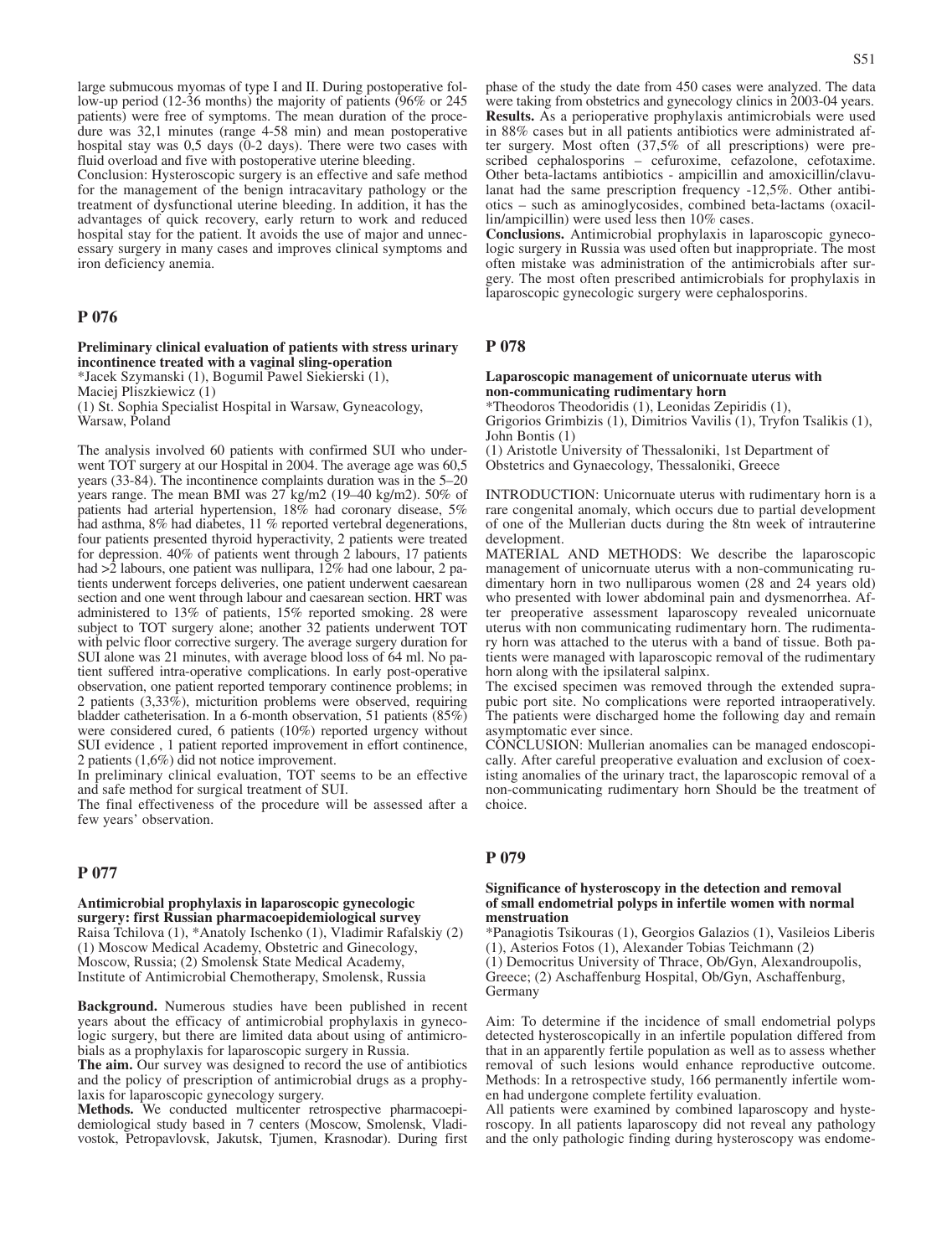trial polyps. They were divided into two groups: 136 infertile patients (group 1) and 30 requesting a reversal of a previous tubal sterilization (group 2). The fertility-related factors, in all women . Patients were followed up to determine their reproductive outcome subsequent to removal of the polyps.

RESULTS: 127 uterine cavities were successfully visualized in group 1 and 29 in group 2. Endometrial polyps were noted in 45 patients of group 1 (40%) and in 3 patients of group 2 (10%) (P<0.01). A 50% pregnancy rate was achieved in the first semester after hysteroscopic polypectomy.

Conclusion: Endometrial polyps, even if small, were likely to impair fertility in this selected patient group. Thus, removal of such lesions may improve reproductive outcome.

# **P 080**

#### **Surgical treatment of ectopic pregnancy: moving from laparotomy to laparoscopy**

\*Panagiotis Tsirkas (1), Ioannis Korkontzelos (1), Christos Akrivis (1), Anastasia Zagaliki (1), Spyros Lykoudis (1), Athanasios Bartziokas (1), Nikolaos Antoniou (1) (1) G. Hatzikosta Hospital, Obstetrics and Gynaecology Department, Gynaecological Endoscopy Unit, Ioannina, Greece

Study aim: To evaluate the occurrence, mode of treatment and fertility outcome of ectopic pregnancies in our hospital over an eight year period (1999-2004).

Material and Methods: 70 patients were treated in the Department from 1999 to 2004, their medical records were reviewed. Patients were divided in two groups, G1 and G2. We encountered 72 tubal, 4 corneal, 2 ovarian and 2 heterotopic pregnancies. Surgical treatment included salpingectomy or salpingostomy, by laparoscopy or laparotomy, medical treatment was by administration of methotrexate.

Results: During the first study period (1999-2000) the majority of cases was treated by laparotomy 22/29 (73.9%), 4/29 (13.7%) were treated laparoscopicaly and 3/29 (10.3%) with methotrexate . During the second period (2001-2004) laparoscopic treatment gained ground over open surgery, 46.4% patients had open laparotomy and 29.3% laparoscopy (double compared to G1) and 24.3% methotrexate.

Discussion: Minimally invasive surgery is well established in the treatment of ectopic pregnancy among a wide variety of other gynaecological conditions. Efforts are made to organise the Gynaecological Endoscopy Unit in our Department and offer minimally invasive approach to a wide range of gynaecological pathology, when it is indicated.

# **P 081**

#### **Laparoscopic treatment of idiopathic hemoperitoneum: a clinical case report and review of the literature**

\*Gary Ventolini (1), Ran Neiger (1)

(1) Wright State University, OBGYN Department, Dayton, USA

Introduction: Spontaneous Hemoperitoneum is a rare occurrence usually presenting as diffuse abdominal pain and signs of cardiovascular compromise.

In women, common causes are trauma, ectopic pregnancy, rupture of ovarian cyst, malignancies of the reproductive or gastrointestinal tract and ruptured aortic aneurysm. We describe a case of idiopathic hemoperitoneum and review the literature.

Methods: We describe a case and the results of a literature search for idiopathic hemoperitoneum using the words idiopathic, spontaneous, hemoperitoneum, intraabdominal, bleeding, hemorrhage.

Results: A 32 year-old woman, presented with spontaneous hemoperitoneum. After 1,200 ml of fresh blood were evacuated laparoscopically, a thorough examination did not reveal a source of bleeding. A meticulous laparoscopic exploration of the entire abdomen failed to reveal the etiology. The patient was discharged home the following day without administration of blood products. Her follow-up visits up to 24 weeks were unremarkable.

Forty-seven cases of spontaneous hemoperitoneum in women have been described in the literature, including 22 cases of ruptured hepatocarcinomas, five ovarian pregnancies, four aneurysms of the gastrointestinal tract, three ruptured uterine vessels, one case of a uterine rupture due to placenta accreta, and a case of a ruptured spleen. These cases were managed through exploratory laparotomy. We found no reported cases of idiopathic hemoperitoneum.

Conclusions: Spontaneous hemoperitoneum is a rare occurrence. We describe a case of idiopathic hemoperitoneum that was treated successfully laparoscopically by a team of a gynecologist and a surgeon. We also discussed the common causes of spontaneous hemoperitoneum.

# **P 082**

#### **Successful in vitro fertilization after laparoscopy in a patient with retroperitoneal fibrosis**

\*Tomoko Yoshimoto (1), Soichi Nakamura (1), Yukihiro Terada (1), Haruka Kakisaka (1), Takashi Murakami (1), Nobuo Yaegashi (1), Kunihiro Okamura (1)

(1) Tohoku University School of Medicine, Department of Obstetrics and Gynecology, Sendai, Japan

Background: Retroperitoneal fibrosis (RPF) is characterized by the replacement of the normal tissue of the retroperitoneum with fibrotic tissue.

Objective: We wished to treat a patient with RPF for infertility.

Patient: A 34-year-old woman with corticosteroid controlled RPF and a six year history of infertility wished to become pregnant. The patient had undergone two abdominal surgical procedures for hydronephrosis and ileus.

Intervention: Examination was undertaken to determine the cause of the patient's infertility. Hydrosalpinx of the right fallopian tube was found as well as pooling of contrast medium in the left tube following hysterosalpingography. Laparscopy was performed to estimate the pelvic cavity volume, and adhesions were found surrounding the adnexa bilaterally. No impediments to pregnancy were found, and we proceeded with IVF. As anti-estrogen therapy is effective for the treatment of RPF, we carefully observed the relationship of high plasma estradiol concentrations during human menopausal gonadotropin (HMG) induction and pregnancy with changes in the RPF condition.

Results: The patient's RPF was not worsened by HMG induction, and the patient became pregnant after the first IVF trial. During pregnancy, mild right hydronephrosis developed at 24 weeks of gestation; premature delivery occurred at 34 weeks of gestation. No changes in the patient's RPF was seen throughout the pregnancy.

Conclusion: High plasma estradiol concentrations associated with pregnancy did not aggravate RPF symptoms in this patient. In cases of RPF, laparoscopy may be useful in determining the appropriateness of IVF.

# **P 083**

#### **The influence of the partial septated uterus on the reproductive outcome in a general population**

\*Branka Zegura (1), Milan Reljic (1), Igor But (1) (1) University Hospital of Maribor, Department of Gynecology and Obstetrics, Maribor, Slovenia

Several retrospective observational studies show that uterine septa have bad reproductive outcome with an increased incidence of early abortions and premature deliveries. In those studies mostly women with a difficult reproductive history were studied. We were interested in the incidence of uterine septa (AFS 5 and 6) and its connection to spontaneous abortion and premature delivery in a population of women who had hysteroscopic evaluation of the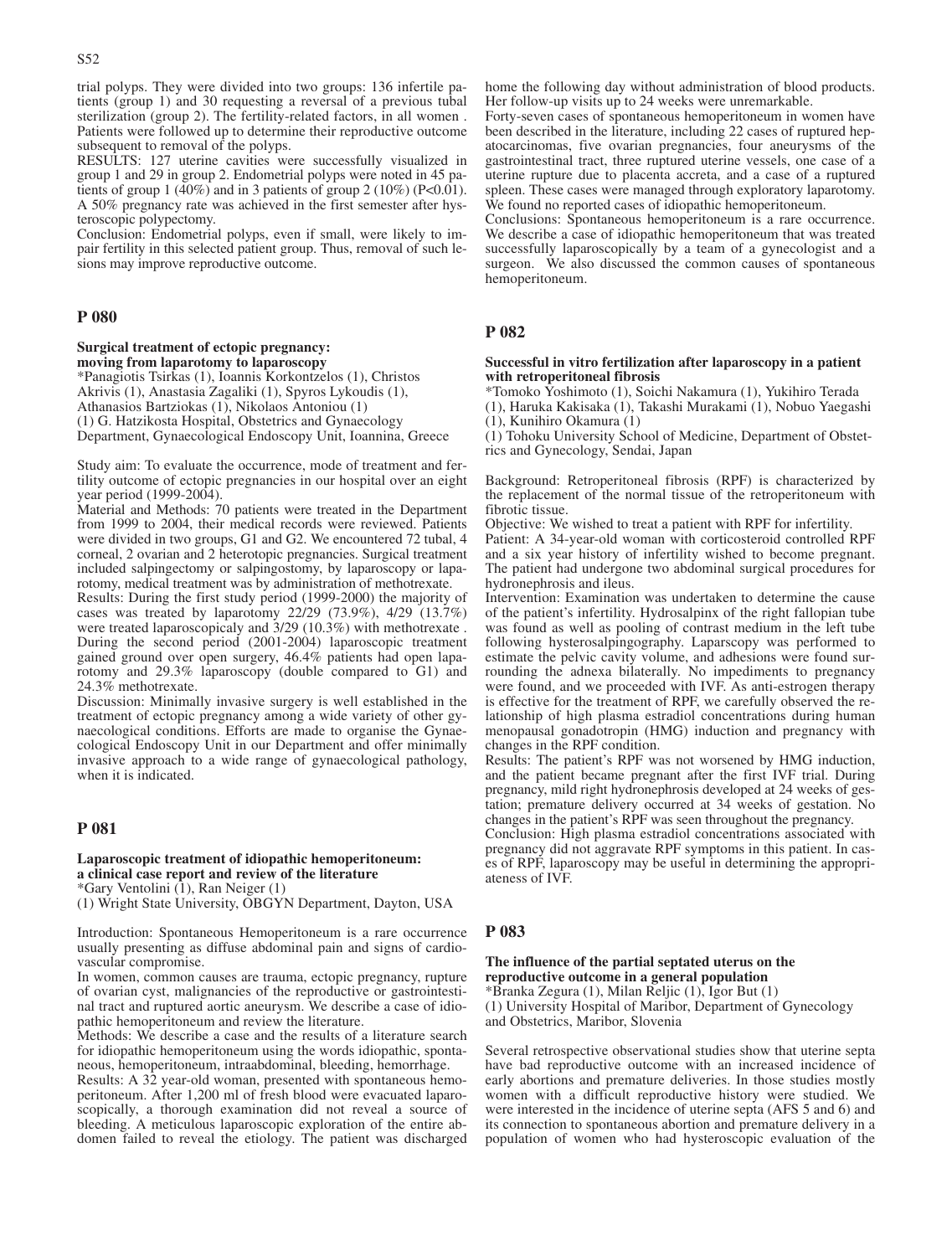uterine cavity due to other reason than reproductive health problems. 529 women (53.4±11.9 years) visited our outpatient hysteroscopy (HSC) office because of bleeding disorders, ultrasonographically suspected endometrial pathology or because of missed IUD. In all of them a HSC was performed. In 15.9% we found a septate uterus. 14.4% of all women reported spontaneus abortion and 8.9% premature delivery. The number of spontaneous abortions was higher in the group with septate uterus compared to the other group  $(0.5\pm0.8 \text{ vs } 0.1\pm0.8, \text{ p} < 0.0001)$ , the abortion rate was 36.4% to 8.9% respectively (p=0.024). The number of preterm deliveries was higher in the group with septete uterus as well  $(0.29\pm0.6 \text{ vs } 0.1\pm0.2, \text{ p= }0.0001)$ , the preterm delivery rate was 11.7% to 1.7% respectively (p<0.001). There were no differences regarding age and number of deliveries between both groups. None of the patients was treated for infertility. Our analysis shows that septate uterus increases the risk of spontaneous abortion and preterm delivery. We think that further prospective studies are needed to elucidate this data.

# **P 084**

#### **Office hysteroscopy and laser-ozone-no techniques in infertile women**

\*Vladimir Zuev (1), Tea Djibladze (1), Andrei Lipman (1), Anvar Shadyev (1)

(1) Moscow Medical Sechenov Academy, Clinic of Obstetrics and Gynaecology, Moscow, Russia

Objectives: To develop the program for diagnosis and treatment of infertiled females with uterine disorders.

Design and methods: 320 women with infertility had undergone office hysteroscopy. 140 patients were in IVF program. Intrauterine abnormalities were determined in 278 (87%). Immunohystochemical research showed estrodiol and progesterone receptors dysfunction in 53% patients. High power laser was used to irradicate hyperplasia, polips, adhesions, myomas. Ozone and NO were used to improve receptors activity

Results: Pregnancy rate witin 1 year in IVF groups was 43%, spontaneous pregnancies were obtained in 63% of patients.

Conclusion: office hysteroscopy with laser, ozone and NO afters the possibility of diagnosis and treatment intrauterine disorderes and infertility.

# **Late Poster**

# **P 085**

#### **Left side predominance of ovarian endometriomas**

\* Polat Dursun (1), Mehmet Sakinci (1), Tarik Aksu (1), Hakan Yarali (1)

(1) Department of Obstetrics&Gynecology,Faculty of Medicine, Hacettepe University, Ankara, Turkey

Background: Laterality of endometriomas have not been investigated properly.

Objective: To investigate the left- and right-sided distribution of ovarian endometriomas

Materials & Methods: We retrospectively evaluated women who underwent laparoscopic surgery for the ovarian endometriomas. Data were collected from the operative records and operating room database of department. Patients age, parity, indication of laparoscopy, localization and diameter of endometriomas, presence of endometriotic implants and adhesions, preoperative and postoperative CA-125 levels were the variables extracted from the database.

Results: During the period investigated in this study, 178 women underwent laparoscopic surgery for the ovarian endometrioma. Of

the 178 patients, 22 (12.3%) were excluded from the analysis because of insufficient data therefore total 156 patients were evaluated. Mean age of the patients was 32 (range 22-53). In 48.1% of the patients endometrioma was found on the left, whereas in 33.3 % on the right side. This left side predilection was statistically significant (p<0.001). On the other hand, 18.6% of the cases were bilateral. Occurrence of major or minor adhesions and endometriotic implants was not related with diameter or localization of endometriomas (p> 0.05). There was a positive correlation between the size of endometriomas and preoperative CA-125 levels (p<0.01). Postoperative CA-125 levels revealed a statistically significant decrease when compared with preoperative levels  $(p<0.001)$ .

Conclusion: Endometriomas are found on the left side predominantly. Further studies are needed to evaluate for the clinical importance and the etiology of this entity.

# **P 086**

**Transobturator tape procedure with concomitant pelvic organ prolapse surgery**

\* Krzysztof Szyllo (1), Urszula Bartodziej (1), Bogumil Wlodarczyk (1), Jaroslaw Gorski (1)

(1) Institute of Polish Mother\'s Memorial Hospital, Gynecological Surgery, Lodz, Poland

Initial reports of transobturator technique suggest that it may have a similar efficacy to TVT but with a lower rate of serious complications.

OBJECTIVES: We report the efficacy and feasibility of concomitant pelvic reconstructive surgery with transobturator tape (TOT) procedure to treat pelvic organ prolapse of women with urinary stress incontinence(USI).

METHODS: Twenty two consecutive patients with stress urinary incontinence underwent the transobturator tape procedure. Preoperative evaluations included: complete history and physical examination, urinalysis, urodynamic investigations, abdominal and pelvic ultrasound. Quality of life assessment was carried out pre- and postoperatively. All patients with urinary stress incontinence underwent (TOT) treatment under general anesthesia, combined with transvaginal hysterectomy (VH), anterior-posterior colporrhaphy (APC). A cotton-swab test was performed before the procedure and at the 12-week postoperative follow-up visit to evaluate proximal urethral mobility. Cure was defined as the absence of leak during cough stress testing at cystometric capacity.

RESULTS: Mean operative time was 54 (31-96) minutes. No major intraoperative complications were observed. Mean age was 56 (39-79) years. All patients were examined at 3 months from intervention. The cure rate for the treatment of urine incontinence was 94%, and the objective complete success rate was 96%.

CONCLUSION: Women with urinary stress incontinence and pelvic organ prolapse can be treated by transobturator tape procedure combined with reconstructive surgeries.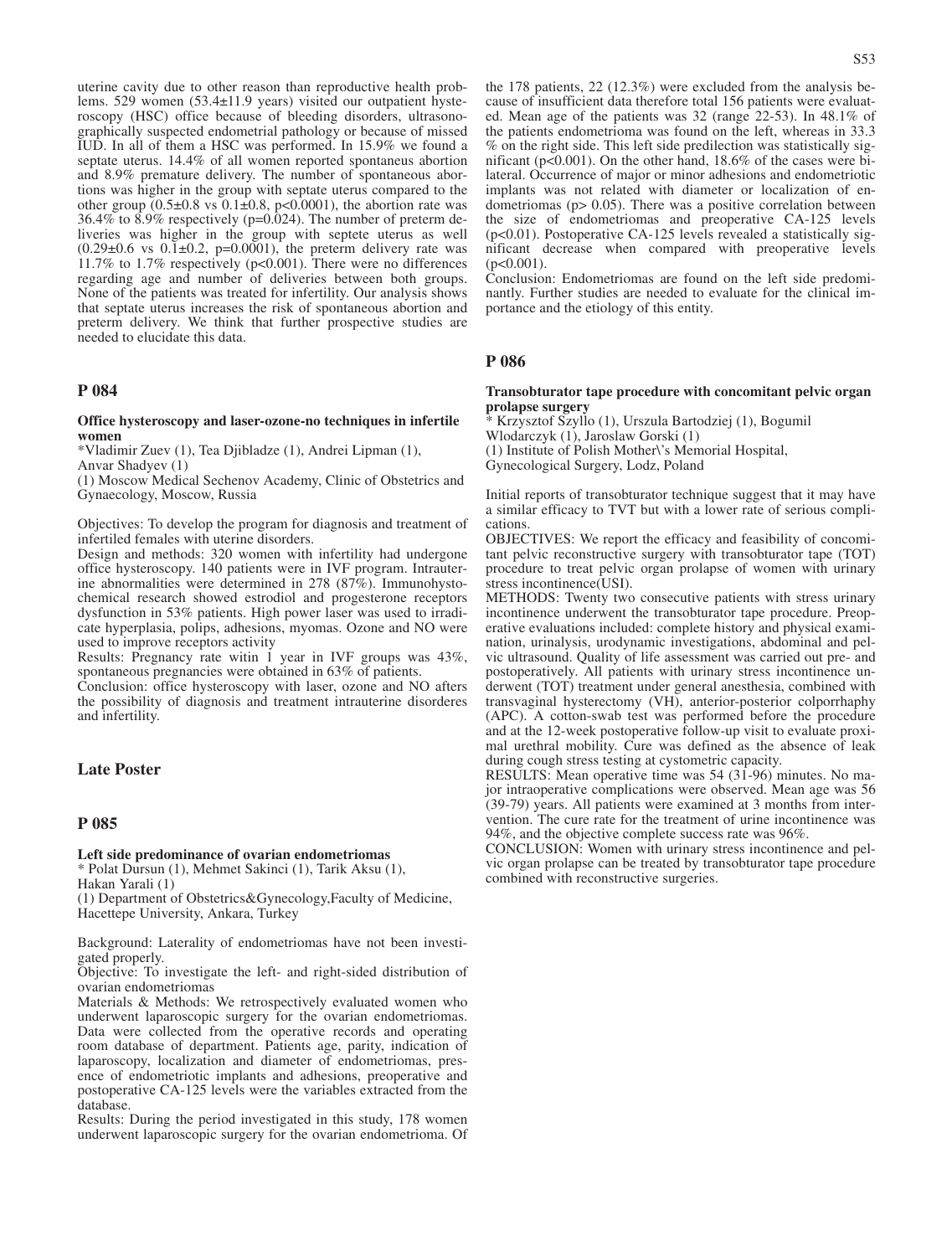# **V 001**

# **Hysteroscopic polypectomy in private practice**

Theodosis Arkoulis (1), \*Panagiwtis Mallios (1)

(1) G Giagou General Clinic, Obstetrics-Gyneacology, IVF Unit, Infertility Dept. , Pireaus, Greece

We have been practicing operative hysteroscopical procedures in Athens since 1993, as hysteroscopy was an interesting procedure for our infertility clinical practice. We have done more than 400 procedures during these years for women aged 22y-74yrs that refer mainly to polypectomy, and less to myomectomy.

The polypectomies were done under anaesthesia with propofol with the duration of the surgery usually limited up to 10 minutes. The decision for the procedure was undertaken by previous ultrasonography. Polypectomy, even when more than one polyps are present in the uterine cavity, is a safe and quick procedure because it involves no severe hemorrhage, and uterine perforation is difficult to occur. We are using purisol (sorditol 27gr/lt plus mannitol 5.4 gr/lt) as distention media and Hamou endomat (Storz, Karl Storz endoscope) and resectoscope with external sheath of 9.5 mm as main equipment. In rare cases of presence of polyps with myomas that protruded in the uterine cavity repeated interventions need to be done (up to three, in a case of congenital malformation of the uterus with previous abdominal reconstructive surgery). During these years three cases of endometrial cancer were detected in women of reproductive age that referred to us to solve their infertility problem.

No uterine perforation happened and only 2 cases needed to stay overnight in the hospital for surveillance. This shows the easiness and safeness of the procedure.

# **V 002**

#### **Laparoscopic operating by torsional ultra sound: from concept to reality in gynaecological laparoscopic surgery** \*Jonathan Frappell

Derriford Hospital, Obs&Gynae, Plymouth, United Kingdom

The torsional mode of applying ultrasonic energy to tissue has significant advantages over the traditional linear mode used in other ultrasonic cutting devices.This presentation explains the physical principles involved and describes the development of LOTUS in Gynaecological MAS at Derriford Hospital,Plymouth over the past four years,with video footage of a wide variety of laparoscopic procedures demonstrating its use.

# **V 003**

#### **Operative therapy of deep infiltrating endometriosis**

\*Alexander W. Huber (1), Susanne Lanz (1), Ekkehard Dreher (2), Michel D. Mueller (1)

(1) University of Berne, Endometriosis centre, Berne,

Switzerland; (2) University of Berne, Department of Obstetrics and Gynecology, Berne, Switzerland

Introduction: The operative therapy of deep infiltrating endometriosis (DIE) in the cul-de-sac, the sacrouterine ligaments, the rectovaginal septum and in other locations requires skilled surgeons. When the intestine, the urinary bladder and/or the ureters are infiltrated an interdisciplinary surgical approach is needed.

Material and methods: The selected video samples show various laparoscopic techniques such as: CO2-Laser vaporization of peritoneal lesions, in toto resection or laser vaporization of endometriomas, resection of rectovaginal endometriosis with or without low anterior bowel resection, ureterolysis, ureter sutures and presacral neurectomy.

Results: Deep infiltration into structures such as the sacrouterine ligaments (65%), the vaginal wall (15%), the urinary bladder  $(7\%)$ , the ureter  $(1.5\%)$  and the intestine  $(10\%)$  is responsible for the devastating symptoms often associated with DIE. To guarantee symptom relief and to reduce the recurrence rate a radical operative therapy is more efficient than incomplete removal or debulking (e.g. bladder DIE recurrence rate 8% versus 79%).

Discussion: The radical laparoscopic resection performed by experienced and skilled surgeons is a minimal invasive, safe and effective technique to treat DIE and seems to justify a proactive management.

# **V 004**

#### **Total laparoscopic hysterectomy using ultrasonic shears**

\*Andrew Kent  $(1)$ , Peter Barton-Smith  $(1)$ , Tyrone Carpenter  $(1)$ (1) Minimal Access Therapy Training Unit, Guildford, United Kingdom

This video presentation describes our initial experience with the recently launched Harmonic ACE curved shears as the key component of a simple two port technique of laparoscopic hysterectomy.

Harmonic ACE is the new version of laparoscopic 5mm shears designed to work specifically with the UltraCision Harmonic Scalpel Generator 300. It overcomes many of the perceived problems encountered when using the LCS5 shears with a faster rate of cutting and coagulation and improved haemostasis, allowing secure transection of larger vessels.

Earlier harmonic scalpel technology requires continuous moderation of grip force, tissue tension, power level and cutting edge by the surgeon.

Comprehensive redesign of the shears has resulted in an instrument which achieves a 50% improvement in cutting and haemostasis, up to a vessel diameter of 5mm. It retains many of the useful features of the LCS5.

The technique successfully combats the criticisms levelled at laparoscopic hysterectomy when compared to more traditional approaches in terms of operating time, complication rates, learning curve and instrumentation.

# **V 005**

#### **Laparoscopic subtotal hysterectomy using ultrasonic shears** \*Andrew Kent (1), Peter Barton-Smith (1), Tyrone Carpenter (1) (1) Minimal Access Therapy Training Unit, Guildford, United Kingdom

In this video presentation we demonstrate the technique of laparoscopic subtotal hysterectomy (LSH) using the new Harmonic ACE 5mm shears (Ethicon Endo Surgery).

Harmonic ACE is the new version of laparoscopic 5mm shears designed to work specifically with the UltraCision Harmonic Scalpel Generator 300. It overcomes many of the perceived problems encountered when using the LCS5 shears with a faster rate of cutting and coagulation and improved haemostasis, allowing secure transection of larger vessels.

Earlier generations of harmonic scalpel technology require continuous moderation of grip force, tissue tension, power level and cutting edge by the surgeon.

Comprehensive redesign of the shears has resulted in an instrument which achieves a 50% improvement in cutting and haemostasis, up to a vessel diameter of 5mm. It retains many of the useful features of the LCS5.

This video demonstrates a simple technique of laparoscopic subtotal hysterectomy. Uterine extraction is achieved using an electrically driven laparoscopic morcellator which requires extension of the secondary port from 5mm to 12mm. No further device, unipolar or otherwise is required to transect the uterocervical junction allowing seamless surgery through the minimum of ports.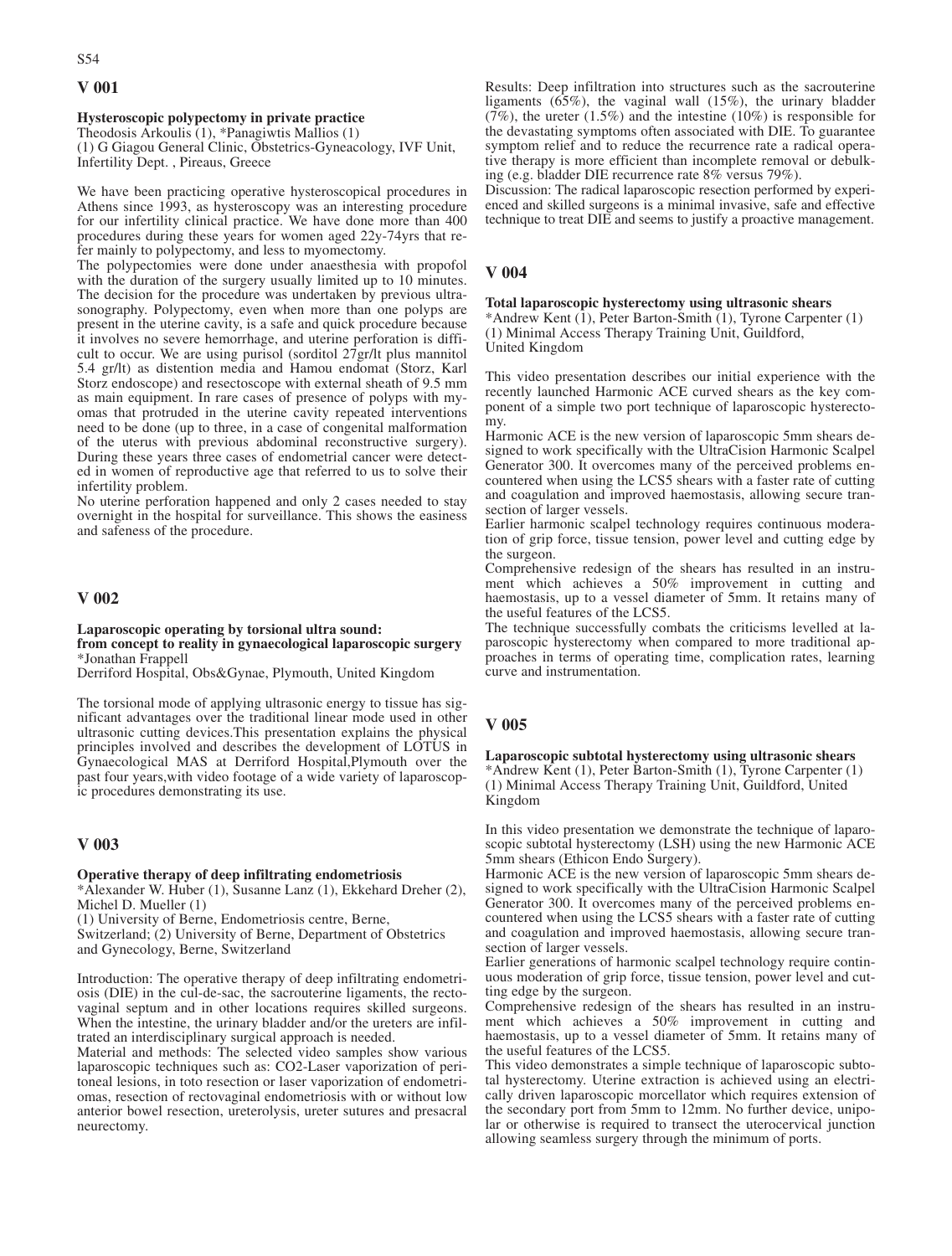#### **Leiomyomas in unusual locations treated laparoscopically** \*Dimitrios Mavrelos (1), Manolis Chirakis (1), Antonios

Nikoloudakis (1), Kostantinos Mavrelos (1)

(1) Lito Maternity Hopital, Department of Laparoscopic Sugery, Athens, Greece

A 32 year old woman presented with intermittent pelvic pain not associated with menstural periods.

Her past medical history was unremarkable. She had two vaginal deliveries and had no gynaecological history of note.

Initial investigations included a transvaginal ultrasound that revealed two leiomyomas: one fundal intramural (5x4x6cm) and one posterior pedunculated (4x5x5cm).

These were taken as potential causes of her pelvic pain and she opted for a diagnostic laparoscopy with a view to proceed to laparoscopic myomectomy.

The diagnostic laparoscopy revealed indeed a fundal intramural leiomyoma.

Instead of the posterior pedunculated leiomyoma, we found a torted tumor resembling a leiomyoma arising from the greater omentum. In addition a smaller tumor (2x1cm) was found superomedial to the right external iliac artery.

Routine myomectomy was performed. Then, we coagulated the omental vessels supplying the presumed leiomyoma which was then excised using bipolar diathermy. Then the parietal peritoneum was opened and taking care to avoid the external iliac artery the second tumor was removed.

Histology of all tumor tissue revealed benign leiomyoma.

We assume that the intermittent pelvic pain was due to the torsion of the omental leiomyoma and are happy to report, that on follow up, the patient had complete resolution of her symptoms.

# **V 007**

#### **Total laparoscopic adenomyomectomy of juvenile cystic adenomyoma using hydro-ultrasonographic monitoring** \*Hiroshi Nabeshima (1), Takashi Murakami (2)

(1) Iwate Prefectural Iwai Hospital, Obstetrics and Gynecology, Ichinoseki, Japan; (2) Tohoku University Hospital, Obstetrics and Gynecology, Sendai, Japan

A 16-year-old-woman had a cystic adenomyoma located within the myometrium. She complained heavily dysmenorrhea, and medication was treated including nonsteroidal anti-inflammatory drugs and low dose oral contraceptives. In spite of our treatment, her dysmenorrhea has deteriorated gradually. After careful informed consent, a total laparoscopic resection of cystic adenomyoma was performed. An external appearance of her uterus is almost normal in laparoscopy. We devise a hydro-ultrasonographic monitoring method, which is a technique of transvaginal ultrasonography with peritoneal hydration of physiological saline. This method is useful for detecting the location of cystic adenomyoma. A total laparoscopic resection of cystic adenomyoma was performed successfully. Her dysmenorrhea disappeared in postoperative menstruation.

Adenomyosis is a benign proliferative disease of uterus characterized by contiguous spread of endometrial glands and stroma into the myometrium. It may have cystic spaces filled with blood. However, they are almost small, usually <0.5 cm in diameter and large adenomyotic cyst called cystic adenomyoma was rare. Cystic adenomyoma often causes severe pain, and medications are almost poor effective. Surgical treatment is therefore recommended to this disease. We report here a successful experience of laparoscopic approach and demonstrate a useful technique of hydro-ultrasonographic monitoring with video.

# **V 008**

#### **Intravaginal sling-plasty in vault prolapse**

\*Panagiotis Nicolaou (1), Dimitrios Karamanidis (1), Gerasimos Koutsougeras (1) (1) University General Hospital, Obstetrics & Gynecology, Alexandroupolis, Greece

The posterior intravaginal slingplasty was first reported by Petros as a minimal invasive procedure for the treatment of vault prolapse. This report is a prospective observational study that confirms the efficacy and safety of this new procedure. In this operation the IVS Tunneller is used to insert an 8 mm polypropylene tape between the perineum and the vaginal vault. The resulting artificial neoligament reinforces the atrophied uterosacral ligaments. The rectovaginal fascia and perineal body are then repaired by a technique that includes using a bridge of vaginal epithelium to strengthen the central vaginal epithelium at the point of maximum weakness. All patients were discharged home within 3 days. There were minimal surgical complications and no transfusions were required. The technique is safe, minimally invasive, has a short learning curve and the skills needed are those of any competent pelvic surgeon.

# **V 009**

# **Operative hysteroscopy**

\*Thomas Römer

Evang. Krankenhaus, Gynäkologie und Geburtshilfe, Köln, Germany

Compared with diagnostic hysteroscopy, the operative hysteroscopy requires a technically as well as personally higher effort. In the therapy of infertility the operative hysteroscopy has completely replaced conventional techniques, which in most of the cases required a laparotomy. This applies to the treatment of the uterus septus, of intrauterine adhesions and submucous myomas. For bleeding disorders, which cannot be conservatively treated, hysteroscopic surgery such as polypus or myoma resections or the endometrial ablation, constitute alternative, organ-retaining methods of treatment. Advantages of endoscopic techniques are minimal discomfort of the patients and the retaining of the organ. However, the operative hysteroscopy makes high demands on the surgeon since specific complications may occur which require a good knowledge of the safety aspects of this method. This video is intended as a guide and help for the acquisition of the techniques of operative hysteroscopy. With exakt indications and with consideration of all the safety aspects, the operative hysteroscopy is a great enrichment for the operative gynaecology.

# **V 010**

# **Diagnostic office hysteroscopy**

\*Thomas Römer

Evang. Krankenhaus, Gynäkologie und Geburtshilfe, Köln, Germany

Outpatient hysteroscopy is indicated in abnormal uterine bleedings, sonographically suspect endometrial findings, sterility and lost-IUD. Sometimes a hysteroscopy using a standard hysteroscope can be difficult in nulligravidae, in patients with a previous conisation or in older patients with a craurosis fornicis. In these cases the use of a minihysteroscope is necessary and helpful. The advantages of minihysteroscopy will be demonstrated: suited for patients with cervical stenosis, outpatient hysteroscopy is also possible in problem patients, minimal lesion of the cervical canal, painless procedure, paracervical block is only necessary in rare cases, high picture quality, endometrial biopsy is possible without further dilatation. disadvantages are: no angle lenses, – the exami